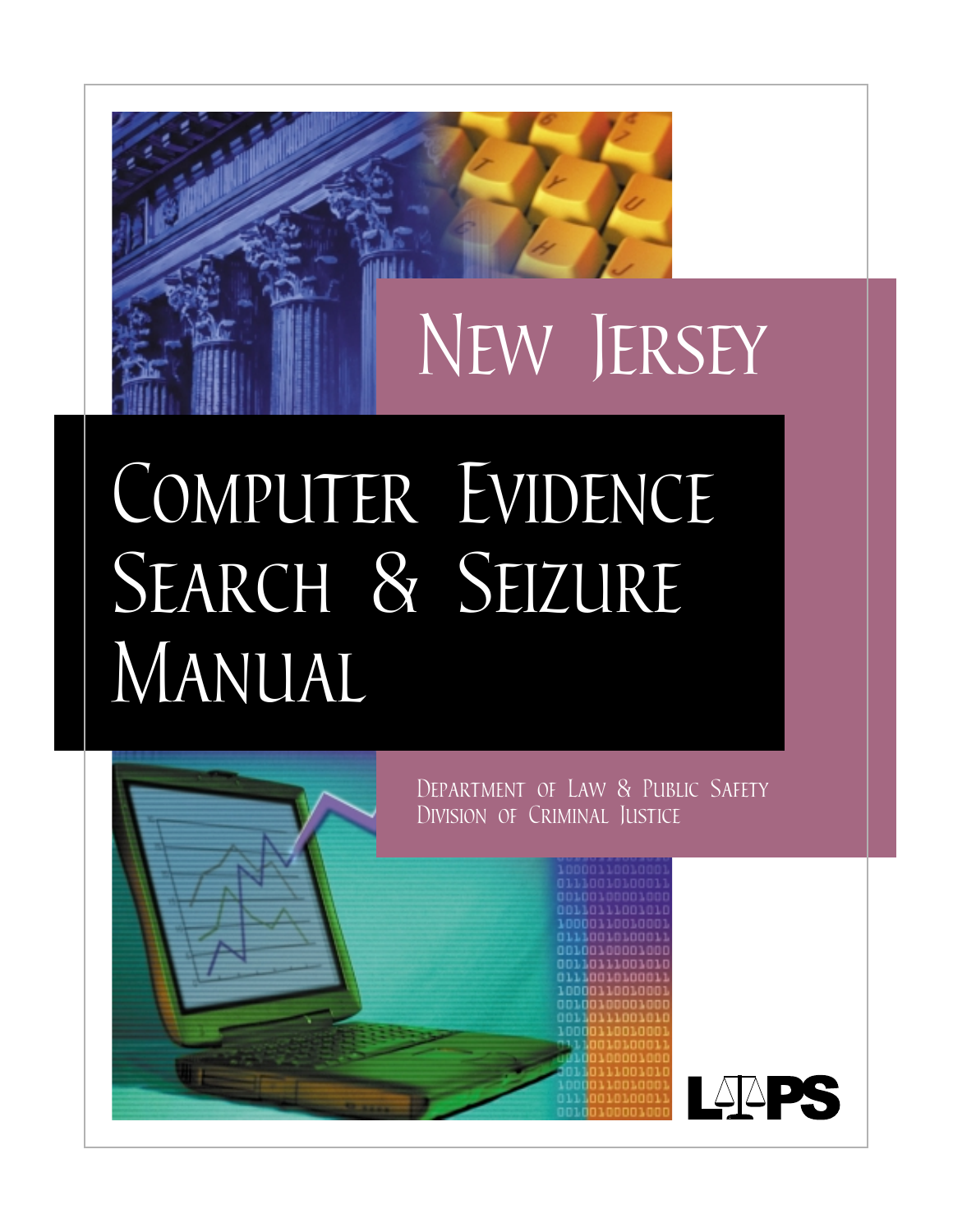# *New Jersey*

# *Computer Evidence Search & Seizure Manual*

*Department of Law & Public Safety Division of Criminal Justice*

*April 2000*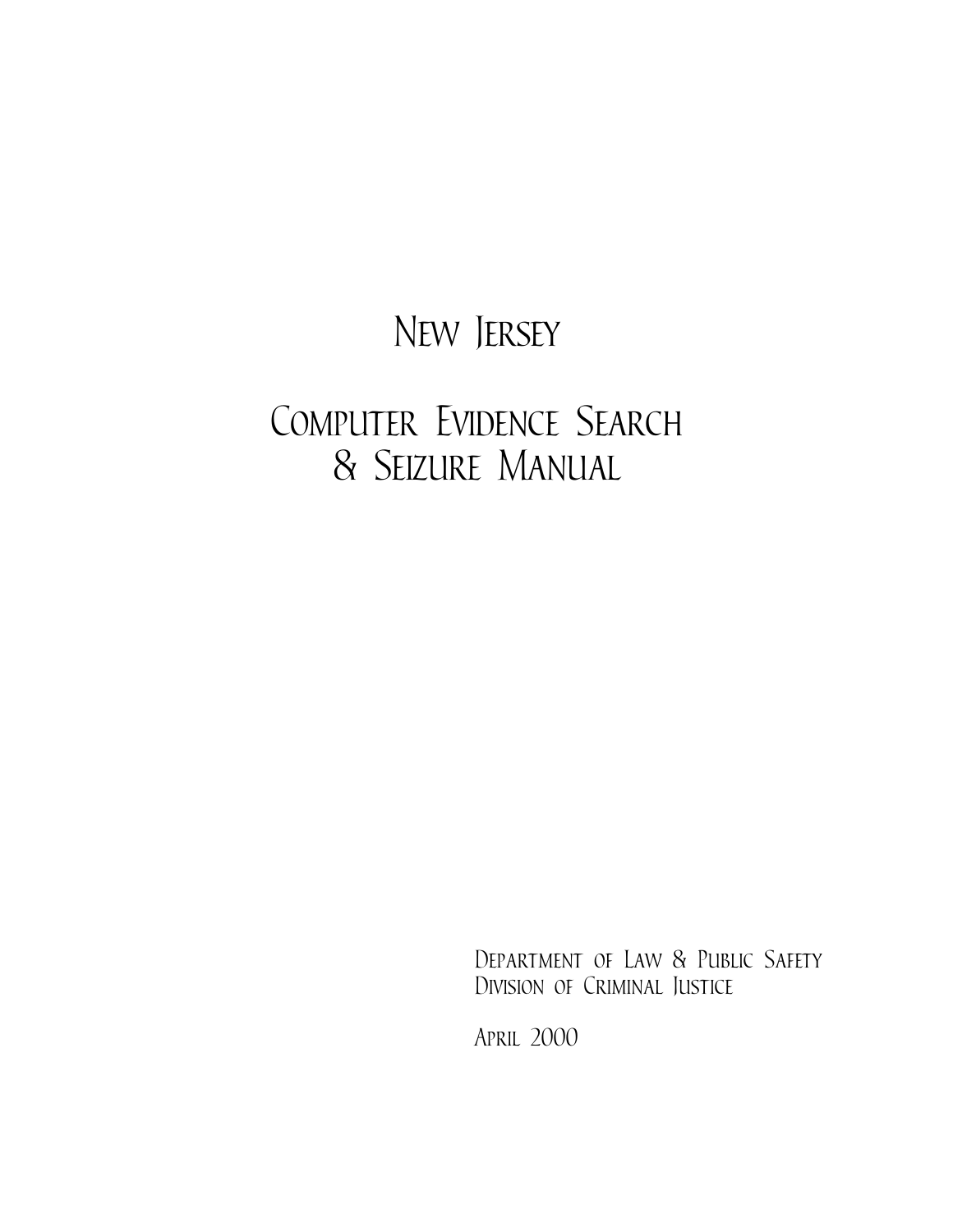# TABLE OF CONTENTS

| I. |           |    | SEIZING COMPUTER EVIDENCE                                           | 3  |          |
|----|-----------|----|---------------------------------------------------------------------|----|----------|
|    | A.        |    | <b>WARRANT-BASED SEARCHES &amp; SEIZURES OF</b>                     |    | 3        |
|    |           |    | <b>COMPUTER EVIDENCE</b>                                            |    |          |
|    |           | 1. | <b>Probable Cause Requirements</b>                                  |    | 7        |
|    |           |    | Probable Cause to Believe That a Crime has been<br>a.               |    | $\tau$   |
|    |           |    | Committed and That the Items Described in the                       |    |          |
|    |           |    | Warrant are Connected to Criminal Activity                          |    |          |
|    |           |    | Probable Cause to Believe That the Materials to be<br>$\mathbf b$ . |    | 8        |
|    |           |    | Seized are to be Found at the Place to be Searched                  |    |          |
|    |           | 2. | <b>Particularity Requirement</b>                                    |    | 10       |
|    |           |    | Generally<br>a.                                                     |    | 10       |
|    |           |    | Description of the Place to be Searched<br>b.                       |    | 11       |
|    |           |    | <b>Tangible Objects</b><br>(1)                                      |    | 11       |
|    |           |    | (2)<br>Intangible Objects                                           |    | 11       |
|    |           |    | <b>Multiple Locations</b><br>(3)                                    |    | 12       |
|    |           |    | Description of the Items to be Seized<br>$\mathbf{c}$ .             |    | 14       |
|    |           |    | Tangible Objects<br>(1)                                             |    | 15       |
|    |           |    | (2)<br>Intangible Objects                                           |    | 15       |
|    |           |    | d.<br>Summary                                                       |    | 17       |
|    |           | 3. | Deleted, Encrypted or Password-Protected Data                       |    | 18       |
|    |           | 4. | When to Serve the Warrant                                           |    | 21       |
|    |           | 5. | "No Knock" Authority                                                |    | 22       |
|    |           | 6. | <b>On-Site/Off-Site Searches</b>                                    |    | 23<br>32 |
|    |           | 7. | Authorization to Take Computer Peripherals and<br>Documentation     |    |          |
|    |           | 8. | <b>Supplemental Warrant Applications</b>                            |    | 34       |
|    |           |    |                                                                     |    |          |
|    | <b>B.</b> |    | Warrantless Searches & Seizures                                     |    | 35       |
|    |           | 1. | Plain View                                                          |    | 36       |
|    |           | 2. | <b>Exigent Circumstances</b>                                        |    | 38       |
|    |           | 3. | Consent                                                             |    | 40       |
|    |           |    | Scope of Consent<br>a.                                              |    | 40       |
|    |           |    | $\mathbf b$ .<br><b>Who May Consent</b>                             |    | 41       |
|    |           |    | Family Members and Cohabitant<br>(1)                                |    | 42       |
|    |           |    | (2)<br>Employers                                                    |    | 44       |
|    |           |    | Passwords and Encrypted Documents<br>$\mathbf{c}$ .                 |    | 45       |
|    |           |    | <b>Networks</b><br>d.                                               |    | 46       |
| П. |           |    | <b>SEARCH EXECUTION</b>                                             |    | 47       |
|    | A.        |    | SEIZING COMPUTER EVIDENCE                                           | 47 |          |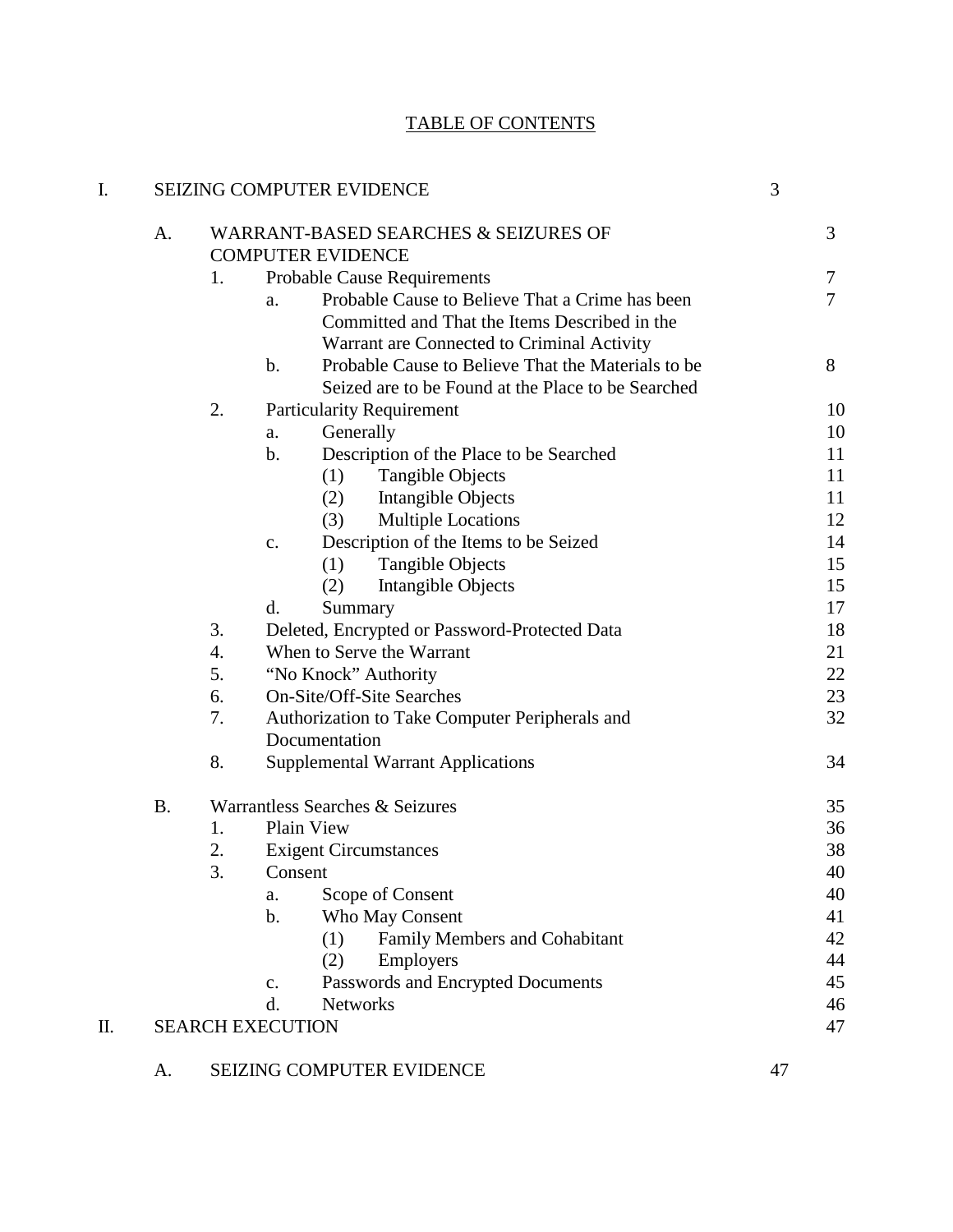|      | <b>B.</b>                                                                                                                                        | SEIZING COMPUTER STORAGE DEVICES WHERE THE<br>WARRANT ONLY AUTHORIZES THE SEIZURE OF RECORDS                                                                                                               | 50                   |  |
|------|--------------------------------------------------------------------------------------------------------------------------------------------------|------------------------------------------------------------------------------------------------------------------------------------------------------------------------------------------------------------|----------------------|--|
|      | $\mathcal{C}$ .                                                                                                                                  | THE WARRANT SPECIFICALLY PERMITS THE SEIZURE OF<br>COMPUTER RECORDS BUT AN ON-SITE REVIEW IS<br><b>IMPRACTICAL</b>                                                                                         | 50                   |  |
|      | D.                                                                                                                                               | DOCUMENTING THE SEARCH AND SEIZURE OF<br><b>COMPUTER EVIDENCE</b>                                                                                                                                          | 53                   |  |
| Ш.   | <b>SPECIAL WARRANTS:</b><br>THE IMPLICATIONS OF THE WIRETAP ACT,<br>THE ELECTRONIC COMMUNICATIONS PRIVACY ACT,<br>AND THE PRIVACY PROTECTION ACT |                                                                                                                                                                                                            |                      |  |
|      | A.                                                                                                                                               | ELECTRONIC SURVEILLANCE ORDERS<br>Requirements<br>1.<br>2.<br>Type of Communication to be intercepted<br>3.<br>Circumstances Under Which a Wiretap Order Should<br>be Sought in Connection With a Computer | 55<br>55<br>56<br>57 |  |
|      | <b>B.</b>                                                                                                                                        | STORED ELECTRONIC COMMUNICATIONS                                                                                                                                                                           | 57                   |  |
| IV.  | PRIVACY PROTECTION ACT AND NEWSPERSON'S SHIELD                                                                                                   |                                                                                                                                                                                                            |                      |  |
|      | A.                                                                                                                                               | <b>PPA Cases</b>                                                                                                                                                                                           | 66                   |  |
|      | <b>B.</b>                                                                                                                                        | Conclusion                                                                                                                                                                                                 | 68                   |  |
| V.   |                                                                                                                                                  | REVIEW AND ANALYSIS OF COMPUTER EVIDENCE                                                                                                                                                                   | 68                   |  |
| VI.  | ADMISSIBILITY OF COMPUTER EVIDENCE                                                                                                               |                                                                                                                                                                                                            |                      |  |
|      | A.                                                                                                                                               | <b>BEST EVIDENCE RULE</b>                                                                                                                                                                                  | 76                   |  |
|      | <b>B.</b>                                                                                                                                        | <b>AUTHENTICATION</b>                                                                                                                                                                                      | 78                   |  |
|      | $\mathbf{C}$ .                                                                                                                                   | <b>CHAIN OF CUSTODY</b>                                                                                                                                                                                    | 80                   |  |
| VII. |                                                                                                                                                  | <b>CONCLUSION</b>                                                                                                                                                                                          | 80                   |  |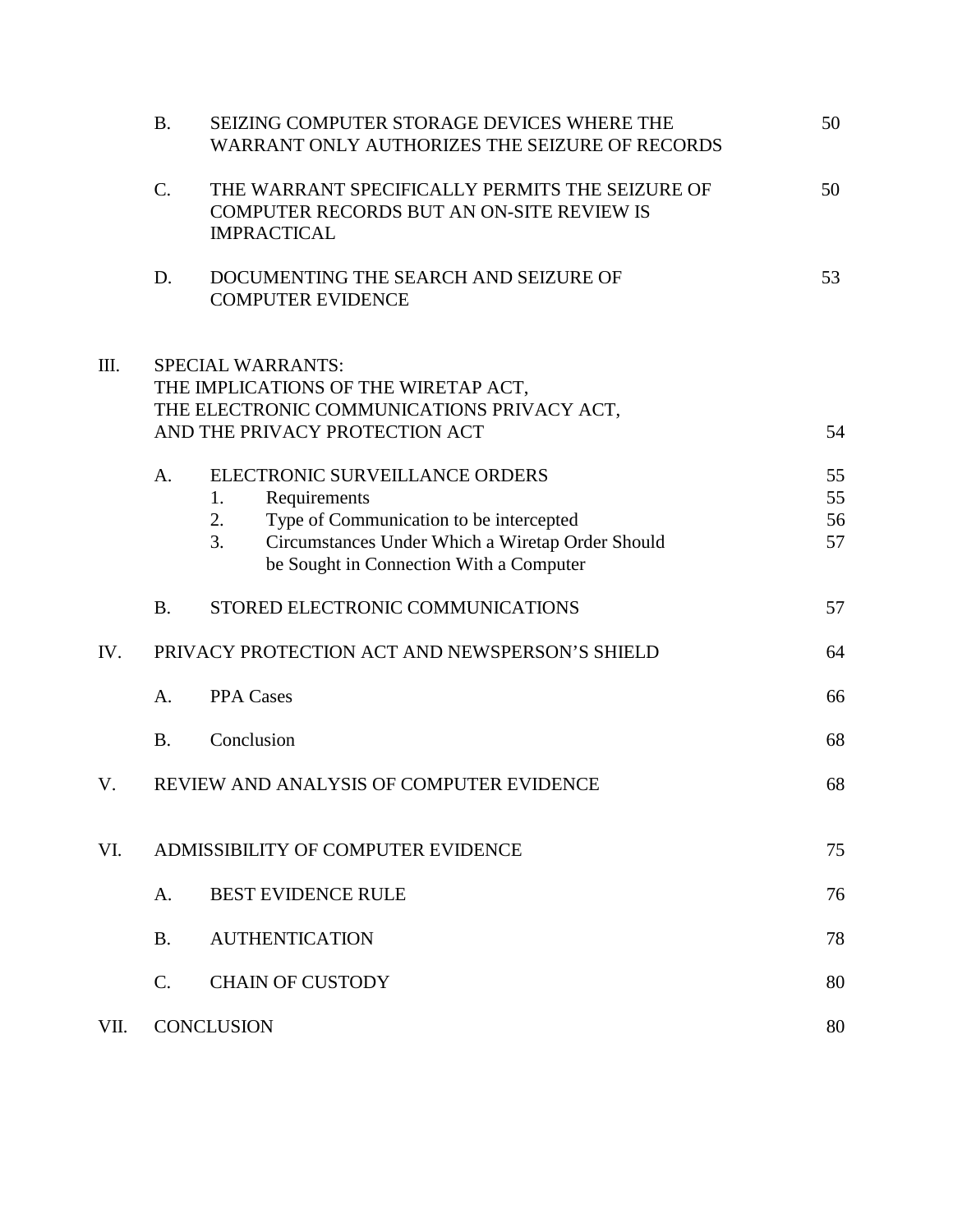## **APPENDIX**

- A. Table of Authorities
- B. Computer Search Checklist
- C. Sample Warrant Language
- D. Sample Search Warrant Affidavit
- E. Sample Subpoena Language
- F. Communication Information Orders
- G. Sample Communications Data Warrant Affidavit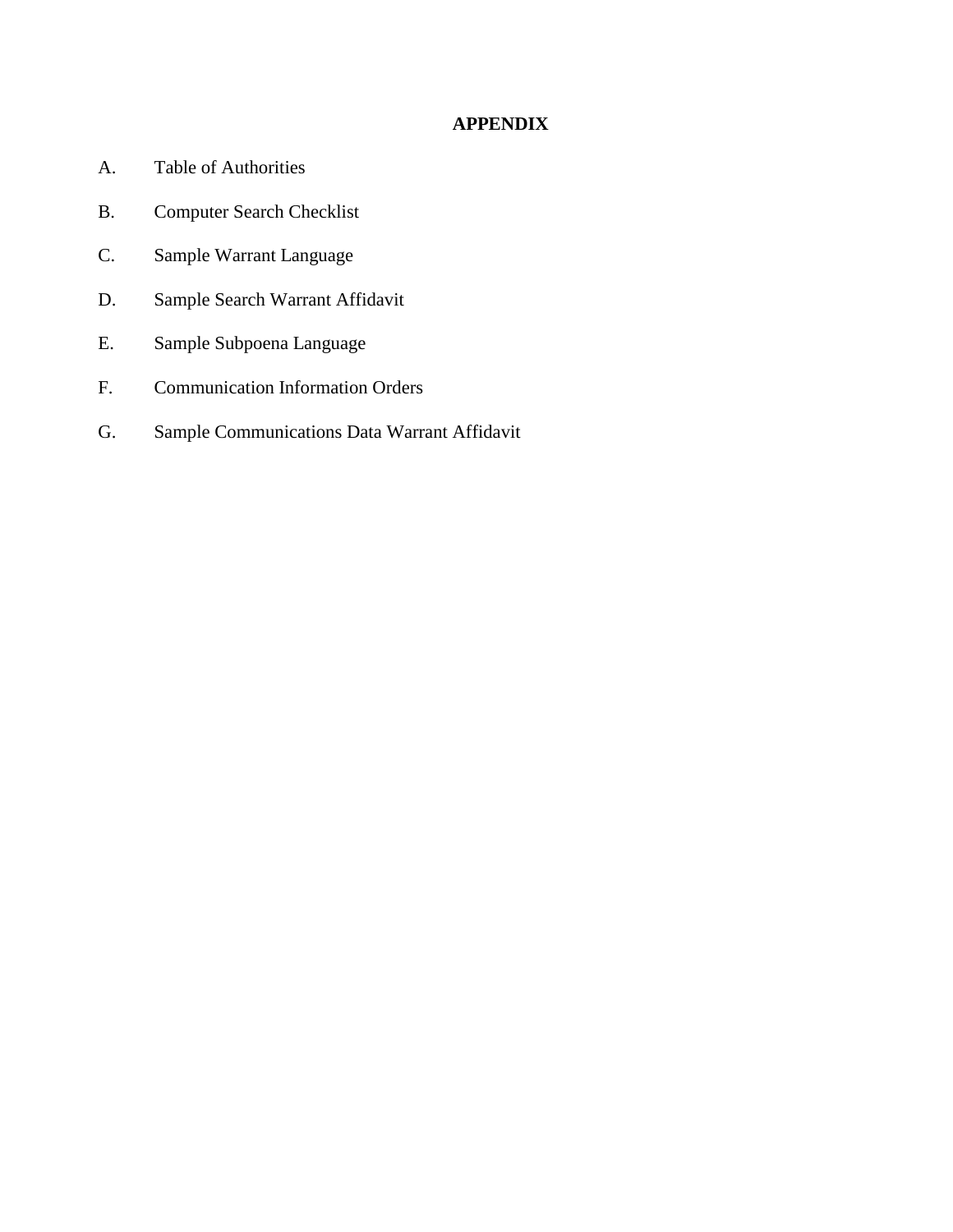#### **FOREWORD**

Just as technology has exponentially increased the level of communication and commerce, it has similarly expanded opportunities for criminal activity and victimization. The Internet can be used to commit crimes ranging from the release of a computer virus resulting in world wide catastrophic damage to industrial espionage, from simple assaults to acts of terrorism, from child pornography to luring and sexual assault on children. Apart from the breadth of potential misconduct, the unique nature of the Internet presents challenges not evident in the traditional law enforcement milieu, such as questions of jurisdiction, evidence access and preservation, applicability of current laws, vulnerability of a virtually unlimited victim pool, and practical obstacles to the identification of perpetrators.

No better example can be found than in the Attorney General's successful prosecution of the creator of the Melissa virus. In March of 1999, the State Police, the Division of Criminal Justice, the Monmouth County Prosecutor's Office and the Newark Office of the Federal Bureau of Investigation completed the successful investigation of the creator of the "Melissa" computer virus, and arrested the suspect in less than 72 hours. The virus caused damage in excess of \$80 million and shut down e-mail systems around the world.

This technological revolution has created a fundamental challenge to law enforcement in the manner in which evidence of a crime is seized, analyzed and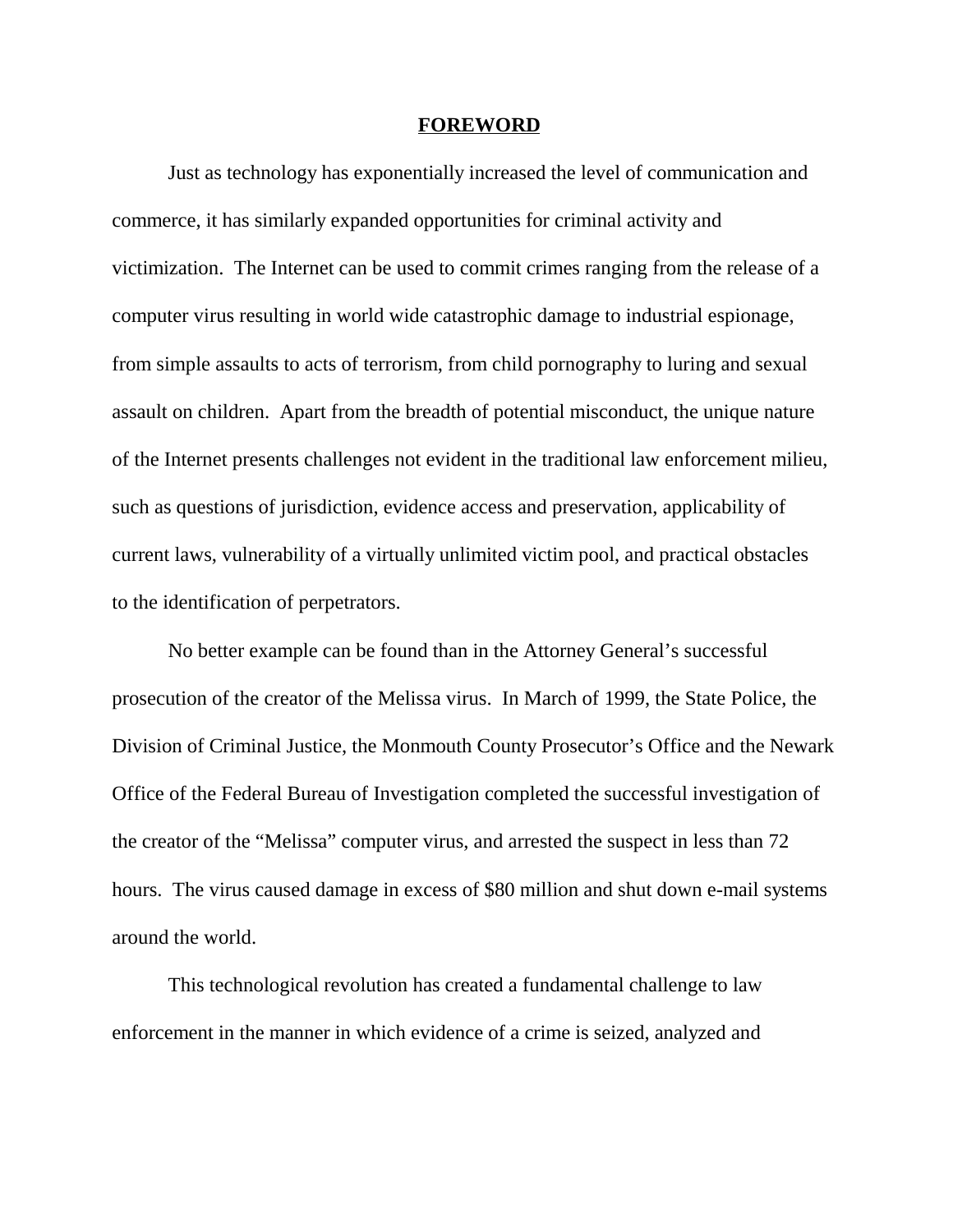presented in court. The Computer Evidence Search and Seizure manual is designed to provide guidance on how to deal with this new evidence.

In addition to this Manual, the Department of Law and Public Safety provides other resources to assist law enforcement in New Jersey in dealing with the new and emerging threat posed by high technology crimes. The Division of Criminal Justice has established the Computer Analysis and Technology Unit to investigate and prosecute high technology crime committed in this State. The Division's goal is to provide assistance on the myriad legal issues that are presented by computer-related crime.

The Division of State Police has established the High Technology Crime and Investigations Support Unit to investigate traditional crimes involving computers. The unit also investigates crimes that have developed with the advances of technology. All of the resources of the Department of Law and Public Safety are available to assist law enforcement throughout New Jersey.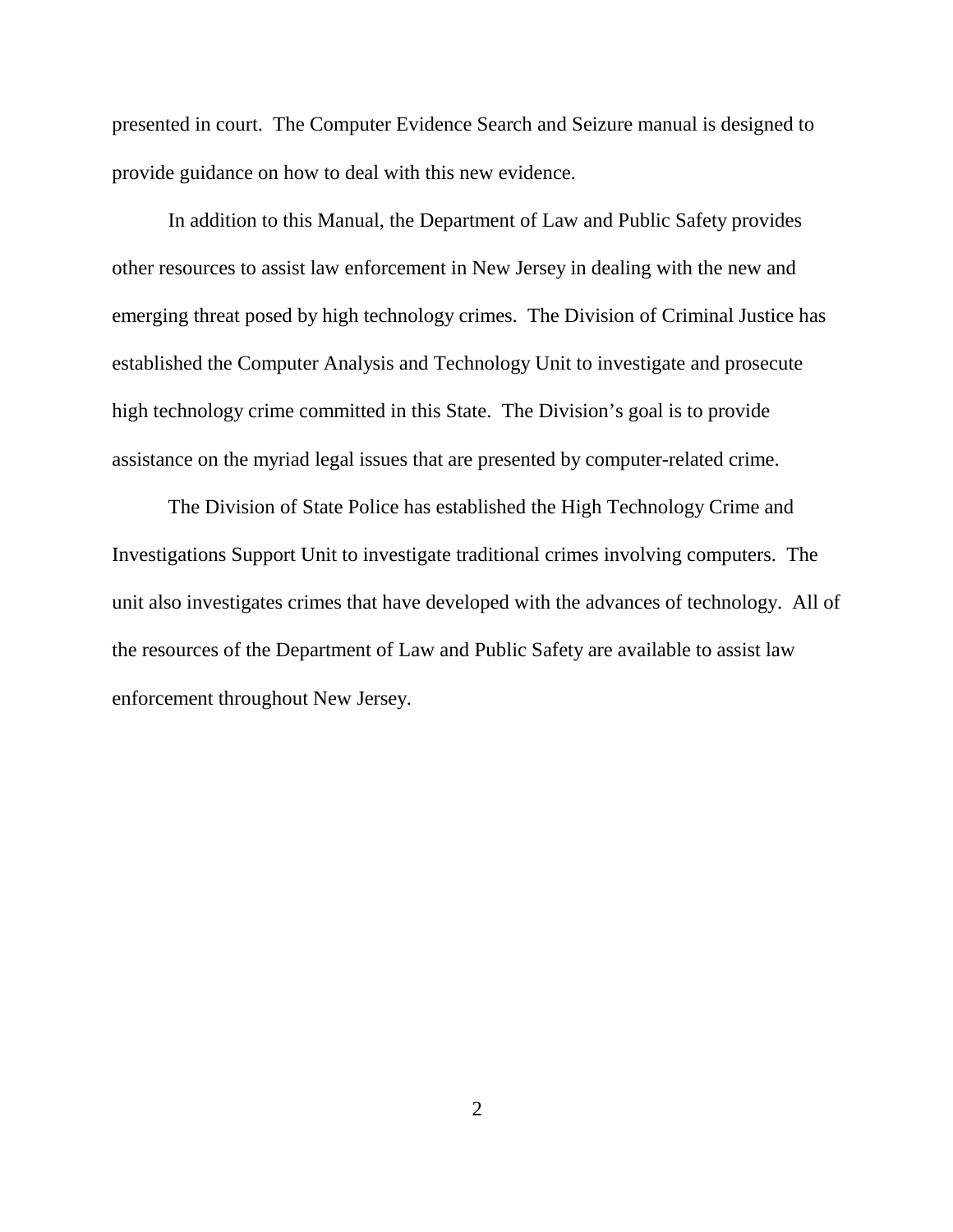#### **I. SEIZING COMPUTER EVIDENCE**

### **A. WARRANT-BASED SEARCHES & SEIZURES OF COMPUTER EVIDENCE**

A major investigative objective prior to executing any search warrant is to identify, as fully as possible, the target(s), the crime(s), the computer system(s) and the software employed by the target(s). It is preferable to know as precisely as possible what computers and computer hardware, software programs, networks, etc., will be encountered so that the search warrant execution team is prepared to conduct the search. Including precise information about the computer system to be searched in the affidavit of probable cause and search warrant will also aid the prosecutor in defending a later challenge to the search and seizure.

As with any search and seizure, it is always preferable to obtain a search warrant, if possible. A seizure pursuant to a valid search warrant is presumed to be valid and deference will be given to the issuing judge's finding of probable cause. State v. Novembrino, 105 N.J. 95, 120 (1987). In doubtful or marginal cases, a warrant-based search may be upheld where a warrantless one would fail. State v. Demeter, 124 N.J. 374 (1991).

Computer-related crime and the role of the computer in more traditional crimes is an emerging area in the law. While judges, prosecutors and investigators are wellacquainted with routine search warrant applications for evidence of traditional crimes,

3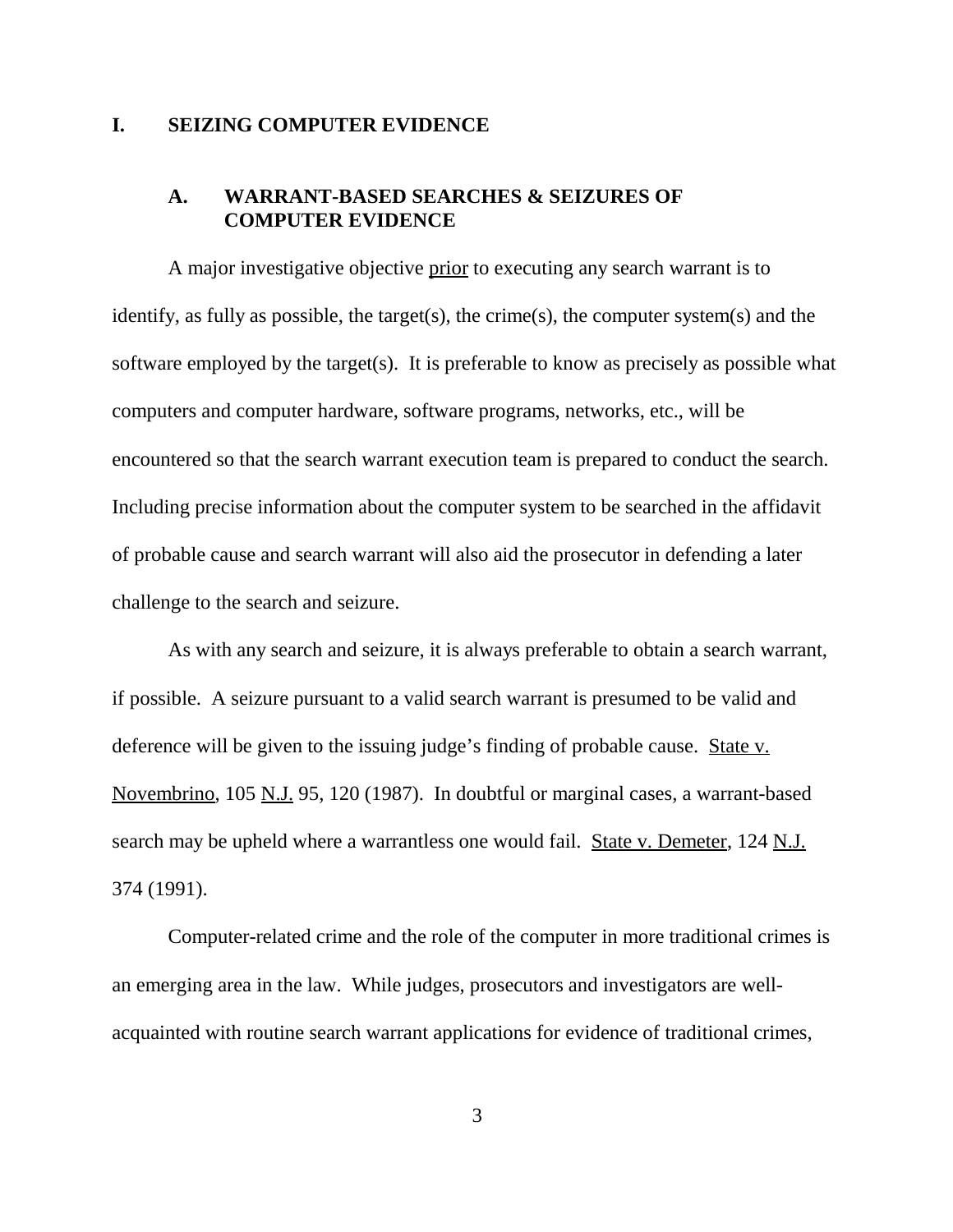they may not be as familiar with computer crimes or how computers may be used to perpetrate traditional crimes. Awareness of these issues is increasing through the use of specially designated Wiretap and Communications Data Warrant Judges and the Computer and Telecommunication Coordinator Program which includes at least one prosecutor from every County. However, it is the affiant's job to inform the judge. Therefore, to assist the court in deciding whether a warrant should issue, the affiant will need to present the relevant information in a manner that allows the judge to understand the technical computer references contained in the affidavit and the technical aspects of the investigation.

The first step in drafting a search warrant application involving the seizure of computers is to consider the role that the computer plays in the offense. Situations where seizure is justified can involve computer equipment or information that is stolen or purchased with the proceeds of some separate illicit activity; computers that are the tools used to commit the offense; or computers that serve as a storage cabinet for information concerning illegal activities.<sup>1</sup> Therefore, the affiant should first ask himself whether the

 ${}^{1}$ <u>R.</u> 3:5-2 permits the seizure of "any property." The Rule provides:

A search warrant may be issued to search for and seize any property including documents, books, papers and any other tangible objects, obtained in violation of the penal laws of this State or any other state; or possessed, controlled, designed or intended for use or which has been used in connection with any such violation; or constituting evidence of or tending to show any such violation.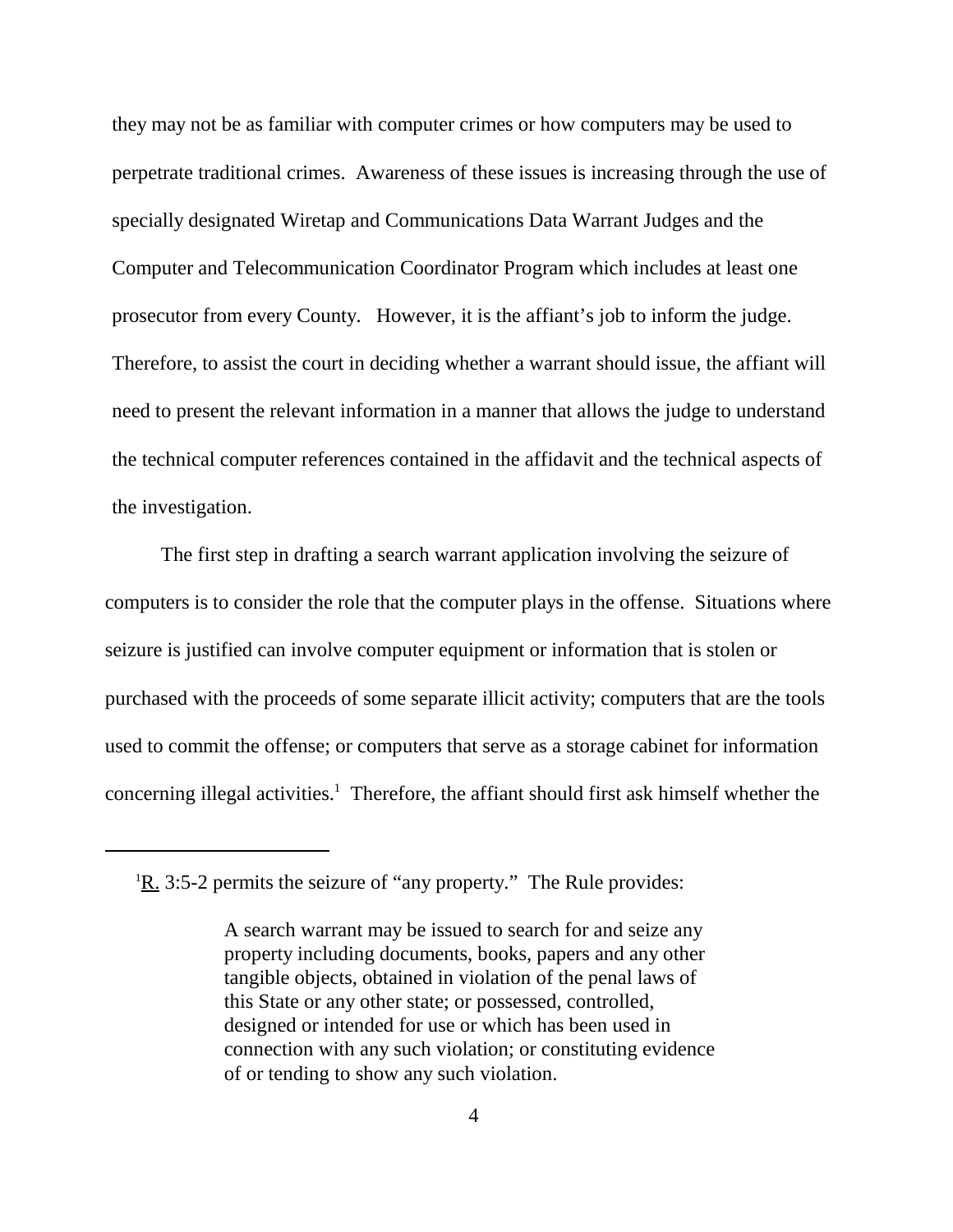computer equipment or information is (1) contraband; (2) the fruits of a crime; (3) an instrumentality of the offense; and/or (4) evidence of a crime.  $R_1$  3:5-2.<sup>2</sup> Understanding the role the computer plays in the offense will assist the affiant in pinpointing and articulating those facts that are critical to establishing probable cause to believe that a crime has been committed, particularly describing the place to be searched, and identifying the items that are subject to seizure (i.e., equipment, software, manuals and information).

\_\_\_\_\_

Federal courts have construed Fed. R. Crim. P. 41, the similarly worded counterpart to R. 3:5-2, to allow seizures of intangibles and specifically, electronic information. In United States v. New York Tel. Co., 434 U.S. 159, 169 (1977), an electronic surveillance case, the Supreme Court stated that Fed. R. Crim. P. 41 is not limited to tangible items, but is sufficiently flexible to include within its scope electronic intrusions authorized upon a finding of probable cause. See Michigan Bell Tel. Co. v. United States, 565 F.2d 385, 389 (6 Cir. 1977); Application of United States for an Order Authorizing the Installation of a Pen Register, Touch Tone Decoder and a Terminating Trap, 458 F. Supp. 1174 (W.D. Pa. 1978). See also United States v. Villegas, 899 F.2d 1324 (2d Cir. 1990), cert. denied, 498 U.S. 991 (1990); United States v. Biasucci, 786 F.2d 504 (2d Cir. 1986), cert. denied, 479 U.S. 827 (1986).

<sup>2</sup>Computers and the data they contain are most often seized as evidence of a crime. Computers, peripherals and stored electronic data may also be seized pursuant to the forfeiture statutes, N.J.S.A. 2C:64-1 et seq. Prosecutors and investigators should consider Chapter 64 forfeiture possibilities with each search and seizure of computers. A more thorough treatment of Chapter 64 forfeiture is beyond the scope of this work.

Clearly computer hardware (the central processing unit [CPU], hard disk drive, floppy disk drive, mouse, modem, fax peripheral, CD ROM, laser disc, scanner, and printer), is "property," which includes "tangible objects." Although intangibles are not specifically included in the examples of property which may be seized, the Rule states that any property may be seized and there is no indication that the listing in R. 3:5-2 is intended to be an exhaustive one.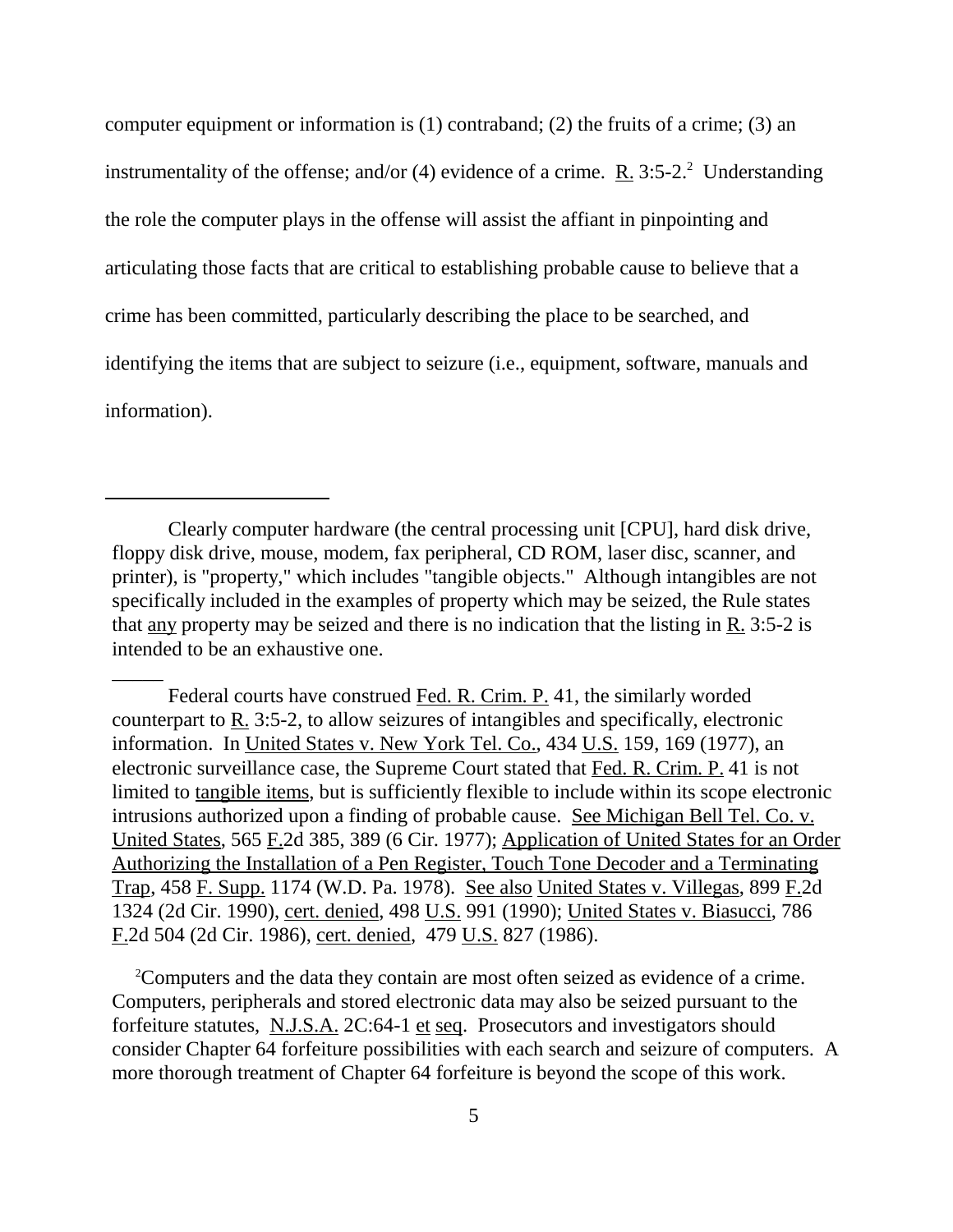Determining the computer's role also will force the affiant to address other critical issues prior to execution of the warrant. Among those issues is whether he can justify, based upon probable cause or practical considerations, seizing the subject's computer equipment and if so which of those components, such as the monitor or external memory would be covered. In drafting and executing a warrant, the recommended approach is to seize a component only if there is an independent reason justifying the seizure of that particular item. As will be discussed in more detail below, these reasons may include: (1) probable cause to believe that a particular component is subject to seizure under  $R_1$ . 3:5-2; and/or (2) the particular component is needed to safely, efficiently and successfully conduct the search.

Although computer searches and seizures may be more complex due to the technology involved, they are not constitutionally different from searches and seizures of traditional types of evidence. United States v. Upham, 168 F. 3d. 532 (1st Cir. 1999), cert. denied,  $\underline{\hspace{1cm}}$  U.S.  $\underline{\hspace{1cm}}$ , 119 S.Ct. 2353, 144 L.Ed. 249 (1999). Thus, an application for a warrant authorizing the search and seizure of computer equipment or information must satisfy the threshold requirements found in the federal and state constitutions.

6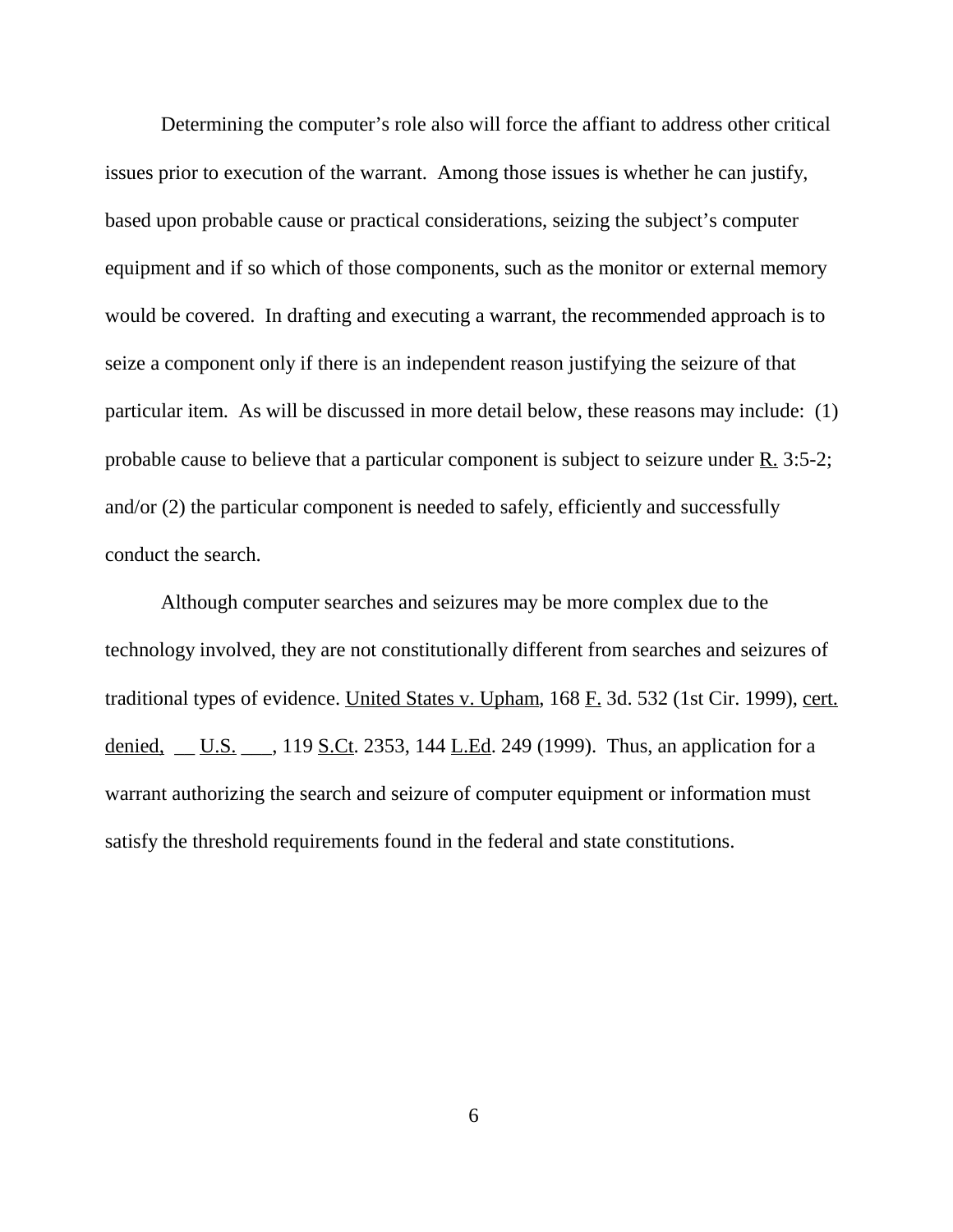#### **1. Probable Cause Requirement**

## **a. Probable Cause to Believe That a Crime has been Committed and That the Items Described in the Warrant are Connected to Criminal Activity**

As for search warrants in general, an affidavit submitted in support of a warrant for the seizure of computer evidence must provide sufficient facts to establish a fair probability that a crime has been committed and that the items described in the warrant are connected to that criminal activity. However, where computer evidence is the object of a search, as a practical matter it is useful to allege additional facts which tie the crimes which are the subject of the warrant to the use of computers. In order to make this showing, the affiant should explain clearly the role of the computer in the offense that is under investigation.

An investigator's conclusions from the facts, based on his or her specialized training and experience, may be essential to establish probable cause to believe that a crime has been committed or that evidence of it may be found on a targeted computer. Cf. Ottensmeyer v. Chesapeake & Potomac Tel. Co., 756 F.2d 986 (4th Cir. 1985) (involving telecommunications fraud); United States v. Steerwell Leisure Corp., Inc., 598 F. Supp. 171 (W.D.N.Y. 1984) (involving copyright infringement of electronic video games). In order to justify a reviewing court's reliance on the special experience of an officer, care should be taken in drafting the warrant to ensure that the affidavit thoroughly sets forth: (1) all specialized training that the affiant may have received in either the use of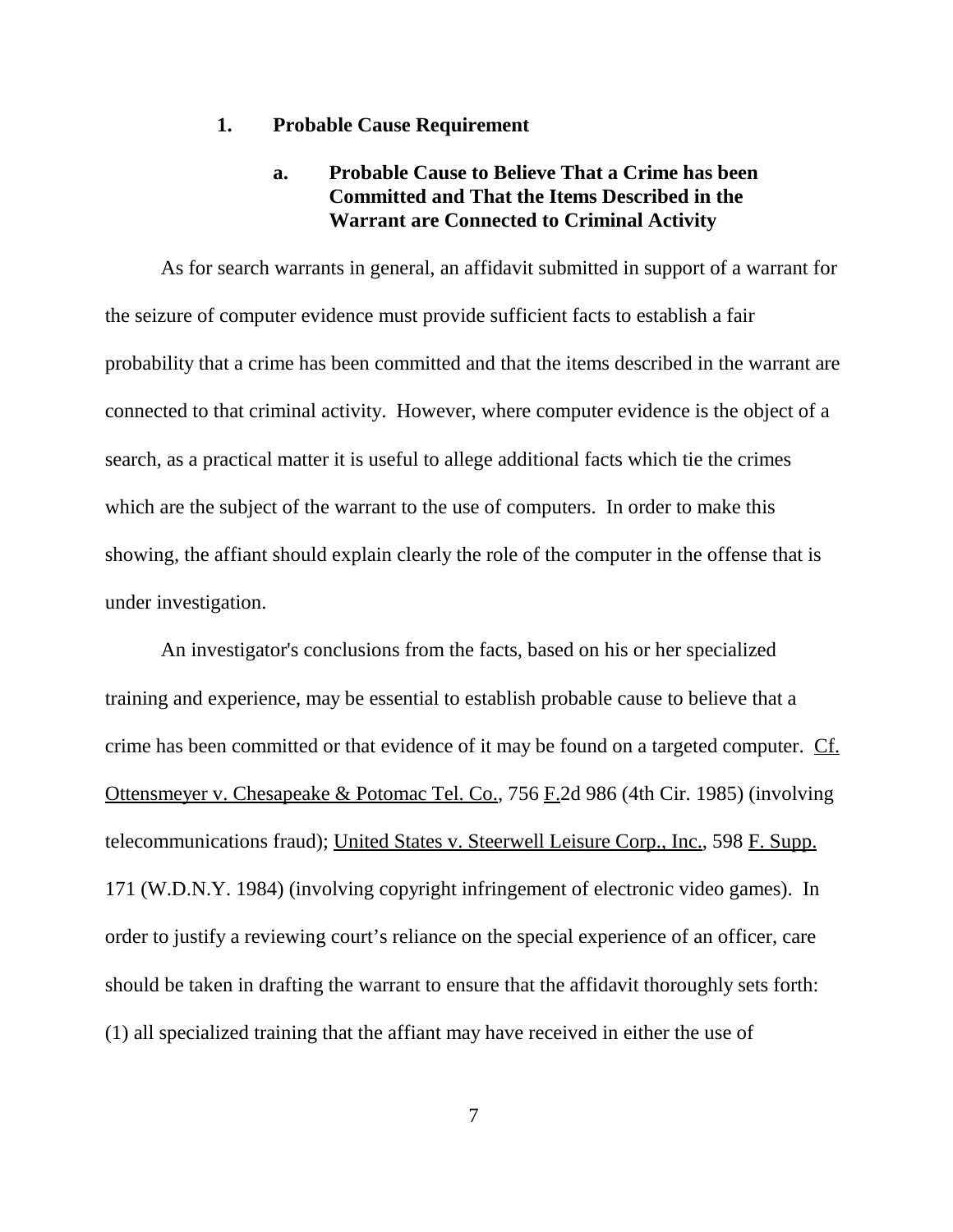computers or investigation of computer crime; and (2) the affiant's law enforcement experience in general and specifically as it relates to investigations where computers were involved in the commission of the offense (i.e., type and number of investigations).

#### **b. Probable Cause to Believe That the Materials to be Seized are to be Found at the Place to be Searched**

The affiant will also be required to factually establish that the materials described in the warrant are to be found at the premise to be searched. In other words, the affidavit must establish a nexus between the criminal act and the target location. In drafting this portion of the affidavit, it is not necessary establish conclusively that the property being sought will be located in a certain place within the premise to be searched.

Whether the search involves computer equipment or information, reliable information in the affidavit stating that the items to be seized have been observed at the search site will establish probable cause. The more difficult situation is where such personal observation is lacking. In that case, it will be necessary for the affiant to provide other facts, such as that the items sought are records of a particular business, from which it can be inferred that the objects of the search will likely be found at the target location. The affiant also should consider citing tax laws and regulations, professional licensing regulations and other laws that require record keeping to establish that certain records should be at a particular location. See Andreson v. Maryland, 427 U.S. 463, 478, n. 9 (1976) (holding that records kept in the ordinary course of business may reasonably be expected to be maintained at business offices). In making this determination, a court can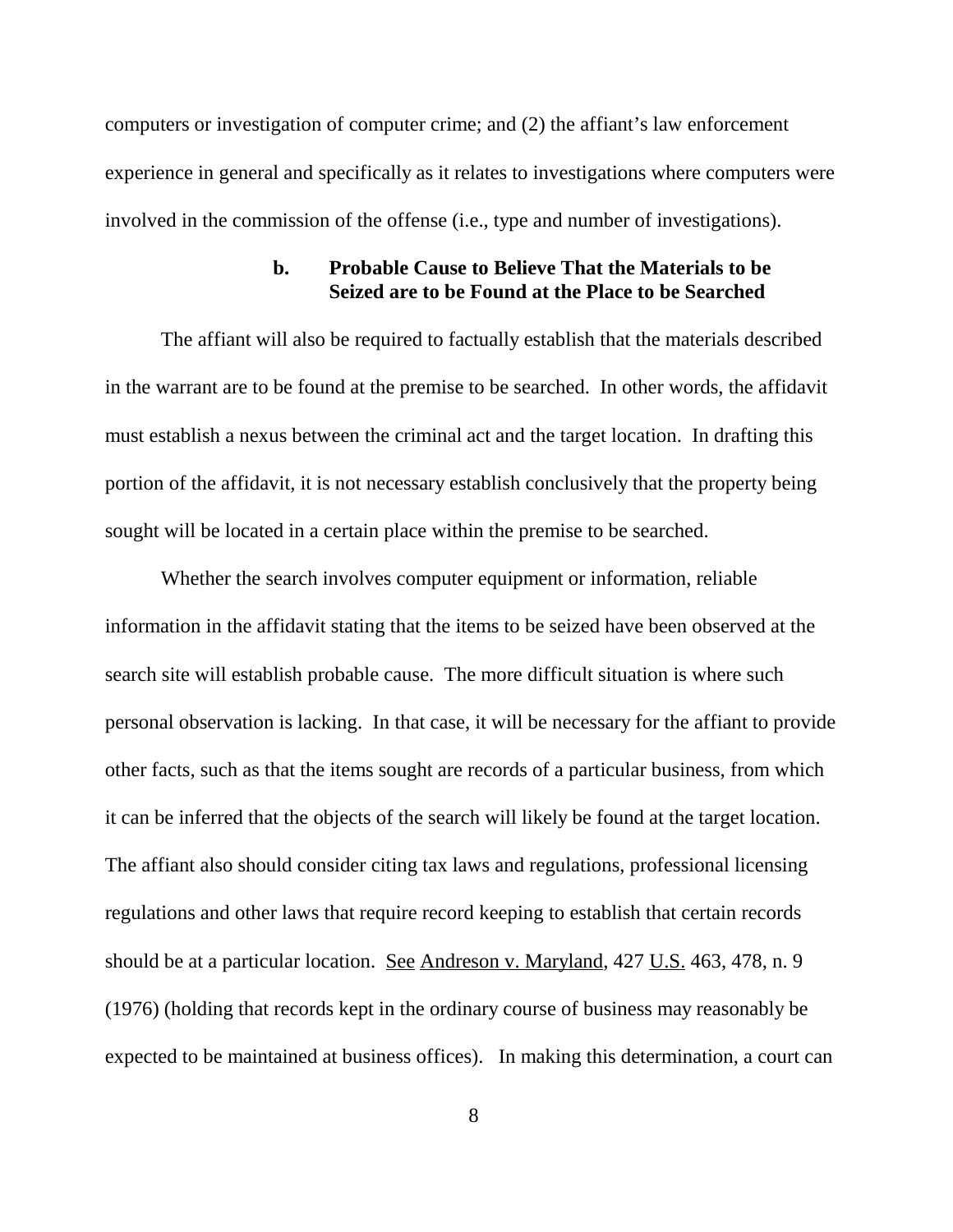also rely on the affiant's experience concerning where the particular objects of the search are normally kept. 2 W. LaFave, Search and Seizure: A Treatise on the Fourth Amendment, § 3.7(d) at 379 (3d ed. 1996) ["W. LaFave"].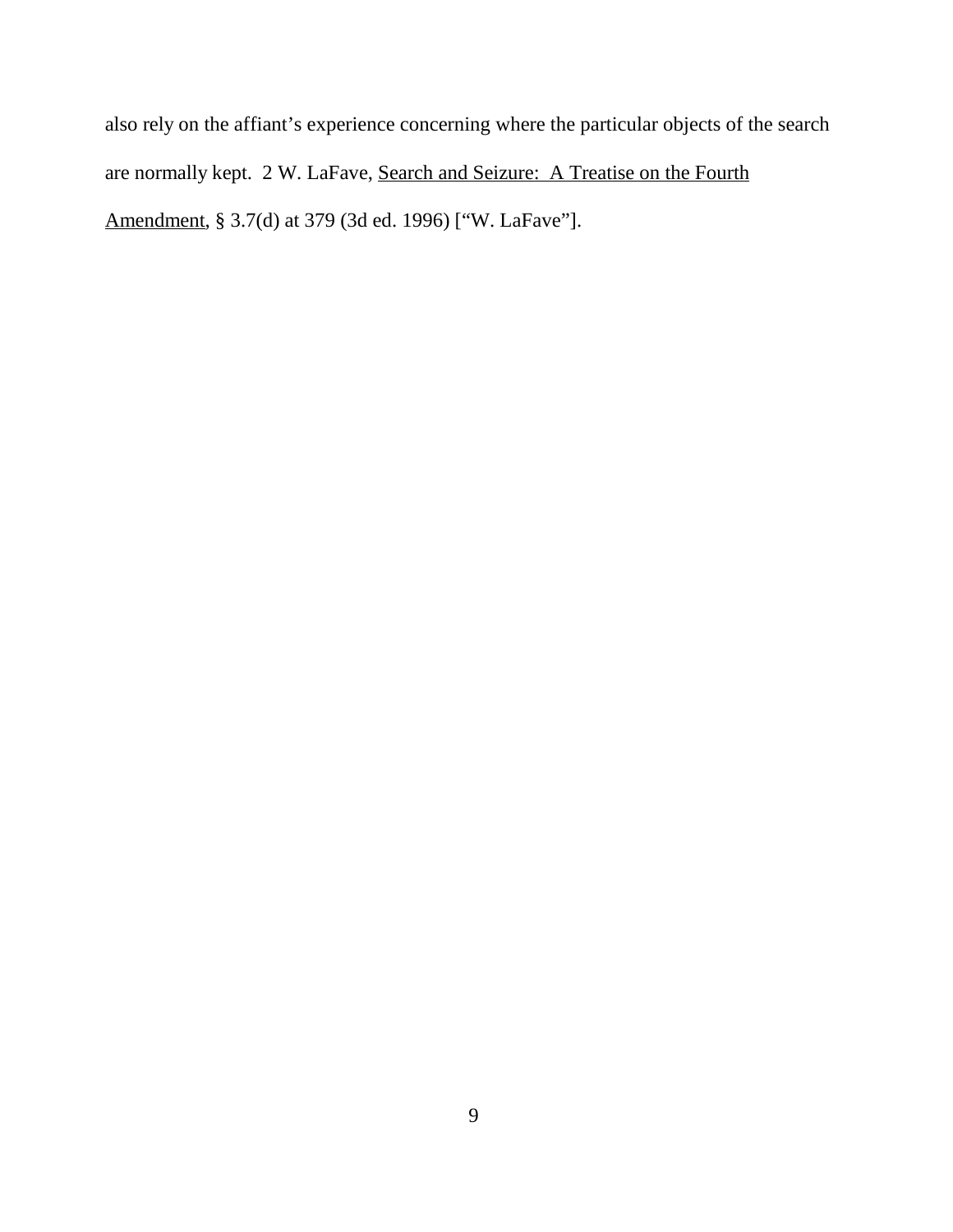#### **2. Particularity Requirement**

#### **a. Generally**

There are two separate but related issues which must be addressed in each search warrant in order to satisfy the particularity requirement found in the State and Federal Constitutions. First, the warrant must particularly describe the place to be searched. Second, the warrant must particularly describe the items to be seized. State v. Wright, 61 N.J. 146, 149 (1972).

In the relatively few cases that have addressed the issue of particularity in the context of computer search and seizures, defendants have not prevailed on those challenges. Nevertheless, the amount of information that can be stored on a computer system continues to increase in exponential proportions. As a result, particularly describing the items to be seized in a search warrant will become even more critical because computer searches and seizures increasingly will involve the seizure of nonevidential information which is intermingled with evidential information. Particularly describing the place to be searched has been further complicated by networking. Networked computer systems located at a search site can access information subject to seizure from other computers or servers located in different rooms, buildings, states and countries. In light of these realities, computer search warrants should be drafted with an awareness that particularity challenges to computer searches are likely to intensify and take on increased significance. See, e.g., In re Subpoena Duces Tecum, 846 F. Supp. 11,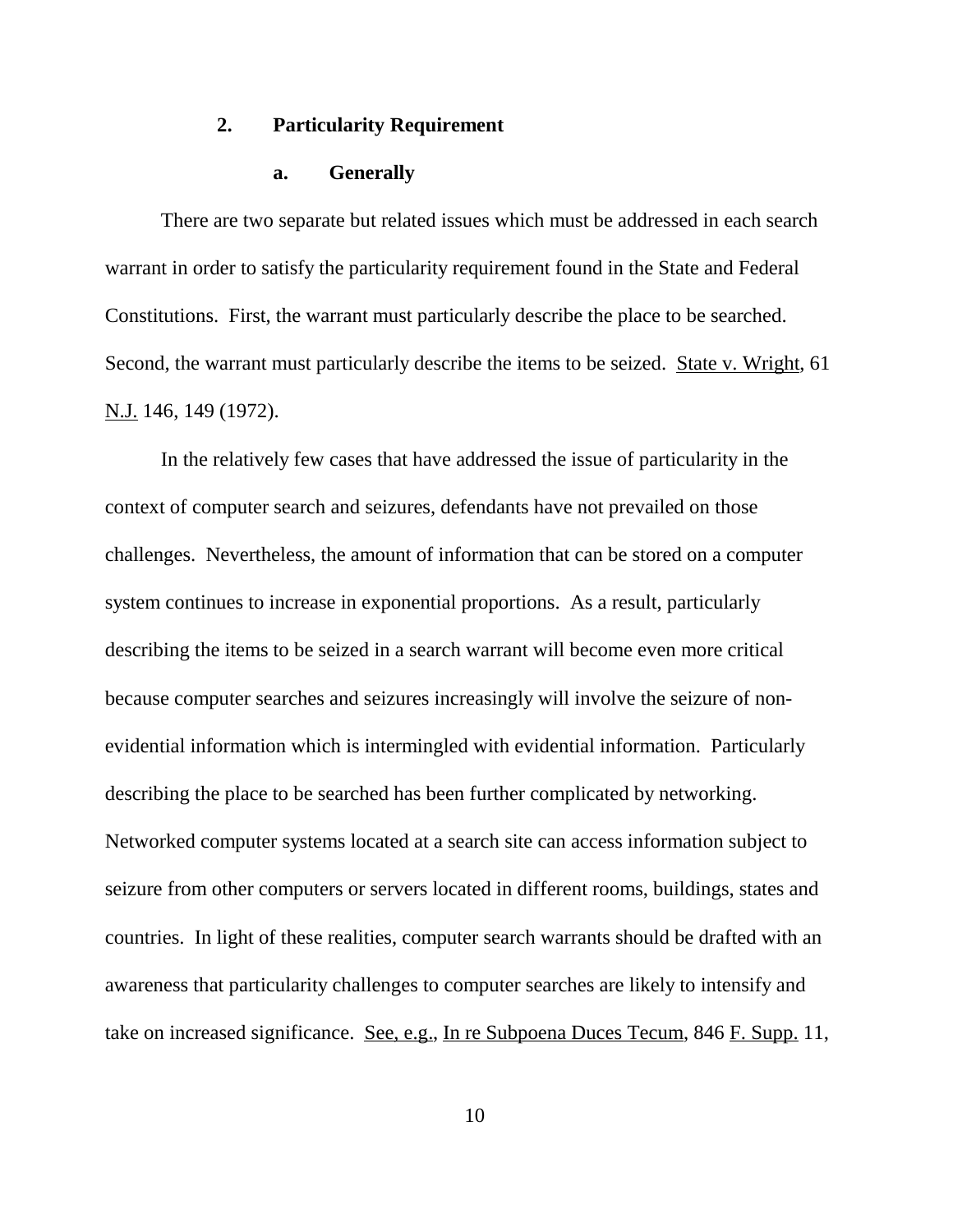12-14 (S.D.N.Y. 1994) (where the court quashed a grand jury subpoena for computer disks as over broad, reasoning that in order to avoid retrieval of irrelevant documents the subpoena should have specified certain categories of information rather than merely specifying the method of storage).

#### **b. Description of the Place to be Searched**

A search warrant must sufficiently describe the place to be searched so that the executing officer can reasonably ascertain its identity and location from the language of the warrant itself. Steele v. United States, 267 U.S. 498, 503 (1925).

#### **(1) Tangible Objects**

Property descriptions for searches and seizures of tangible computer equipment are not conceptually difficult since these items occupy physical space, which lends itself to description. Therefore, particularly describing the location of tangible computer equipment which is subject to seizure should be no different from describing the locations where other tangible evidence, such as narcotics, may be found.

#### **(2) Intangible Objects**

The increased use of networking has complicated the task of particularly describing the place to be searched when law enforcement intends to seize intangibles, such as computer data. In a networked environment, a computer containing relevant information may be connected to other computers and servers in a local-area network (LAN) spread throughout a floor, building or campus. LANs can be further connected to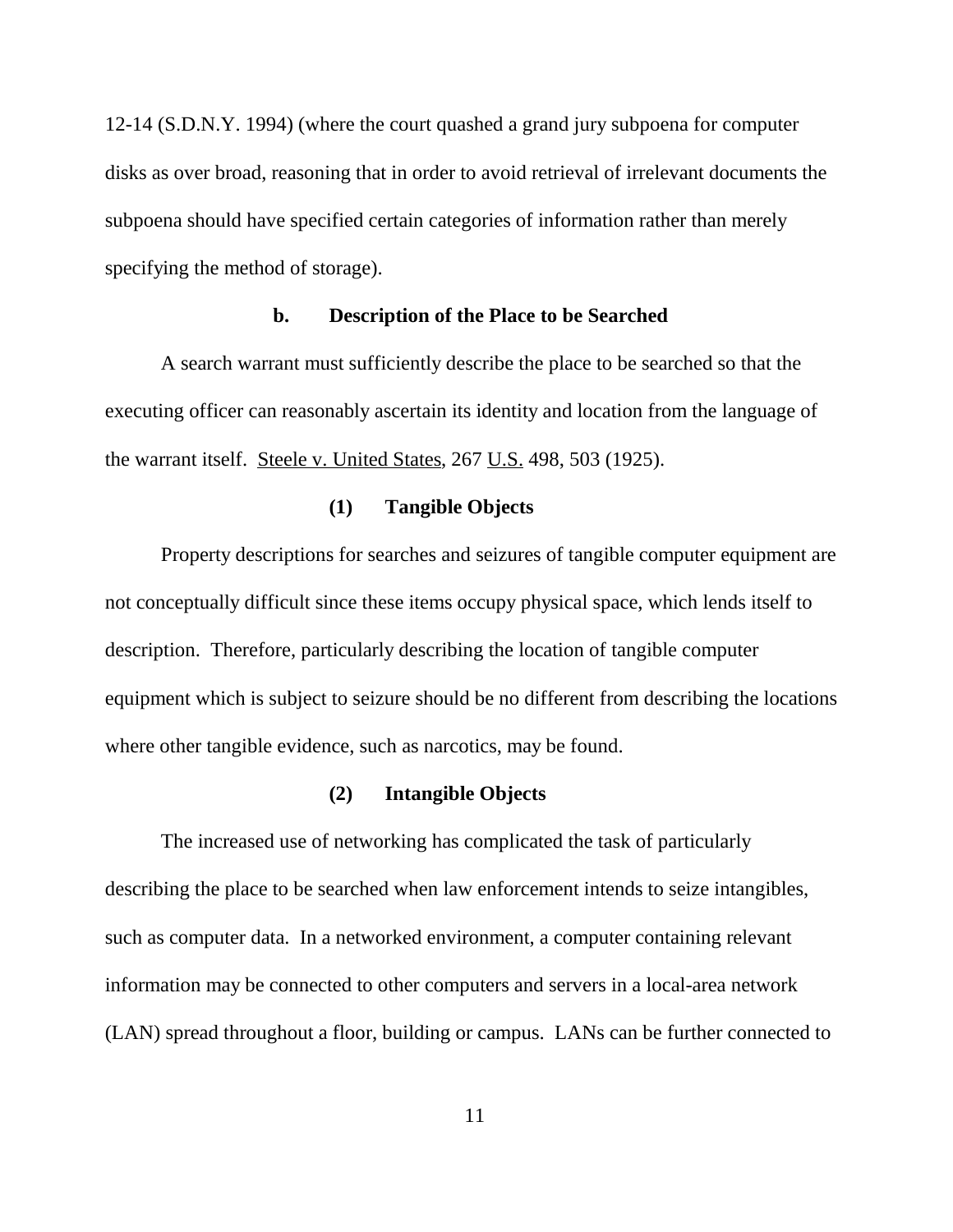wide-area networks (WAN), which span more than one physical location, or to global area networks (GAN) such as the Internet. Therefore, information that is particularly described in a warrant may be stored at the search site or at a remote location accessible to anyone within the network. Networking is not limited to large institutions. Individuals who own home computers can be connected to a network simply by adding a modem which can enable them to store information at some remote location. Therefore, it is critical to obtain intelligence prior to the execution of a search warrant concerning the type of computer equipment located at the search site and whether it is networked. Like hardware, however, if you can determine where the information is situated, particularly describing its location is no different than in any other type of search warrant.

#### **(3) Multiple Locations**

What if, prior to or during execution of a warrant, the executing officers decide to use computers located at the search site to access information situated in a server or computer at another location? Assuming that the computer or server is located in another room or office within the building being searched, the property description in the warrant should be sufficient to cover the search. See State v. Schumann, 156 N.J. Super. 563 (App. Div. 1978) (warrant to search entire residence and outbuildings upheld on showing that drug suspect had access to entire premises).

But what if the computer or server is located in a different building within the state? No authority was located which decided whether a second warrant is necessary.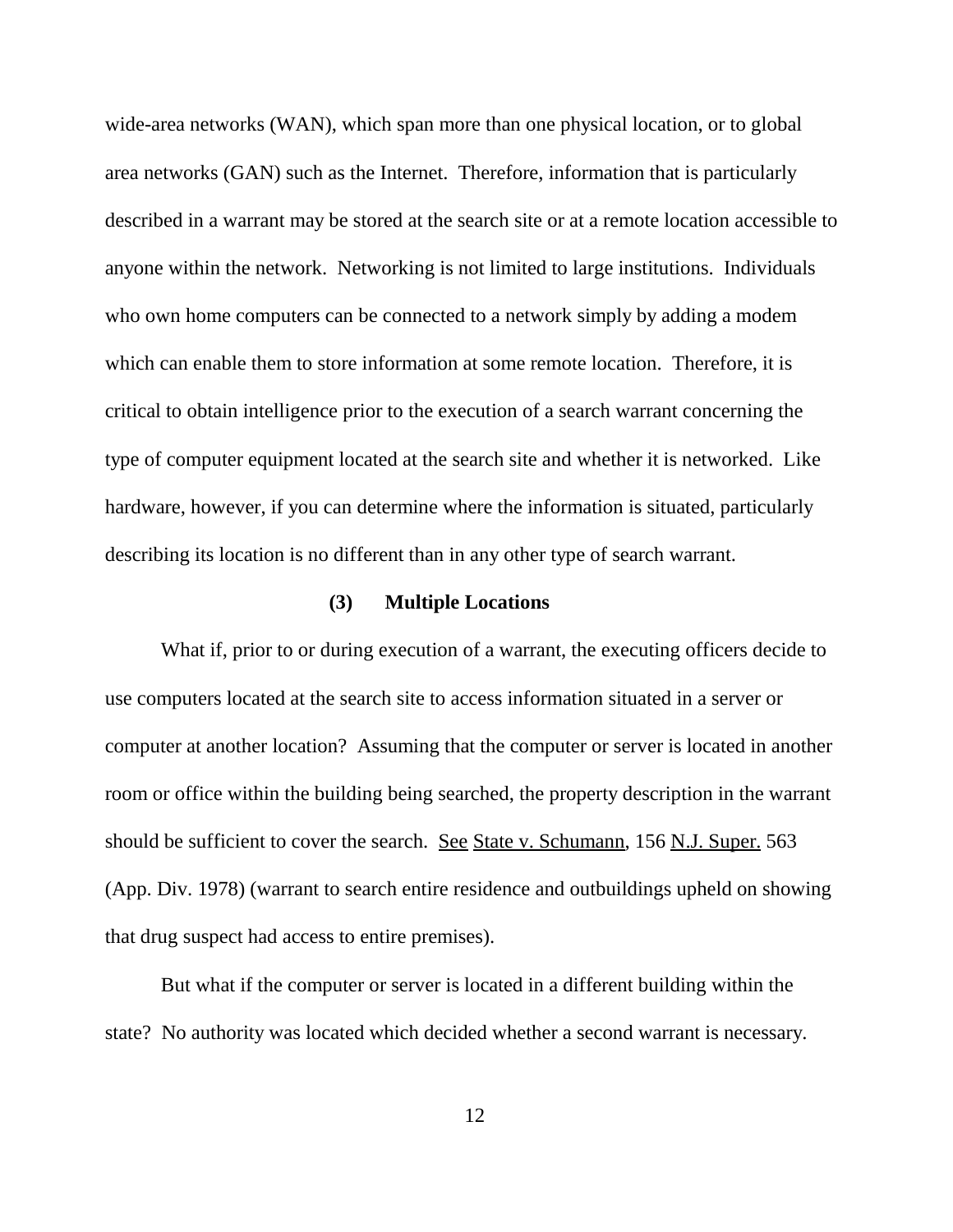The issue appears to be whether electronic information which is stored at a remote location but which may be accessed by a computer at the search scene is located only at the remote location or whether such information is located at both locations.<sup>3</sup> Because the issue has not been decided, a second warrant should be obtained.

When the server is located outside of the state, the issue of jurisdiction arises. That is, a New Jersey court can not authorize a search outside the territorial limits of New Jersey. See R. 3:1-2; N.J. Const. (1947), art. 6,  $\S 3$ ,  $\P 2$  (providing that "the Superior Court shall have original jurisdiction throughout the State in all causes"). A search warrant should be obtained in the appropriate jurisdiction. Note that some jurisdictions require that the underlying crime or evidence thereof relate to a prosecutable offense under the laws of that jurisdiction. The state should request the assistance of the appropriate state or federal prosecutor's office and provide that office with the facts supporting probable cause to search the desired location and any other necessary

<sup>&</sup>lt;sup>3</sup>Some support exists, by analogy, for the proposition that such a search and seizure occurs at the place where the information was accessed. In regard to wiretap interceptions, United States v. Rodriguez, 968 F.2d 130 (2d Cir. 1991), cert. denied, 506 U.S. 847 (1992), holds that a wiretap occurs in two places, the location where the telephone call was placed and the location where the law enforcement officers overheard the conversation. Hence, the interception may be authorized by a court of either jurisdiction. Similarly, the 1999 amendments to the New Jersey Wiretap Statute defines the "point of interception" as, "the site at which the investigative or law enforcement officer is located at the time that the interception is made." If this reasoning is applied to computer searches and seizures, it may be argued that electronic information is located both at the location of the server and at the location of the computer that can access it. Thus, a warrant to search the computer that can access the information may be found to be sufficient. A second search warrant is still advised, however, because a court may not be convinced that the situations are analogous.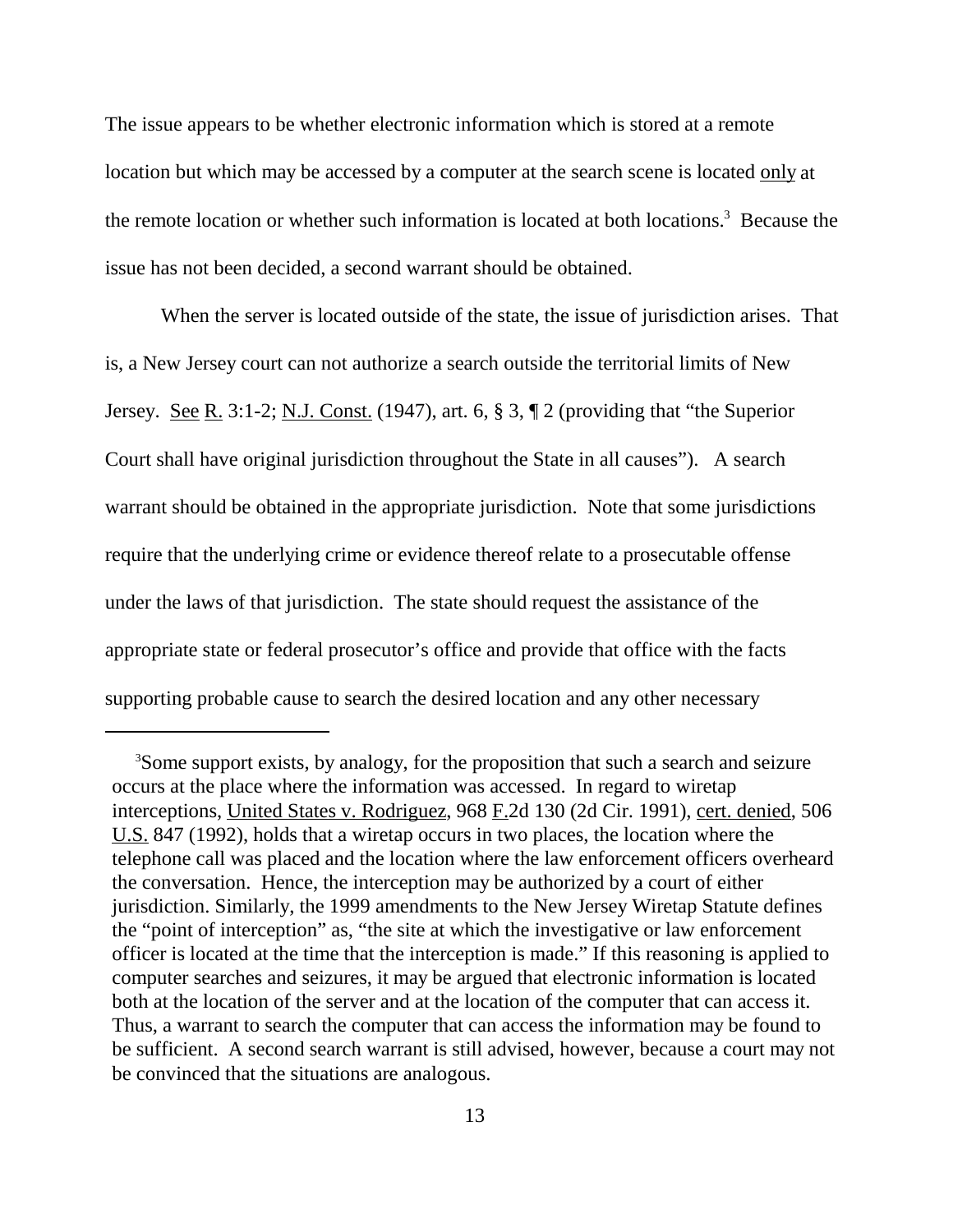information. The prosecutor's office will process the application and search warrant in accordance with the laws of their jurisdiction.

#### **c. Description of the Items to be Seized**

If there is probable cause to believe that evidence of a crime is to be found at a particular place, the affiant should be able to explain to the judge with some specificity what those items are. United States v. Lamb, 945 F. Supp. 441, 457 (N.D.N.Y. 1996). This requirement limits the possibility that members of law enforcement will engage in general searches and the seizure of items upon the mistaken assumption that they fall within the warrant. Marron v. United States,  $275$  U.S. 192 (1927). These dangers are particularly heightened in computer searches given the massive storage capacities of hard drives, disks and other storage media. See Voss v. Bergsgaard, 774 F.2d 402 (10th Cir. 1985) (warrant was over broad in that it authorized an unconstitutional "all records" search). It is not possible to discuss the particularity requirement in such a way as to provide a concrete description for every situation which may arise. The requisite degree of particularity will vary depending upon the extent of probable cause, the circumstances of each case, and the nature of the conduct under investigation. See State v. Wright, 61 N.J. at 149.

14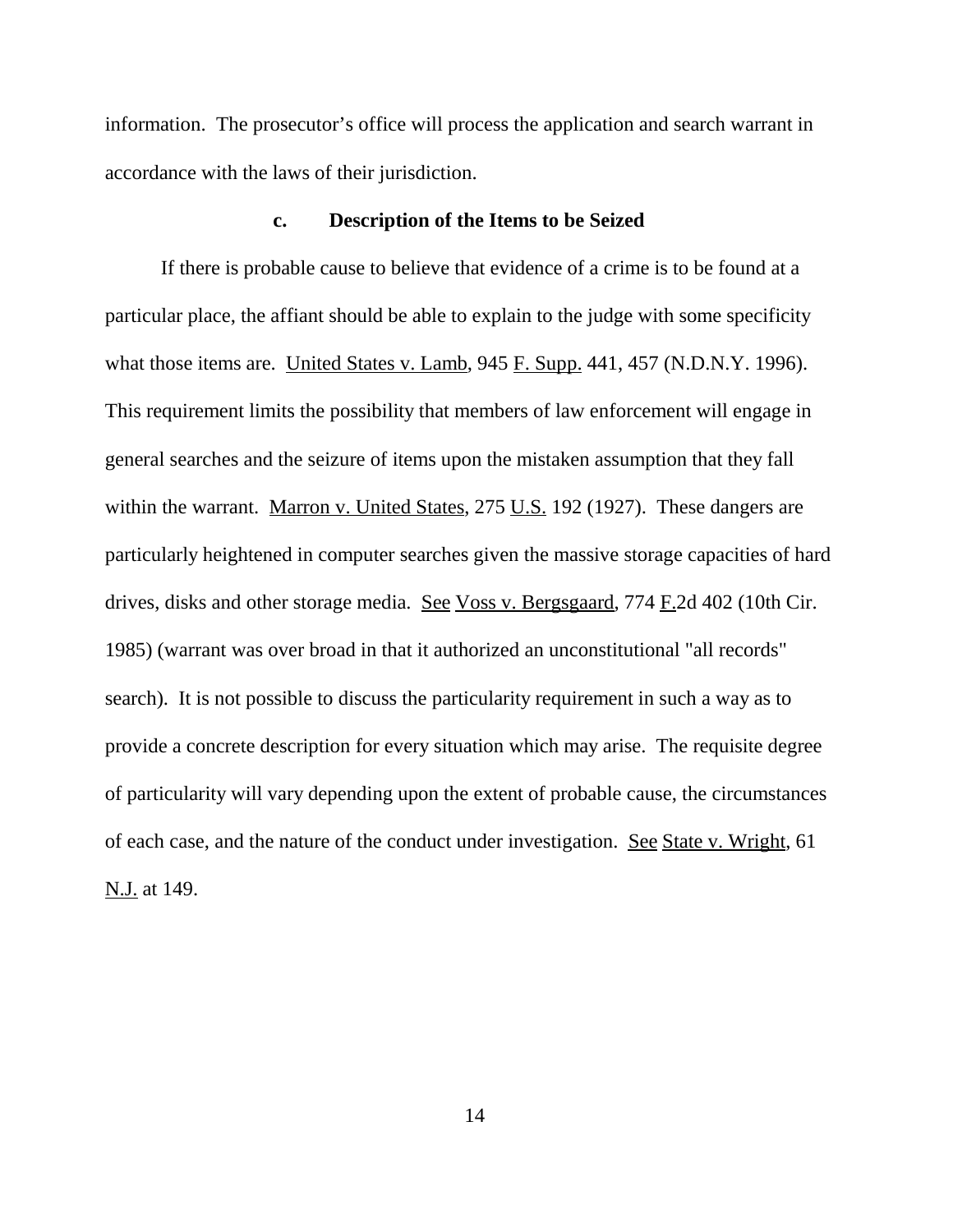#### **(1) Tangible Objects**

In those situations where the State wants to seize tangible computer equipment, the description contained in the warrant should focus on the particular component involved and should be as specific as the circumstances permit. See State v. Tunnel Citgo Services, Inc., 149 N.J. Super. 427, 431 (App. Div. 1977) (holding that in order to satisfy the particularity requirement the description of items to be seized need only be as specific as the circumstances will allow). For example, where the object of the search is a stolen computer, the victim will likely be able to provide a very detailed description of the item. In other situations, however, it may only be possible to provide a more generalized description. Hence, if the target of an investigation has been using his computer to distribute child pornography on the Internet but investigators have never been inside his home, it is not possible to describe the target's computer equipment with the same degree of particularity as in the case of a stolen computer. In this situation, however, the affiant can explain in the affidavit the minimal amount of equipment necessary to commit this crime. A general description of this equipment should be sufficient since it is as specific as the circumstances allow.

#### **(2) Intangible Objects**

Information located on computer data storage media should be described with the same degree of specificity as documents which are stored in filing cabinets or drawers. "Descriptions [of records] so sweeping as to authorize a general, exploratory search have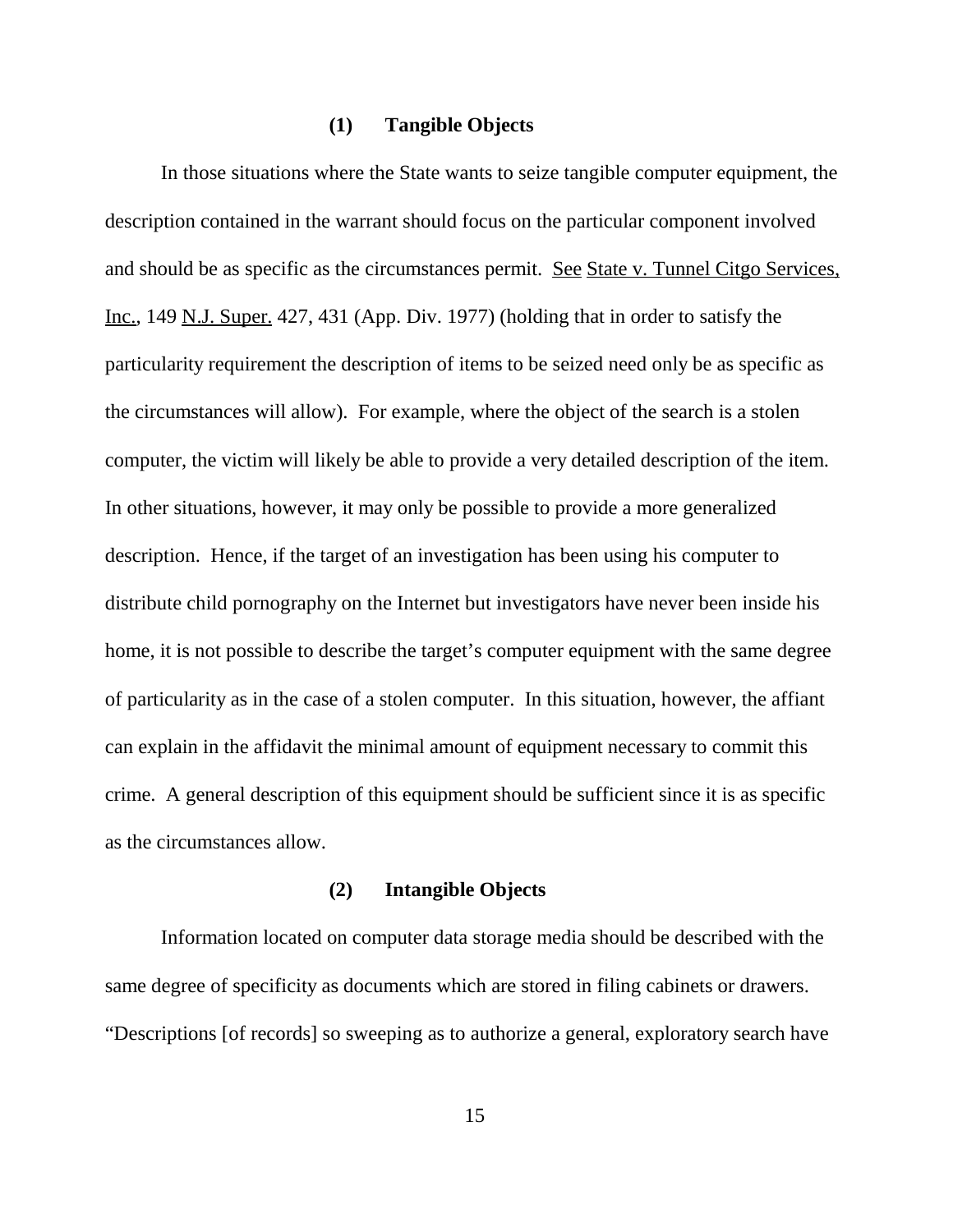been condemned[.]" 2 W. LaFave, § 4.6(d) at 570. Nonetheless courts have approved generic descriptions of documents where the identity of the items could not be more specifically described at the time the warrant was issued. See State v. Tunnel Citgo Services, Inc, 149 N.J. Super. at 431. Moreover, the particularity requirement is somewhat relaxed where a complex investigation is involved. United States v. Henson, 848 F.2d 1374, 1383 (6th Cir. 1988), cert. denied, 488 U.S. 1005 (1989). Therefore, if the affiant knows exactly which documents are sought, they should be described with as much specificity as possible, including the date, author, subject, type of document, etc. If the affiant knows the general nature of the information sought, the description of the documents may be more general but it must be accompanied by some type of limiting phrase consistent with the scope of probable cause. Like drafting any other warrant, a warrant authorizing the seizure of documents found on computer storage media should be tailored according to the scope of probable cause and the nature of the conduct under investigation.

Courts have held that as long as a warrant particularly describes the documents or information to be seized, it need not describe how these materials are stored (i.e., on computer storage media).<sup>4</sup> The more prudent course, however, is to particularly describe

<sup>&</sup>lt;sup>4</sup>United States v. Musson, 650 F. Supp. 525, 532 (D. Colo. 1986) (warrant that described the items to be seized as documents in the names of certain individuals or entities permitted the search and seizure of 54 computer disks that could contain such materials); United States v. Sissler, No. 1:90-CR-12, 1991 WL 239000 (W.D. Mich. Aug. 30, 1991) (unpublished decision), aff'd, 966 F.2d 1455 (6th Cir. 1992), cert. denied, 506 U.S. 1079 (1993) (warrant that described the items to be seized as records of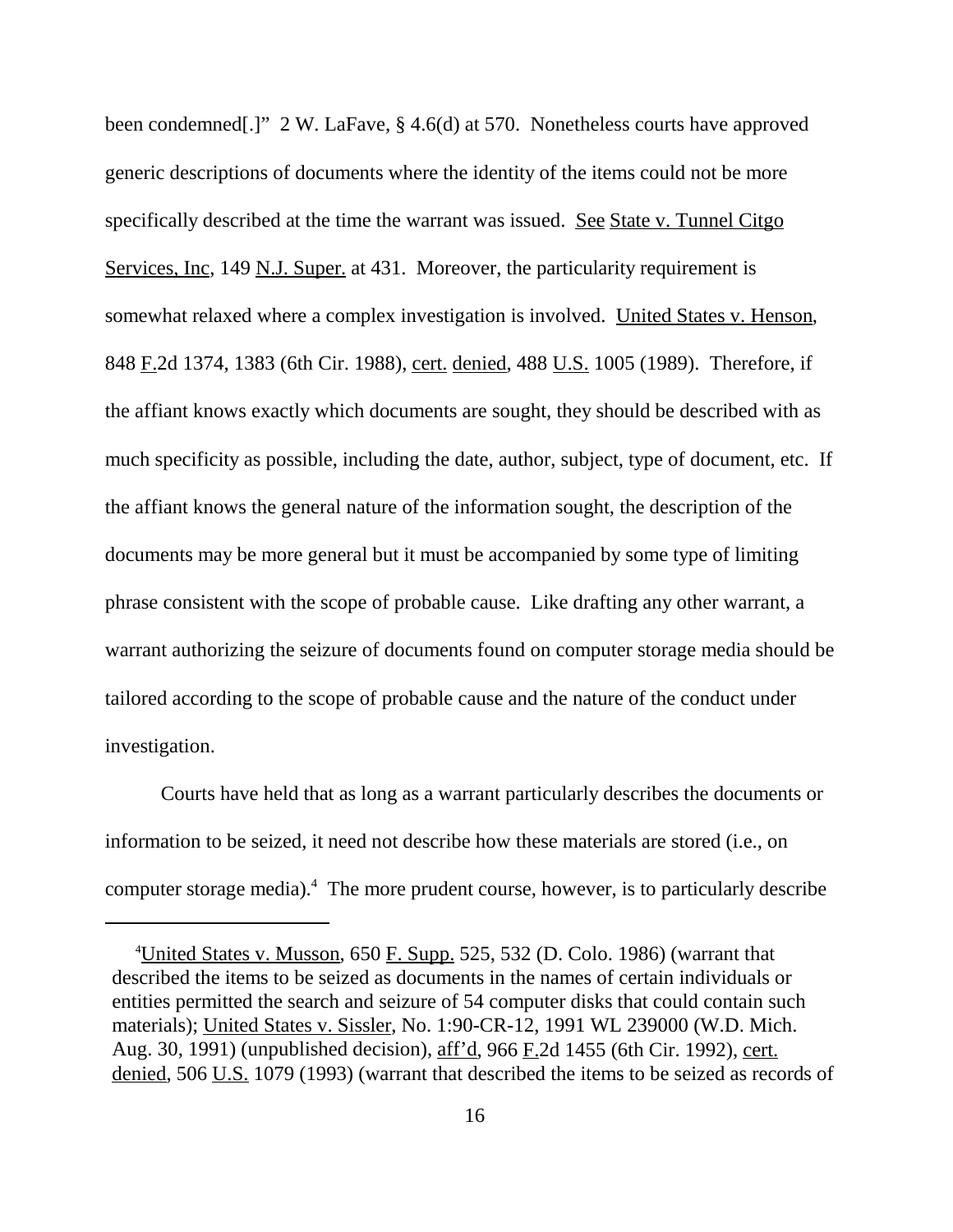the contents of the documents to be seized and more generally describe the computer storage media on which these materials may be found. In re Application of Lafayette Academy, Inc., 610 F.2d 1 (1st Cir. 1979). Further, it is important to recall that the state will want to retain all original data storage media which contain any of the evidence described in the warrant, even though the data storage media may contain other data outside the scope of the warrant. See sections IV and V, infra. Therefore, the warrant should be drafted to authorize the state to seize not just the particularly described documents, but also any data storage medium which contains any of the particularly described documents so that there is no question that the storage medium itself may be seized.

#### **d. Summary**

The search warrant affidavit therefore should include an explanation of why there is probable cause to believe that the relevant information is subject to seizure under  $\underline{R}$ . 3:5-2; an explanation of why there is probable cause to believe that the relevant information may be found at the place to be searched; a particular description of the place to be searched, and the type of information sought (i.e., tax records, records relating to drug distribution, etc.); if possible, a description of the form which the relevant records

drug transactions also authorized the search and seizure of 500 computer disks and three personal computers that could contain such materials); United States v. Reyes, 798 F.2d 380, 382-83 (10th Cir. 1986) (warrant that described the items to be seized as "drug trafficking records, ledgers, or writings identifying cocaine customers" also authorized the search and seizure of a cassette tape containing discussions concerning the sale of drugs).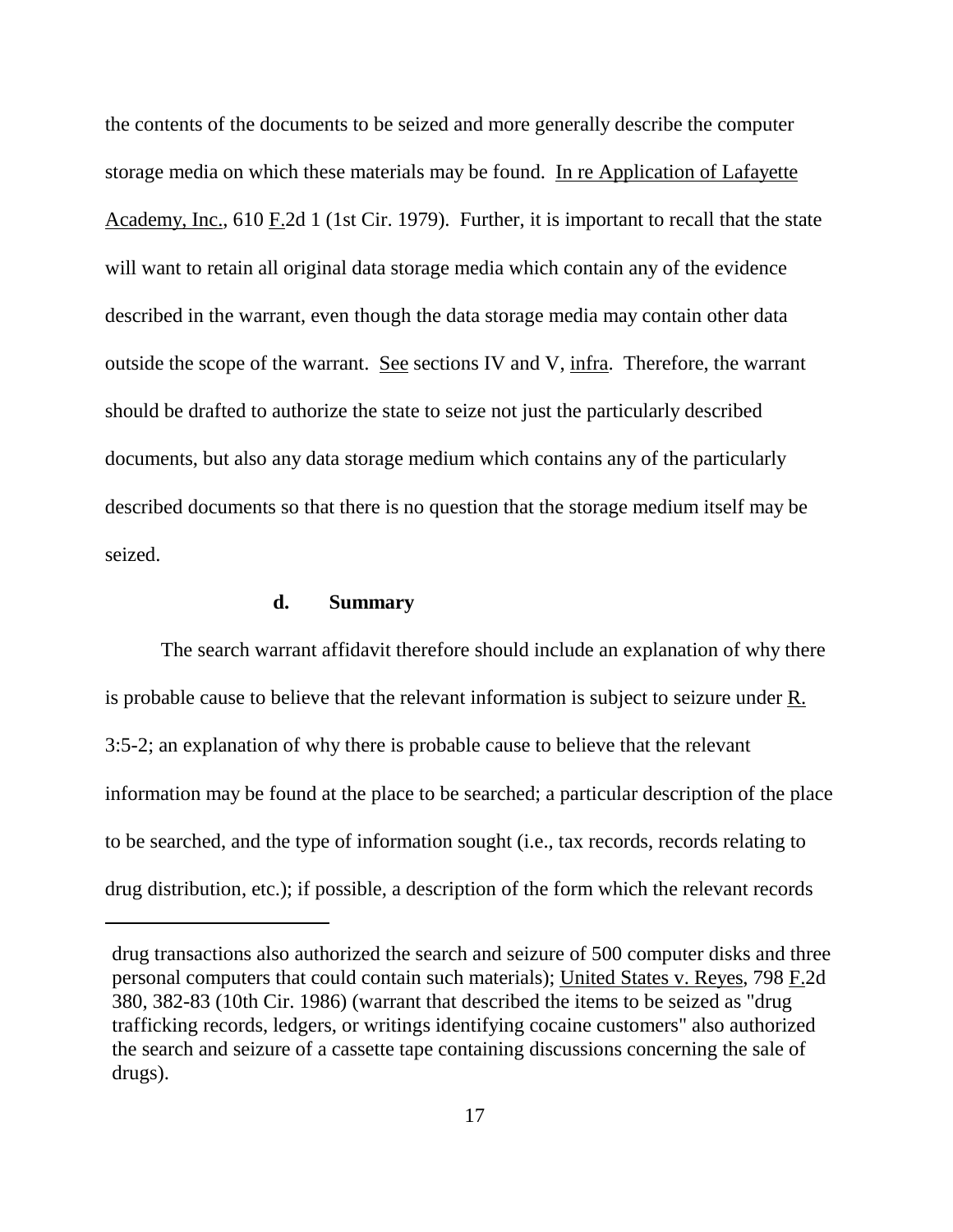may take or the manner in which the records may be stored (i.e., hard copy, electronic form such as disks, cd's, hard drives, electronic tape media, photographic form, etc.); and, in appropriate cases, an explanation justifying the seizure of hardware, software and manuals necessary for off-site searches for information. See infra sections IA6 (On-Site/Off-Site Searches), IIA7 (Authorization to Take Equipment), and IIC (On-Site Review is Impractical).

#### **3. Deleted, Encrypted or Password-Protected Data**

Members of law enforcement have access to software programs designed to retrieve data that has been deleted but not overwritten. The normal command used to delete a file from a disk (either a floppy or a hard drive), does not, itself, eliminate the information in the file from the disk. This command merely deletes the name of the file from the directory or index of files in the computer's memory. As a result, the files remain on the disk until subsequent usage requires the storage space occupied by the "deleted" file, at which time the file is overwritten by the new data and thereby is erased.

Does the seizure of computer evidence pursuant to a validly issued warrant carry with it the right to use available scientific methods to retrieve data which was intentionally deleted by the user, without obtaining a second warrant? What about encrypted or password-protected data? One court specifically addressed this issue with respect to intentionally deleted data and held that a warrant generally authorizing the search of a computer was sufficient to authorize police to recover deleted data.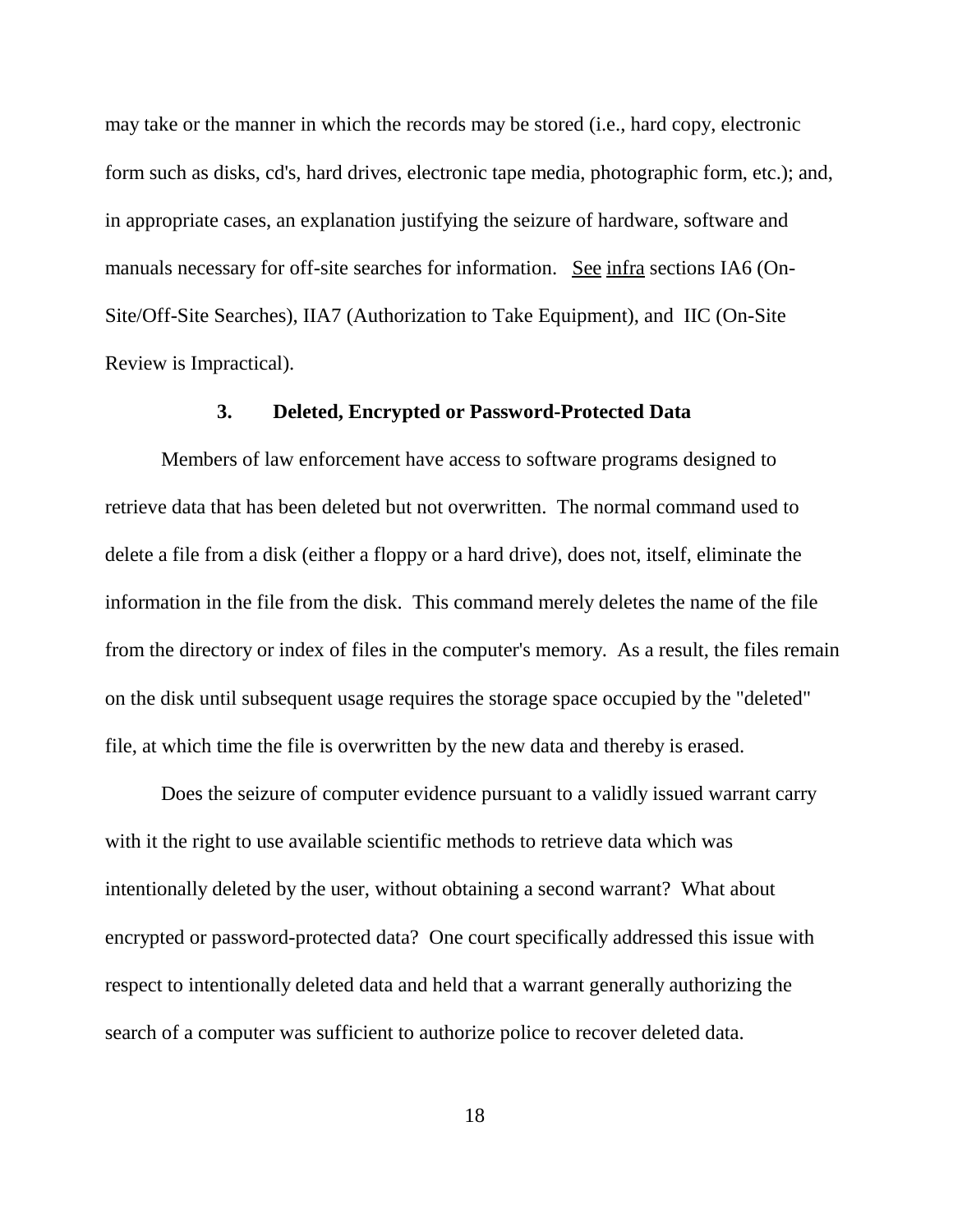Commonwealth v. Copenhefer, 526 Pa. 555, 562, 587 A.2d 1353 (1991) (holding that the seizure of deleted files pursuant to the original warrant was constitutional since defendant's attempt to secrete evidence was not equivalent to a legally protected expectation of privacy). See also United States v. Simpson,  $152$  F.3d  $1241$ ,  $1248$  (10th Cir. 1998) (warrant authorizing seizure of computer and diskettes adequate to authorize search of the hard drive); Commonwealth v. McEnany, 446 Pa. Super. 609, 621, 667 A.2d 1143 (1995) (additional warrant not required to search the memory chip of a cellular phone seized pursuant to a search warrant because police are authorized to use technologically advanced analysis techniques on validly seized physical evidence) app. dism., 547 Pa. 159, 689 A.2d 223 (1997); State v. Petrone, 161 Wis.2d 530, 544-45, 468 N.W.2d 676, 681 (1991) (rolls of undeveloped film seized pursuant to a warrant could be developed without obtaining a second warrant). Accord State v. Reldan, 100 N.J. 187, 195 (1985) (an analysis of the reasonableness of the methods used in the search focuses on whether they were consistent with the object of the search).

Although Copenhefer has been criticized for its failure to cite any pertinent case law in support of its dismissal of the defendant's Fourth Amendment challenge, See Krivulka, Constitutional Law -- Limits of Privacy Expectations Within Seized Electronic Data, 65 Temp. L. Rev. 645, 655 n. 97 (1992), it can be argued that its holding is supported by Reldan and the line of state and federal cases upholding the constitutionality of searches of containers uncovered during a lawful search. Searching a deleted file on a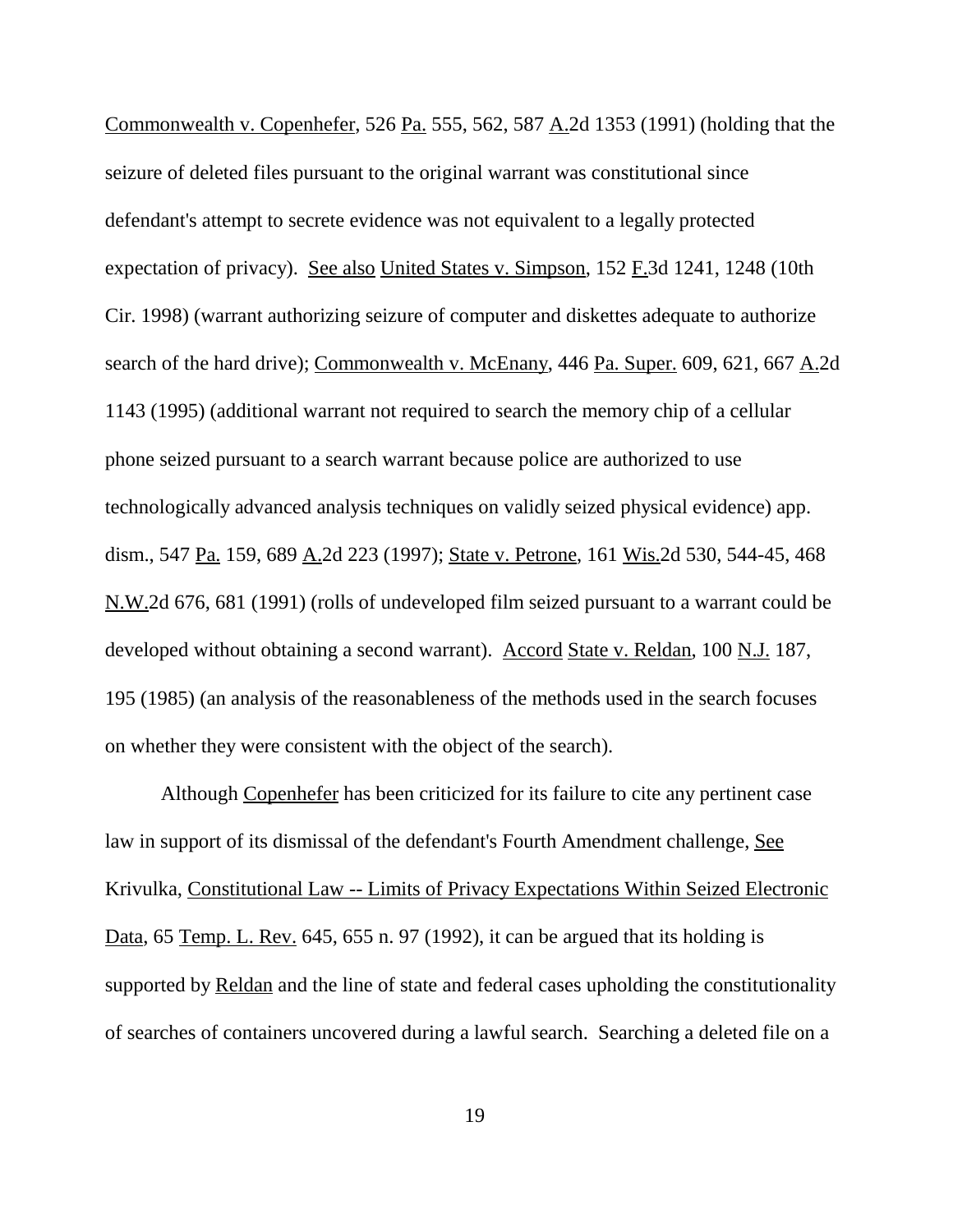data storage medium is analogous to searching a locked briefcase, filing cabinet or room found in a house. It is well-settled that law enforcement officers who find a container while executing a warrant at a location do not need to obtain a second warrant to search the container if it is reasonable to believe that objects named in the initial warrant could be found therein. United States v. Ross, 456 U.S. 798, 824 (1982).

Recently in United States v. Upham, 168 F. 3d. 532 (1st Cir. 1999), cert. denied,  $\underline{\text{U.S.}}$ , 119 S.Ct. 2353, 144 L.Ed. 249 (1999) the Court upheld the seizure of deleted files from a computer even though their seizure was not specified in the warrant, The Court reasoned that the recovery of deleted images on a computer was no different than decoding a coded message lawfully seized or pasting together scraps of a torn-up ransom note. The Court noted that search warrants primarily concentrate on identifying what may be searched and whether there is sufficient cause for the invasion of privacy, rather than the mechanics of the search warrant execution. Id. at 5.

"Although Article I, ¶ 7 of the New Jersey Constitution may very well afford our citizens greater protection against unreasonable searches and seizures than does the Fourth Amendment (See State v. Hempele, 120 N.J. 182 (1990) and cases cited therein) neither public policy nor New Jersey decisional law compel a result different from the federal authorities cited above." State v. Jackson, 268 N.J. Super. 194 (Law Div. 1993) (warrant to search a third floor attic for evidence of violations of the Controlled

20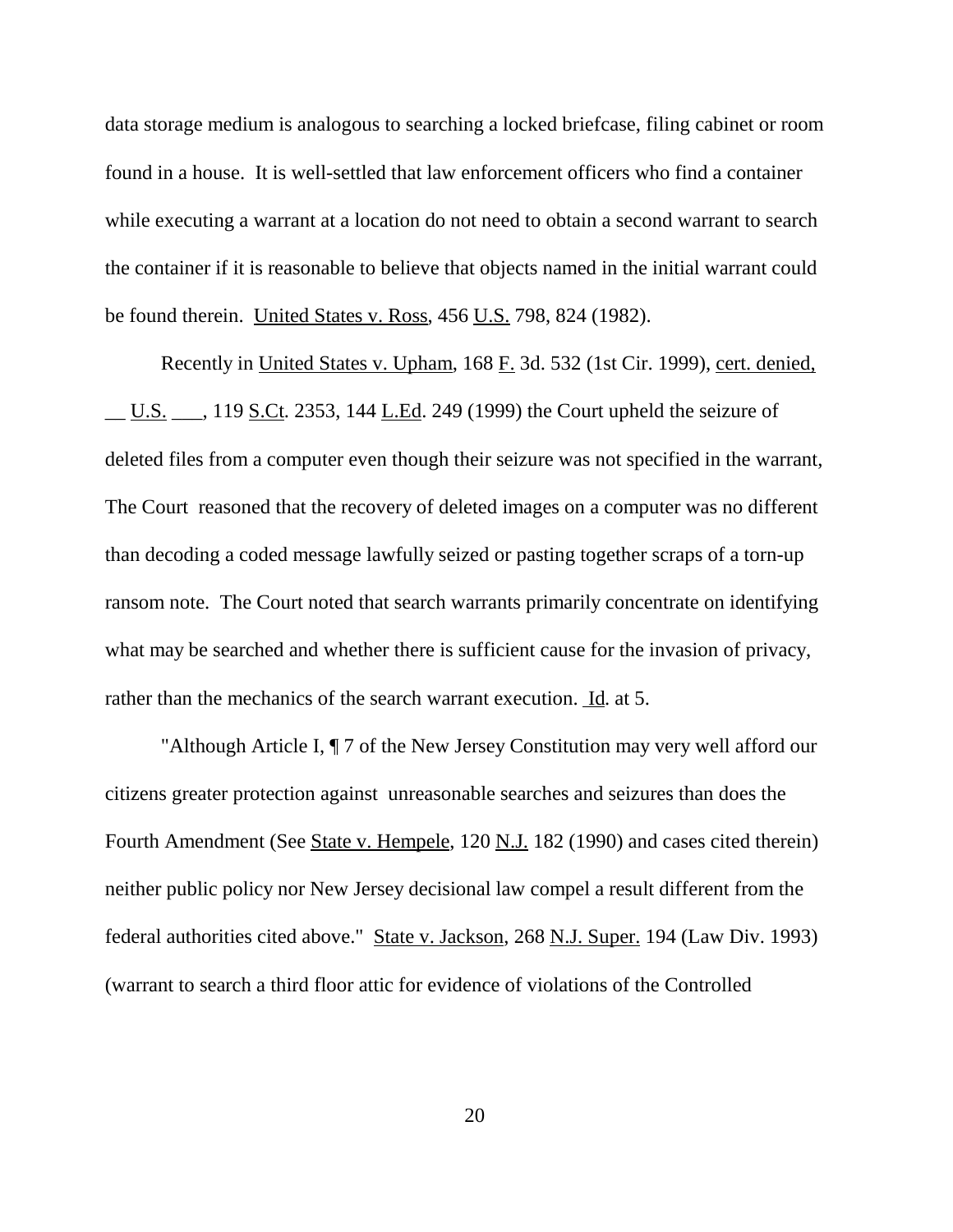Dangerous Substance Act authorized search of a locked safe found hidden in a cardboard box that was located in a locked storage closet).

Based upon this analogous precedent, it appears that if a valid search warrant authorizes the search of data storage media for particularly described information, then the search of a deleted, encrypted or password-protected file on a data storage medium found at the search location is within the scope of the warrant, because it is reasonable to believe that the object of the search will be found therein. Whenever practicable, the application and search warrant should contain language pertaining to the seizure of encrypted and deleted information. See Sample Warrant in Appendix.

#### **4. When to Serve the Warrant**

It sometimes may be desirable to conduct a search for computer evidence when the subject is not at the search site. For example, the investigator may have information suggesting that the subject will destroy computer evidence if he is present during execution of the warrant. In those cases the state may seek permission, based upon good cause, to execute the warrant at any time of the day or night. <u>See R.</u> 3:5-5(a). As a result, the affidavit should provide a factual basis as to why the presence of computer users might lead to the destruction of valuable evidence.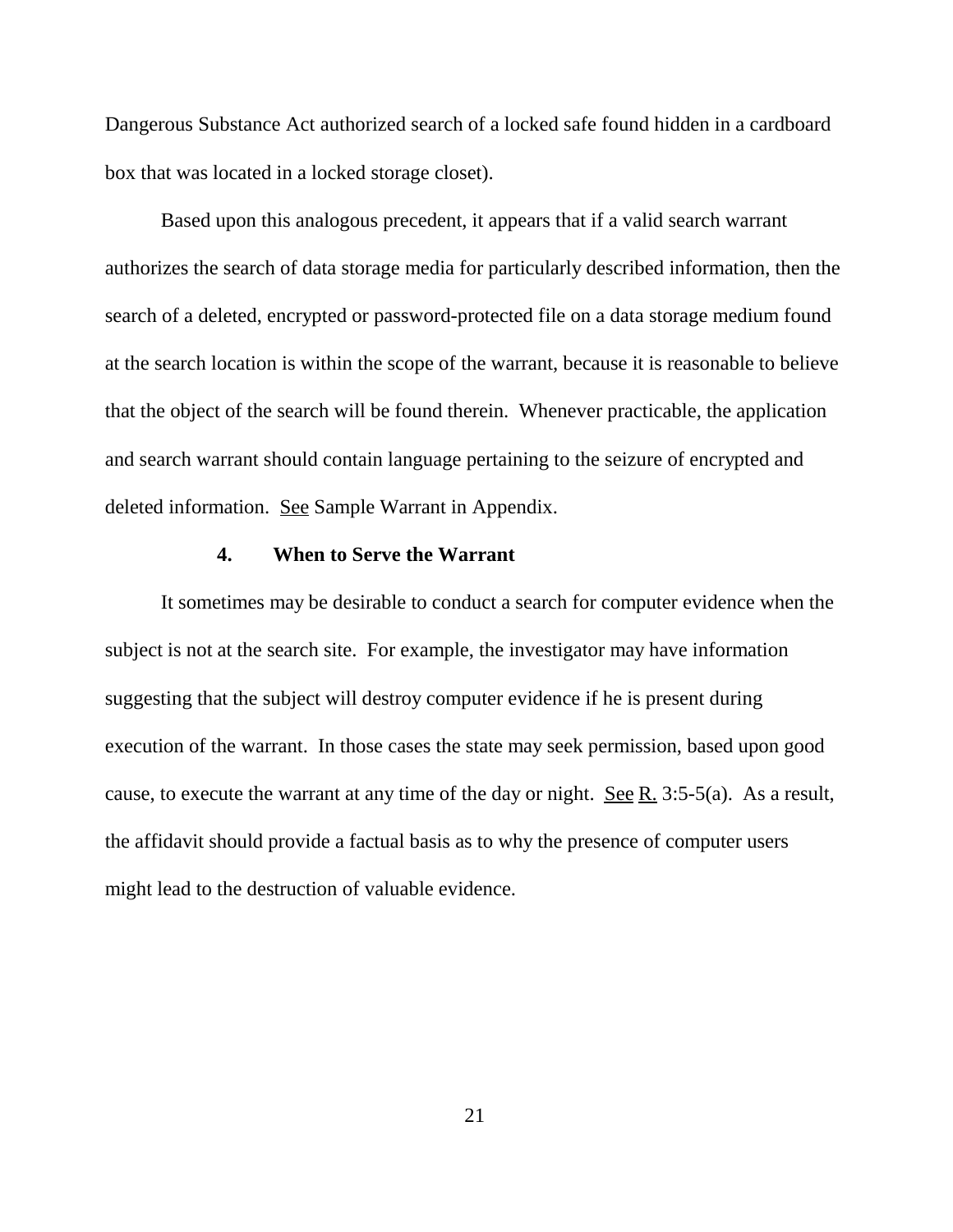#### **5. "No-Knock" Authority**

 Technically adept suspects may rig their computers in an effort to hide or destroy evidence. Two common methods involve hot-keys and time-delay functions. A hot-key program destroys data, usually by overwriting or reformatting a disk, when a certain key is pressed. (Experts can sometimes recover data which has been overwritten or deleted.) A time-delay program monitors keyboard activity and starts to destroy data if no key is pressed within a certain period of time. The suspect then could admit the investigators, but delay them from reaching the computer, to allow the destruction process to occur.

If investigators have specific, articulable facts which show that the particular targets of the search may destroy data, or which make a no-knock warrant appropriate for some other reason, the investigators should include those specific facts in the affidavit and seek a no-knock warrant. See State v. Jones, 143 N.J. 4, 18 (1995); State v. Fair, 45 N.J. 77, 86 (1965). Even without prior court authorization, investigators can execute a warrant without knocking if the circumstances they find when executing the warrant fall within one of the categories enumerated in **State v. Jones**, 143 N.J. at 18. See State v. Love, 233 N.J. Super. 38, 43 (App. Div. 1989), certif. denied, 118 N.J. 188 (1989). Otherwise, the warrant should be executed in the normal manner, with the computer evidence specialist detailed to promptly assess the computer system for the possibility of data destruction.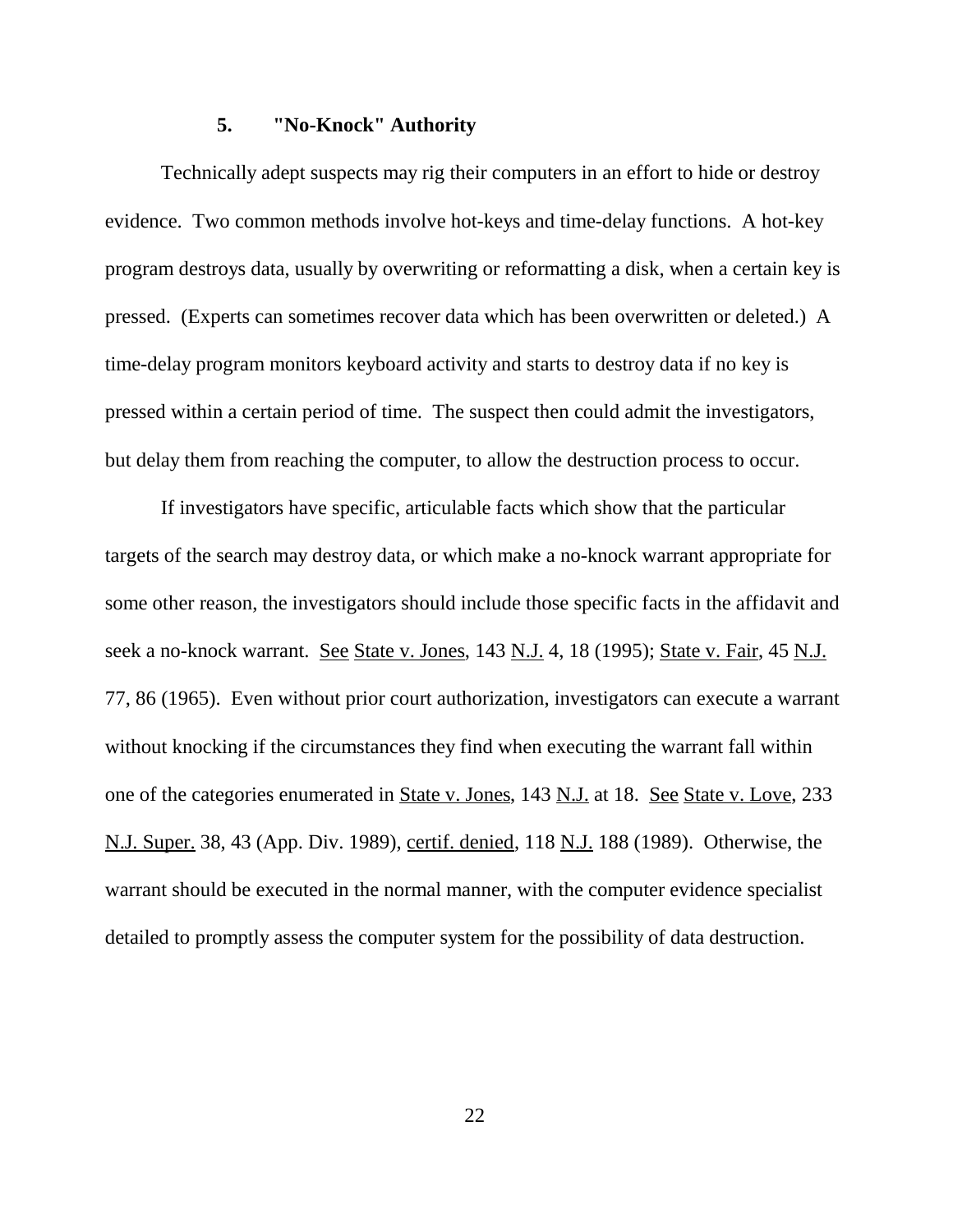#### **6. On-Site/Off-Site Searches**

 Since computers and computer peripherals store large volumes of information in the form of electronic data, it may be impossible or impractical to identify which electronic data stored within a computer is within the parameters of a search warrant on site during its execution.<sup>5</sup> Also, depending on the systems encountered, it may be technically impossible to copy the information without seizing the computer and peripherals for later analysis.<sup>6</sup> See United States v. Hunter, 13 F.Supp. 2d 574, 583-84 (D. Vt. 1998).

Therefore, it often will be necessary to seize computer hardware (the computer and its peripheral devices) for an off-site search to determine (1) what specific electronic data is stored within the computer; and (2) whether the electronic data seized by taking the computer, its peripheral hardware, floppy disks, etc., is within the parameters of the search warrant.

<sup>&</sup>lt;sup>5</sup>Note that there may be instances where it is appropriate to seize all records of a business, and thus, all records on the computer would be within the scope of the warrant. Where fraud so pervades a business that all records may be evidential of the crime, courts have upheld a seizure of all business records. See, e.g., United States Postal Service v. C.E.C. Services, 869 F.2d 184 (2d Cir. 1989); United States v. Brien, 617 F.2d 299, 308- 09 (1st Cir. 1980), cert. denied, 446 U.S. 919 (1980).

<sup>&</sup>lt;sup>6</sup> Another reason for seizing the computer equipment will be to allow a computer expert to examine the equipment to determine whether the system was operating properly at the time the data stored within it was created. This may defeat claims that the data stored within was created through equipment malfunction or error.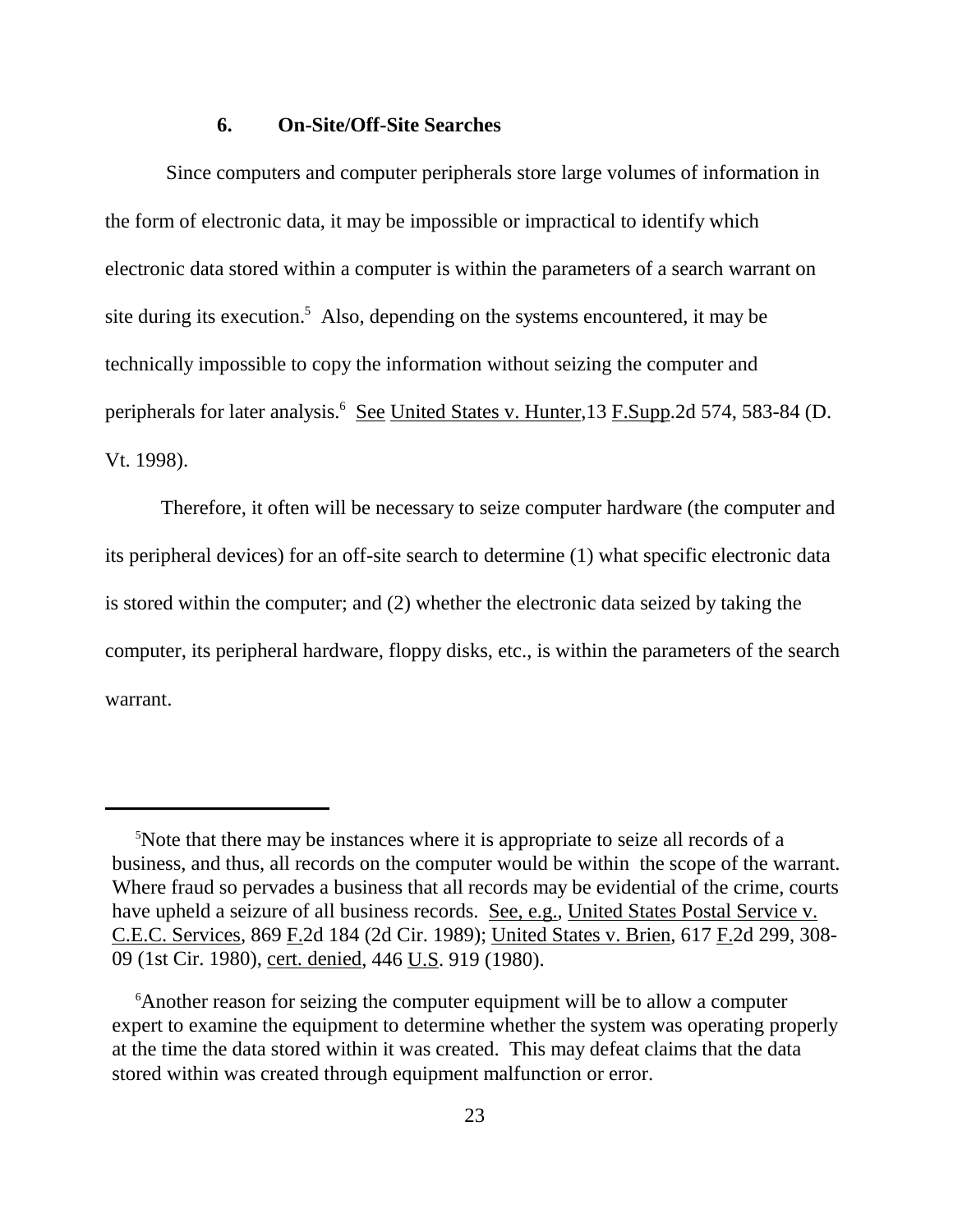It does not appear that any New Jersey appellate court has addressed the Fourth Amendment issues raised by seizing computers and stored electronic data for an off-site search. Several federal cases, discussed further below, have examined the issue, and they suggest the following approach. United States v. Upham, 168 F. 3d. 532 (1st Cir. 1999), cert. denied, U.S. . 119 S.Ct. 2353, 144 L.Ed. 249 (1999); United States v. Lamb, 945 F. Supp. 441 (N.D.N.Y. 1996); and United States v. Kimbrough, 69 F.3d 723 (5th Cir. 1995), cert. denied, 517 U.S. 1157 (1996). First, the affidavit of probable cause should include specific facts justifying the off-site search. These should include facts specific to the computer or business to be searched and general facts related by an investigator trained in computer evidence recovery, regarding the necessity of examining data in a controlled lab. The warrant should authorize seizure and off-site searching. See Section II C (relating to when On-Site review is impractical).

Second, regardless of whether the warrant specifically permits an off-site search, if evidence is seized for off-site searching, reports must be written detailing the facts and circumstances that necessitated the action. See Section II D (relating to documenting searches). Courts will consider the following circumstances, among others, in assessing the reasonableness of the seizure:

a. The practicalities of searching voluminous records on-site as opposed to off-site;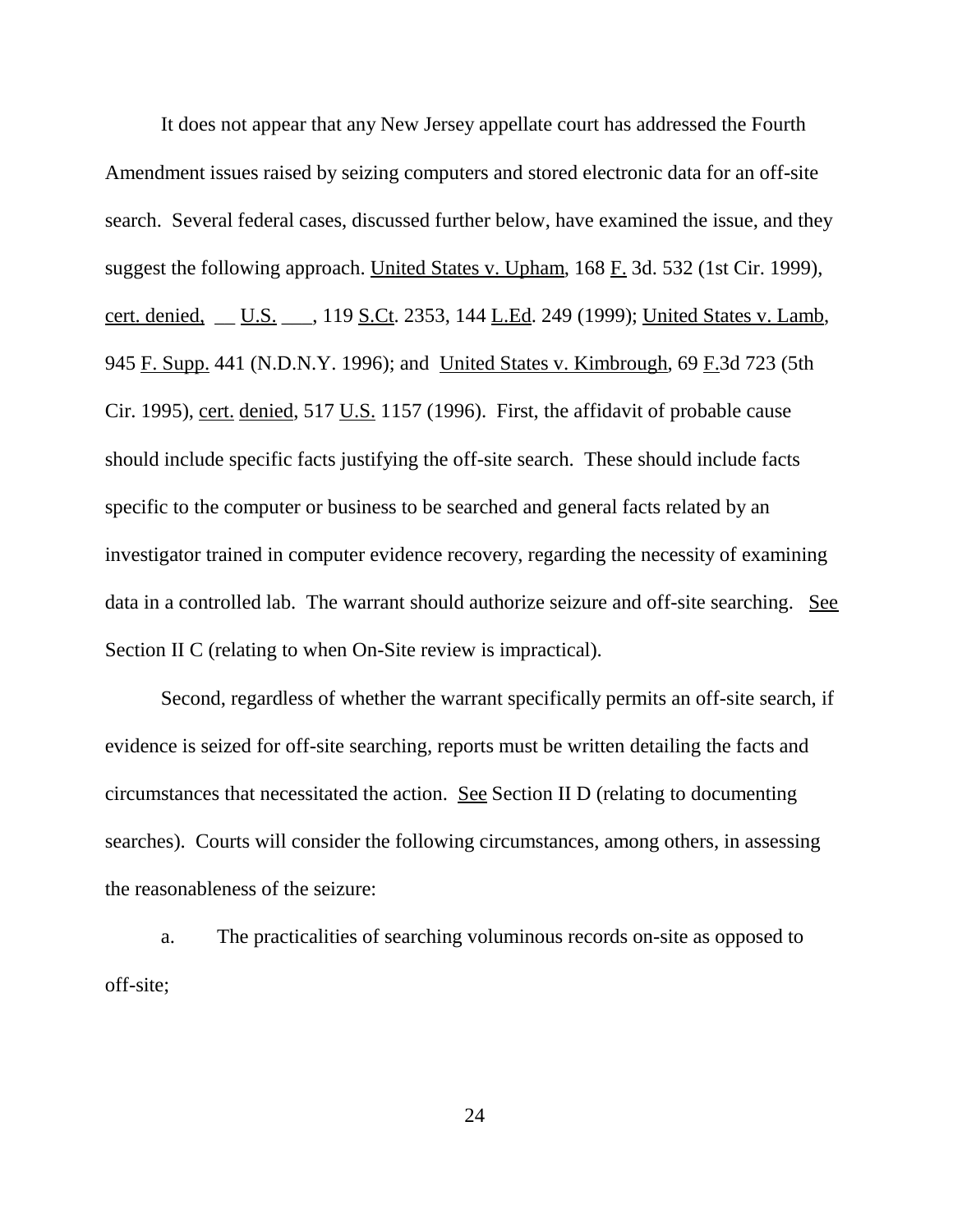b. The means and methods of executing the search by law enforcement -- did the searchers conduct a general search and simply take everything, or were any efforts made to review material, such as non-computerized evidence, and leave behind those materials which were clearly not within the scope of the search warrant?

c. Whether the affidavit of probable cause offers any factual basis upon which the judge could sanction the seizure and off-premises search?

d. Whether there is any evidence that the targets intentionally mislabeled files, computer disks, etc., so law enforcement had to examine each one to determine whether it was evidential?

e. Whether the targets used passwords, codes, etc., that prevented law enforcement from searching on-site?

f. The amount of time which would be required to conduct the search on-site; and

g. The quantity of items seized and searched off-site that were returned to the target/defendant and the time that elapsed between the seizure and the return of these items.

Federal cases supporting this approach are discussed below.

In United States v. Upham, 168 F. 3d. 532 (1st Cir. 1999), cert. denied, \_\_ U.S.  $\_\_$ , 119 <u>S.Ct</u>. 2353, 144 L.Ed. 249 (1999). Customs agents investigating child pornography obtained a warrant to search a home for "any and all computer software and

25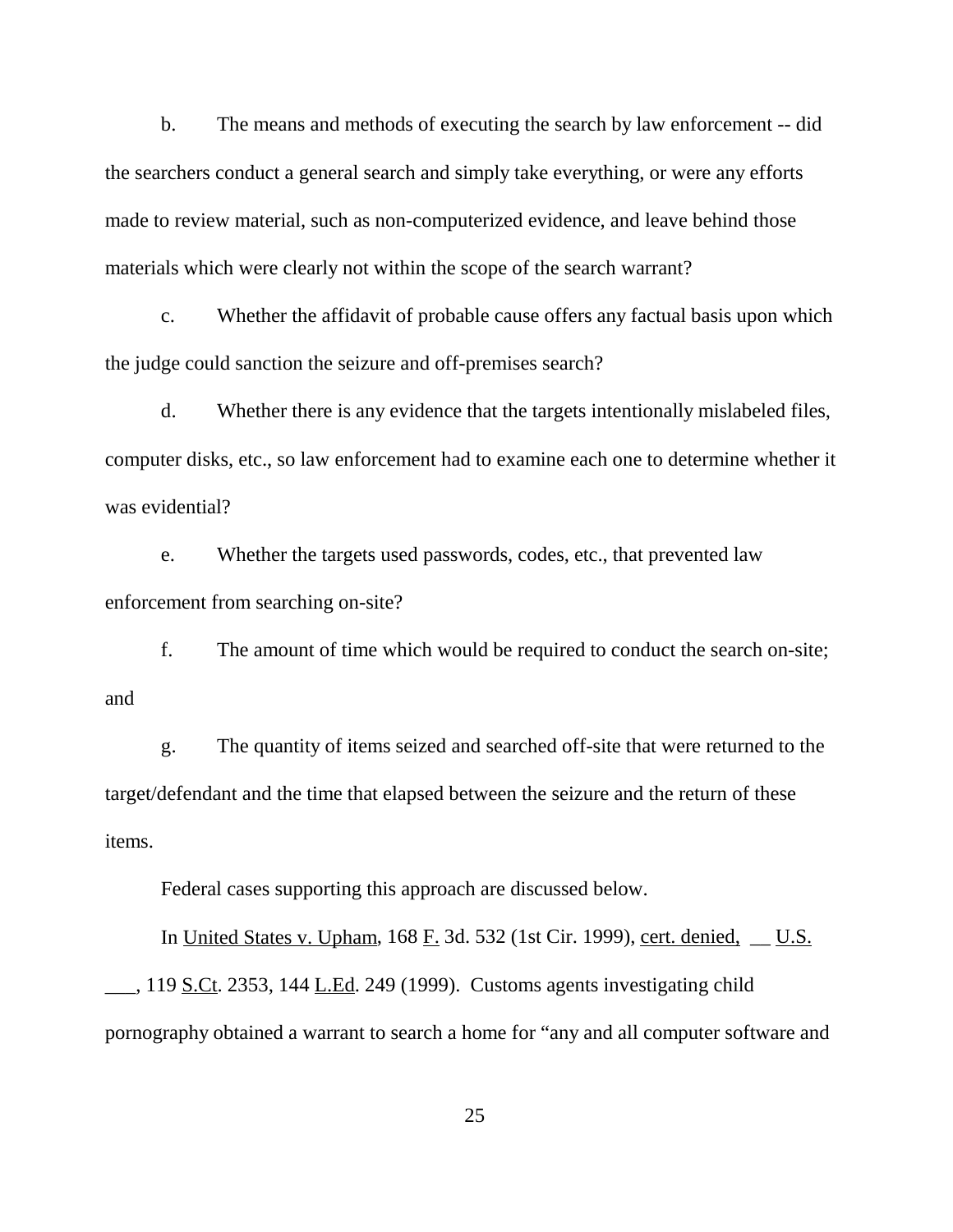hardware, ... computer disks, disk drives ... and any and all visual depictions in any format or media of minors engaging in sexually explicit conduct." The Court found: (1) that the warrant was not over broad, stating that the seizure and subsequent off-site search of the computer and all available disks was the narrowest definable search and seizure reasonably likely to obtain the evidence sought; that a sufficient chance of finding some needles in the computer haystack was established by the probable cause showing in the warrant application; and that the search of a computer and co-located disks was not inherently more intrusive than the physical search of an entire house for a weapon or drugs. Id. at 3.

Turning to whether the off-site search of the computer was appropriate, the Court noted that had the images been easily obtained though an on-site inspection, there might have been no justification for allowing the seizure of all the computer equipment. However, since the scope of the search included deleted images on a "well-laden" hard drive, and the mechanics of retrieving such images could not have been done at the search warrant location, removal of the computer to an off-site location was appropriate.

In United States v. Lamb, 945 F. Supp. 441 (N.D.N.Y. 1996), FBI agents investigating child pornography obtained several search warrants. One warrant was obtained to search America Online (AOL) offices in Vienna, Virginia for records of 78 subscribers' accounts including Lamb's. Another warrant was obtained to search Lamb's home. The warrants sought floppy disks, stored e-mail messages, all stored files in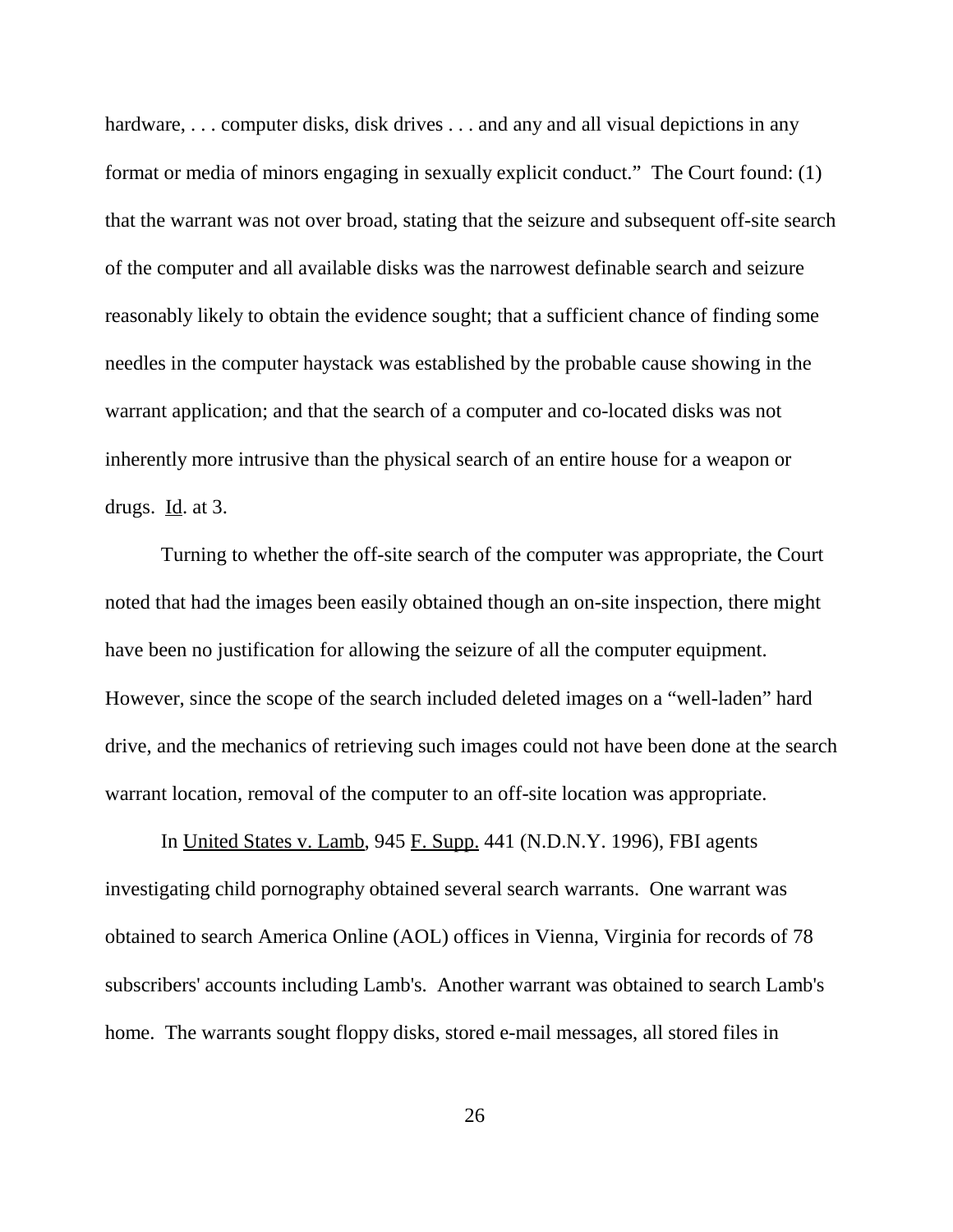original format in individual files and any print-outs of same, image files<sup>7</sup> and files pertaining to log-on activities of the 78 targets, in addition to business records, actual and screen names, account numbers, addresses and phone records, among other items. The defendant generally alleged that the searches violated the Fourth Amendment apparently on the grounds (although the precise grounds were not clearly stated in the opinion) that the items sought were not relevant to the crime, were not potentially evidence or instrumentalities thereof and were not particularly described.

In upholding the search of AOL's records, the Court noted that the language of the affidavit and warrant did not limit the agents to seizing only image files or image files relating to child pornography, and concluded:

> [The] actual content of a computer file can usually not be determined until it is opened with the appropriate application software on [another] computer. The agents who were tasked to obtain account records related to seventy-eight individuals were not obligated to identify the contents of computer files on AOL's premises. [Citation omitted.] Because there was probable cause to believe that stored files in the accounts of the suspects contained evidence of the crime, viz. the depictions of child pornography themselves, the warrant properly authorized the search and seizure of these particular items. [United States v. Lamb, 945 F. Supp. at 459.]

With respect to the search warrant executed by the FBI at defendant's home, which

apparently included a search and seizure of the defendant's computer, the Court rejected

<sup>&</sup>lt;sup>7</sup>Image files are photographs or videotapes that are scanned or transferred to a computer by a number of technological means. These files can then be transmitted over a modem to other computers. Another program known as a viewer is required to display the image files on the monitor. Image files can include any picture, not only pornography.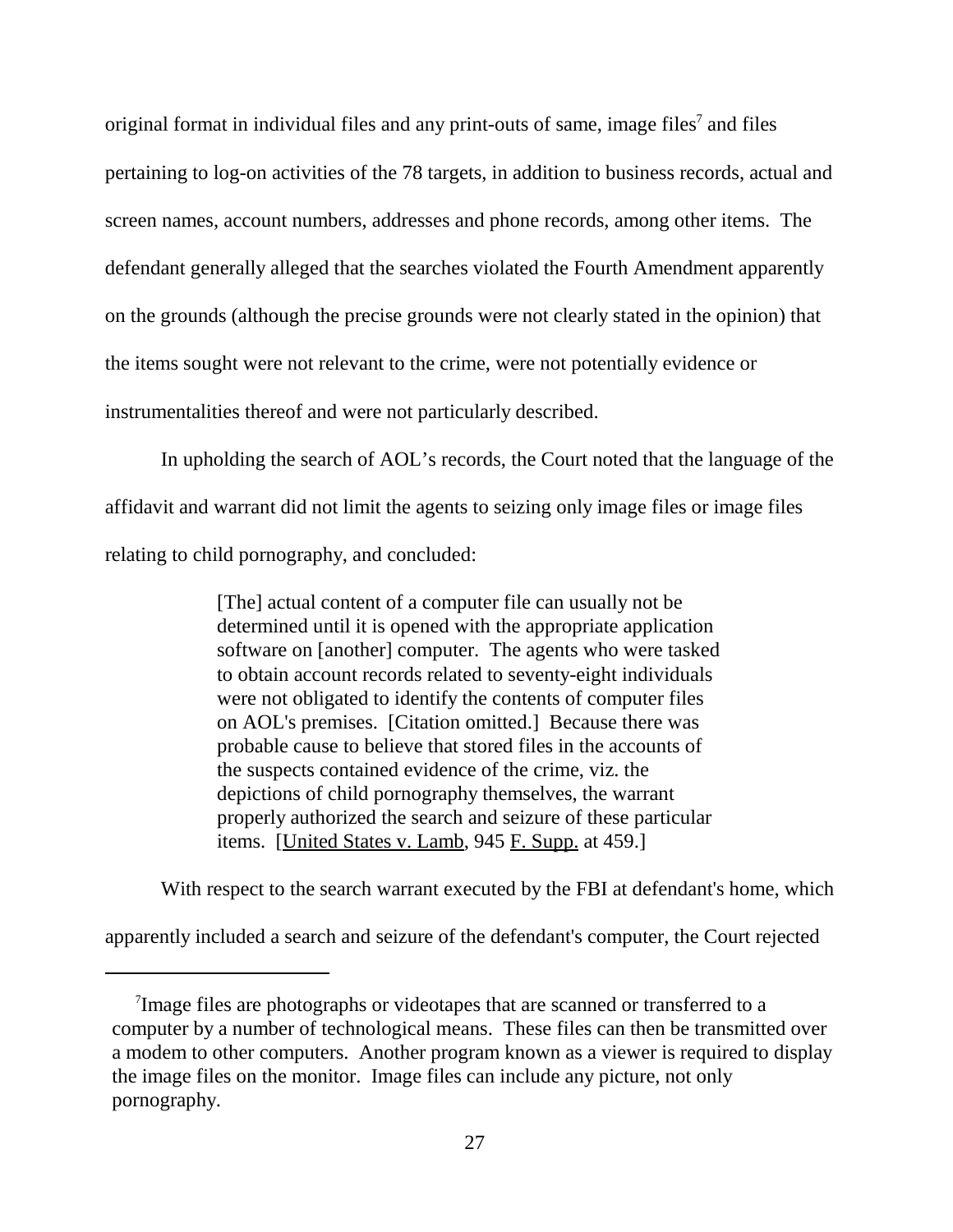defendant's argument "that the seizure of the computer is not the seizure of 'evidence' or 'instrumentalities', but rather that the material on the hard drive is the material that is the instrumentalities and fruits." In other words, the Court rejected the defendant's contention that the FBI could not seize the computer but could only seize the "material on the hard drive," i.e., the electronic data, because only the electronic data was evidence.

Specifically, the Court addressed the defendant's argument by stating:

First, the computer may very well be an instrumentality of the crime, if it were the one being utilized to send and receive the image files of child pornography over AOL. And second, if some of the image files are stored on the internal hard drive of the computer, removing the computer to an FBI office or lab is likely to be the only practical way of examining its contents. This court has learned that FBI procedure for examining what is stored in a computer involves making a backup copy of the entire hard drive of the system. They then may run programs to recover deleted files. All the image files would have to be viewed in order to see if they contain the proscribed depictions. Like viewing the 31 seized files, examining the computer is not a task that can easily or pragmatically be done at the premises being searched, as is explained by Agent Pollitt in Agent Dwyer's affidavit. Computers [sic] image files and videotapes are different media than magazines. While agents may be able to determine if the latter contain child pornography depictions simply by flipping through the pages, newer technology presents different exigencies. [Id. at 462-63 (emphasis added).]

Prosecutors and investigators should note that the Lamb Court specifically referred to the fact that the FBI agent explained in the affidavit of probable cause that it was impractical to examine the computer on the premises and the examination would have to be done off-site.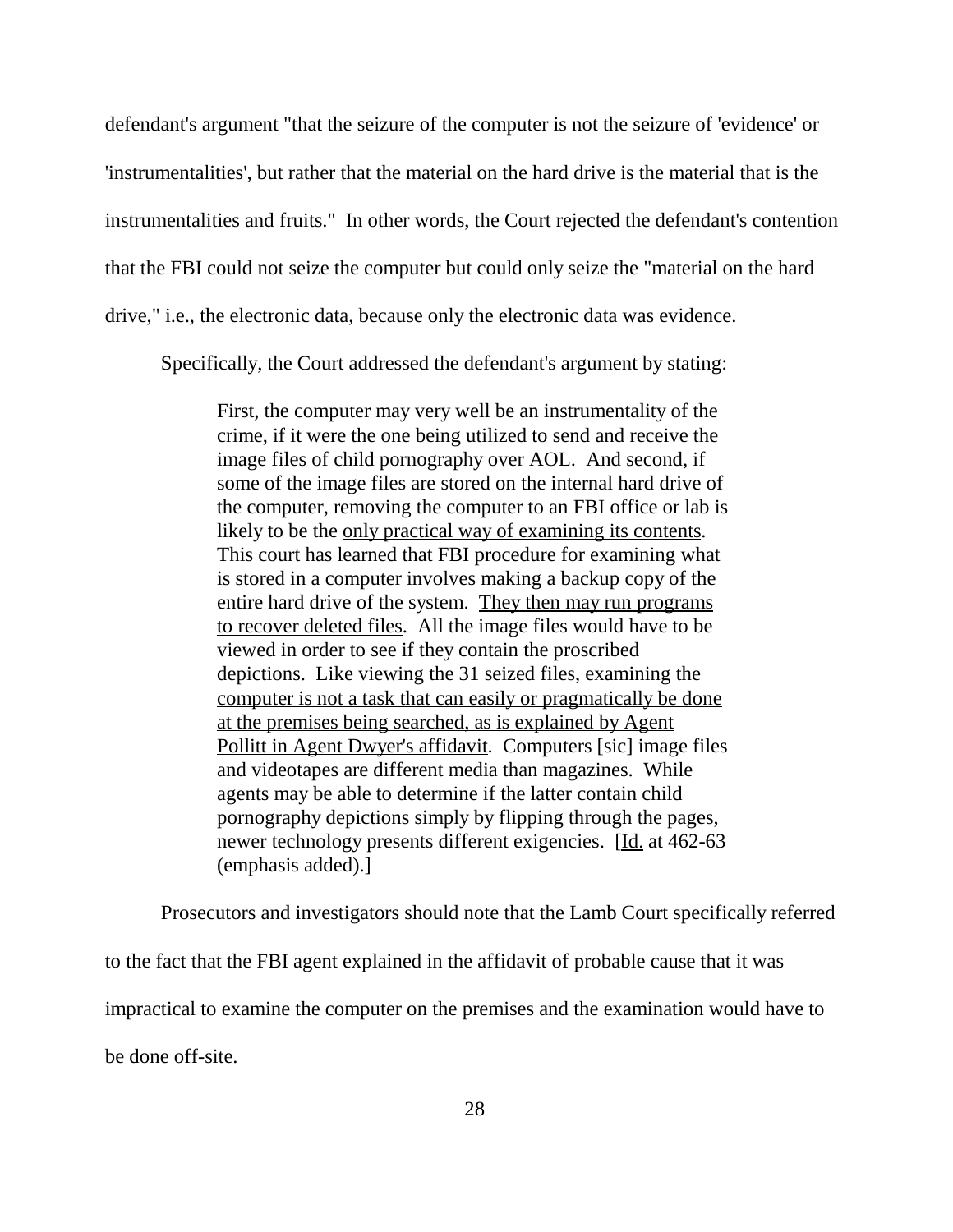Similarly, in United States v. Kimbrough, 69 F.3d 723 (5th Cir. 1995), cert. denied, 517 U.S. 1157 (1996), another child pornography case, U.S. Customs agents obtained search warrants for computer evidence.<sup>8</sup> Kimbrough challenged the execution of the search warrant on the grounds that the agents executing the search warrant did not review each video tape, audio tape and document but seized the items for an off-site search.

In response to this challenge, the Court noted that: (1) a significant number of documents were left on the scene after initial review showed that they were outside the scope of the warrant; and (2) the defendant did not point to specific examples of seized items that would demonstrate an absence of the executing officers' good faith belief that the items were described in the warrants. Id. at 728.

<sup>&</sup>lt;sup>8</sup>The Court noted that the U.S. Customs agents sought, "Tapes, cassettes, cartridges, streaming tape, commercial software and manuals, hardware, computer disks, disk drives, monitors, computer printers, modems, tape drives, disk application programs, data disks, system disk operating systems, magnetic media-floppy disks, CD ROMs, tape systems and hard drive, other computer related operational equipment, and other similar materials in addition to, magazines, photographs, negatives, photographic slides, video cassette tapes or other visual depictions or equipment used to visually depict a minor engaging in sexually explicit conduct, and, bills, correspondence, receipts, ledgers, Postal receipts and telephone records all of which show orders and deliveries to or from any known foreign or domestic distributor of child pornography." Id. at 727.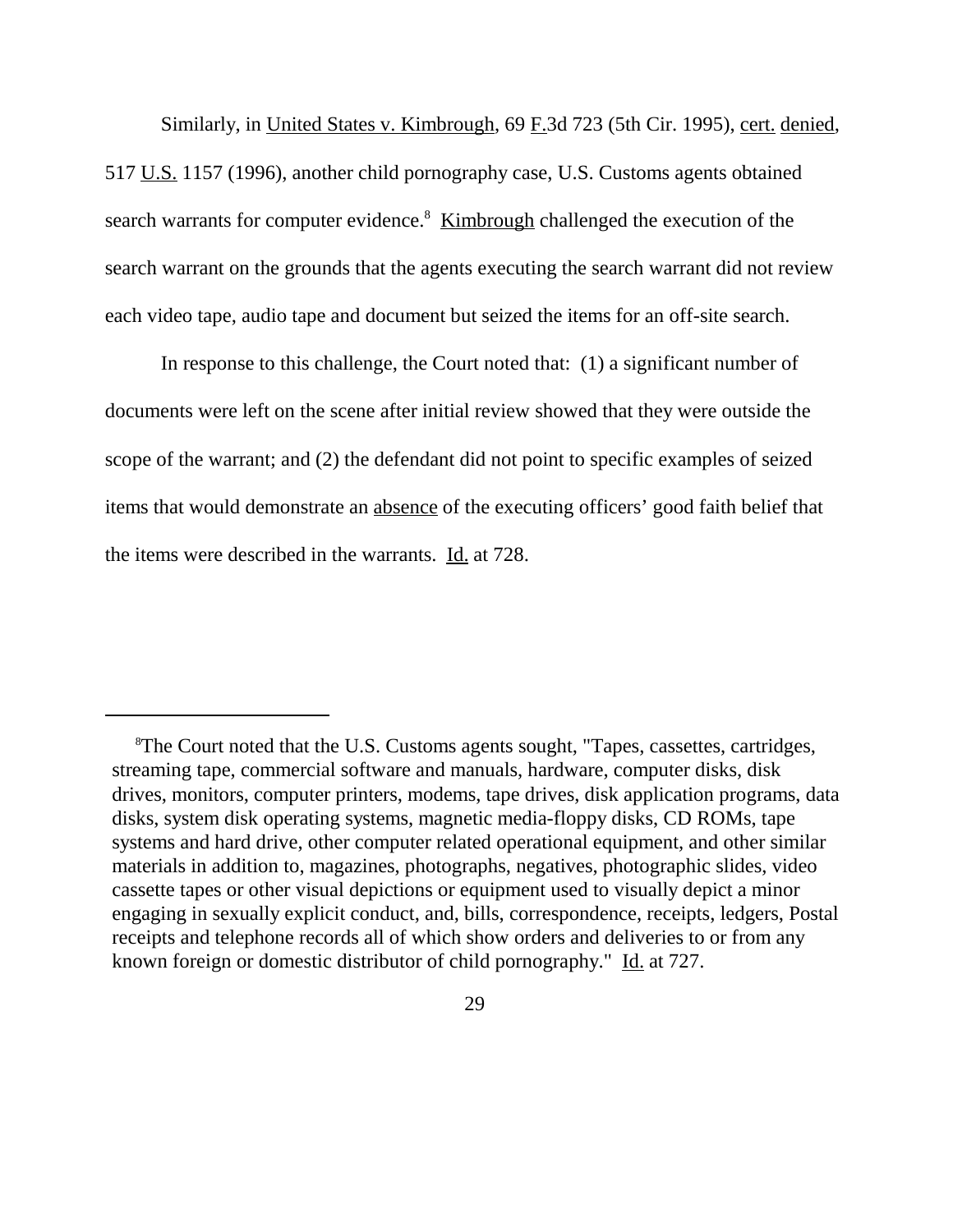In a case involving a search warrant for both marijuana and records, United States v. Sissler, No. 1:90-CR-12, 1991 WL 239000 (W.D. Mich. Aug. 30, 1991) (unpublished decision), aff'd, 966 F.2d 1455 (6th Cir. 1992), cert. denied, 506

U.S. 1079 (1993), the Court rejected defendant's claim that the officers disregarded the terms of the search warrant and conducted an impermissible general search.

The District Court considered the large volume of records on the premises, the "clutter" and the number of records seized, and concluded that the search off-site was justified. The Court stated that "under the circumstances, it would be unreasonable to hold that the law enforcement officials were required to carefully review each document in every file they uncovered. [Citation omitted]. Rather they were only required to have a reasonable belief that a file or collection of papers found in the clutter contained records that were covered by the warrant." Id. at 3.

The District Court further addressed the seizure of nearly 500 computer disks and a personal computer. Defendant argued that the seizure of the information on the disks and in the computer was not authorized by the search warrant. The Court stated:

> In addition to the large number of documents, nearly five hundred computer disks and a personal computer were also taken. Many of the disks contained information whose seizure was not authorized by the search warrant. Law enforcement officers are permitted to search any container found within the premises if there is reason to believe that the evidence sought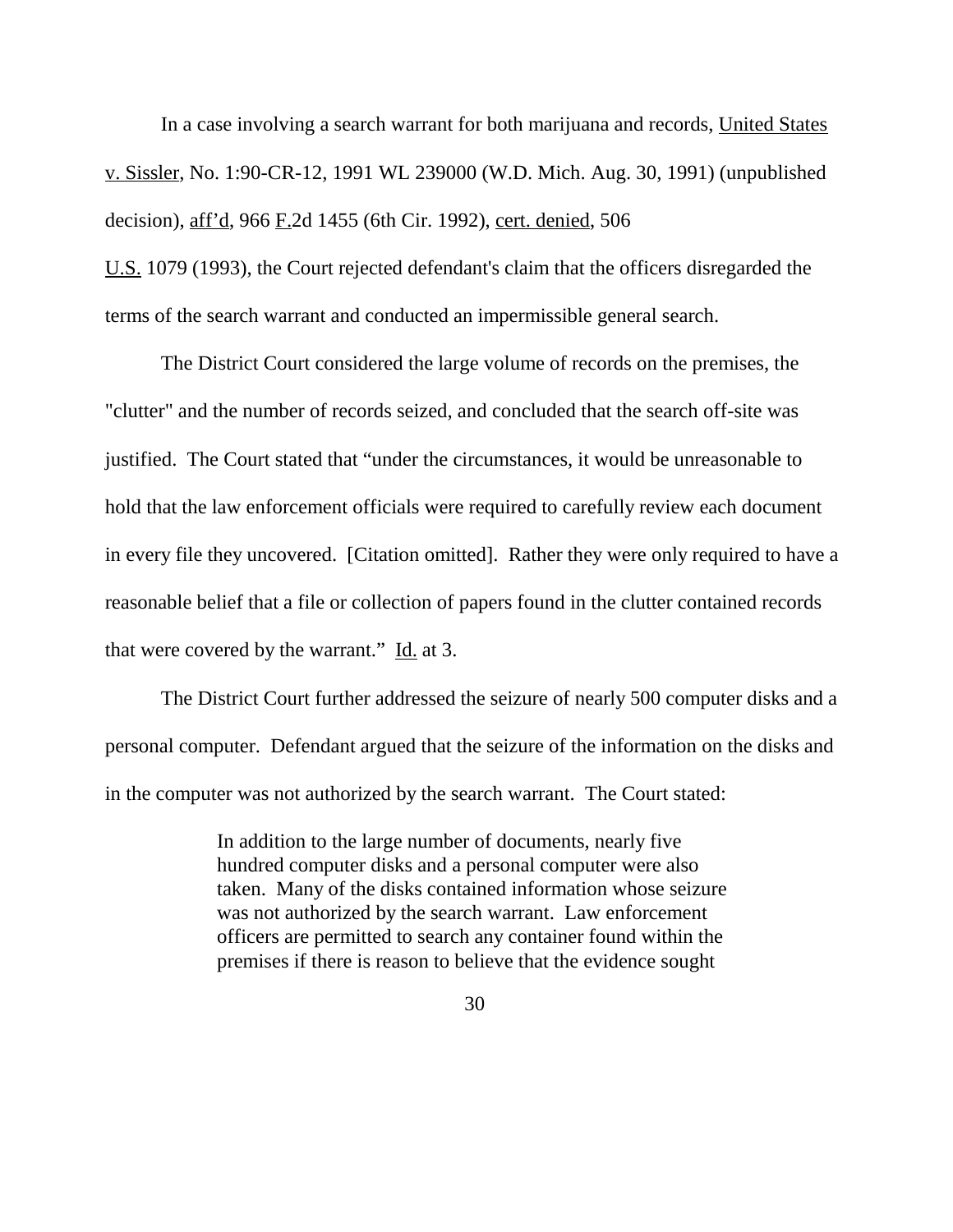pursuant to a warrant is in it. [Citation omitted.] The police were permitted to examine the computer's internal memory and the disks since there was every reason to believe that they contained records whose seizure was authorized by the warrant. Furthermore, the police were not obligated to give deference to the descriptive labels placed on the disks by [defendant] Baldori. Otherwise, records of illicit activity could be shielded from seizure by simply placing an innocuous label on the computer disk containing them. The police also were not obligated to inspect the computer and disks at the Baldori residence because passwords and other security devices are often used to protect the information stored in them. Obviously, the police was [sic] permitted to remove them from the Baldori residence so that a computer expert could attempt to 'crack' these security measures, a process that takes some time and effort. Like the seizure of documents, the seizure of the computer hardware and software was motivated by considerations of practicality. Therefore, the alleged carte blanche seizure of them was not a 'flagrant disregard' for the limitations of a search warrant. [United States v. Sissler, 1991 WL 239000 at p.3 (emphasis added).]

In yet another case involving the seizure of and off-site search of a computer,

United States v. Yung, 786 F. Supp. 1561 (D. Kan. 1992), the defendant contended that an IRS agent went beyond the scope of the search warrant because items not listed in the warrant were seized including video tapes (which tapes were not related to the matter under investigation).

The Yung Court held that seizure of items outside the scope of the search warrant did not invalidate the search. It also noted that video tapes and computer files could not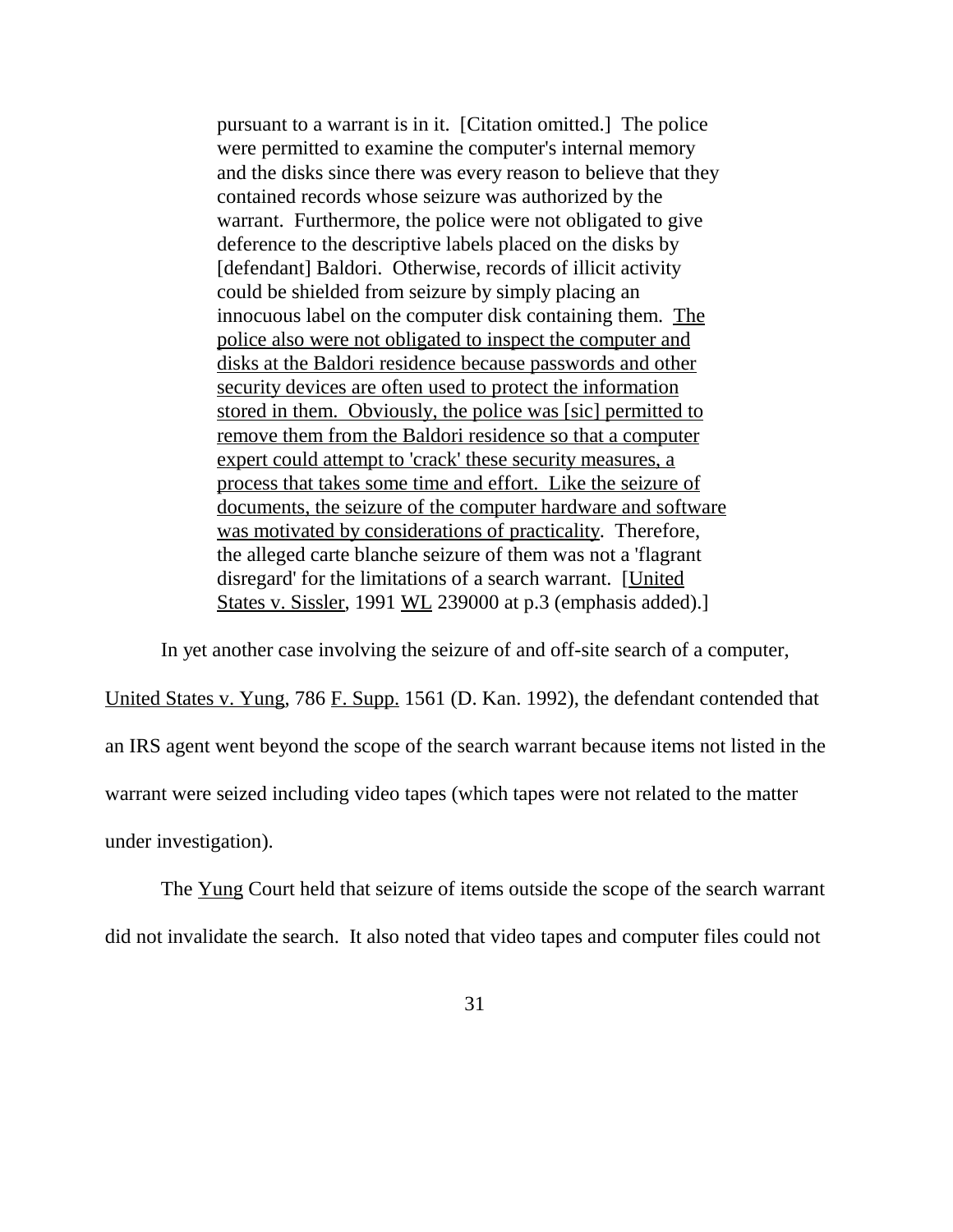be individually reviewed prior to the completion of the search. The Court specifically noted that the IRS agent testified that many of the seized items had been returned. Finally, the Court cited Marvin v. United States, 732 F.2d 669 (8th Cir. 1984), and stated that "the extensive seizure of certain types of items was prompted largely by practical considerations and time restraints." Yung, 786 F. Supp. at 1569 (emphasis added).

Based on these cases, it appears courts will sanction the seizure and off-site search of computers, computer peripherals and stored electronic data under the proper facts. The affidavit of probable cause should set forth facts justifying an off-site search and the warrant should authorize it. Reports documenting the execution of search warrants where computers are seized and off-site searches conducted should address all of the facts which establish the impracticality of conducting the computer search on-site.

# **7. Authorization to Take Computer Peripherals and Documentation**

If the State intends to remove the computer from the site for later searching, it should seize all input and output devices, manuals and software and hardware documentation that are reasonably necessary to safely, efficiently and successfully conduct the search.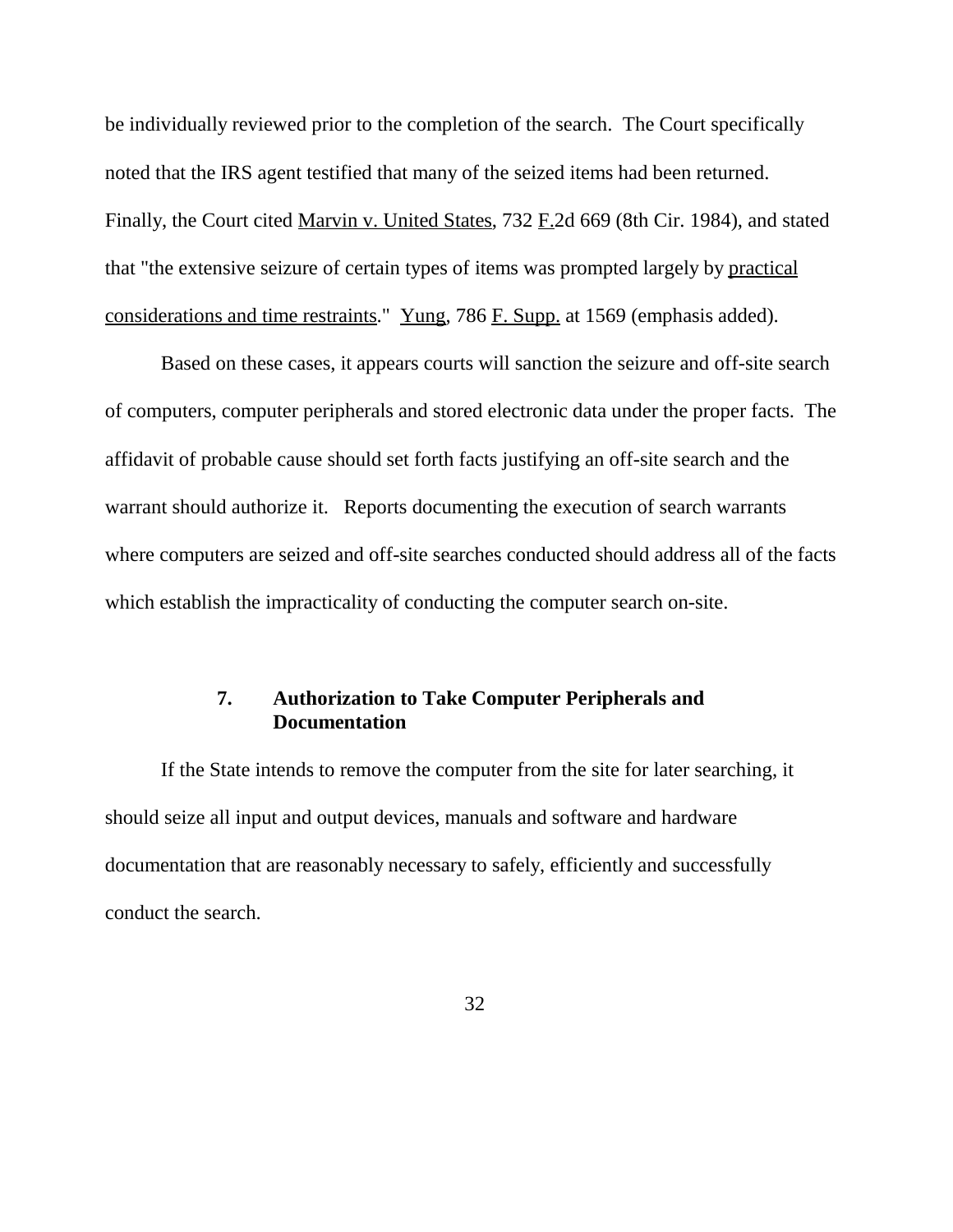The input and output devices necessary to operate the computer system, and thus conduct the search, will vary with the computer system. For a simple PC, such devices often will include, in addition to the CPU, the monitor, keyboard, mouse and all external data storage devices.

The justification for seizing such peripherals is that the investigator who will examine the system will need to properly reconfigure the system at the lab in order to read data from it. It will be practically impossible for the specialist to make the system operational if only the CPU or hard-drive is seized. Many pieces of hardware are incompatible with each other. An ever-increasing array of components exist on the market, and hardware and software constantly become obsolete. The most practical way to ensure that the specialist will be able to conduct a search of the computer at the lab is to seize all input and output devices reasonably necessary to make the computer system operational.

Similarly, when investigators will be seizing a computer for off-site searching, they should ask for authority to seize all documentation which explains the hardware and software being seized. Documentation found at the scene may be key to reassembling the computer system, operating it, and using the software on the machine properly.

33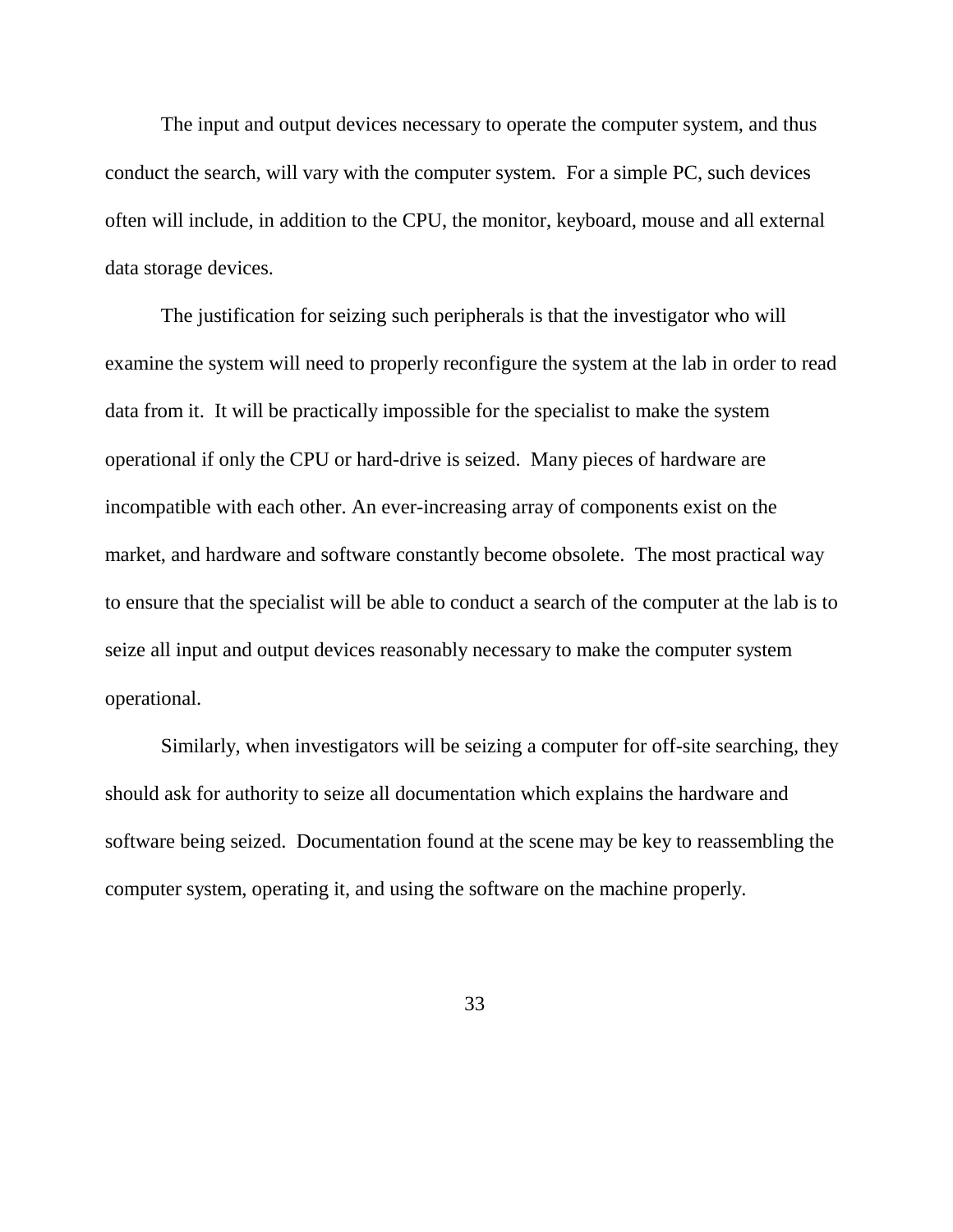This discussion does not mean that other computer components which are not necessary to operate the system are exempt from seizure. It only means that some basis for seizing them should be articulated. For example, if the crime consisted of creating fraudulent invoices, then it may be reasonable to seize a printer as evidence to show that the defendant had the ability to create them. If the crime consisted of uttering falsified documents by fax machine or over telephone lines, then a fax machine or external modem could be seized as evidence of the crime.

## **8. Supplemental Warrant Applications**

It will not always be possible to develop detailed factual information about the computer and computer system being utilized prior to executing a search warrant. The probability of encountering a computer or computer system not previously known to exist during the execution of a search warrant is high. Searchers also may encounter computers being utilized to commit crimes different from those detailed in the search warrant. Given that the electronic data stored within any computer or computer system is easily altered or deleted, exigent circumstances may arise requiring law enforcement to obtain additional search warrants on an emergent basis.

Written search warrant applications are preferred, but where exigent circumstances are present, an oral search warrant may be obtained. State v. Valencia, 93 N.J. 126 (1983); State v. Speid, 255 N.J. Super. 398 (Law Div. 1992); State v. Liberti, 161 N.J. Super. 575 (App. Div. 1978), certif. denied, 79 N.J. 502 (1979). Oral search warrants are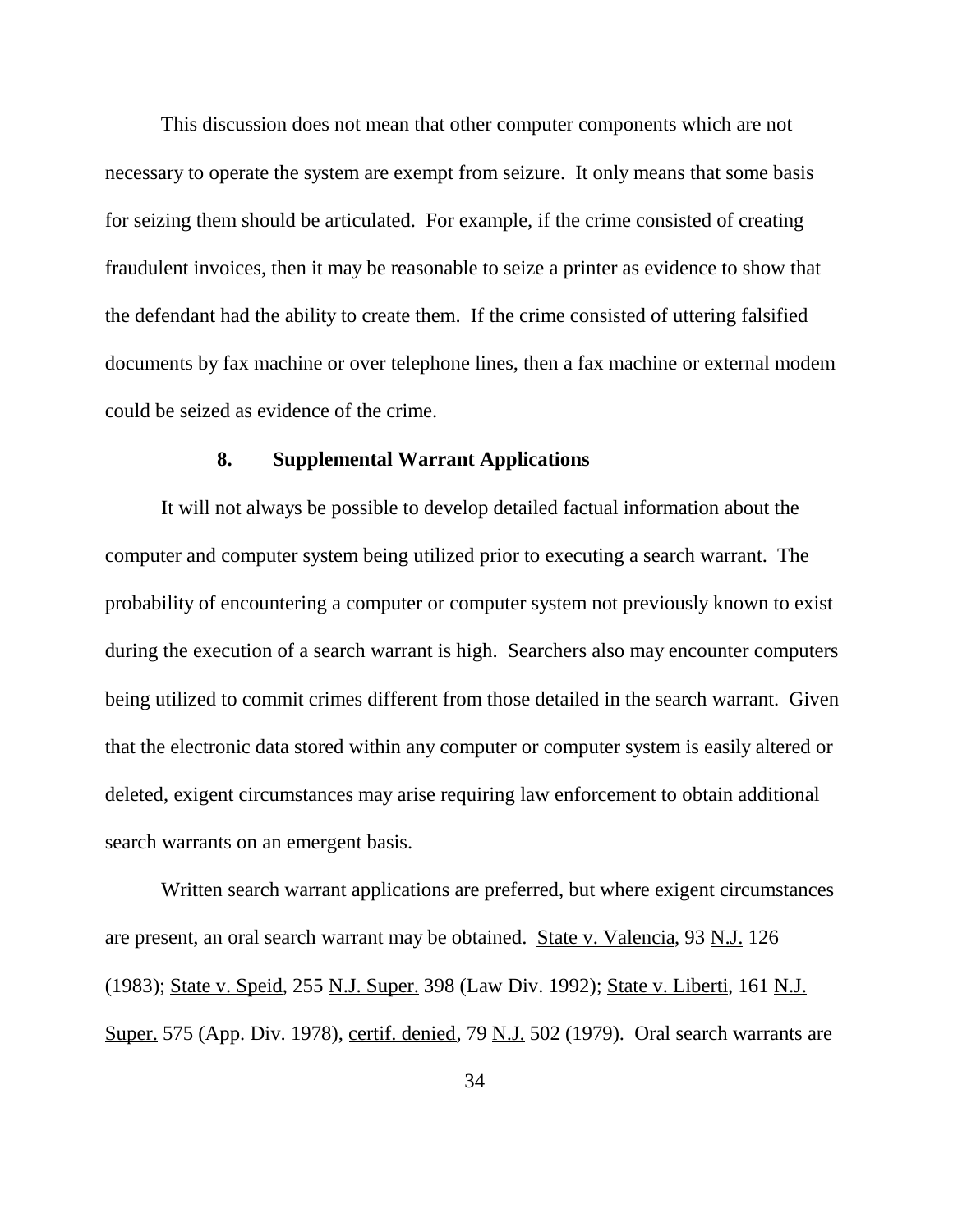sanctioned by R. 3:5-3(b) and the rule has detailed requirements. Since strict compliance with R. 3:5-3(b) is required (see the cases cited above), prosecutors and investigators should be thoroughly familiar with these requirements.

### **B. WARRANTLESS SEARCHES & SEIZURES**

As stated previously, search warrants are always preferred. Nonetheless, because a criminal investigation is a search for the facts, situations will be encountered which could not have been addressed in the warrant. If emergent circumstances exist and a written application is not possible, an oral or telephonic warrant should be considered.

The risks involved in seizing evidence without judicial authorization should be recognized. Unless a court later finds that some exception to the warrant requirement justified a seizure of items outside of the warrant, these items will not be admitted as evidence. If a warrantless seizure is contemplated, prosecutors and investigators must evaluate whether the anticipated search and seizure falls within a specified exception to the warrant requirement. Searches conducted without a warrant are presumed illegal. State v. Jones, 143 N.J. 4 (1995). The state must demonstrate the search falls within one of the specified exceptions to the warrant requirement. State v. Hill, 115 N.J. 169, 173 (1989).

The warrant exceptions that seem most likely applicable to computer searches are discussed below.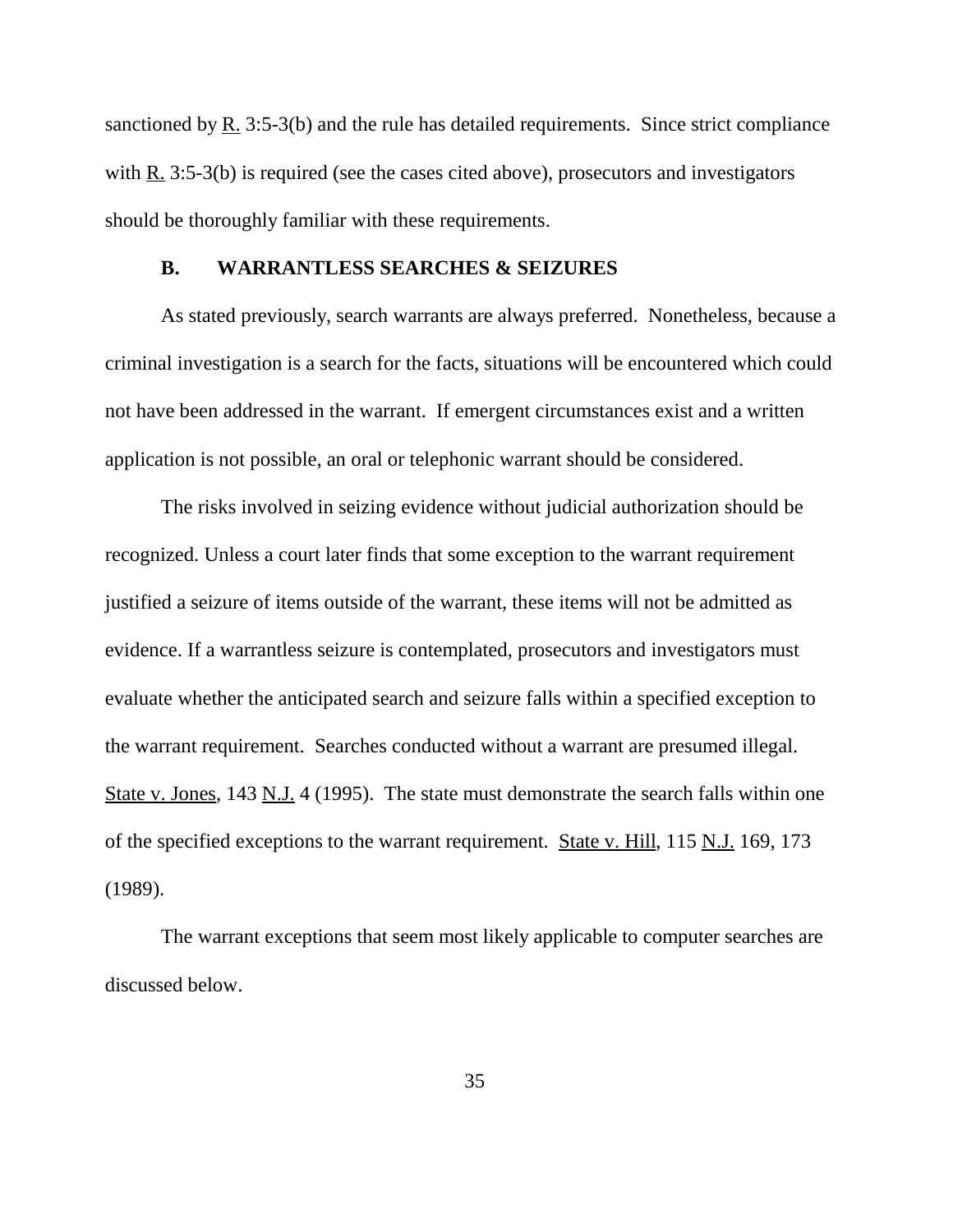## **1**. **Plain View**

Evidence of a crime may be seized without a warrant under the plain view exception if (1) the officer is legally in a position to view the evidence; (2) the discovery of the evidence is inadvertent; and (3) it is immediately apparent to the officer that the objects in view are associated with criminal activity. State v. Bruzzese, 94 N.J. 210, 213 (1983), cert. denied, 465 U.S. 1030 (1984), citing Coolidge v. New Hampshire, 403 U.S. 443 (1971). The law enforcement official need not be certain that the seized item is evidence of a crime, rather there must be a "practical, nontechnical probability that incriminating evidence is involved." Bruzzese, 94 N.J. at 237, citing Texas v. Brown, 460 U.S 730, 738 (1983). In determining whether the law enforcement official had probable cause to associate the item with criminal activity, the court considered what the officer reasonably knew at the time of the seizure. Bruzzese, 94 N.J. at 237.

In <u>Horton v. California</u>, 496 U.S. 128 (1990), the Court found that even though inadvertence was a characteristic of most legitimate plain view seizures, it was not a necessary condition. Since **Horton** was decided, New Jersey state courts have not expressly decided that inadvertence was a separate requirement under the state constitution. See State v. Damplias, 282 N.J. Super. 471, 478 (App. Div. 1995) (court did not need to rule on the necessity of the inadvertence requirement because the requirement had been met).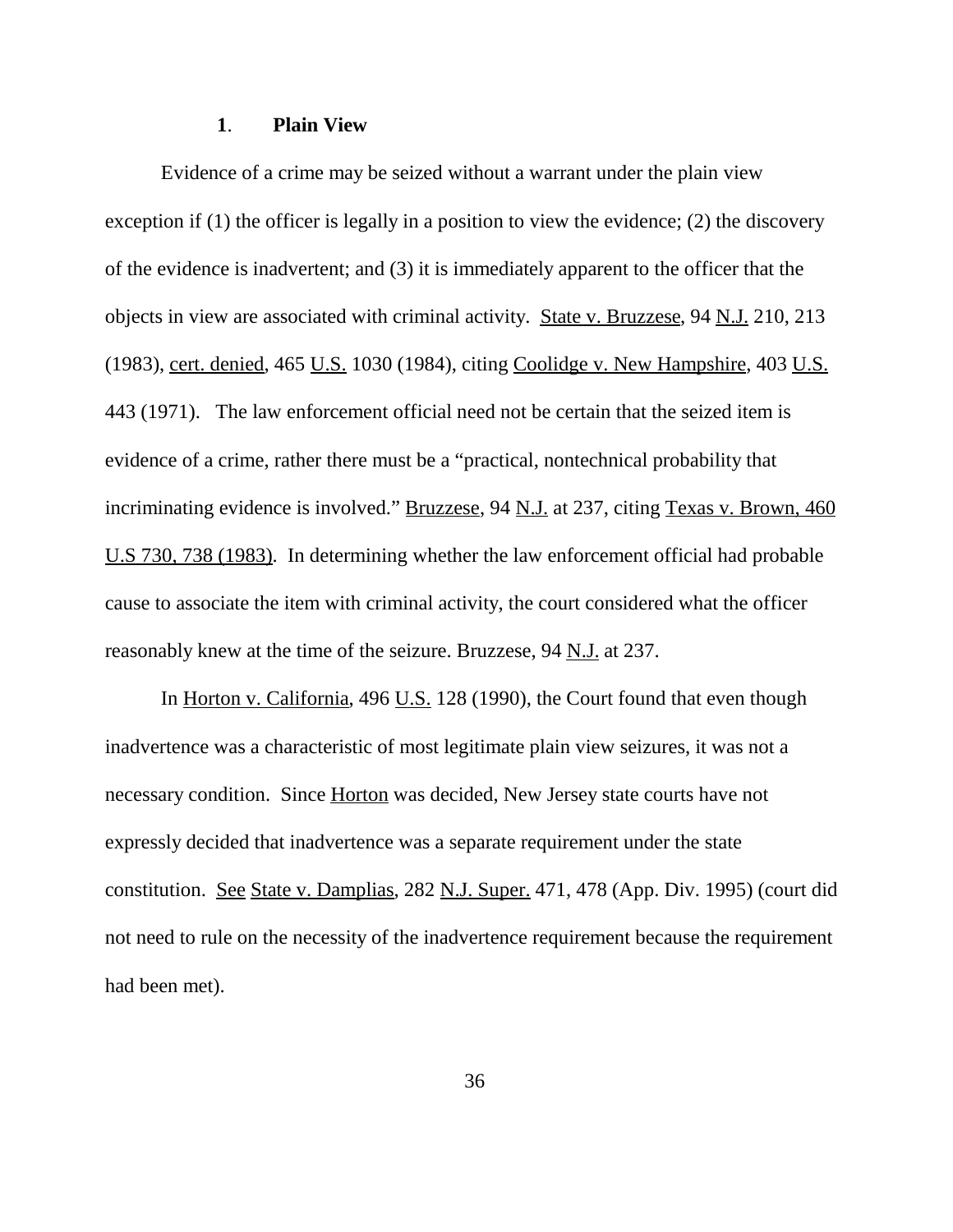In any event, the inadvertent discovery requirement usually will be met if the other requirements for plain view are present. Discovery of evidence is deemed to be inadvertent for purposes of the plain view doctrine even if the officer knew of the existence of the evidence seized, so long as he had no prior intent to seize it. Id. at 478-79. In other words, the plain view exception will not justify a warrantless seizure if the search was begun on a "pretext" and the officer's "real goal" was to seize the evidence in question without a warrant. Id.

Seizure of computer evidence may be justified under the plain view exception if evidence outside the scope of the warrant is discovered by an officer who viewed the evidence from a lawful vantage point. For example, if some additional evidence is discovered during a search of computer data, its seizure may be justified pursuant to the plain view exception. However, if there was no authority to search the computer, discovery of incriminating information in the computer could not be justified as plain view because the evidence was not discovered from a lawful vantage point. Moreover, care should be taken where the evidence discovered is outside the scope of the warrant. For example, in the case of United States v. Carey,  $172$  F.3d  $1268$  ( $10<sup>th</sup>$  Cir. Kan. 1999), the Court suppressed evidence of child pornography where a police officer searching a computer on a warrant looking for evidence of narcotics trafficking, found the images and abandoned his search for narcotics evidence.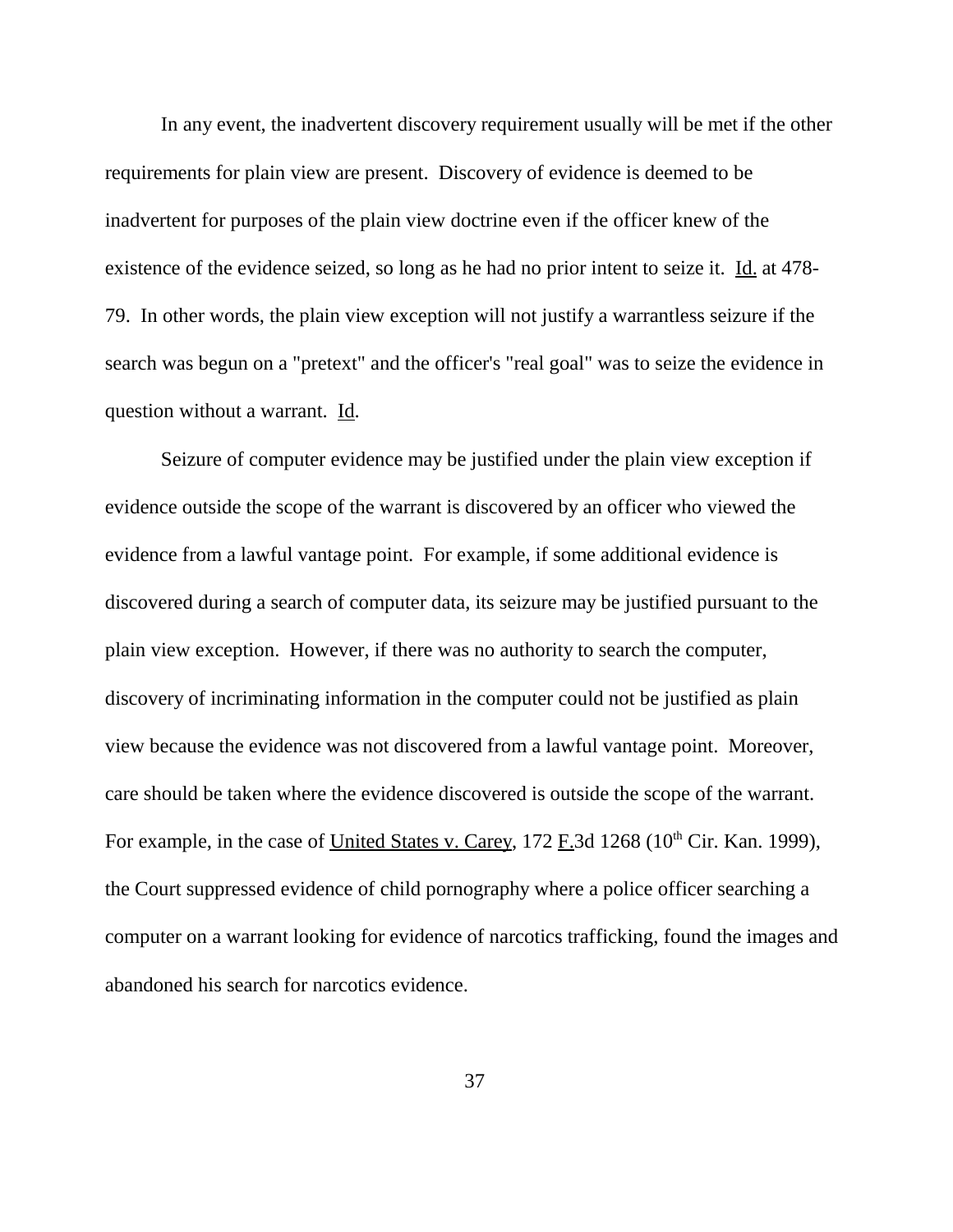## **2**. **Exigent Circumstances**

A warrantless search or seizure is justified if exigent circumstances exist such that the police do not have time to secure a warrant. Warden v. Hayden, 387 U.S. 294, 298-300 (1967); State v. Lewis, 116 N.J. 477 (1989). For the seizure to be valid, there must be probable cause to believe that the item seized is evidence of a crime and that destruction of evidence is imminent -- so imminent that a warrant could not have first been obtained.<sup>9</sup> In determining whether exigent circumstances justified a warrantless search and seizure, courts have considered the following: the degree of urgency and the time necessary to get a warrant; reasonable belief that evidence is to be removed or destroyed; and the ready destructibility of the evidence. State v. Valencia, 93 N.J. 126, 137 (1983) (citing United States v. Manning, 448 F.2d 992, 998-99 (2d Cir. 1971), cert. denied, 404 U.S. 995 (1971) ).

Because this exception is premised on the police's inability to procure a warrant without risking a loss of evidence, the seizure permitted is limited to that which is necessary to prevent the destruction of evidence. See State v. Stupi, 231 N.J. Super. 284 (App. Div. 1989) (exigent circumstances permitted police to enter and secure the premises but did not permit the search of a closed cabinet); State v. Jackson, 268 N.J. Super. 194

<sup>&</sup>lt;sup>9</sup>In addition to the destruction of evidence, other exigent circumstances also may permit a warrantless search or seizure. These include the pursuit of an armed felon or the need to render assistance to an injured person. The destruction of evidence exception is discussed because it appears to be most applicable to the seizure of computer evidence.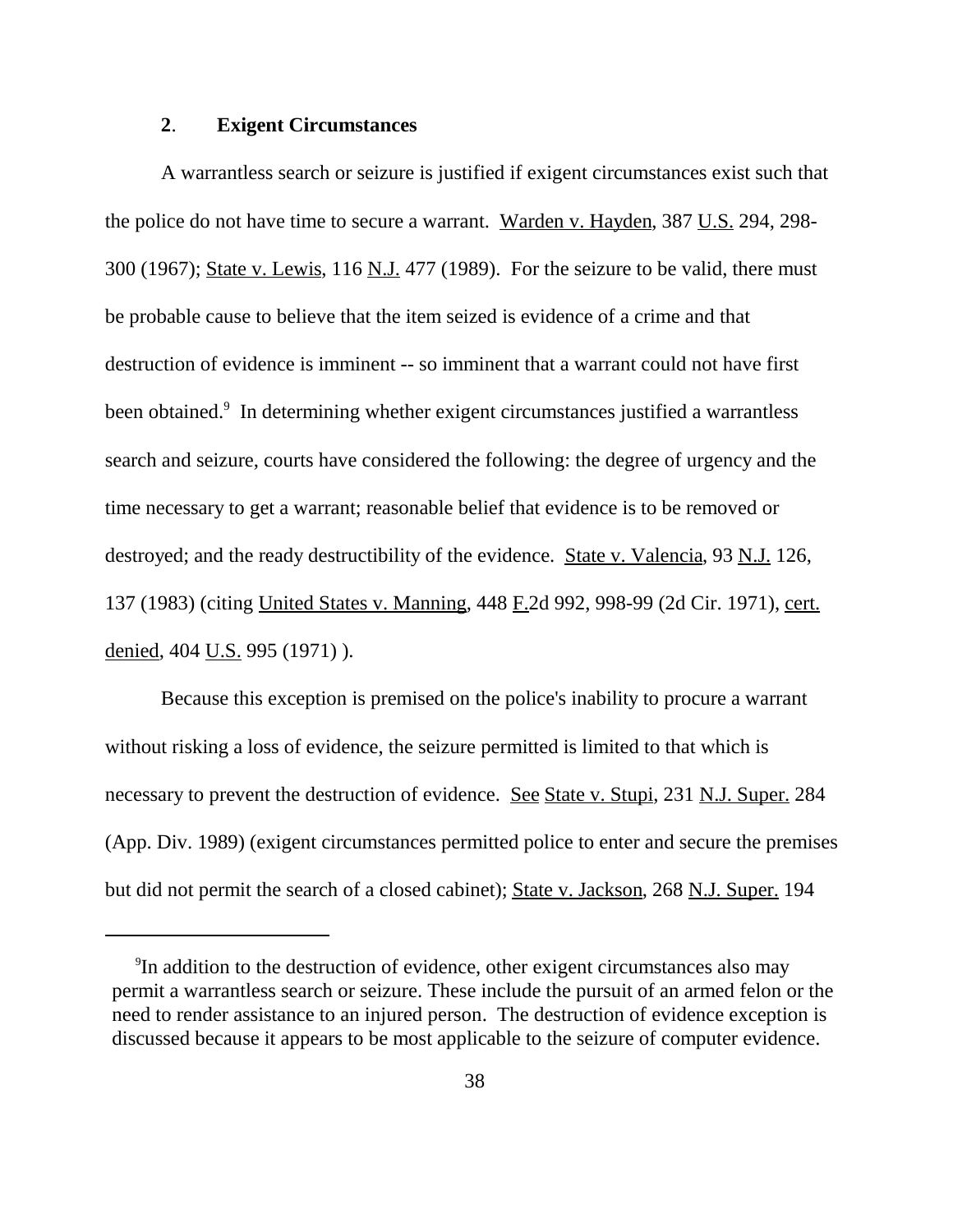(Law Div. 1993) (exigent circumstances permitted police to enter a dwelling to arrest defendant but did not permit a warrantless search of a locked attic room).

Where computer data is involved, the easy destructibility of evidence, along with other circumstances showing a specific risk that evidence will be destroyed, may allow a limited warrantless seizure. Once the evidence is secured, a further warrantless search of the contents of the computer usually will not be justified under this exception. However, securing a computer may involve more than just guarding it; it could conceivably require taking other steps to disable a computer or otherwise preserve its data, particularly if the circumstances show that the contents of the computer can be accessed from a remote location.

A federal case has permitted a warrantless seizure of a computer based on exigent circumstances. United States v. David, 756 F. Supp. 1385 (D. Nev. 1991). When a witness began deleting information from a computer "memo book" (perhaps akin to a "notebook" computer), the David Court found its immediate warrantless seizure reasonable to prevent the destruction of evidence. However, once the evidence was secured from destruction, a warrant was required to search the computer's contents. Id.

39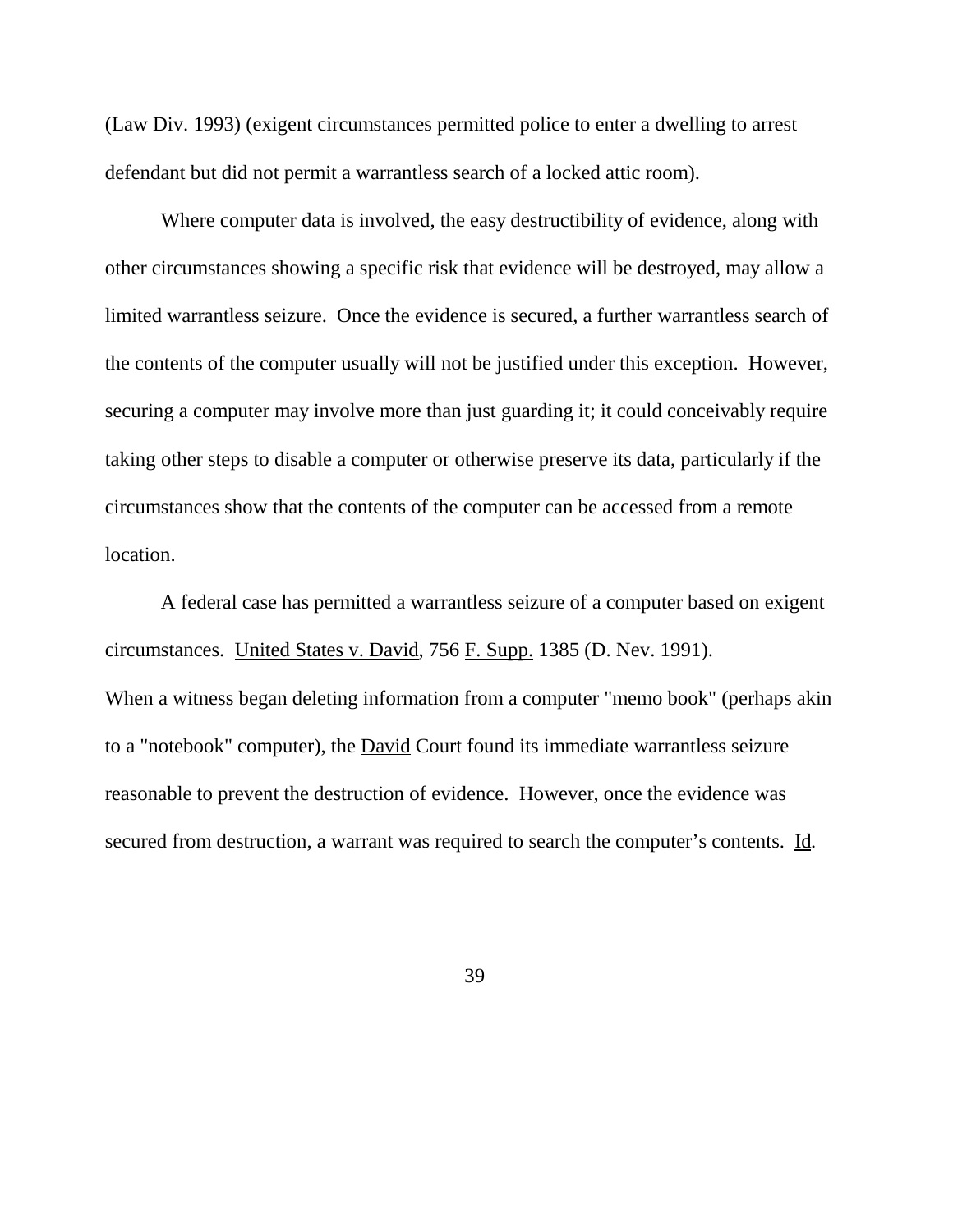## **3**. **Consent**

A search of property without a warrant and without probable cause is valid under the Fourth Amendment if proper consent is given. United States v. Matlock, 415 U.S. 164, 165-66 (1974); State v. Douglas, 204 N.J. Super. 265, 276 (App. Div. 1985), certif. denied, 102 N.J. 378 (1985) and 102 N.J. Super. 393 (1986). To be effective, consent must be voluntarily given and, in New Jersey, the state must establish that the consenting person was aware of the right to refuse to consent to the search. State v. Johnson, 68 N.J. 349, 354 (1975); State v. Suazo, 133 N.J. 315 (1993). Consent to search may be expressly given or may be implied from the circumstances. State v. Suazo, 133 N.J. at 322.

#### **a**. **Scope of Consent**

The consenting party may explicitly limit the scope of his consent and also may withdraw his consent. A consent search can go no further than the permission given. For example, if consent to search is expressly limited to the search of a single file or a certain computer, that is all that may be searched pursuant to the consent. Similarly, where consent is withdrawn, the search must stop. If probable cause exists that the computer contains other evidence beyond the scope of the consent and destruction of evidence is possible, the evidence should be secured while a warrant is obtained.

A consent based search is limited to the scope of the consent given. Where a cooperating witness has agreed to provide authorities with information which the witness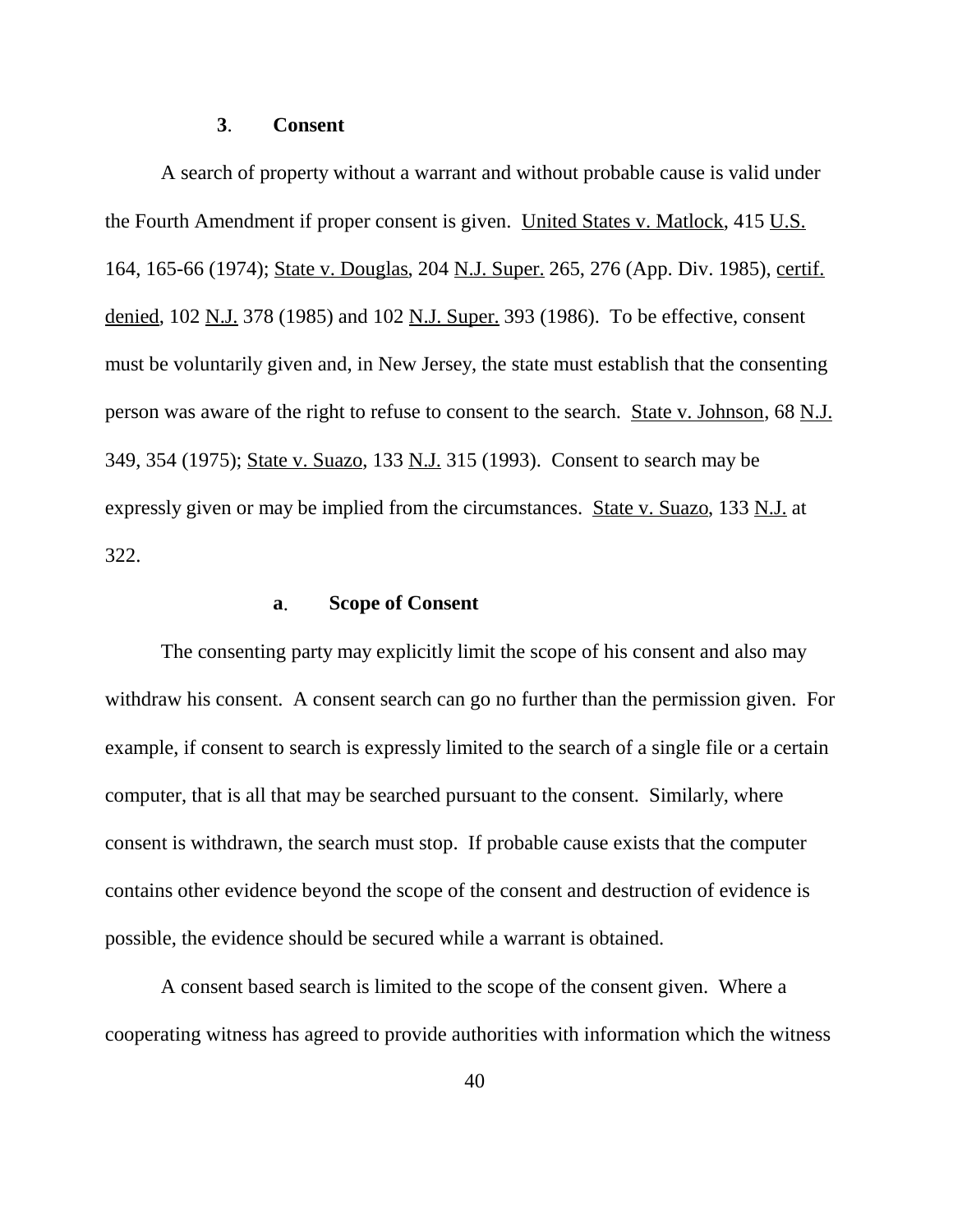himself accessed on his computer through the use of a password, a court held that an officer's later search of the password-protected computer was invalid. United States v. David, 756 F. Supp. 1385 (D. Nev. 1991). The Court found that the later search went beyond the scope of the consent given, particularly since the witness did not provide the password to the agents. Id. at 1391-92.

## **b**. **Who May Consent**

Consent may be obtained from the owner of the property, from a third party who possesses common authority over the property or a sufficient relationship to the property, or from a person whom the police reasonably believe has the authority to consent to search. State v. Maristany, 133 N.J. 299 (1993); State v. Coyle, 119 N.J. 194, 215 (1990).

Common authority arises not merely from the consenting party's ownership or property interest in the place or thing to be searched but also from his joint access or control. The apparent authority doctrine may allow a search on the consent of a third party who has no actual authority to consent, so long as the police reasonably believe based on the circumstances presented that the third party has the authority to consent. State v. Maristany, 133 N.J. at 305-06.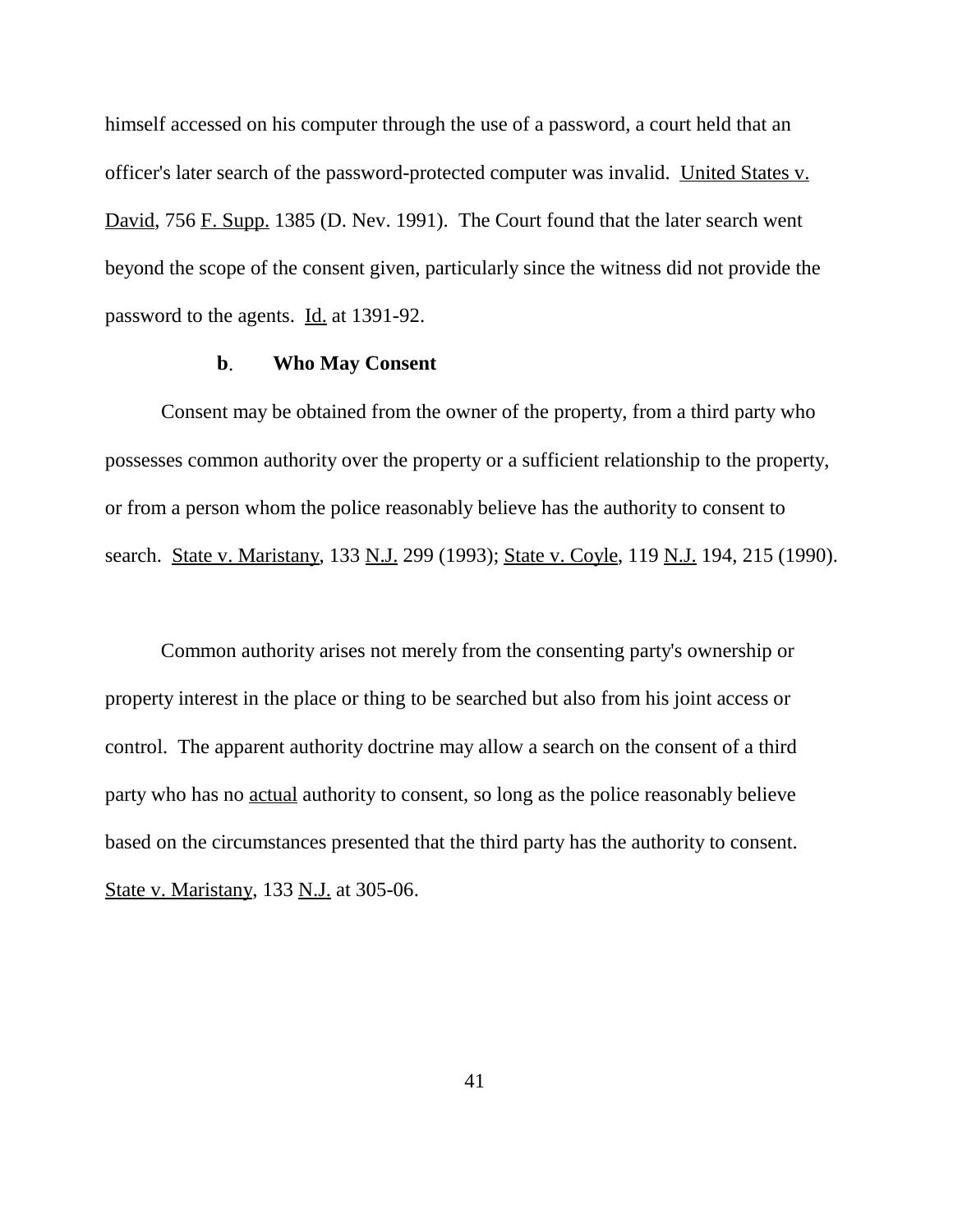#### **(1) Family Members and Cohabitants**

Under the common authority doctrine, spousal consent to search marital property is usually effective. Moreover, in the absence of objective evidence that the consenting spouse was denied access to the property, investigators reasonably may assume that spouses have authority to consent to a search of anything on the marital property. It seems to follow that a spouse may consent to the search of a computer -- even one he or she does not use -- unless it appears that the spouse was denied access to it. See, e.g., United States v. Duran, 957  $F.2d$  499, 504-05 (7th Cir. 1992). In the context of a computer search, access may be denied by the use of passwords or other access codes.

Under the common authority doctrine, a parent may consent to a search of common areas of a family home. New Jersey is among the overwhelming majority of courts holding that a parent has the right to consent to the search of the property of a minor child. 3 W. LaFave, § 8.4(b), State v. Douglas, 204 N.J.Super. 265 (App.Div. 1985) certif. denied, 102 N.J. 378 (1985) and 102 N.J. 393 (1986) (holding mother could consent to the search of her minor son's bedroom). Parental consent to search a child's room is based on the parent's authority as head of household or owner of the property, as an exercise of parental authority over the minor, or as a cotenant or common resident. Id. at 279. The court in Douglas discussed In the Interest of Sayler, 44 Ill.App. 3d 854 (Ill.App.Ct. 1977), cert. denied, 434 U.S. 925 (1977) wherein a mother's consent to search her minor son's bedroom was upheld even though: the son kept a combination lock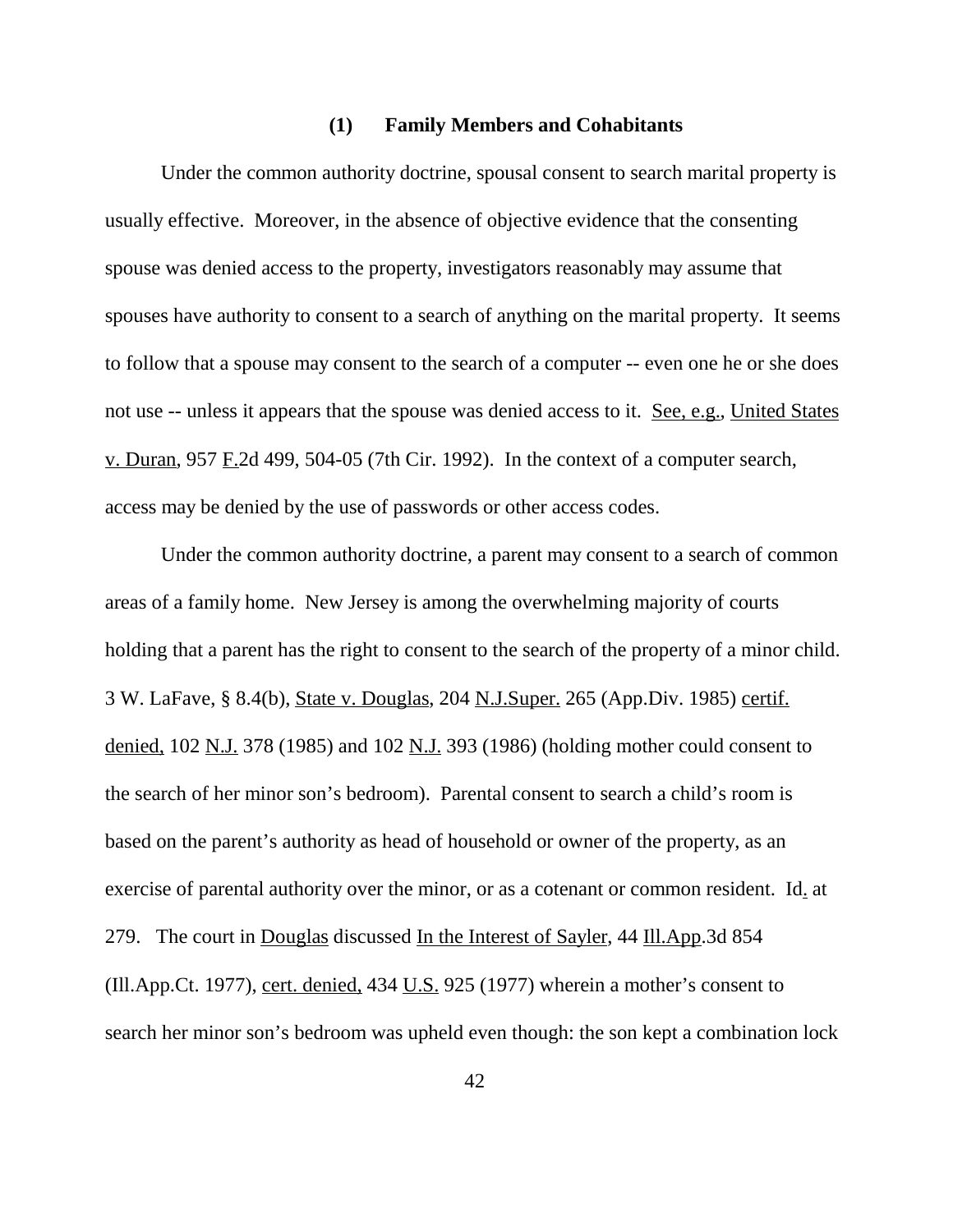on the outside of the room; the encoded combination was written down over the door; the door had an interior lock; the mother gained entrance only by knocking; the son cleaned his own room delivered his laundry to his mother; and the mother had been in the son's room only three times in the previous three months. The court found that implicit in the rights and duties of a parent is the right to exert parental authority and control over a minor's surroundings, including the minor's room. However, the court noted that there was no showing of any instruction to the mother to let no one else enter the room.

 Although it appears that courts may uphold parental consent of the locked room of a minor child, parental consent to search a minor child's computer unit, peripherals and password protected documents has not been tested. When confronted with this issue, the following factors should be considered: (1) who purchased the computer; (2) does the parent have access to the computer; (3) is the computer password protected, and if so, does the parent have access to the password; (4) is the password publicly posted; (5) has the minor child prohibited the parent from using the computer; and (6) does the child contribute to rent and/or utilities for use of the room. In sum, absent a compelling argument against parental common authority over a minor's computer system, parental consent to search a minor child's computer system will probably be valid.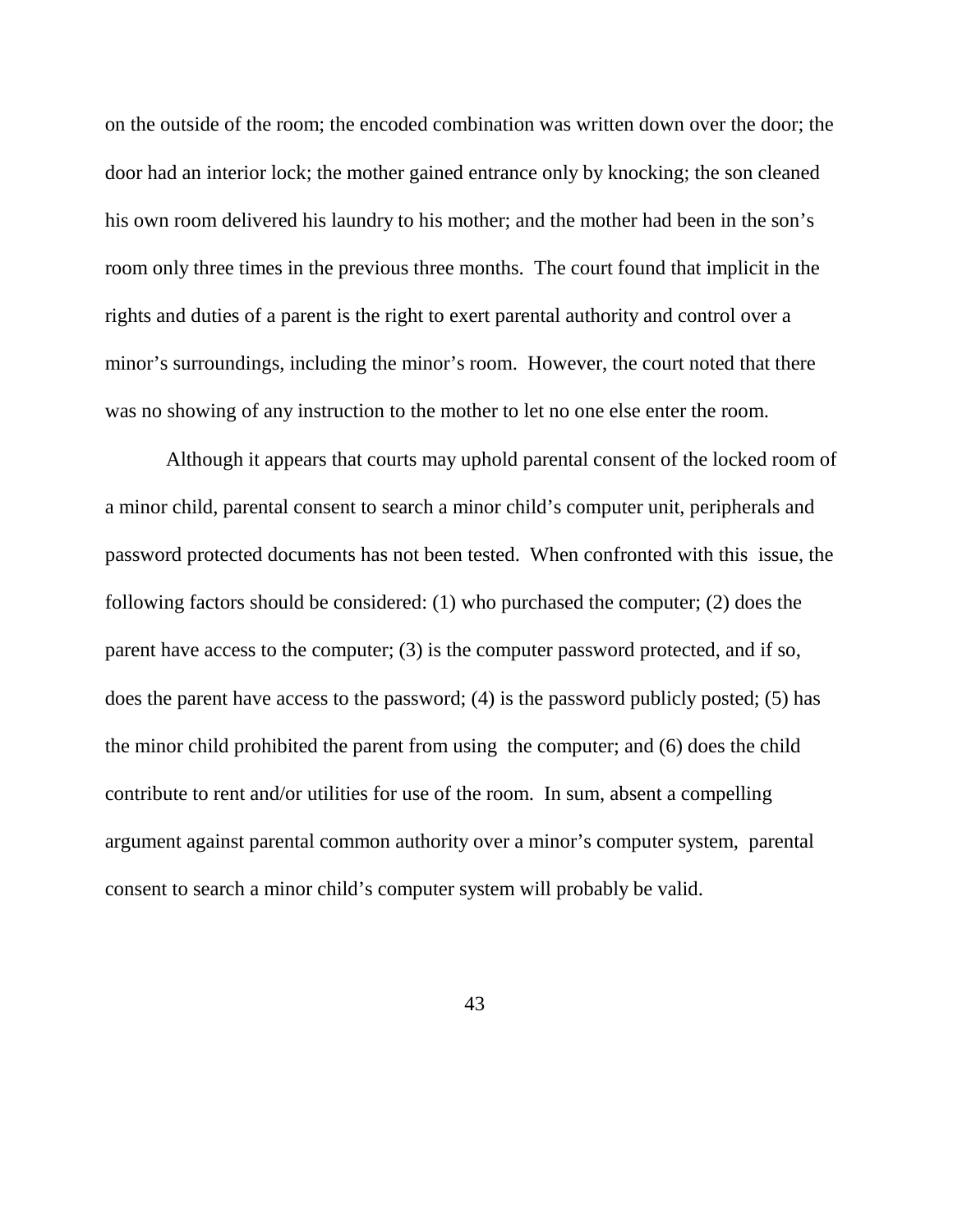Even in cases where the child has reached adulthood, courts have been reluctant to find that the child had exclusive possession of a room in the parent's home. State v. Crumb, 307 N.J.Super. 204, 704 A.2d 952, (upholding validity of parent's consent to a search of adult son's room), certif. denied, 153 N.J. 215 (1998), citing 3 LaFave, supra, § 8.4(b), at 769. In determining whether an adult child had exclusive possession of a room, the courts have considered: (1) whether the child paid rent and/or utility bills; (2) whether the parent had access to the room; and (4) whether the parent had access to the room to clean it. Crumb, 307 N.J. Super. at 244. The same concerns would apply to roommates, siblings and other cohabitants. However, where there is multiple control over property, any party in possession has the right to consent to a search. State v. Santana, 215 N.J.Super. 63, 69 (App.Div. 1987).

## **(2) Employers**

Employers may be able to permit a search of work-related materials used by an employee since the employer likely has common access or control, if not superior rights, to work-related materials. An employer may consent to a search of an employee's computer and computer data if he has common authority over them. However, not everything that passes through the workplace can be considered part of the workplace. See O'Connor v. Ortega, 480 U.S. 709 (1987). A search of personal property may not be permissible. Whenever practical, investigators should ascertain whether employers have given notice to employees that employee personal information stored on their computers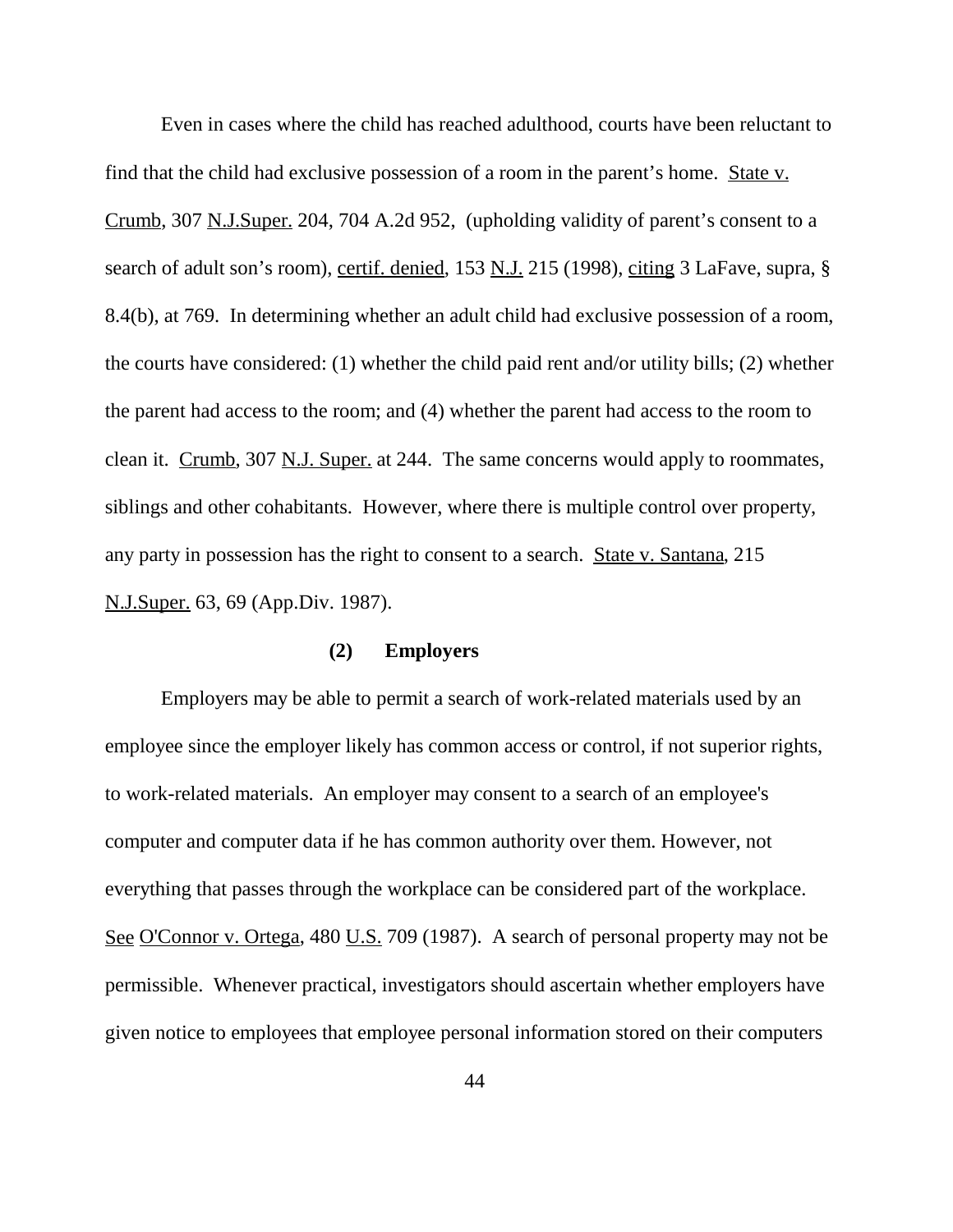is subject to review. When executing a search warrant, investigators should also take special care to avoid personal belongings of employees that are not covered by the search warrant.

## **c. Passwords and Encrypted Documents**

Where the subject of the search has taken special steps to secure the property to be searched, evaluation of the effectiveness of the consent to search will depend on the scope of the consent, the status of the consenting party and the nature of the property to be searched. If a party turns over his computer for a full search, it would appear that this would include a search of data which is password protected.

Where a third party offers consent to search a computer, his consent would extend to the documents, files or directories he reasonably appeared to have joint access to or control over. A third party may or may not be able to consent to a search of passwordprotected materials on the computer. Resolution of this issue will turn on the surrounding circumstances, including whether the consenting party had access to the password or whether the password was commonly known or available.

Encrypted documents pose a slightly different problem. Although encrypted documents are similar to password-protected documents in that they are not immediately readable, there is a difference between them. The encrypted document is not hidden from view. An argument exists that the subject did not choose to segregate or lock the document behind a password. Instead, he left the document open to inspection and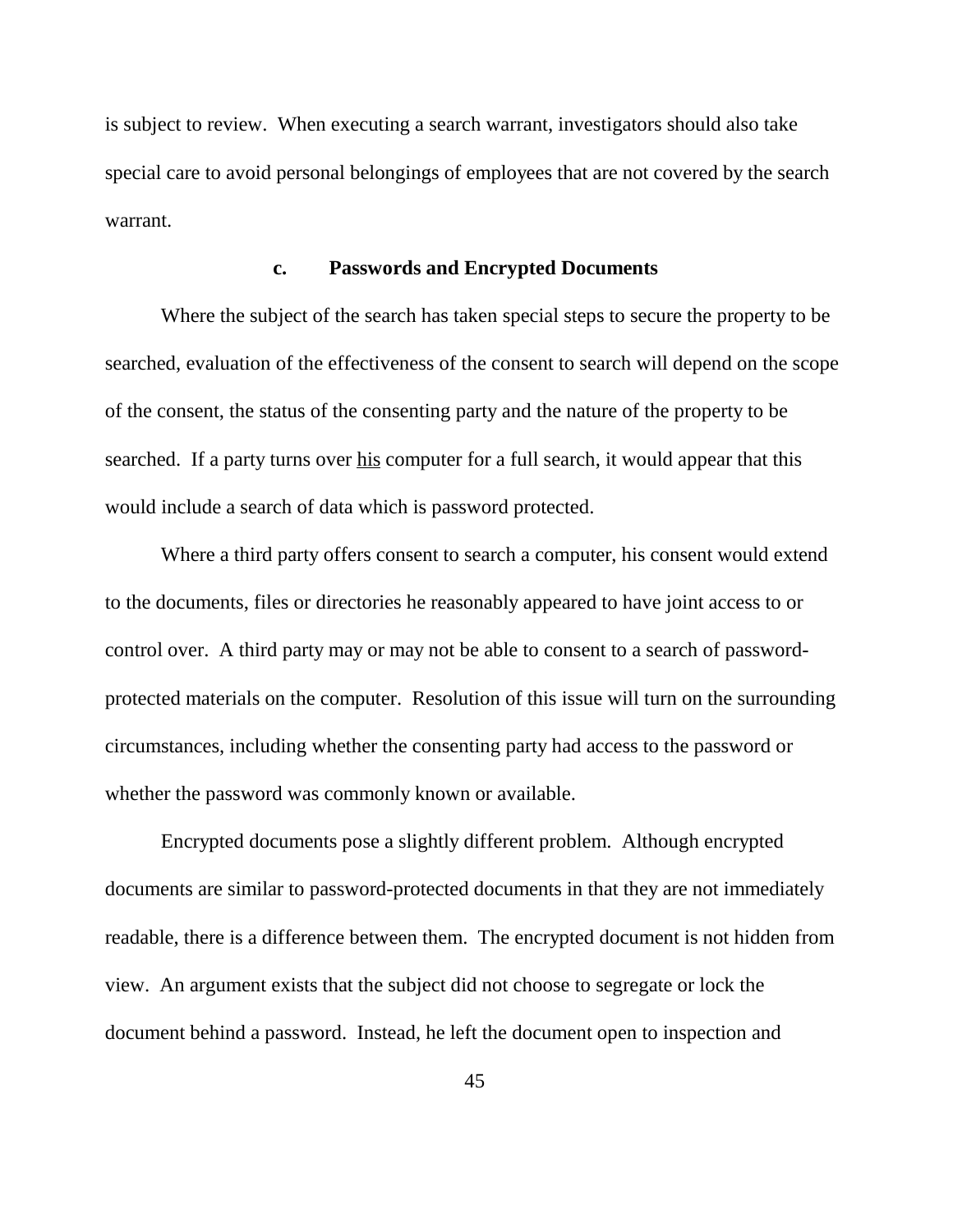copying and apparently assumed the risk that its meaning could be deciphered by someone who "broke" the code or ran a decryption program. Under this theory, it might be argued that a third party with access to an encrypted document can consent to a seizure of the encrypted document. However, there is no precedent to support this view. A court could find that the subject of the search took steps to keep secret the content of the encrypted document, and hence, the consenting party lacked authority to consent to a violation of this expectation of privacy.

#### **d. Networks**

As a practical matter, system administrators of workplace networks can look at the data kept by network users. Applying the principles of the consent doctrine, it can be argued that administrators can consent to a search because they have control over the data and the users assume the risk that others can access their data. No precedent has been located to support this proposition. This situation seems analogous to an employer providing paper files or documents made by the employee in the course of his employment duties but stored in a file cabinet to which the employer had joint access. If computers with e-mail capabilities are involved, the interception of electronic communications in transit requires a wiretap order, and if the electronic communications are in electronic storage, 18 U.S.C.A. § 2701 et seq. and N.J.S.A. 2A:156A-27 et seq., should be consulted to determine whether an order permitting seizure for stored electronic communications is needed. (See section III, infra).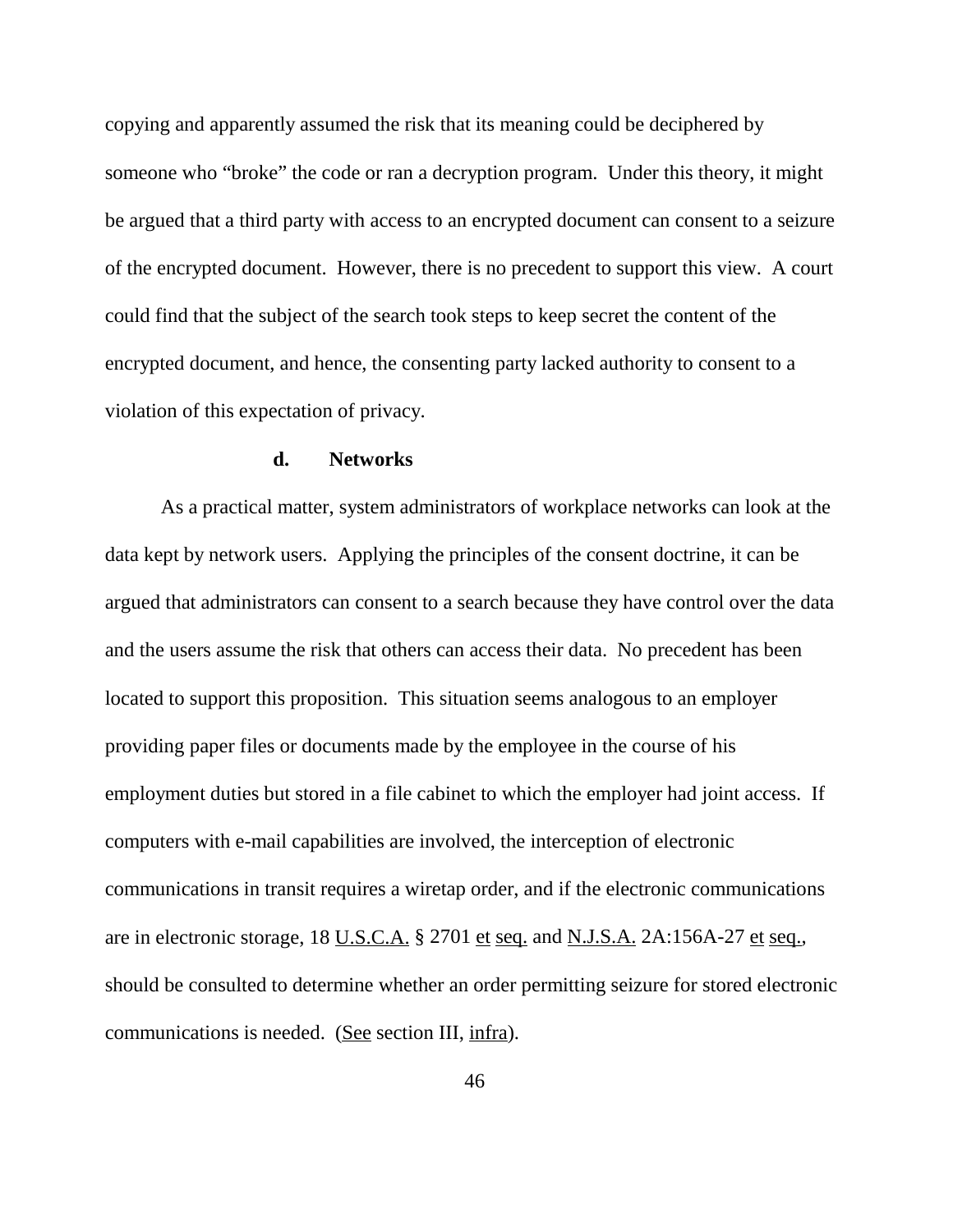#### **II. SEARCH EXECUTION**

From a legal standpoint, the execution of a search warrant is successful if the evidence described in the warrant is seized and the seizure is accomplished in such a manner that the evidence may be used to prove a criminal case. Attorneys and investigators must be thoroughly familiar with what steps are and are not authorized by the warrant and what actions are appropriate if unexpected computer evidence is discovered. Because computer evidence is intrinsically susceptible to alteration and destruction, special care must be taken in seizing computer evidence and in documenting the seizure so that the evidence seized can be used to prove a criminal case.

## **A. SEIZING COMPUTER EVIDENCE**

Because most computer evidence will be seized pursuant to a search warrant, the search and seizure will be guided by the terms of the warrant. Officers may search the places in which the evidence to be seized may be located and may use all investigative methods appropriate in light of the scope of the warrant. State v. Reldan, 100 N.J. 187 (1985). The search may be as extensive as is reasonably necessary to locate the items described in the warrant. See United States v. Sawyer, 799 F. 2d 1494 (11th Cir. 1986), cert. denied, 479 U.S. 1069 (1987).

As emphasized in other parts of this manual, when unexpected evidence is encountered during the execution of a warrant, the best course in most circumstances - although not necessarily the only legally permissible course -- will be to seek a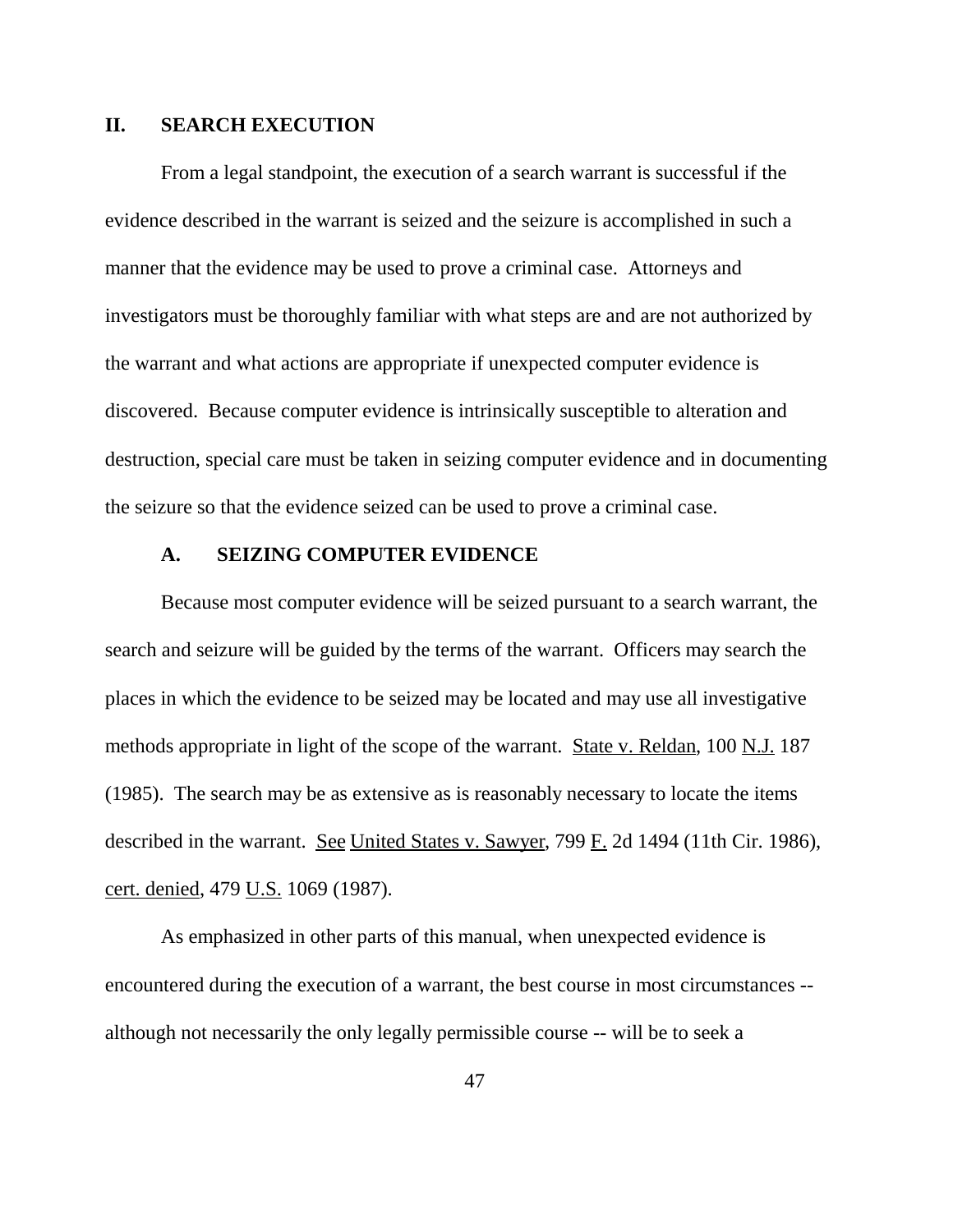supplemental search warrant before executing a search or seizure that is outside of the warrant's authorization even if it appears that an exception to the warrant requirement applies.

 The general rule is that seizure of some materials outside of the warrant will not completely invalidate the search. State v. Tunnel Citgo Services Inc., 149 N.J. Super. 427, 434 (App. Div. 1977); Waller v. Georgia, 467 U.S. 39, 43 (1984). However, more drastic steps have been taken by some federal courts where seizures were made in "flagrant disregard" of the warrant's limitations. United States v. Matias, 836 F.2d 744, 747 (2d Cir. 1988); United States v. Henson, 848 F.2d 1374 (6th Cir. 1988), cert. denied, 488 U.S. 1005 (1989); United States v. Tamura, 694 F.2d 591, 595-96 (9th Cir. 1982). Where wholesale seizures of evidence have been made in violation of the terms of the warrant, suppression of all evidence (even that sanctioned by the warrant) has been ordered on the theory that the executing officers so severely violated the terms of the warrant that they actually conducted a "general search." Prior to the execution of a search warrant, every effort should be made to thoroughly and accurately instruct the designated searching investigators about the nature and scope of evidence sought in the warrant. The specific evidence sought in the search warrant should be discussed and examples of items beyond the scope of the warrant should be cited. Investigators should be encouraged to search as much as possible while at the premises, and remove to an off-site location only that which cannot reasonably be reviewed on-site in a manner in accordance with the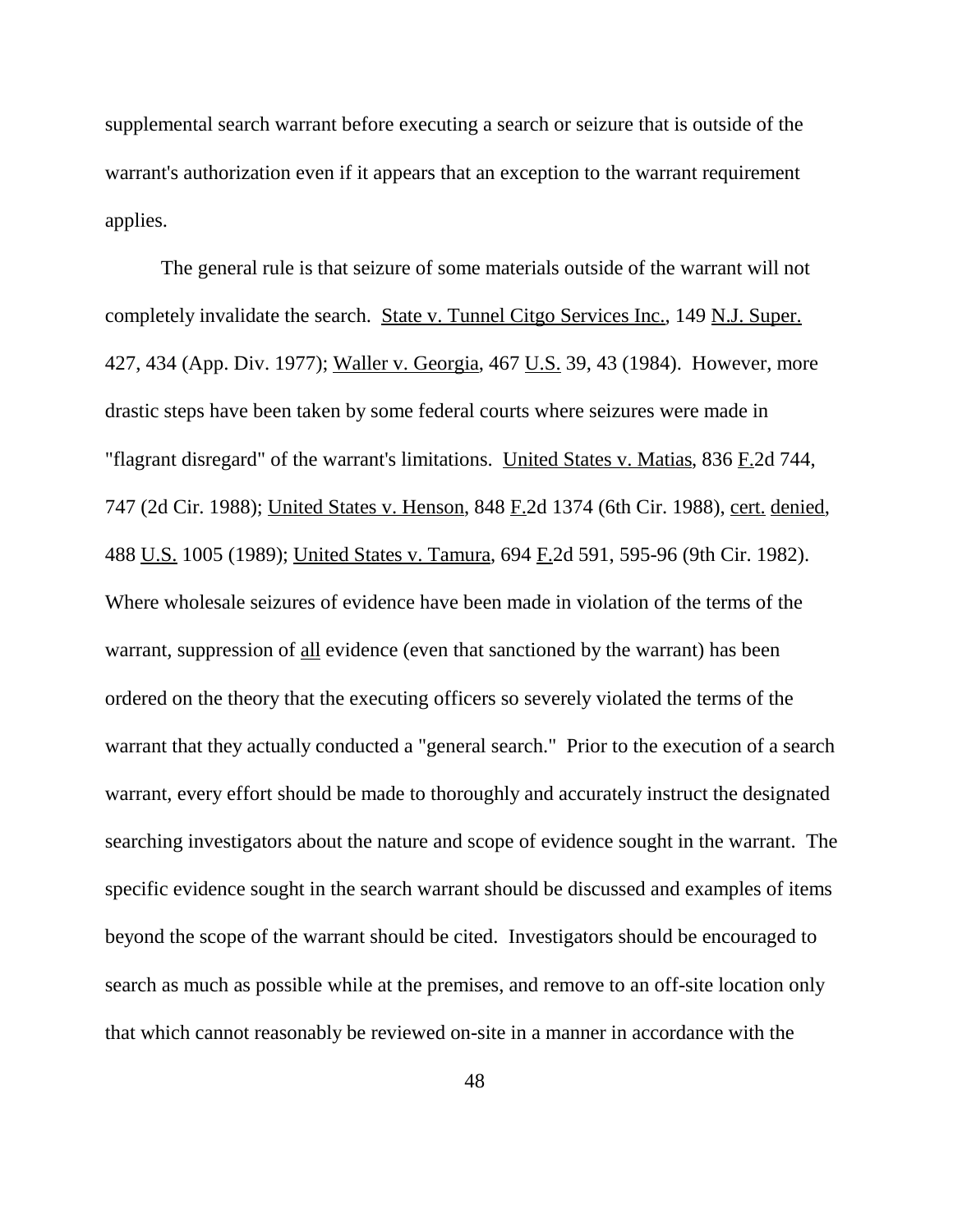search warrant. Such instructions should be given immediately prior to the execution of the search warrant and a record should be made of the topics reviewed and persons present.

In determining what action should be taken in regard to computer evidence discovered at the scene but not within the scope of the warrant, it may be appropriate to consider how much data may be stored on the computer, which conceivably could store all of a business's records. If a huge amount of data outside of the scope of the warrant is seized and a court finds that the warrantless seizure was invalid, it potentially could conclude that seizure of the computer and its contents constituted a "general search" and suppress all of the evidence seized.

 Although seizure without judicial authorization is strongly discouraged, one proviso is in order. The State has the right and the obligation to secure evidence to the extent necessary to preserve it. Hence, there is no question that where there is probable cause to seize a computer or computer data, such easily destructible evidence may be secured to the extent necessary to preserve it while a supplemental application is made. (See related discussion of the exigent circumstances exception, supra at Section IB2). See also Mincey v. Arizona, 437 U.S. 385, 393 (1978); State v. Stupi, 231 N.J. Super. 284, 289 (App. Div. 1989). Specific situations that may be encountered in regard to computer evidence are discussed below.

49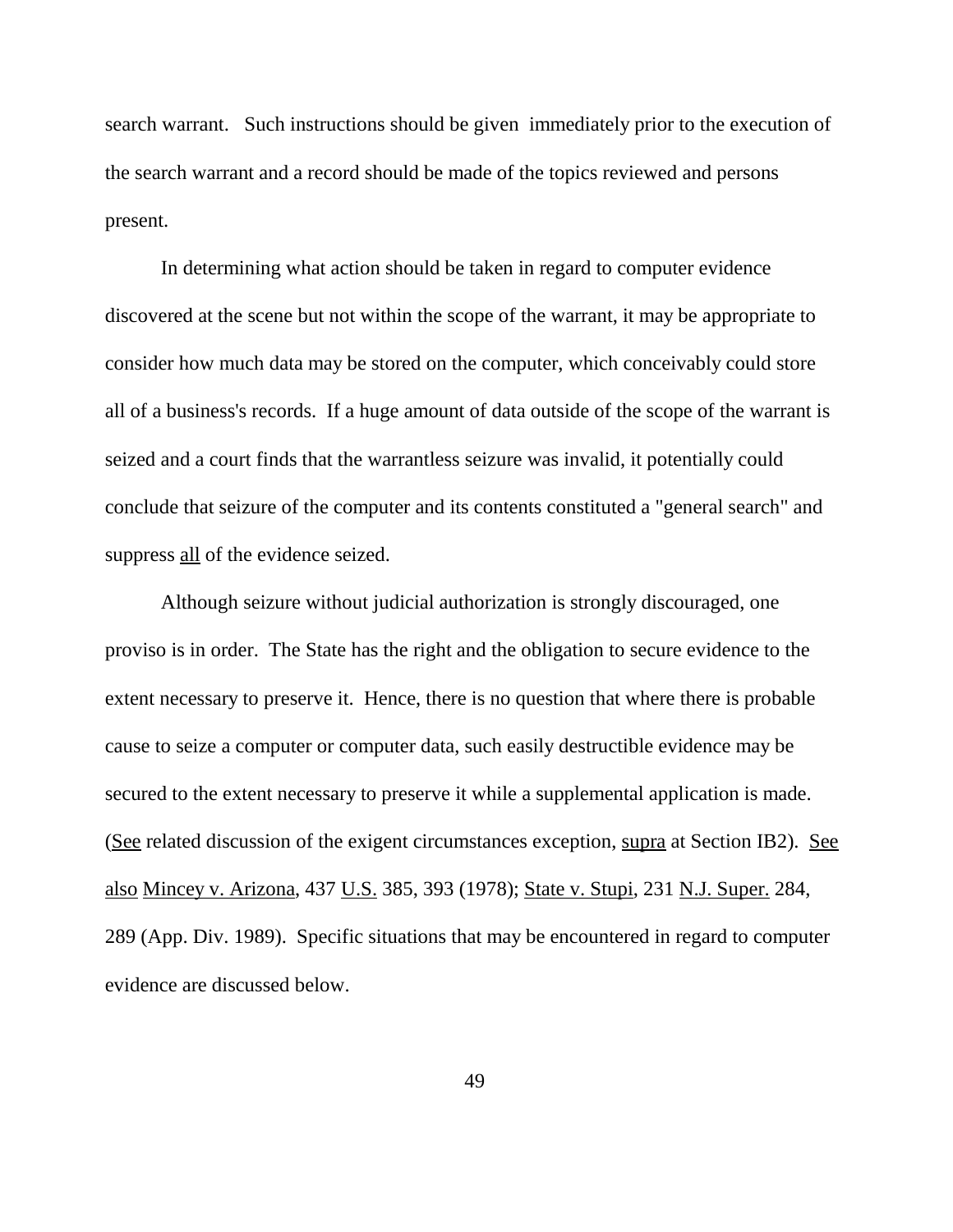## **B. SEIZING COMPUTER STORAGE DEVICES WHERE THE WARRANT ONLY AUTHORIZES THE SEIZURE OF RECORDS**

There is support for the position that computer disks may be seized even if disks or electronically stored records are not specifically described in the warrant, if the warrant permitted the seizure of records. In United States v. Musson, 650 F. Supp. 525, 532 (D. Colo. 1986), the Court relied on case law allowing cassette tapes and micro-cassette recordings to be seized as records to permit seizure of computer disks under a warrant that permitted seizure of documents and records but did not specifically permit seizure of electronically stored data. (See Section IA2c for other authorities supporting this proposition). When possible, the application and search warrant should specifically encompass the seizure of computer disks and electronically stored records. See sample language in Appendix.

# **C. THE WARRANT SPECIFICALLY PERMITS THE SEIZURE OF COMPUTER RECORDS BUT AN ON-SITE REVIEW IS IMPRACTICAL**

If investigators intend to seize computer evidence for later searching off-site, the facts justifying that action should be included in the affidavit and the warrant should authorize it. See Section IA6. Nonetheless, if the warrant authorizes a search of computer evidence but does not authorize the removal of the computers themselves to conduct an off-site search, a supplemental warrant authorizing an off-site search should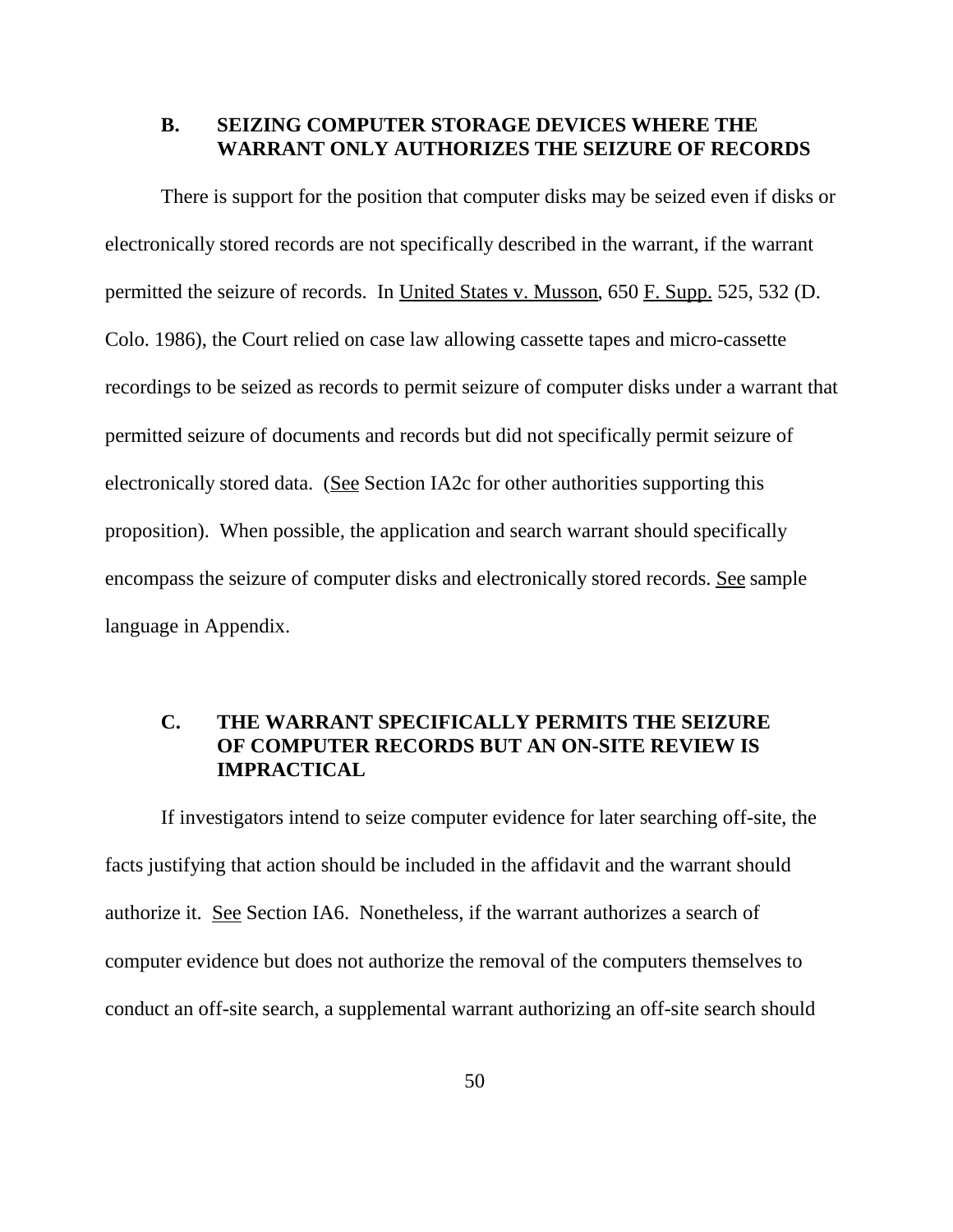be considered, if at the time of execution, investigators determine that an on-site search is not practical.

Courts have upheld searches where for practical reasons property was removed to be searched at another location, even where the warrant did not expressly permit this course of action. Although this technically is a seizure of items outside the warrant, this type of "over seizure" has been permitted when it would be impractical to sort the described items from the other intermingled items at the scene. See 2 W. LaFave, § 4.11(a) at 685-87. In discussing this issue, some courts have suggested that a supplemental application was preferable. For example, in United States v. Shilling, 826 F.2d 1365, 1369 (4th Cir. 1987), cert. denied, 484 U.S. 1043 (1988), agents removed entire file cabinets of documents after realizing that it would be extremely impractical to search through them on the premises. The court denied the motion to suppress but cautioned that a supplemental warrant application would have been the better course. This issue has been specifically addressed in United States v. Upham, 168 F. 3d. 532 (1st Cir. 1999), cert. denied, \_\_ U.S. \_\_, 119 S.Ct. 2353, 144 L.Ed. 249 (1999). The Court in Upham recognized that, "it is not easy task to search a well-laden hard drive by going through all of the information it contains, let alone to search through it and the disks for information that may have been `deleted.' The record shows that the mechanics of the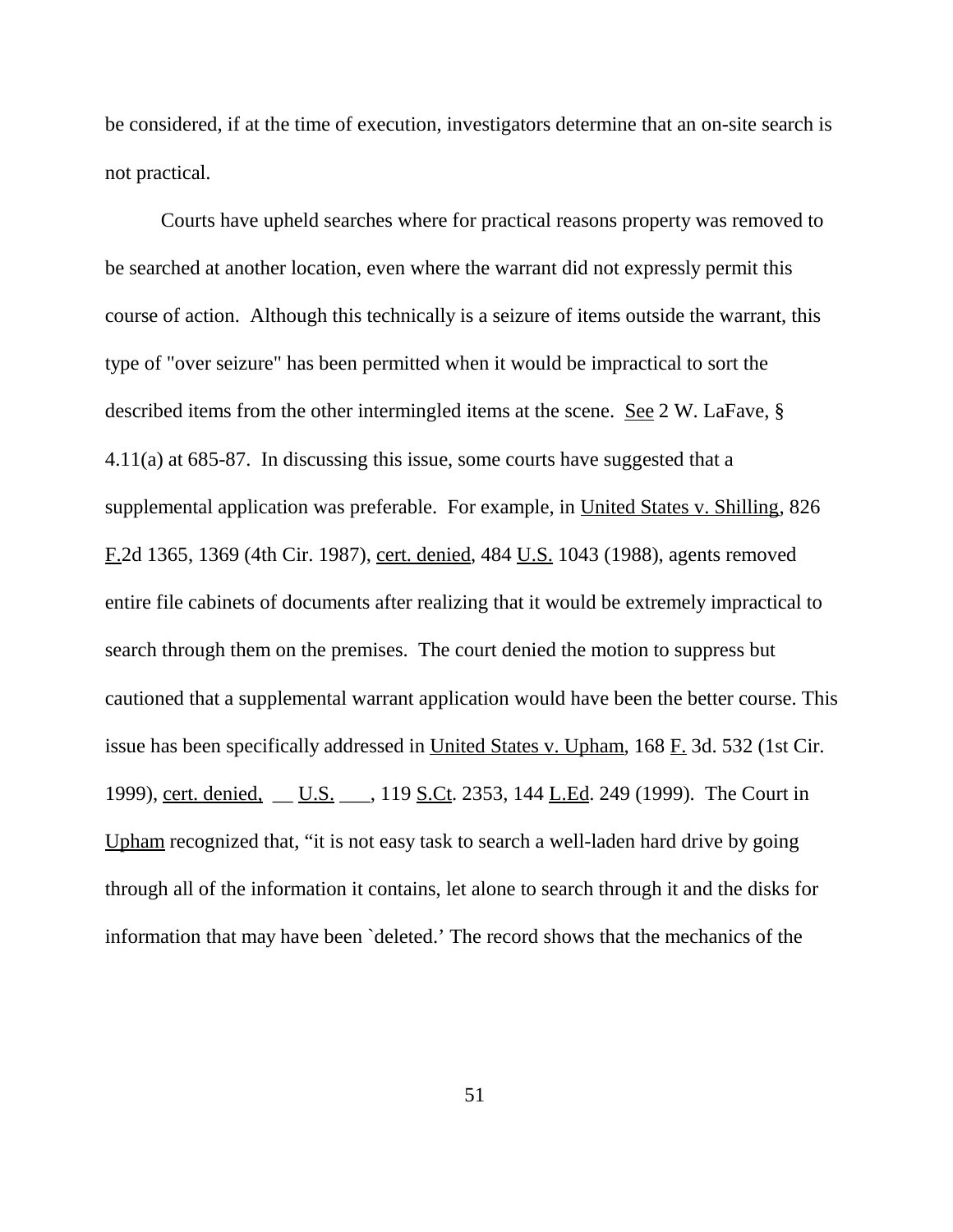search for images later performed off site could not readily have been done on the spot."<sup>10</sup> Id. at 535. See also United States v. Lacy, 119 F.2d 742 ( $9<sup>th</sup>$  Cir. 1997). But see, United States v. Tamura, 694 F. 2d 591(9th Cir. 1982).

If the need for conducting an off-site search of computer evidence becomes apparent in the course of executing a warrant, investigators should make a record of the circumstances which require the off-site search. (This is recommended even where the warrant expressly authorizes the off-site search). The relevant circumstances may include specifics regarding the computer evidence encountered, some estimate of the amount of data that must be reviewed or the memory capacity of the computer devices, as well as general explanations regarding the technical expertise and analysis required to effectively search computer data. See United States v. Lamb, 945 F. Supp. 441, 462-63 (N.D.N.Y.) 1996); United States v. Kimbrough, 69 F.3d 723, 727 (5th Cir. 1995), cert. denied, 517 U.S. 1157 (1996).

<sup>&</sup>lt;sup>10</sup> The storage capacity of hard drives has increased exponentially since the date of the search warrant in Upham. Therefore, the justification and need for an off-site search is even more compelling today.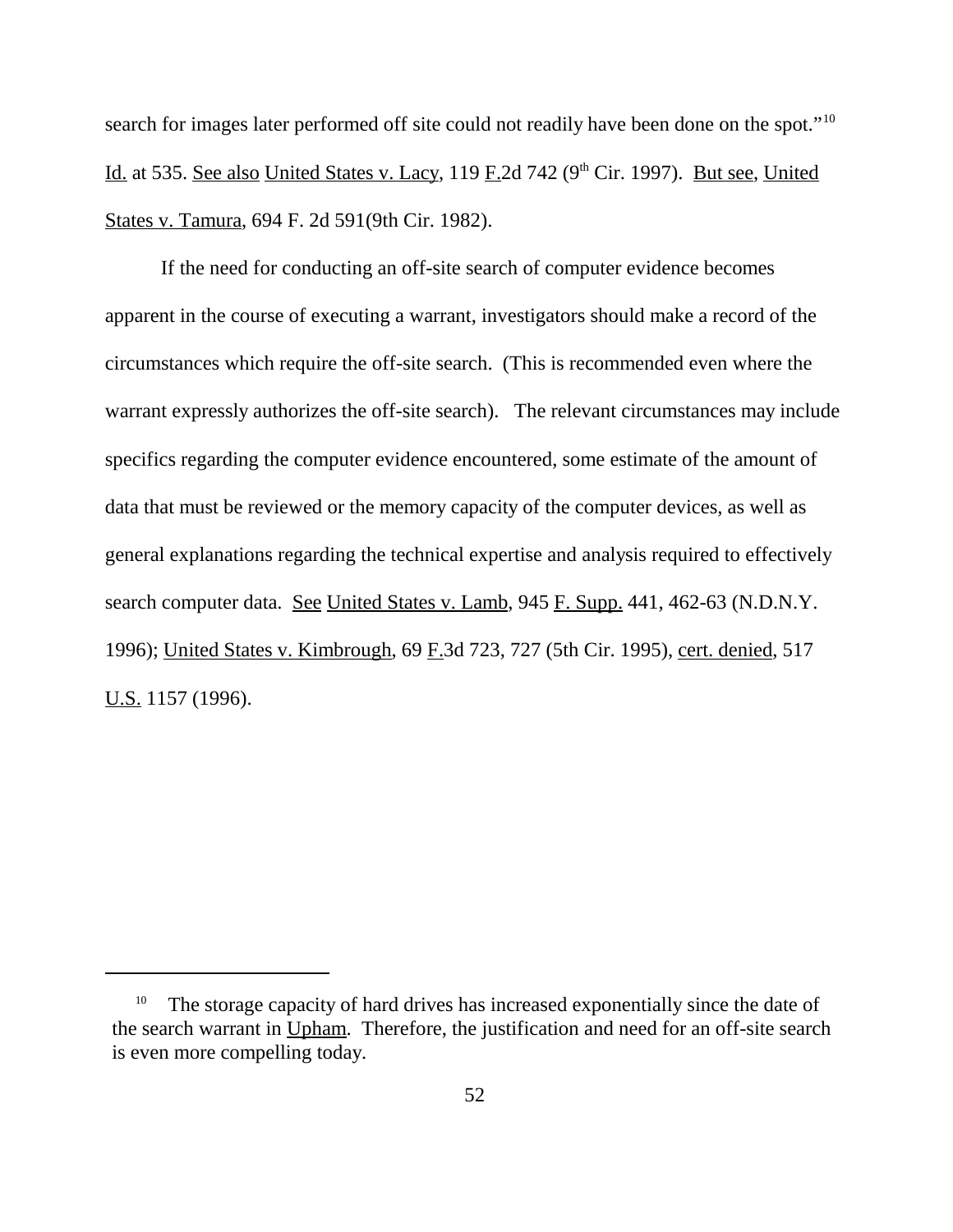## **D. DOCUMENTING THE SEARCH AND SEIZURE OF COMPUTER EVIDENCE**

Because the procedures for seizing and securing delicate computer evidence are more involved than those used to seize paper records, a more detailed documentation of the seizure is required. Reports should be kept with the expectation that there will be defense challenges to the use and admissibility of the evidence.

Documentation is necessary because, in order for real evidence (such as data, hardware and software) to be admitted as evidence, a court must find it reasonably probable that the evidence has not been changed in any important respects. Chain of custody or authentication requirements are more stringently applied when the evidence is easily altered. See, e.g., State v. Hoffman, 290 N.J. Super. 588, 595 (App. Div. 1996), mod. on other grounds, 149 N.J. 564 (1997); State v. Binns, 222 N.J. Super. 583, 593-94 (App. Div. 1988), certif. denied, 111 N.J. 624 (1988). See section VC. Precise documentation is also essential because the State may be offering the data as evidence at trial and may have to convince a jury of lay persons to accept the data as reliable evidence.

A report made near to the time of the seizure that details all steps taken in regard to the computer evidence may be critical to the acceptance of this evidence at a future proceeding. It is suggested that the report identify the officers who seized the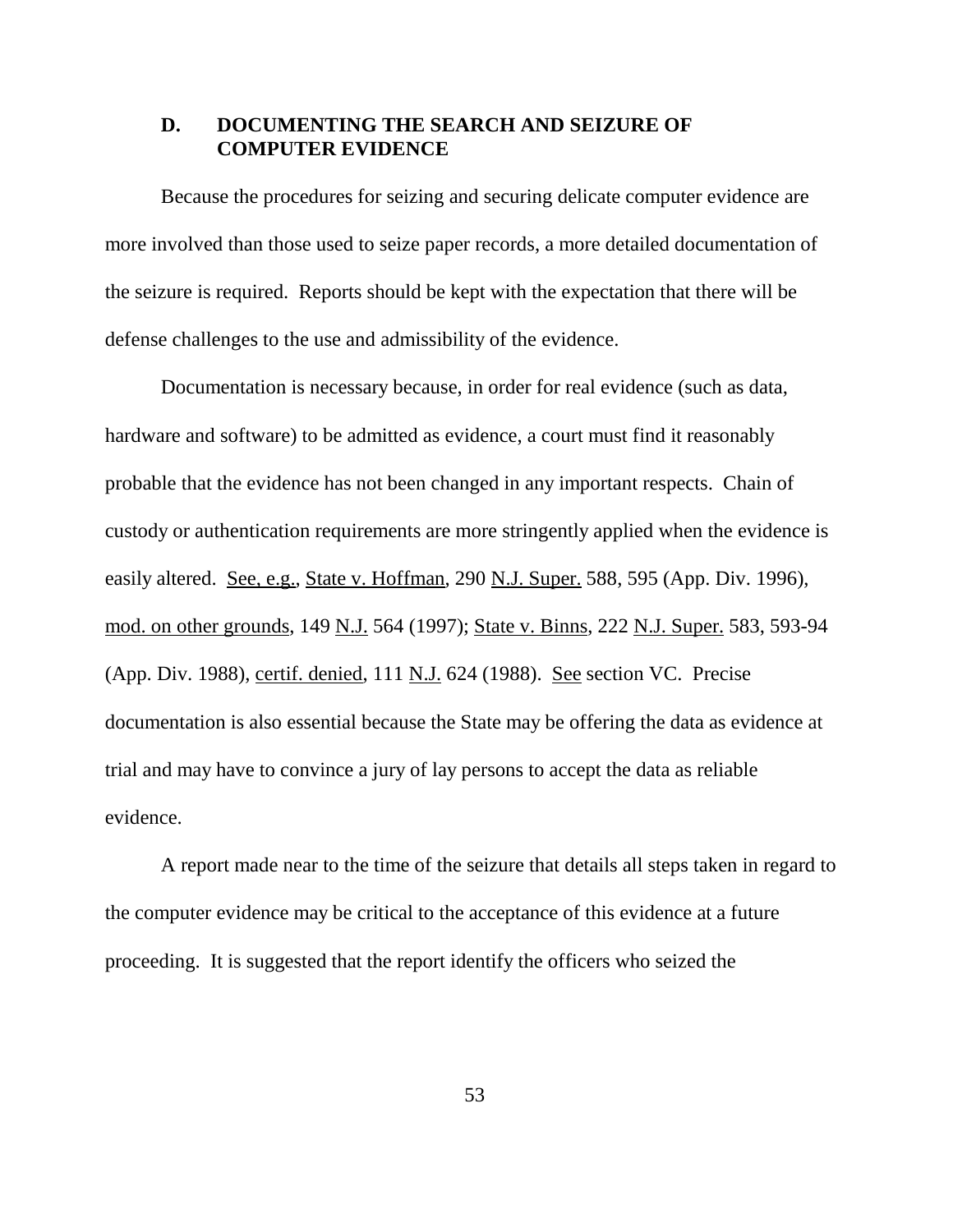evidence, record all actions taken to seize the evidence, identify the evidence seized and

explain how the seized evidence was transported and secured.<sup>11</sup>

# **III. SPECIAL WARRANTS: THE IMPLICATIONS OF THE WIRETAP ACT, AND THE ELECTRONIC COMMUNICATIONS PRIVACY ACT**

Since computer searches and seizures can implicate the Wiretapping and Electronic

Surveillance Control Act<sup>12</sup>, the Electronic Communications Privacy Act<sup>13</sup>, and the Privacy

<sup>12</sup>Electronic surveillance orders for contemporaneous interception of wire or electronic communication. N.J.S.A.  $2A:156A-1$  et seq. and  $18$  U.S.C.A. § 2510 et seq.

<sup>13</sup>Orders for access to stored electronic communications. N.J.S.A. 2A:156A-27 et seq. and 18 U.S.C.A. § 2701 et seq.

 $11R$ , 3:5-5 requires that a receipt for all property taken pursuant to a search warrant either be given to the person whose property was taken, or be left at the scene ("the receipt" requirement). Similarly, in returning the warrant to the Court, the executing officer must make an inventory of all property taken pursuant to the Court's authority ("the inventory" requirement). To satisfy the receipt and the inventory requirements of R. 3:5-5, the officers must account for "property taken." In some instances, the executing officers may opt to make a "back-up" or a copy of a computer's contents but leave the computer with contents intact with its owner. Although the property copied is not literally taken, both the property copied as well as that physically removed should be listed in the receipt and inventory. In a somewhat analogous situation, federal courts have found that notice must be given under a federal rule nearly equivalent to our R. 3:5- 5 when a covert entry warrant is executed and only intangible evidence is seized. United States v. Pangburn, 983 F.2d 449, 454-56 (2d Cir. 1993).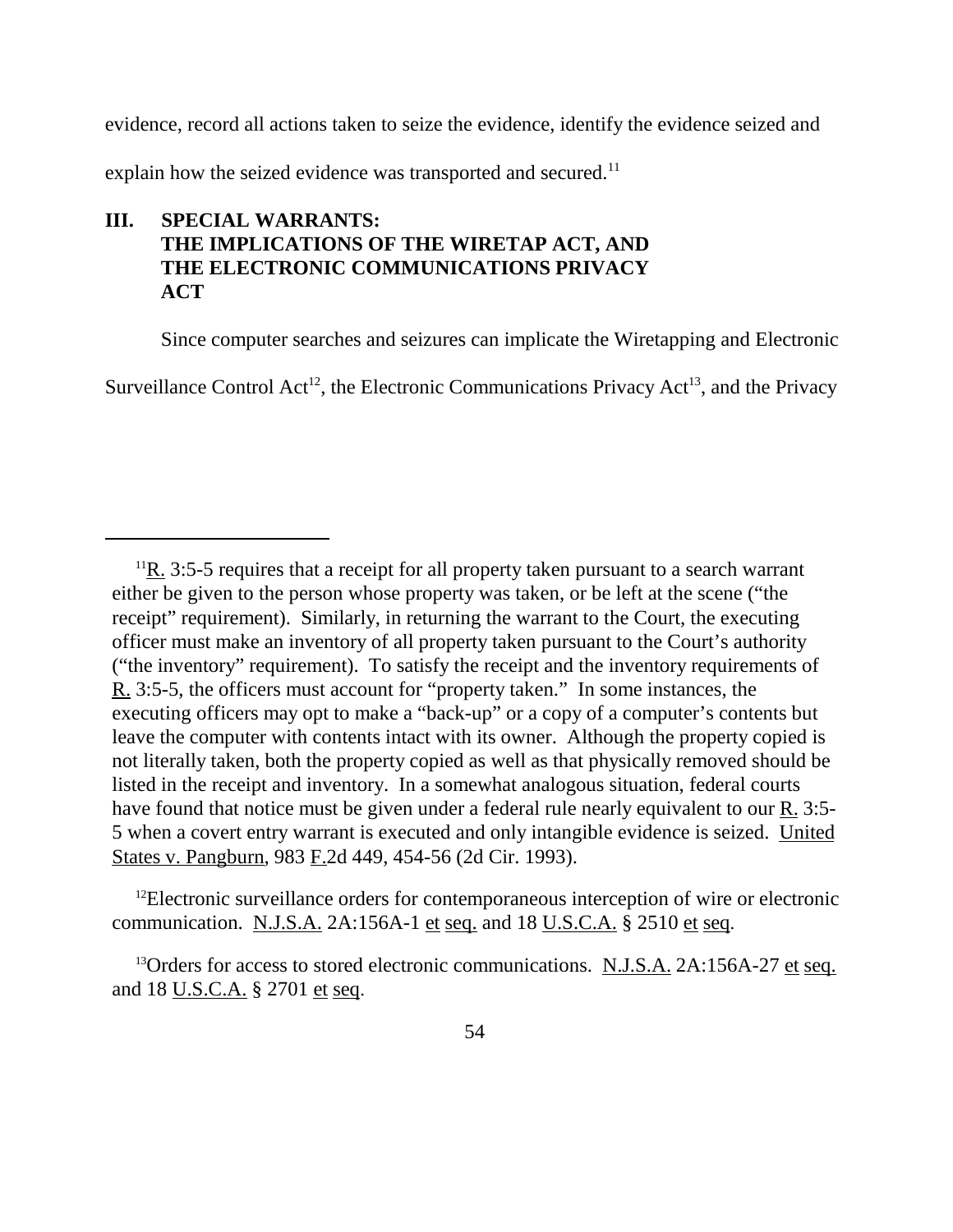Protection  $Act^{14}$ , prosecutors and investigators should be familiar with these Acts.

## **A. ELECTRONIC SURVEILLANCE ORDERS**

If, during the course of an investigation, it is determined that a computer is actively being used to further a criminal scheme it may be necessary to seek a court order for the interception of the wire<sup>15</sup> or electronic communications as they are being transmitted, otherwise known as a "wiretap." This is governed by the requirements set forth for the interception of wire or electronic communications pursuant to  $N.J.S.A. 2A:156A-1$  et seq., detailed below.

## **1. Requirements**

- a. Probable cause to believe that:
	- (1) the wire or electronic communications will be communicated on the

wire or electronic communications facility involved;

<sup>&</sup>lt;sup>14</sup>The Privacy Protection Act and the State Newsperson's Shield Law generally prohibit the use of a warrant to seize certain documentary material. 42 U.S.C.A. § 2000aa et seq. and N.J.S.A. 2A:84A-21.9 et seq.

<sup>&</sup>lt;sup>15</sup>It should be noted that in the context of the contemporaneous interception of computer transmissions, pursuant to N.J.S.A. 2A:156A-1 et seq., it is possible that the type of communication to be intercepted could be either electronic or wire, or both. Emerging technology allows the use of the Internet for the transmission of the human voice between computers. Those transmissions would be wire communications under the statutory definition.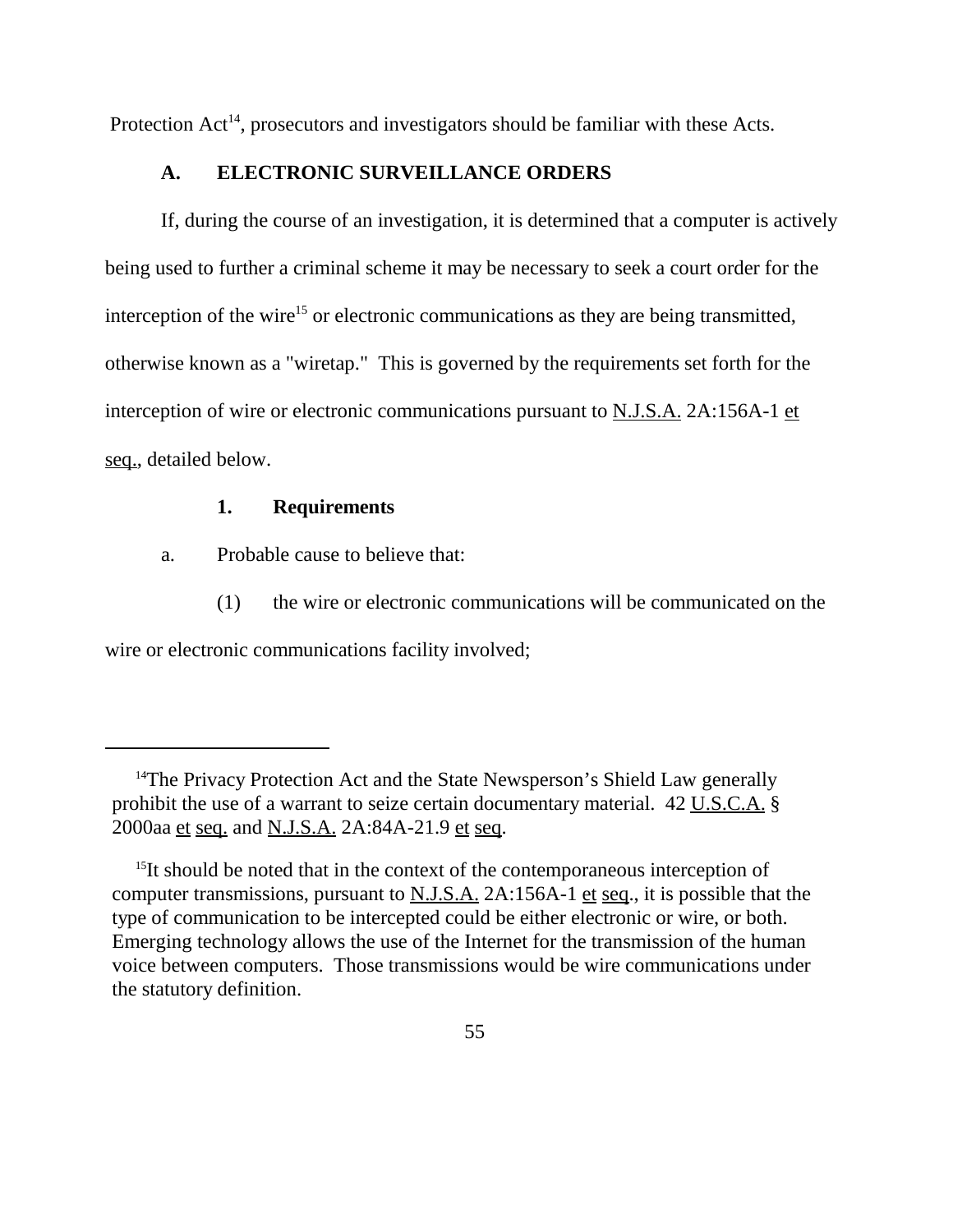(2) the person whose communication is to be intercepted is engaging or was engaged over a period of time as part of a continuing criminal activity, or is committing, has or had committed, or is about to commit an offense enumerated in N.J.S.A. 2A:156A-8; and

(3) particular communications concerning such offense may be obtained through such interception.

b. Authorization by the Attorney General or County Prosecutor.

c. Application to specially designated Judges.16

## **2. Type of Communication to be Intercepted**

a. Electronic Communications: Any transfer of signs, signals, writing, images, sounds, data or intelligence of any nature transmitted in whole or in part by a wire, radio, electromagnetic, photoelectric or photo-optical system that affects interstate, intrastate or foreign commerce, excluding wire communications, tone-only pagers or tracking devices. N.J.S.A. 2A:156A-2m.

b. Wire Communications: Any aural transfer made in whole or in part through the use of facilities for the transmission of communications by the aid of wire, cable or

<sup>&</sup>lt;sup>16</sup>It is important to make sure that any application for the interception of wire or electronic communications be taken to the appropriate wiretap judge. See Electronic Surveillance and Communications Data Warrant Manual § 4 (Administrative Office of the Courts 1994).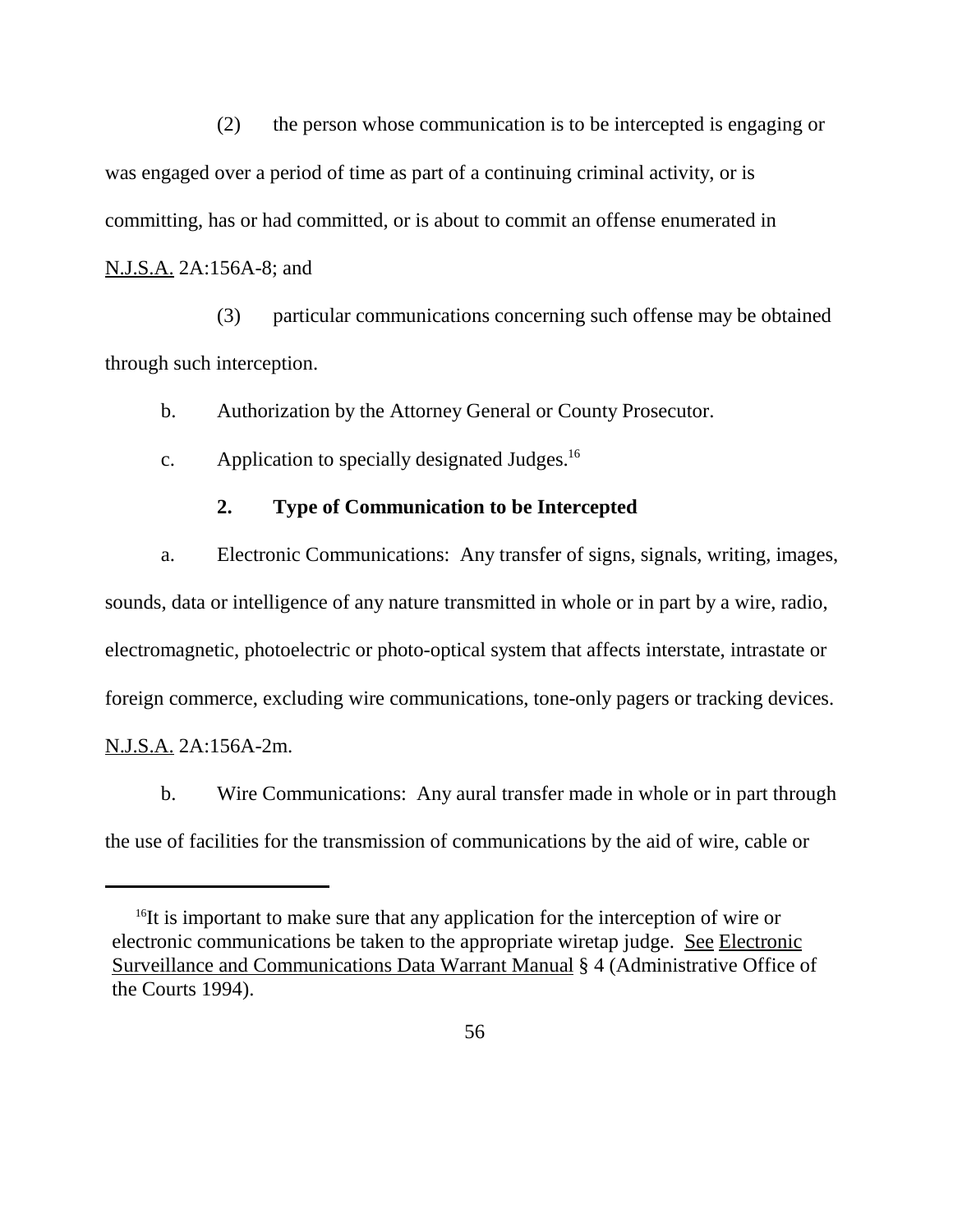other like connection between the point of origin and the point of reception. "Wire communication" includes any electronic storage of such communication, and the radio portion of a cordless telephone communication that is transmitted between the cordless telephone handset and the base unit. N.J.S.A. 2A:156A-2a.

## **3. Circumstances Under Which a Wiretap Order Should Be Sought in Connection With a Computer**

In the situation in which the crime is currently being committed by the target of the investigation and the investigation reveals that he is utilizing the computer for the transmission of information in the commission of the offense, it may be necessary to consider the use of a wiretap to obtain the evidence. The nature of digital evidence is such that it is transitory and, if not intercepted during its transmission, could be lost forever. Moreover, there are situations in which such a search is the only way that the evidence would be discovered.

## **B. STORED ELECTRONIC COMMUNICATIONS**

New Jersey has addressed the manner in which stored wire and electronic communications may be obtained by law enforcement in  $N.J.S.A. 2A:156A-27$  through 33. The scheme adopted by New Jersey closely parallels the Stored Wire and Electronic Communications and Transactional Records Access Act 18 U.S.C.A. § 2701 et seq.

These sections deal with obtaining various kinds of information from providers of wire or electronic communications services by law enforcement. These sections specifically address two different types of service providers, "electronic communication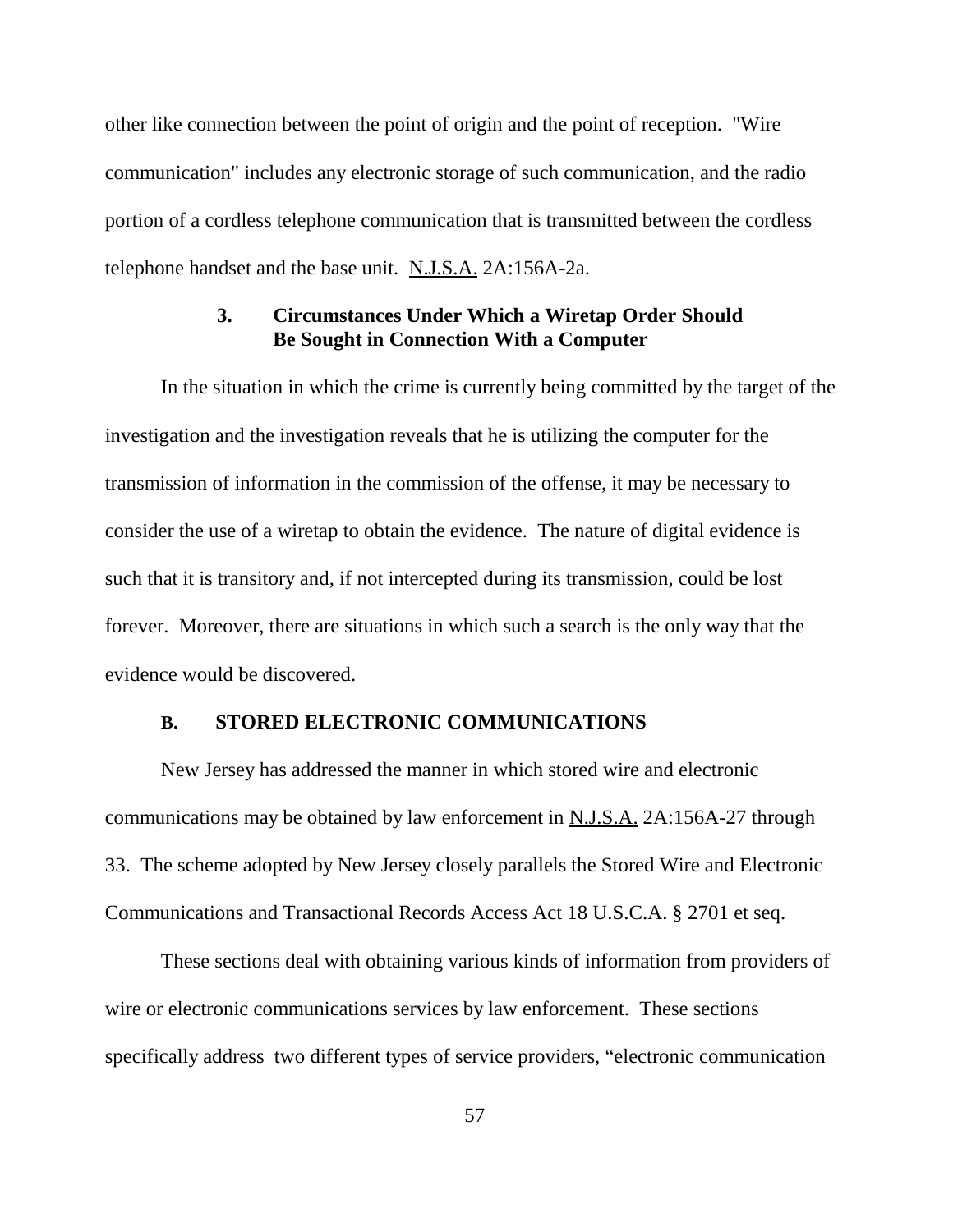services" (ECS) and "remote commuting services" (RCS). In New Jersey, the distinctions are largely academic because the Wiretap Statute deals with both ECS and RCS the same, whereas, under Federal law there are significant differences in the procedures used to obtain information from an ECS and an RCS. See 18 U.S.C.A. § 2703.

An ECS is defined as, "any service which provides to the users thereof the ability to send or receive wire or electronic communications." N.J.S.A. 2A:156A-2 p. An ECS is generally best understood as an Internet Service Provider or telephone company. An RCS is defined as, "the provision to the public of computer storage or processing services by means of an electronic communication system." N.J.S.A. 2A:156A-2 s. Typically, an RCS is a service such as a payroll processing company.

Initially, it should be noted that in New Jersey, "[a] law enforcement agency, but no other governmental entity may require . . . disclosure by a provider." This means that an administrative agency may not require disclosure of information from a provider. Moreover, it is also important to keep in mind that the information which is the subject of N.J.S.A. 2A:156A-27 through 33, is information being held by a third party and not the recipient or the sender. The information is in "electronic storage" which is defined as, "any temporary, intermediate storage of a wire or electronic communication incidental to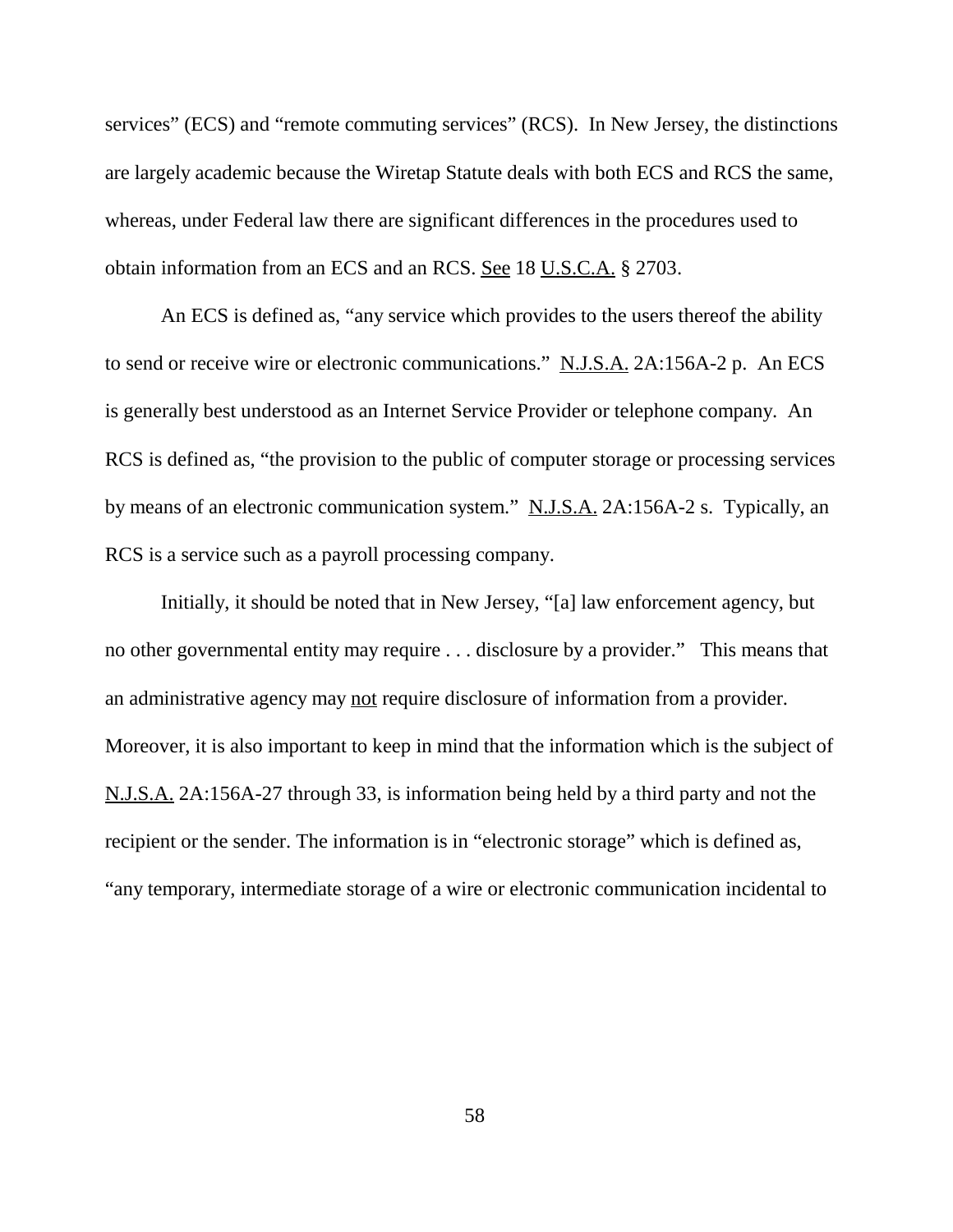the electronic transmission thereof."  $N.J.S.A.$  2A:156A-2 q.<sup>17</sup> As a result, since N.J.S.A. 2A:156A-27 through 33 protects communications while they are in electronic storage, data which is encountered on either the recipient's or the sender's computer it is not "temporary" or "incidental to . . . transmission," and is not covered by this statute. Communications which are not covered by this statute may be obtained by a conventional search warrant or subpoena.<sup>18</sup> For example, in a recent decision, the Appellate Division appropriately dealt with the search of numbers stored on a numeric pager as a conventional search without reference to the Wiretap Statute. State v. Deluca, 325 N.J.Super. 376 (App. Div. 1999). In that case, the court determined that law enforcement could search the numbers stored on a numeric pager, incident to an arrest and due to exigent circumstances.

N.J.S.A. 2A:156A-28 prohibits the disclosure of the contents of a communication while in electronic storage by a person or entity providing an electronic communication service or remote commuting service to the *public*. 19 However, this section provides

<sup>&</sup>lt;sup>17</sup>Due to subtle differences in the manner in which stored wire and electronic communications are dealt with in the statute, access to stored wire communications requires a wiretap order; a warrant is not sufficient. See United States v. Smith, 155 F.3d 1051 (9th Cir. 1998).

 $18$ This is true unless the target of the search is an ECS or and RCS in which case files being held for subscribers of the service will be covered by these statutory provisions.

 $19$ In Andersen Consulting LLP v. UOP, 991 F. Supp. 1041 (N.D. Ill, 1998), the Court found that UOP did not violated the Federal corollary to N.J.S.A. 2A:156A-28, when UOP revealed the contents of e-mail on Andersen's internal e-mail system because the service was not provided to the public. This case indicates that law enforcement may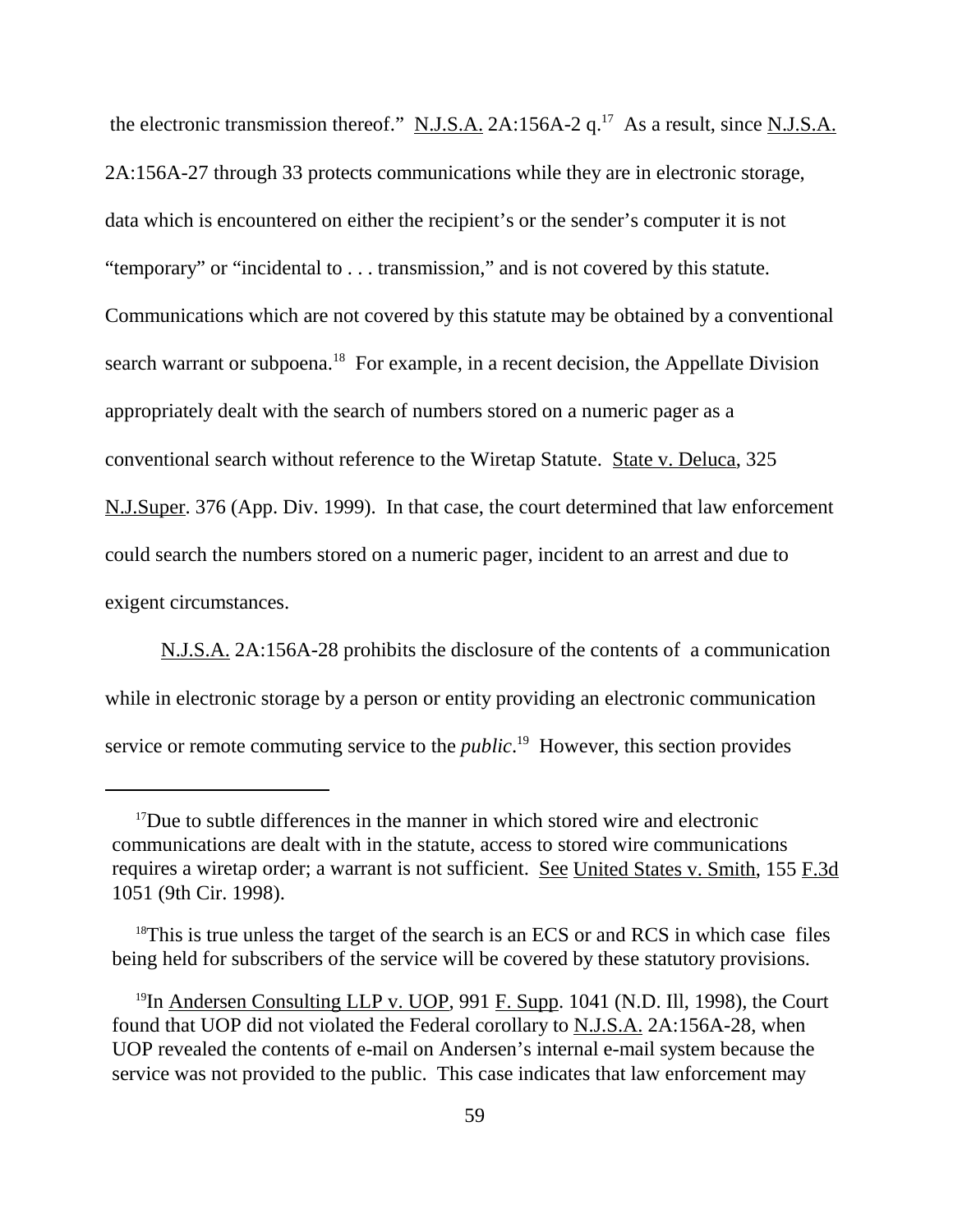several important exceptions under which the contents of communications may be "divulged," including; to law enforcement as provided in N.J.S.A. 2A:156A-4, 17,18 and 29; with the consent of the originator or addressee; for the protection of the rights or property of the provider; and where the contents were inadvertently obtained by the provider and appear to pertain to the commission of a crime. If the information is "intercepted" during the course of the transmission, and not accessed in storage, it constitutes a wiretap controlled by N.J.S.A. 2A:156A-1 et seq.

N.J.S.A. 2A:156A-29 controls when and under what conditions, an ECS or RCS must provide information to a law enforcement agency. N.J.S.A. 2A:156A-29 establishes three categories of information, basic subscriber information  $(N.J.S.A. 2A:156A-29 f.),$ "record other information pertaining to a customer or subscriber," (N.J.S.A. 2A:156A-29 e.), and the content of communications (N.J.S.A. 2A:156A-29 a.).

Content is defined as "any information concerning the substance, purport or meaning of that communication." N.J.S.A. 2A:156A-2  $g$ <sup>20</sup> Pursuant to N.J.S.A. 2A:156A-29 a., and under New Jersey Law, it is always necessary to obtain a warrant to

obtain information, including content, from a private e-mail service without subpoena or warrant. However, the law is far from settled on this matter.

<sup>&</sup>lt;sup>20</sup>This definition applies to §§ 28, 29, and 30, but content has a different meaning when used elsewhere in the Wiretap Act.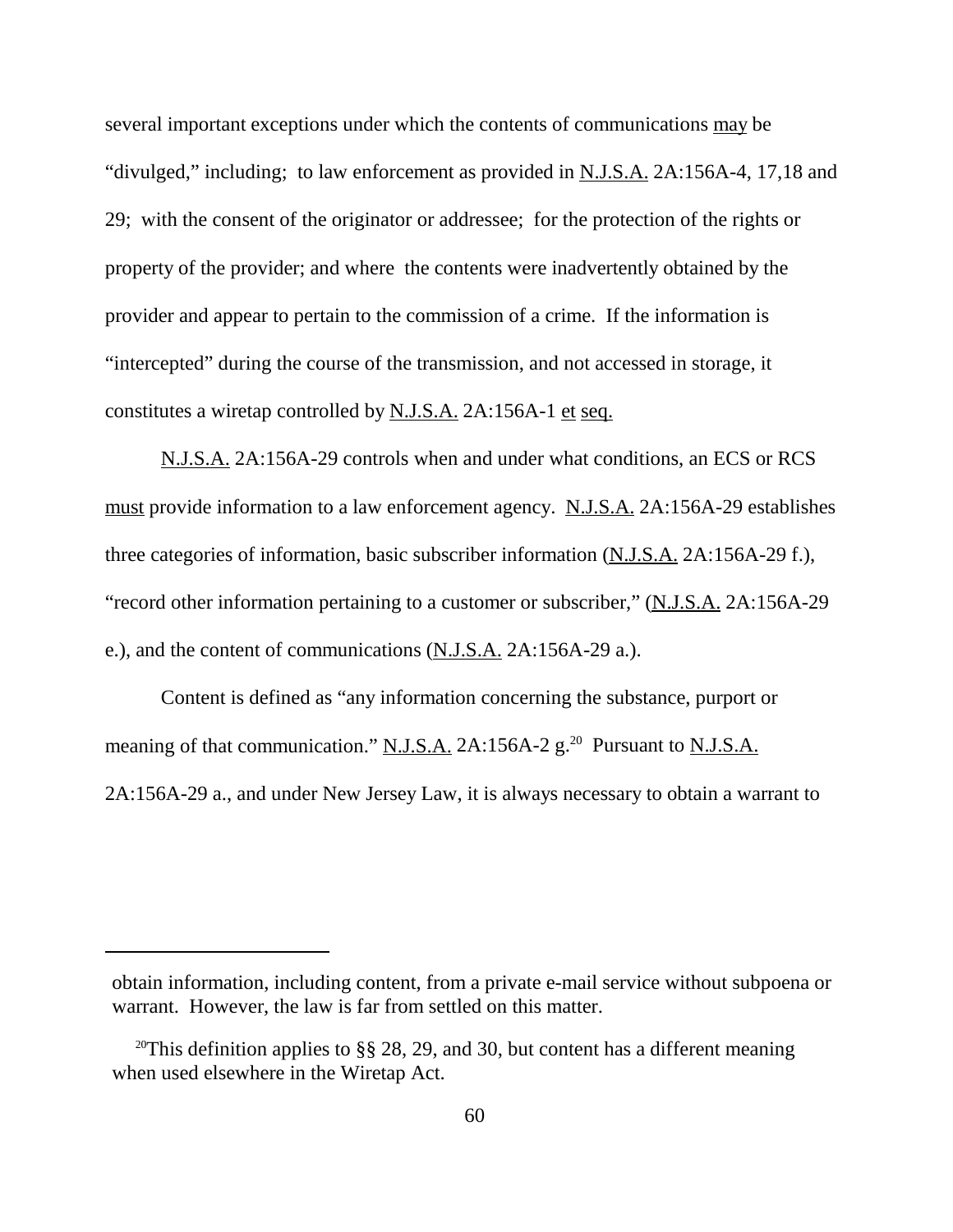require either an ECS or an RCS to provide a law enforcement agency with the contents of wire or electronic communications in their possession.<sup>21</sup>

On the other end of the information spectrum, a law enforcement agency may obtain basic subscriber information through either a grand jury or trial subpoena.

N.J.S.A. 2A:156A-29 f. The information which can be obtained by a subpoena is limited to, "name, address, telephone number, or other subscriber number or identity, and length of service provided to the customer of such service and the type of services the subscriber or customer utilizes."22

There is a vast middle ground of information between the content of a communication and basic subscriber information, which the statute refers to as a "record or other information pertaining to a subscriber or customer." N.J.S.A. 2A:156A-29 e. This type of information includes such items as credit card information and activity logs kept by ECS or RCS. The requirements necessary for a law enforcement agency to obtain this type of information are established in N.J.S.A. 2A:156A-29 e. Subsection e creates a

<sup>&</sup>lt;sup>21</sup>There is a special warrant required to obtain the contents of electronic communications called a Communications Data Warrant (CDW). This warrant may only be issued by a specially designated CDW judge. Refer to the Supreme Court Order designating Wiretap and CDW judges.

<sup>&</sup>lt;sup>22</sup>The corollary federal provision 18 <u>U.S.C.A.</u> § 2703(c)(1)(C), allows federal agents to obtain "telephone toll billing records" by use of a subpoena. The New Jersey Supreme Court, in State v. Hunt, 95 NJ 338 (1982), required a warrant to obtain telephone toll billing records and that precedent controls in New Jersey. It should be further noted that Federal law permits the use of "administrative" subpoenas. The New Jersey statute requires a "grand jury or trial subpoena."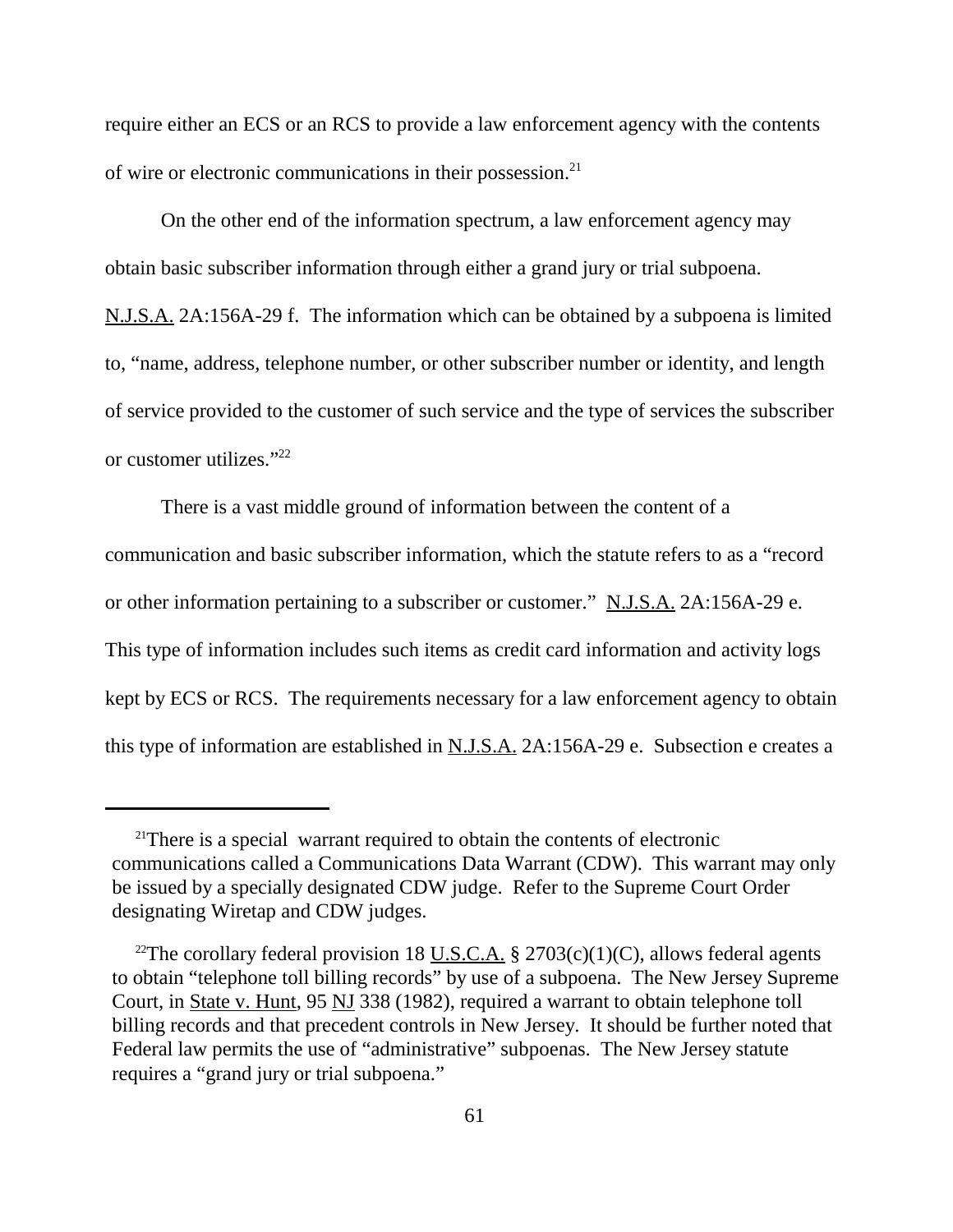new type of court order based on "specific and articulable facts showing that there are reasonable grounds to believe that the . . . [record sought] . . . is relevant and material to an ongoing criminal investigation." This order has been designated by the Administrative Office of the Court as a Communication Information Order (CIO) and must be obtained from a Communications Data Warrant Judge. The standard adopted in the statute is derived from the corresponding Federal provisions, 18 U.S.C.A. § 2703 (d), and closely approximates the standard for non-invasive searches first enunciated in Terry v. Ohio, 392 U.S. 1, 64 (1968), *i.e.*, "specific and articulable facts." Moreover, it closely resembles the standard necessary to obtain blood and other evidence in an Investigative Detention Order R. 3:5A-4, "a reasonable and well founded basis from which to believe...."

The following chart provides a simple breakdown of which specific procedure to use depending upon the information sought: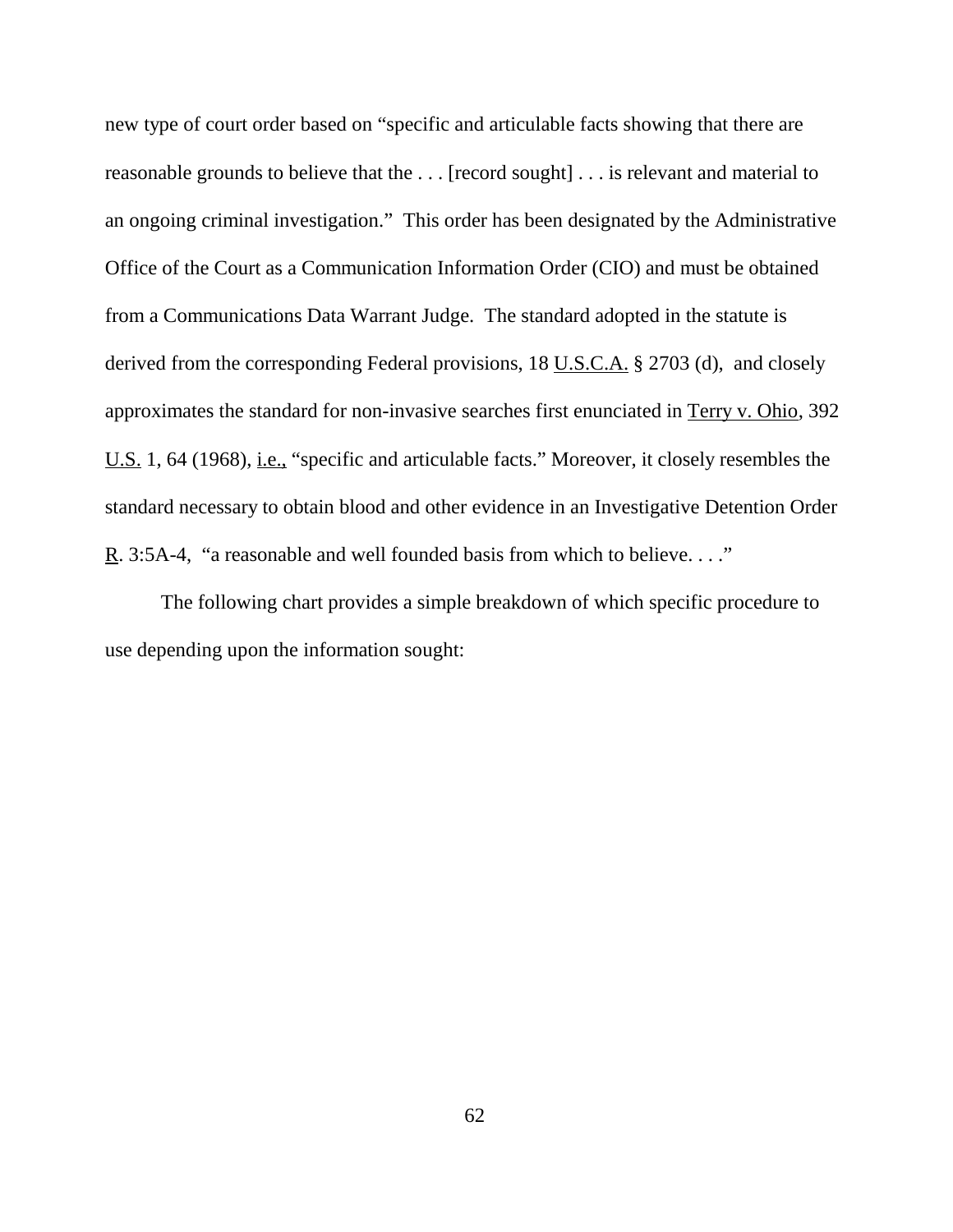# **MEANS FOR OBTAINING INFORMATION FROM ELECTRONIC COMMUNICATION SERVICE PROVIDERS AND REMOTE COMPUTING SERVICES N.J.S.A. 2A:156A-29**

| <b>SUBSCRIBER INFORMATION</b><br>Name, address, telephone number<br>(or other identifier), length of service<br>& type of service.            | Subpoena $(N.J.S.A. 2A156A-29(f))$<br><b>Communication Information Order</b><br>(CIO)<br><b>Communications Data Warrant</b><br>(CDW)                    |
|-----------------------------------------------------------------------------------------------------------------------------------------------|---------------------------------------------------------------------------------------------------------------------------------------------------------|
| <b>OTHER RECORD OR</b><br><b>INFORMATION</b><br>Including TCP/IP information,<br>transaction logs, credit information,<br>billing method etc. | CIO (specific and articulable facts)<br>showing reasonable grounds that<br>record is relevant and material to<br>investigation)<br>CDW (probable cause) |
| Content (as defined in N.J.S.A.<br>$2A:156A-1g.$ ) & Toll Billing<br>information. Toll Billing records<br>may only be obtained by a CDW       | CDW                                                                                                                                                     |

Pursuant to N.J.S.A. 2A:156A-29 g., a law enforcement agency may request that a provider, "take all necessary steps to preserve, for a period of 90 days, records and other evidence in its possession pending the issuance of a warrant." This provides a valuable resource for law enforcement. In circumstances where there is not sufficient evidence to obtain a warrant this section allows a law enforcement to require a provider to "freeze" the evidence for up to 90 days until law enforcement may obtain a warrant. Many, if not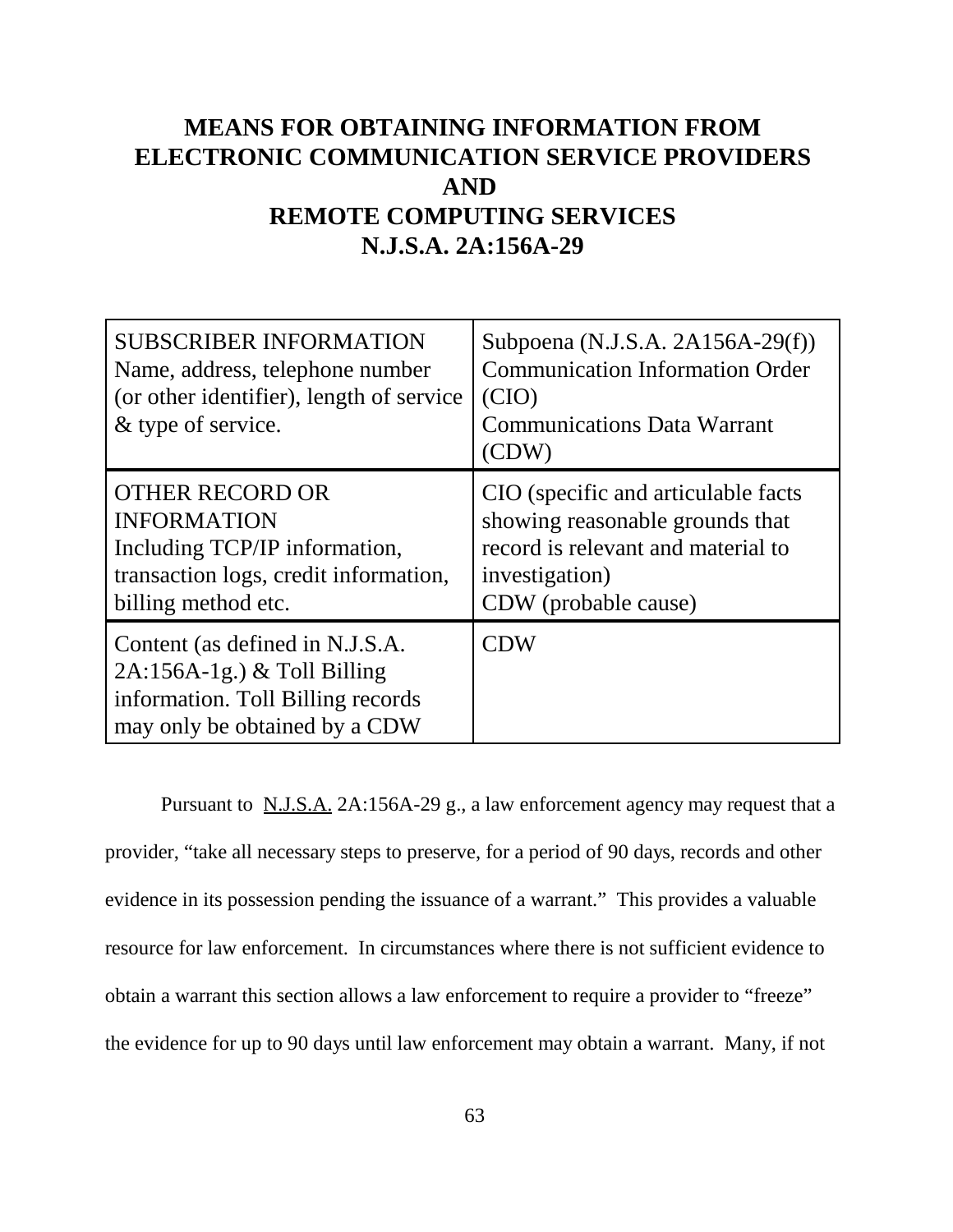most, Internet Service Providers routinely recycle the computer memory where the information is stored and if law enforcement does not, or can not, move quickly enough the information is lost forever. There are two potential draw backs to utilizing this section. Once the section has been used it freezes the information as of the date of the request. If it is employed too early in an investigation subsequent information may be lost. Moreover, the section implies that any subsequent request for information must be obtained by a "warrant," thereby eliminating the ability to take advantage of N.J.S.A. 2A:156A-29 e.

The remedies provided for in the Act are civil damages exclusively. However, in recent cases, courts have shown no hesitation in providing for suppression remedy for violation of the Stored Electronic Communications sections of the Wiretap Act. See, McVeigh v. Cohen, 983 F. Supp. 215 (D.C. Dist. 1998).

## **IV. PRIVACY PROTECTION ACT**

There is a relatively obscure federal statute, the Privacy Protection Act, 42 U.S.C.A. 2000aa, which could come into play in the execution of search warrants on computers by state law enforcement officers<sup>23</sup>. Originally enacted in response to the United States Supreme Court opinion in Zurcher v. Stanford Daily, 436 U.S. 547 (1978), the PPA establishes a "subpoena first rule" when seeking information in the hands of the news media. Therefore, unless the circumstances under which the information is held

There is a similar New Jersey statute, N.J.S.A. 2A:84-21.9 et seq., which is much more narrowly drawn than the corresponding federal statute.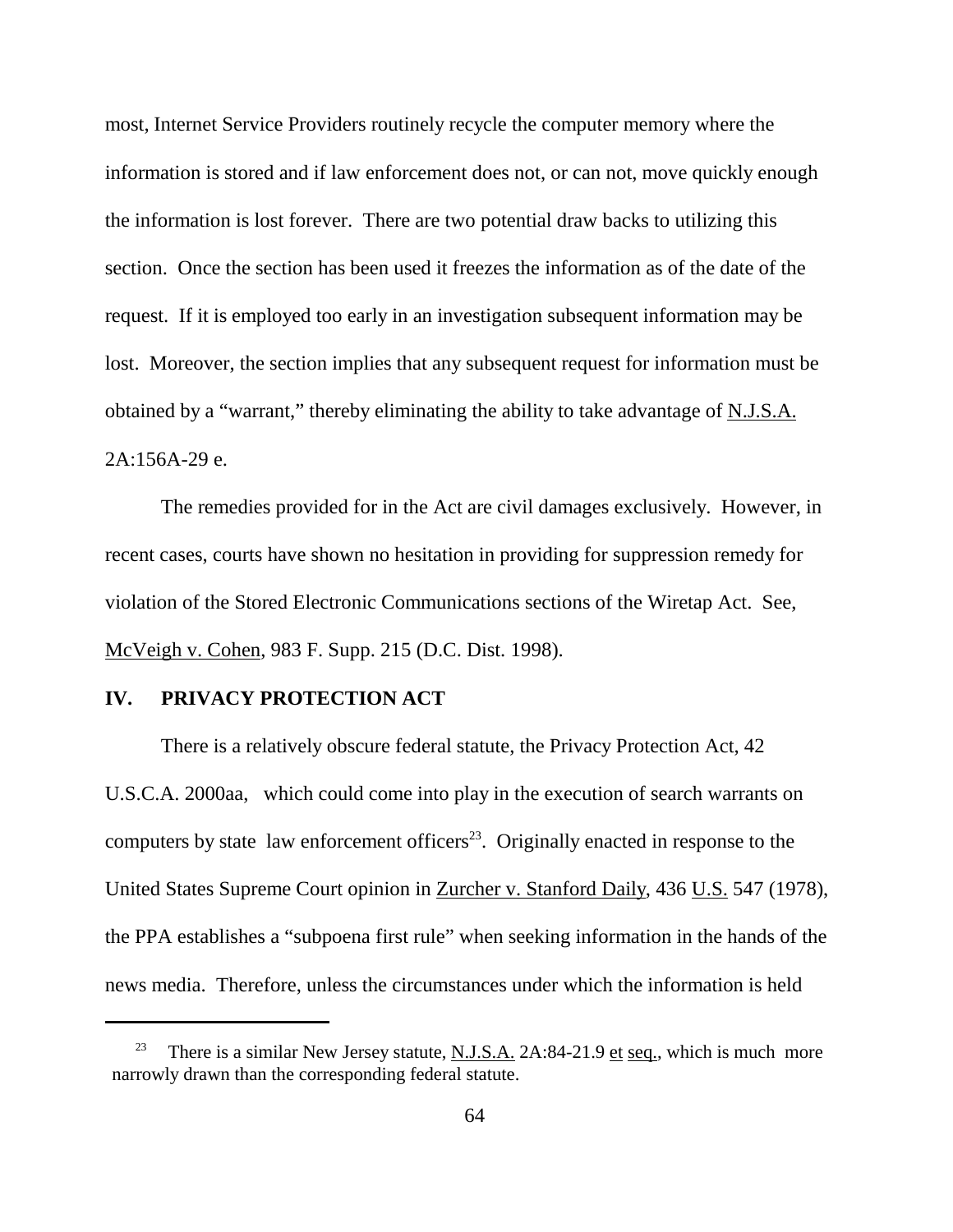comes within one of the statutory exceptions, law enforcement must request information from the media by subpoena and not through a search warrant.

The PPA addresses two categories of information, "work product," the actual items such as an article or book to be published; and "documentary materials," the notes and other material accumulated to produce the work product.

The difficulty arises with the broad scope of what is covered by the statute, which protects "a person reasonably believed to have a purpose to disseminate to the public a newspaper, books broadcast, or other similar form of public communications." In the wake of the explosive growth of the Internet and the unprecedented access to technology, such as web sites and news groups which allow the dissemination of information to the public, it is possible that such activity might be construed by the courts as, "a similar form of public communication." Law enforcement must be cautious when planning and executing warrants on persons who they reasonably believe might have the purpose to disseminate information to the public, such as a corporation which has a newsletter, an individual who is known to be preparing a book of news article or a person who is publishing information to a web site. Keep in mind, however, that this statute is designed to shield the media and does not protect evidence in the possession of the target of a criminal investigation. If the evidence supporting the search warrant indicates that the criminal activity is being committed by the person utilizing the targeted computer, then it

65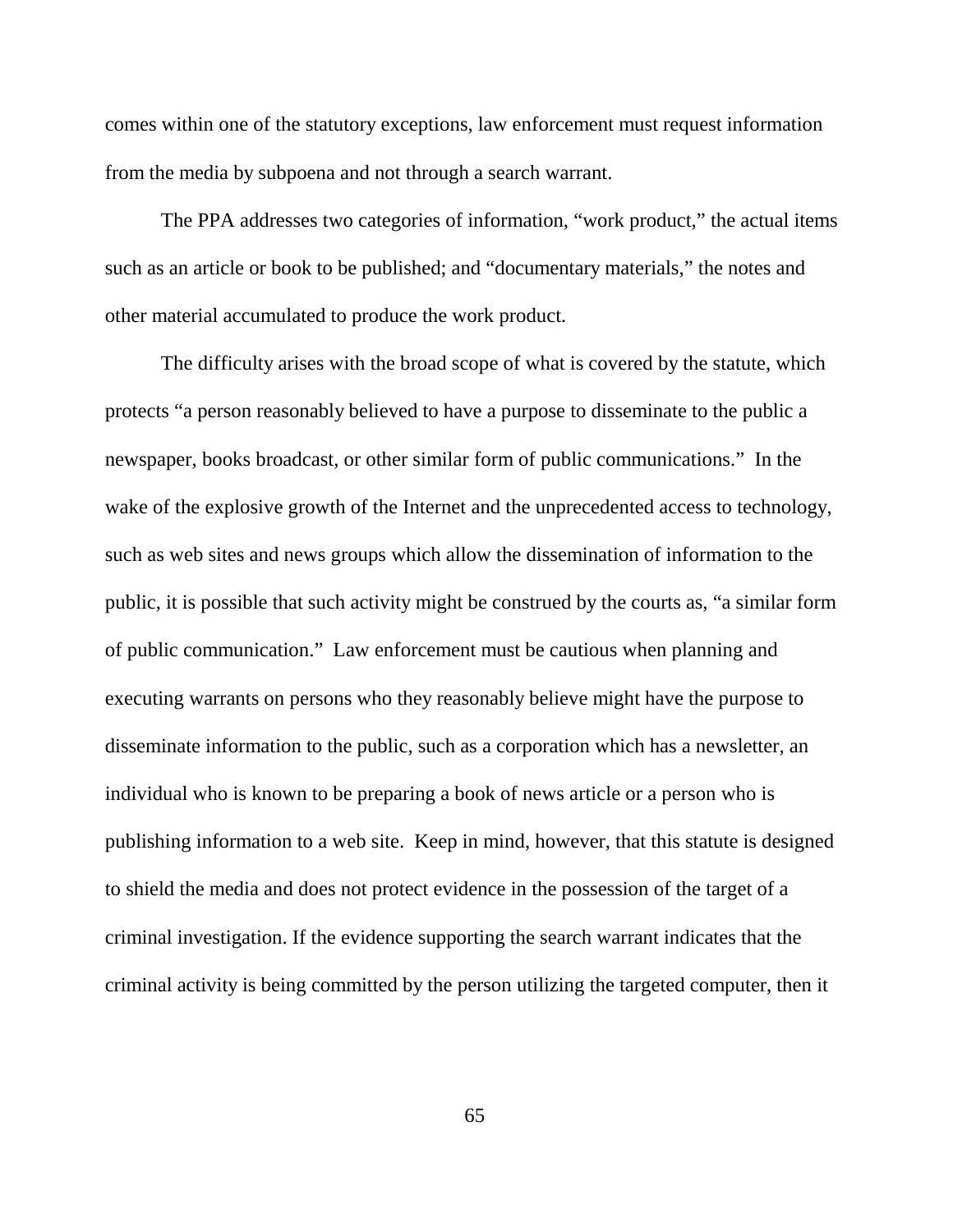comes with in the target exception in the PPA and a search warrant may be used rather than a subpoena.

The reason that the PPA is of particular interest to state and local law enforcement, is because the act makes state and local law enforcement officers **personally** liable for damages resulting from a violation of the Act. 42 U.S.C.A. § 2000aa-6(a)(2) establishes a civil cause of actions "against an officer or employee of a state who has violated this chapter while acting within the scope or under color of his office or employment, if such state has not waived its sovereign immunity. . ." Thus, an individual prosecutor or police officer is personally liable for damages in a civil suit brought pursuant to the PPA, if the state has not waived its sovereign immunity, which New Jersey has not done.

## **A. PPA Cases**

There have only been a few cases which have dealt with the PPA.<sup>24</sup> Of those cases which have interpreted the PPA the results are inconsistent. The most cited case dealing with the PPA is Steven Jackson Games v. United States, 816 F.Supp. 432 (W.D. Tex. 1993), aff'd on other grounds, 36 F.3d 457 (5th Cir. 1994). In that case the United States Secret Service received information indicating that a person employed as a systems operator at Steven Jackson Games, Inc., ("SJG") was utilizing the electronic bulletin board at SJG to post illegal information. SJG used the bulletin board to disseminate information to the public and in fact had a draft of a book which was to be published.

 $24$ To date, there are no cases interpreting the New Jersey Newsperson's Shield Law, N.J.S.A. 2A:84A-21.9 et seq.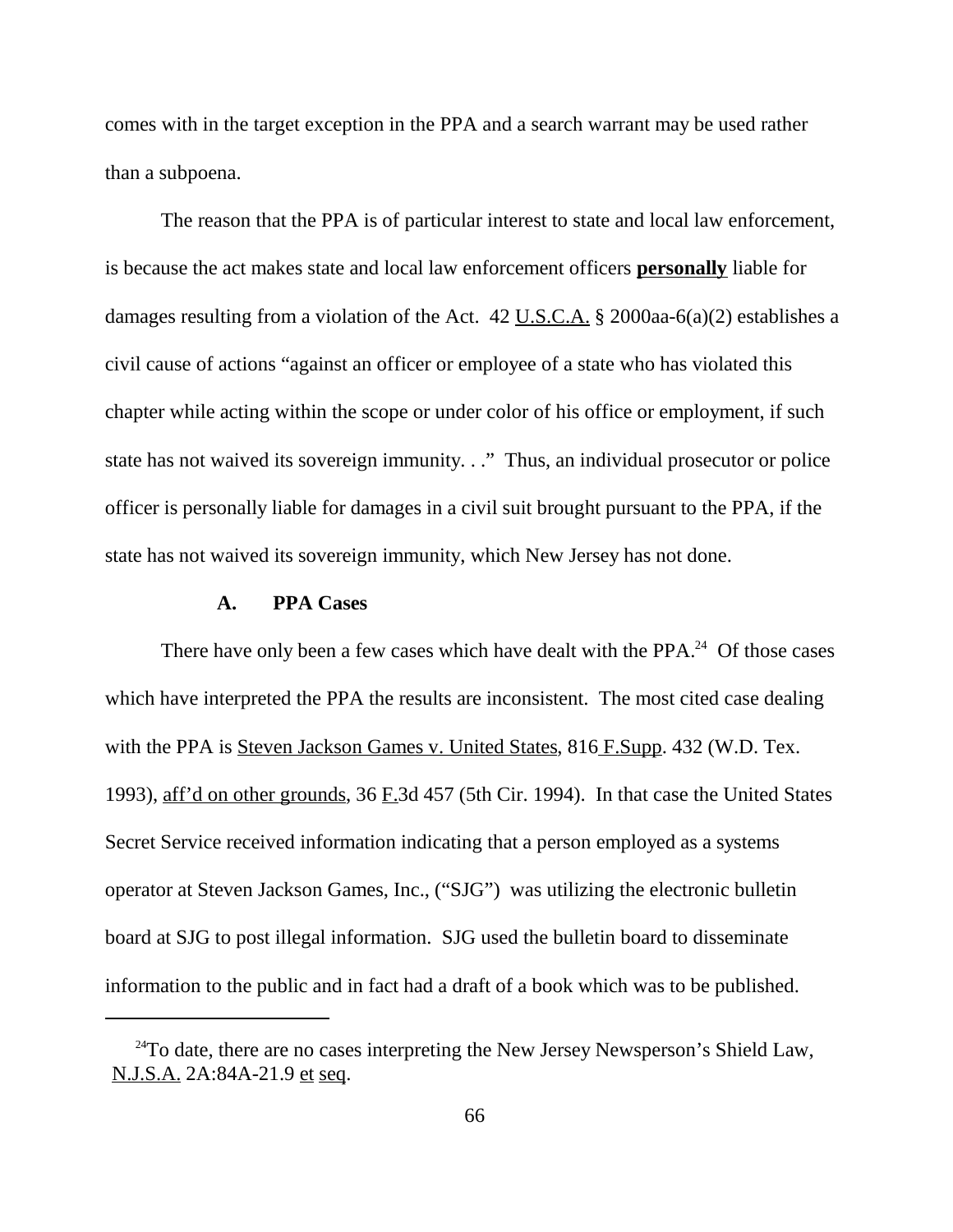There was no evidence that SJG was involved in the illegal behavior. The Secret Service obtained a warrant to search the computers at SJG and ultimately seized two of the thirteen computers as well as other materials. SJG immediately requested return of the seized materials, but the Secret Service refused. SJG sued and the court held that the Secret Service did not violate the PPA in its initial seizure, because there was no reason to believe the SJG had the purpose to disseminate to the public, but it did violate the PPA by its failure or refusal to return the protected material when requested. SJG was awarded \$300,000 in damages for its violation of the PPA. It is important to note that had the search been conducted by state law enforcement officers, individual officers would have been liable for the damages.

In a more recent case, Davis v. Gracey,  $111 \text{ F}$ .3d  $1472$  (10th Cir. 1997), the Court ruled that the PPA did not establish a cause of action against municipal police officers, who were municipal and not state employees, and as a result the defendant municipal police officers were not personally liable for violations of the PPA.<sup>25</sup>

 $25$ This is a hyper-technical reading of the PPA and should not be relied on too heavily by municipal police officers. The better practice is to assume that the law enforcement officers conducting the search will be personally liable for violations of this statute unless and until the State waives its sovereign immunity with respect to the PPA.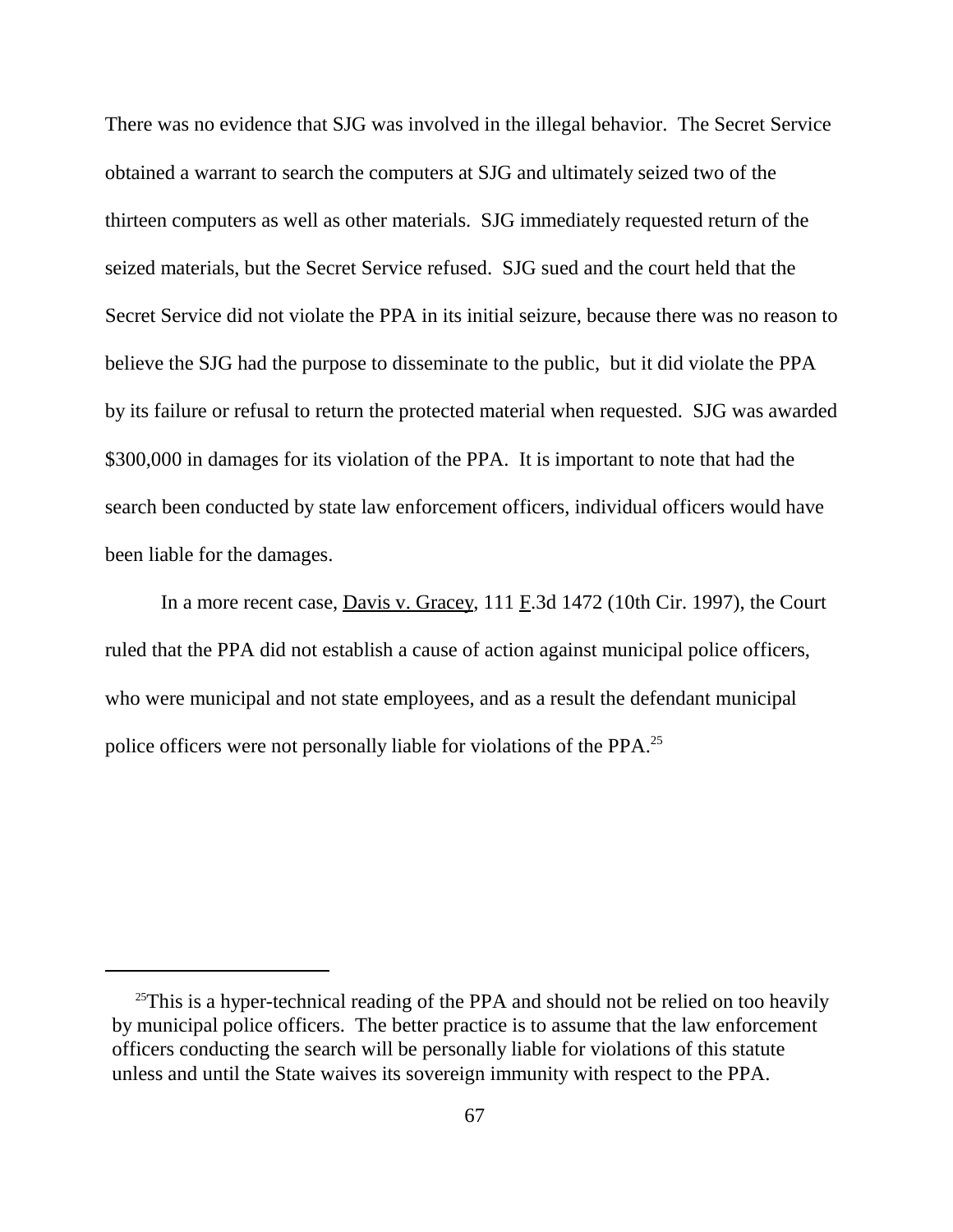#### **B. Conclusion**

In sum, the PPA and to a lesser extent the Newsperson's Shield Law create a host of issues concerning the search and seizure of computer systems which may be used to disseminate information to the public. Police and prosecutors are urged to consider the possible applicability of these statutes when planning to apply for a search warrant for computers where there is reason to believe that, a person has a purpose "to disseminate to the public in a newspaper, books, broadcast, or other similar form of public communication."

## **V. REVIEW AND ANALYSIS OF COMPUTER EVIDENCE**

Prosecutors and investigators should expect defendants to claim that the state has - intentionally or accidentally -- altered some of the electronic evidence used at trial. To meet such arguments, and to ease admissibility of the evidence at trial, See section V, infra, it is recommended that the state retain the original of any data storage medium (disks, drives, tapes, etc.) which contain evidence properly subject to seizure. It is strongly recommended that prosecutors and investigators work only with a copy of the seized data. The procedures outlined below are intended to strengthen the state's proofs that the seized data were not altered by the state. If, in a particular case, the state has decided to return the original data storage medium (DSM) to the owner after copying the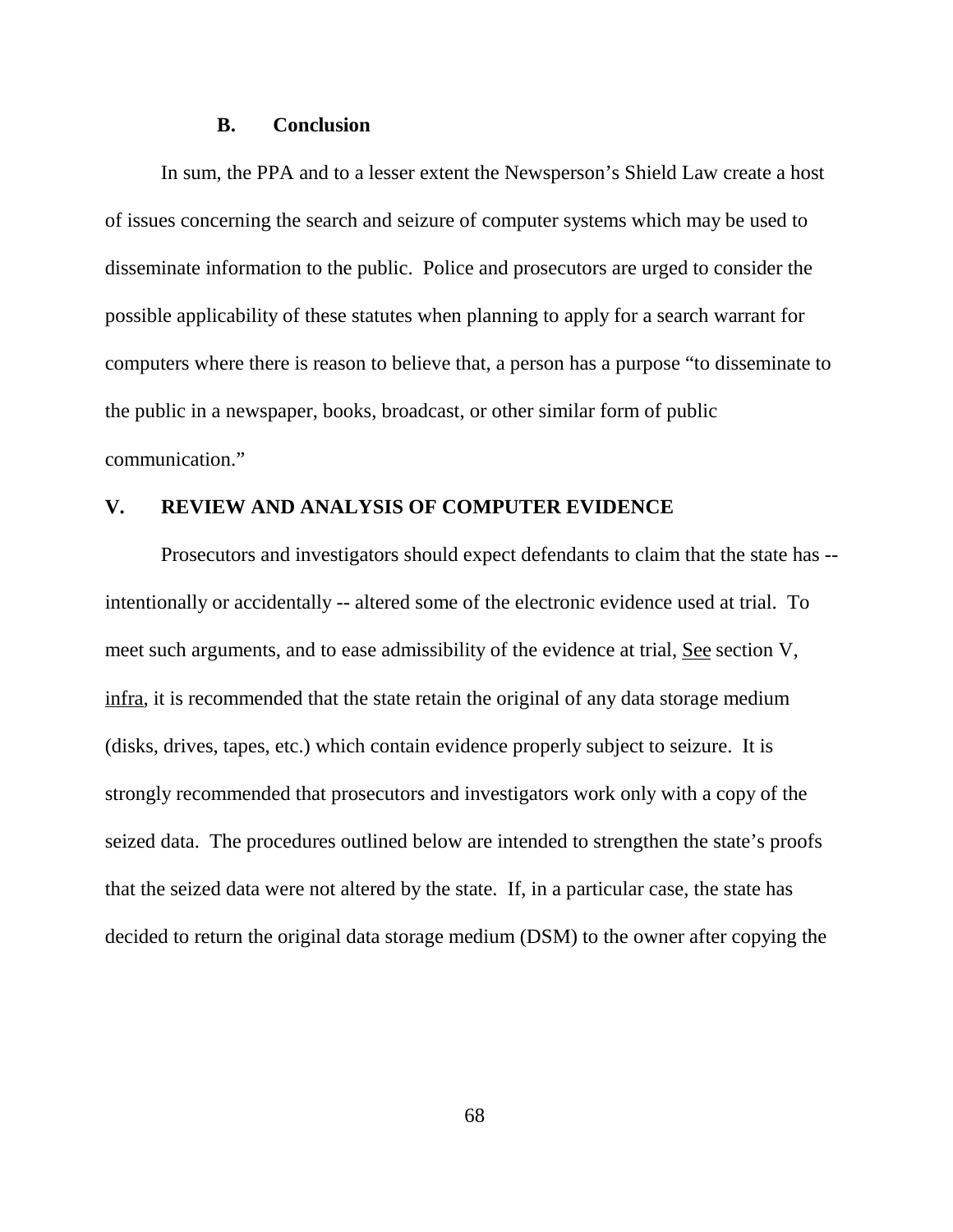data from it, it is even more important that procedures be followed to establish that data were not altered by the state at any point. $^{26}$ 

Therefore, it is essential that the state preserve the electronic evidence in exactly the condition it was in at the time of the seizure. Investigators who examine electronic evidence must document exactly what steps they took to examine the electronic data, so that years later, they will be able to testify credibly that they did not alter it.

In order to rebut any claim of deliberate or inadvertent alteration of data, it is advisable to make several copies of the data. The original should be immediately stored as evidence. The original or the "evidence" copy should remain untouched, so it will be available to rebut any charges of data alteration raised at trial.

However, keeping a copy of all data, some of which may be outside the scope of the warrant, raises the question whether the seizure was unreasonably over broad, and therefore illegal. The procedure outlined below should represent a reasonable approach to searching electronic evidence; and a reasonable search is what the Fourth Amendment requires.

A. In conducting a search for records, investigators are permitted to briefly examine every record which may be within the scope of the warrant, in order to determine whether it is in fact within the warrant. Andreson v. Maryland, 427 U.S. 463 (1976); United States v. Santarelli, 778  $E$  2d 609, 616 (11th Cir. 1985). Thus, making a backup

If it is necessary to return the original storage medium, prosecutors should require defense counsel to stipulate to the authenticity of the copies.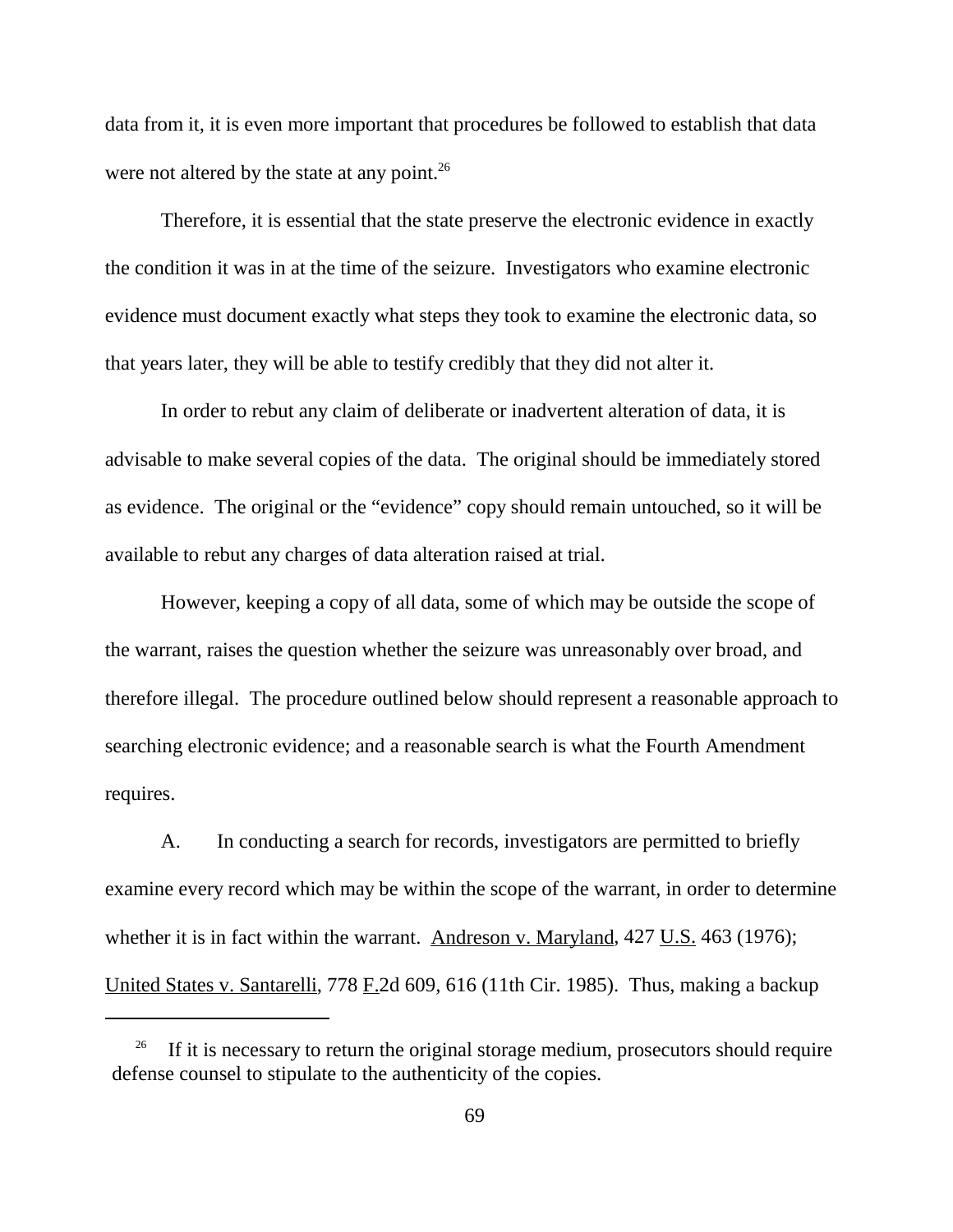copy of the entire data storage medium, and then examining all of the data for the purpose of determining whether it falls within the scope of the warrant, is permissible. In an excess of caution, any data which has been reviewed at an off-site location and deemed to fall outside the scope of the warrant should be segregated from the remaining evidence and not examined any further. The data should be downloaded and returned to the owner at the earliest opportunity.

B. Some courts have expressed concern that this brief examination must not result in wholesale seizures of items outside the warrant (or not covered by the plain view exception.)

1. United States v. Beusch, 596 F.2d 871 (9th Cir. 1979). The warrant authorized the seizure of records related to all transactions the target had with a named individual. Agents seized a ledger book and a file folder containing telegrams. Some pages in the ledger, and some telegrams in the folder, concerned the named individual, but most did not. Defendant argued that because the records relating to the individual were easily identifiable, and because the pages were easily separable, the agents' seizure of the entire ledger and file folder was impermissible. The court disagreed. "As long as an item appears, at the time of the search, to contain evidence reasonably related to the purposes of the search, there is no reason. . . to suppress it. . . . In so holding, we are careful to point out that we are discussing single files and single ledgers, i.e., single items which although theoretically separable, in fact constitute one volume or one file folder. The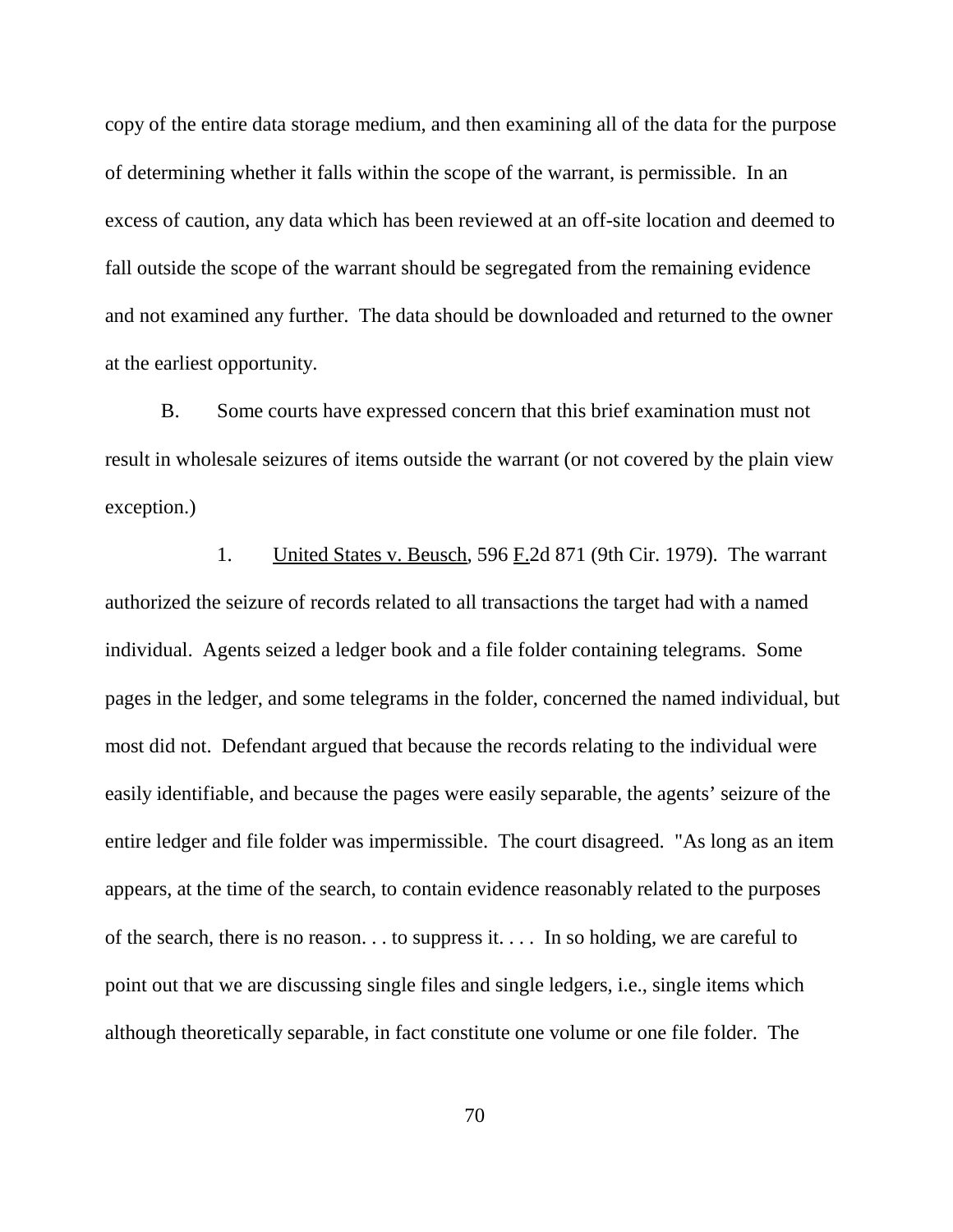reasons we have given for allowing their seizure may not apply to sets of ledgers or files, but. . . we find it unnecessary to discuss it further." Id. at 877 (citation omitted).

2. United States v. Santarelli, 778 F.2d at 616. Because agents were entitled to examine every document on-site, they could remove all documents and conduct the brief examination off-site, "so long as any items found not to be relevant were promptly returned." See also United States v. Gawrysiak, 972 F. Supp. 853, 866 (D.N.J.) 1997) (the seizure of computer files without first determining which documents in the files were within scope of warrant did not require blanket suppression, as long as a review procedure promptly after seizure safeguards against the government's retention and use of computer generated documents known to lie beyond a reasonable interpretation of the warrant's scope).

C. If the state retains a backup copy of all data, including that which is outside the scope of the warrant, defendant may argue that the storage medium is akin to a filing cabinet, and not akin to a single file. Defendant would argue that the retention of everything in the storage medium constituted a general search.

1. As the amount of data on the data storage medium increases, this argument becomes more persuasive. Seizure and retention of a 1.44 MB floppy may be like seizure of a ledger book, while seizure of a one gigabyte drive may be more like seizure of an entire filing cabinet.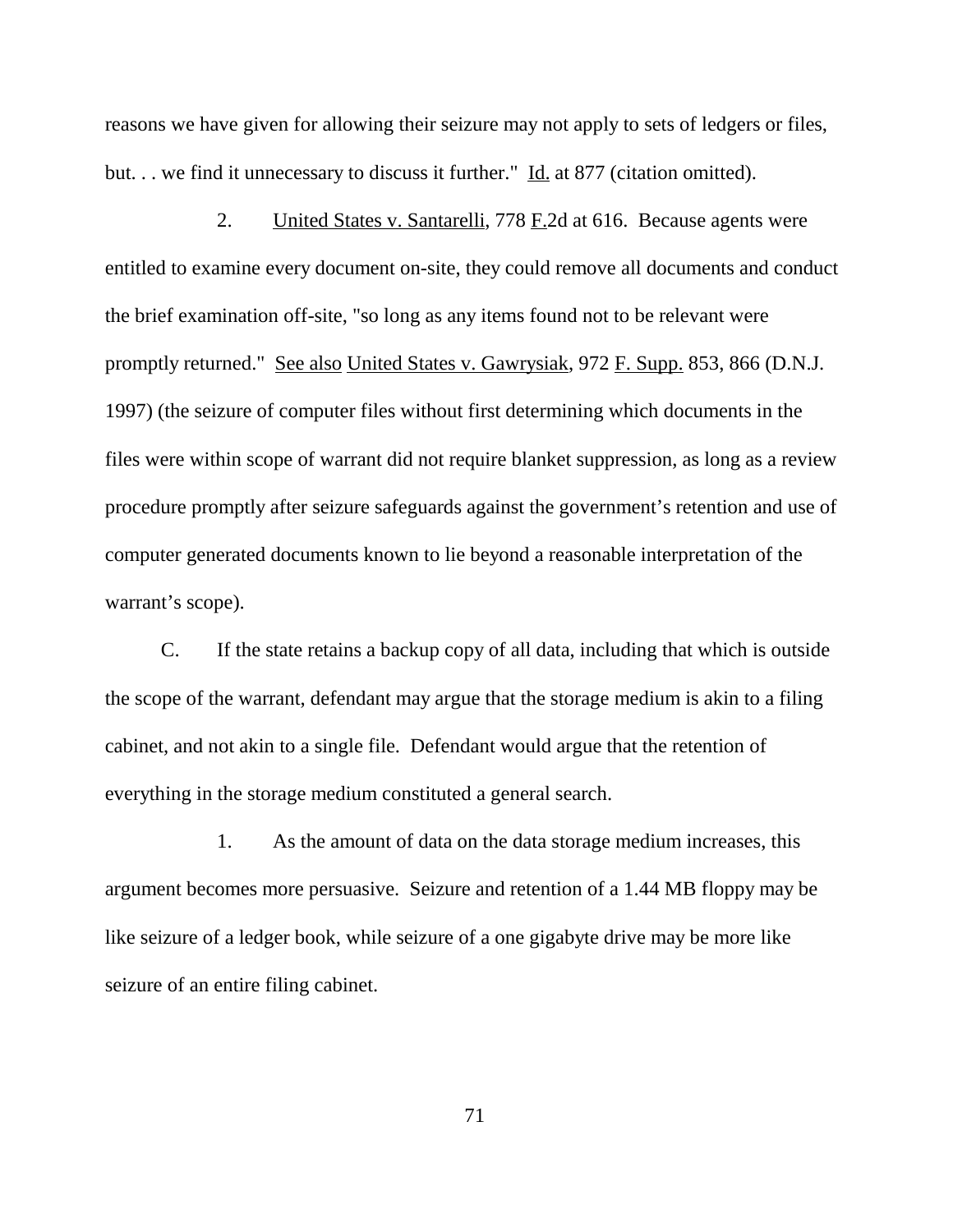2. The state would argue under Beusch that the data storage medium constitutes "an item" containing evidence, which was therefore seizable.

3. Accord United States v. Lamb, 945 F. Supp. 441, 458 (N.D.N.Y. 1996). The search warrant authorized seizure from America Online of "[a]ll stored files" in various subscribers' accounts. "There was probable cause to believe that some of those files were image files" containing child pornography. "Although the language does not limit investigators to seizing image files only or image files of child pornography only, the actual content of a computer file usually cannot be determined until it is opened with the appropriate application software on a computer. . . . Because there was probable cause to believe that stored files in the accounts of the suspects contained evidence of the crime... the warrant properly authorized the search and seizure of these particular items." Id.

D. A reasonable balance is to retain a copy of all data on any storage medium which contains some relevant evidence, but only work with data within the scope of the warrant (or within the plain view exception). On the other hand, if a particular storage medium, such as an individual drive or disk, does not contain evidence, then that entire medium should be returned, and the state should not retain any copy of the data on it. The following procedure can be used: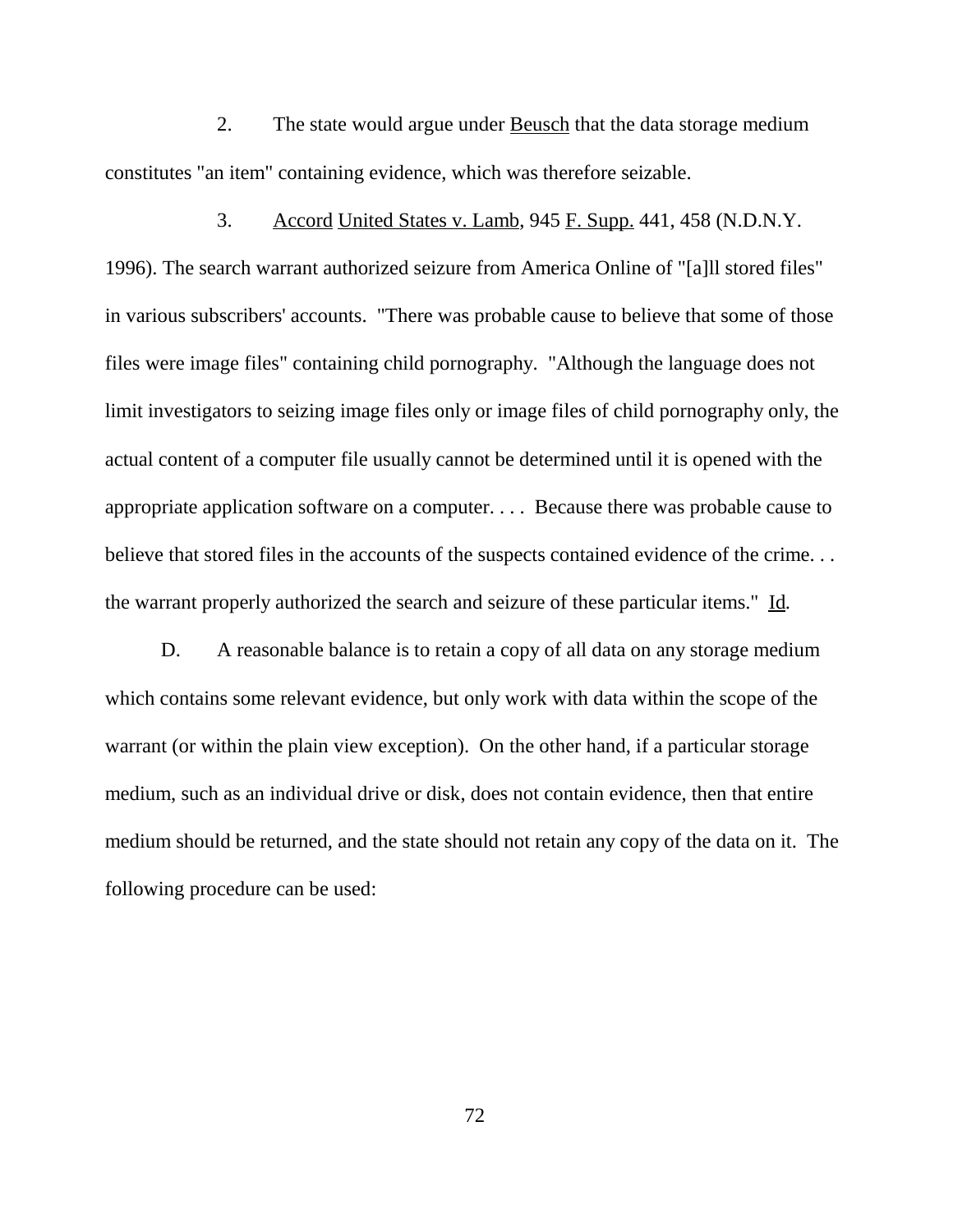1. Make two backup copies of all DSM (three, if the originals are to be returned). Copies should be bit-by-bit<sup>27</sup> or file-by-file as the needs of the case dictate.

2. The original should be placed in the evidence vault. The original should remain untouched unless used at trial.

3. One copy is the discovery copy, which will be provided to the defense in accordance with the discovery rules. This should be sealed in an envelope (dated and signed) and a record should be made documenting that its data was not examined.

4. The second copy is the work copy. The investigator should briefly examine all data on the DSM which might be within scope of warrant, or within the plain view exception.

5. If this examination establishes probable cause to believe that other seizable evidence exists, which is neither within the scope of the warrant nor seizable under an exception to the warrant requirement, a supplemental search warrant should be obtained. This is true whether the other evidence exists within the DSM or at any other place.

6. Once the investigator has identified all data which is properly subject to search and seizure (either within the scope of the warrant, within a recognized

<sup>&</sup>lt;sup>27</sup>A bit-by-bit copy will include "deleted" data which has not been overwritten, and "hidden" files -- those which do not appear on a directory listing of files. A file-by-file copy will only include the files listed in the directory.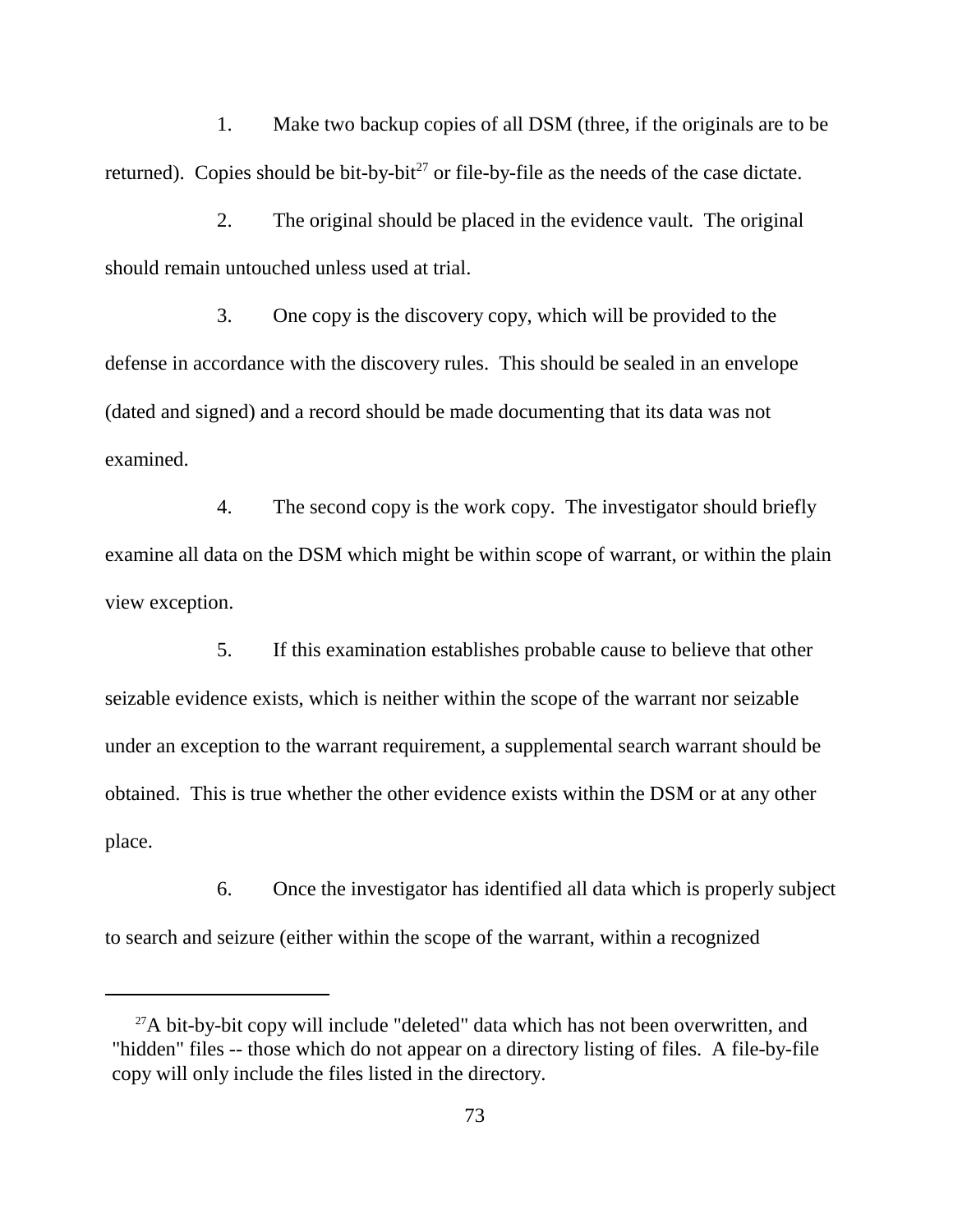exception to the warrant clause, or within the scope of a supplemental warrant), that properly seized evidence should be retained on the work copy. All other data, not properly subject to seizure, should be deleted from the work copy, and all hard copies of it should be destroyed.

7. The investigator should make a record of what steps he took to delete such evidence. This record must document that the retained data was not altered.

8. The investigation should then proceed using the work copy and hard copies of it, which contain only evidence properly subject to seizure.

E. Privileged information: The procedure outlined above should also be used to guard against the examination of privileged material which is outside the scope of the warrant. While examining the data, the investigator should keep in mind that attorneyclient documents and doctor-patient records, among others, may be privileged. Nonetheless, these documents may well be stored on a computer, along with seizable evidence.

1. As noted above, the investigator may briefly examine the seized data to determine whether it falls within the scope of the warrant. If the investigator locates arguably privileged data on the work copy, and that data is not within the scope of the warrant, the investigator should delete it from the work copy without examining it more than is necessary to determine it falls outside the warrant.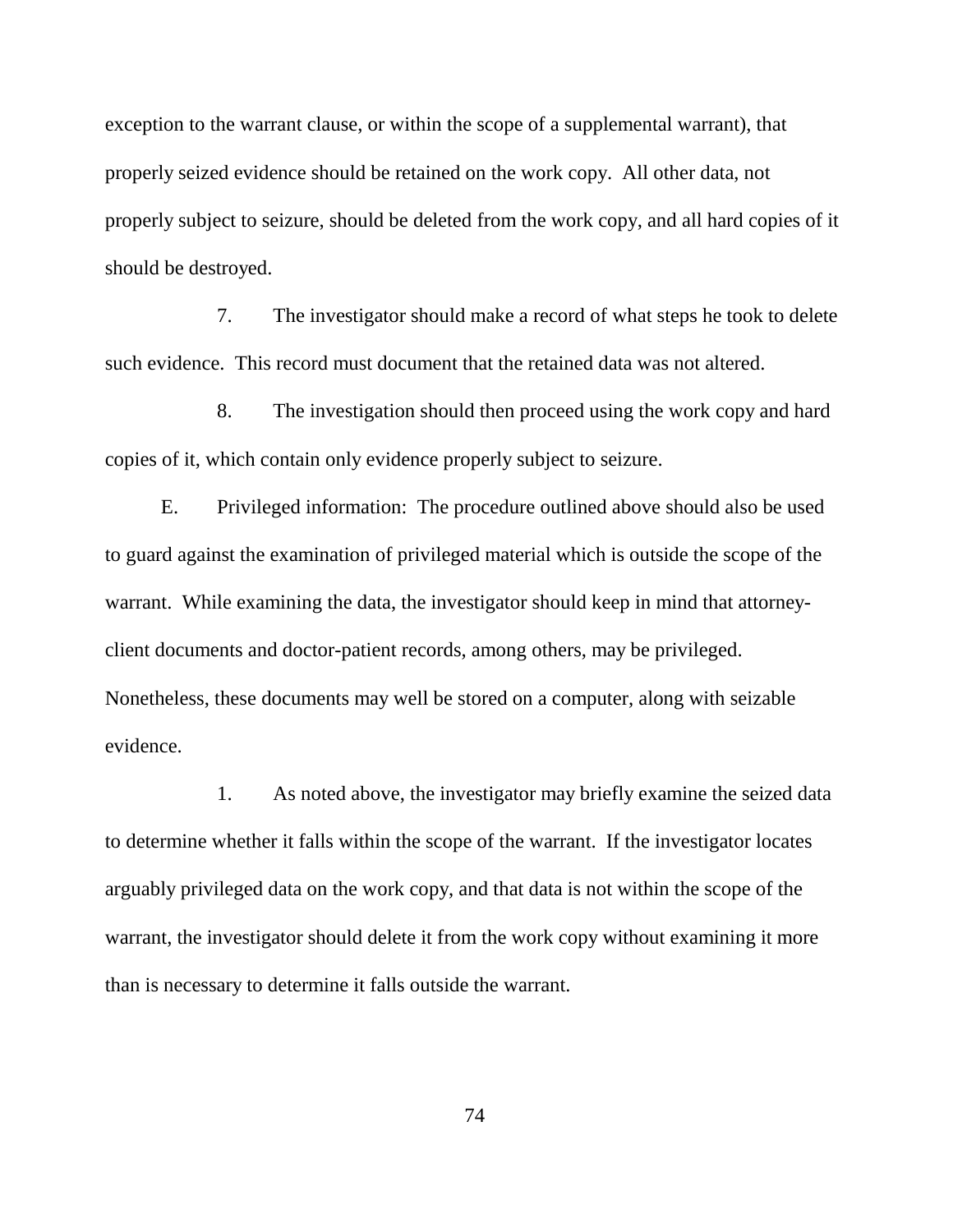2. The investigator should document that the data was identified and deleted.

3. In some cases, material which ordinarily would be privileged may be seizable (for example, in a Medicaid fraud investigation, doctor-patient records may be evidence of a crime). In such situations, the prosecutor should provide specific guidance on what records can be retained, and what records cannot be retained. Compare Klitzman, Klitzman & Gallagher v. Krut, 744 F.2d 955 (3d Cir. 1984), with National City Trading Corp. v. United States, 635 F.2d 1020, 1026 (2d Cir. 1980). The investigator should document that records outside the scope of the warrant were not examined any more than absolutely necessary to locate and seize those records which were described in the warrant.

### **VI. ADMISSIBILITY OF COMPUTER EVIDENCE**

Computer evidence must pass a variety of traditional admissibility tests: authenticity, the "best evidence" rule and the rule against hearsay evidence. Traditionally, computer records have been admitted as information generated by businesses, pursuant to the business records exception to the hearsay rule. N.J.R.E. 803(c)(6). See Hahnemann University Hospital v. Dudnick, 292 N.J. Super. 11 (App. Div. 1996). However, "computer evidence" can cover the universe of documentary materials and is not limited to business records. Computer evidence will always need to be authenticated in some way.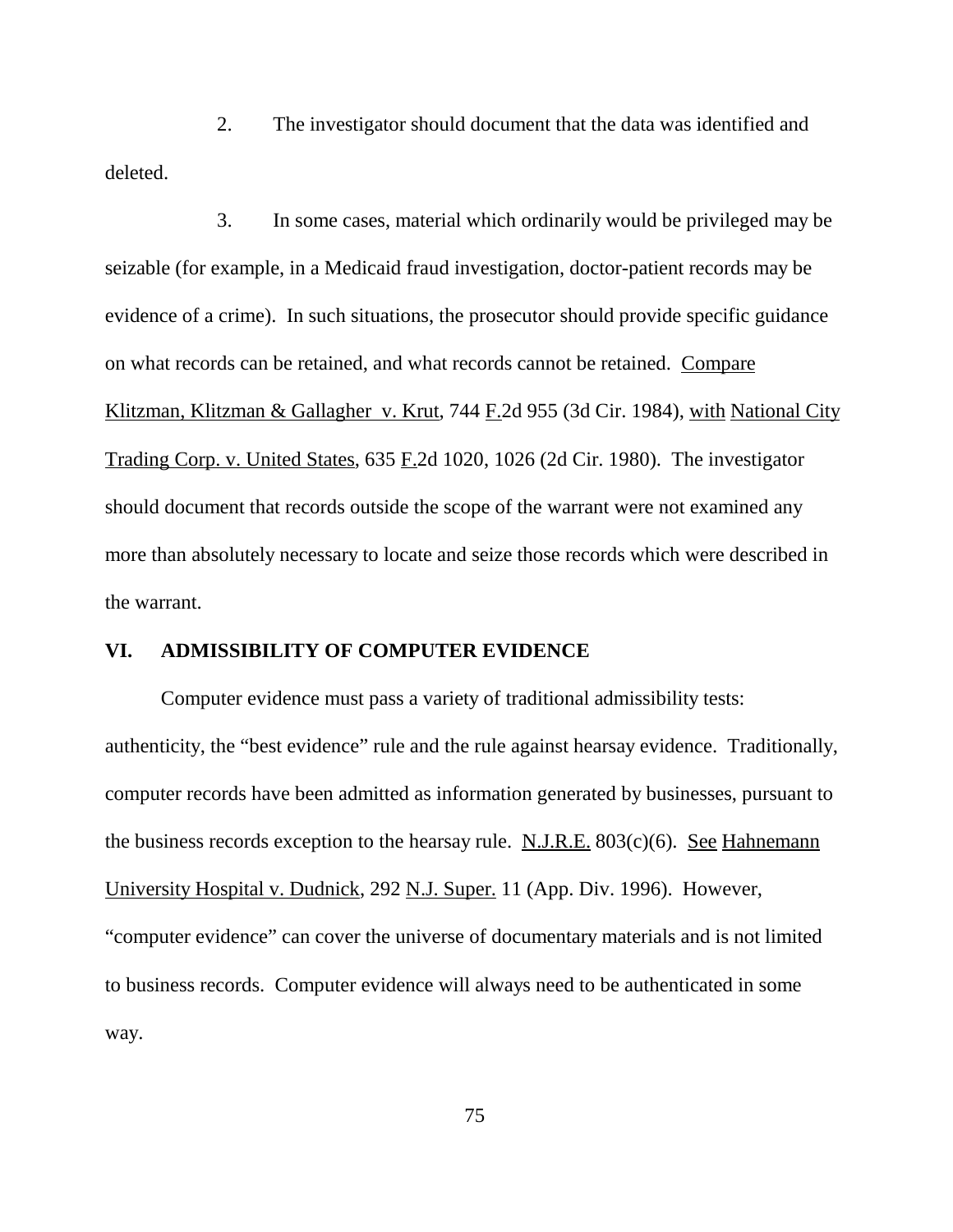### **A. BEST EVIDENCE RULE**

In the computer environment, the original records are actually the electronic impulses stored on a magnetic medium. However, it is not possible to hold up a disk and see what is on it. N.J.R.E. 1002 provides that:

> To prove the content of a writing or photograph, the original writing or photograph is required except as otherwise provided in these rules or by statute.

First, computer data is a "writing." A "writing" is defined in <u>N.J.R.E.</u> 801(e) to include "data compilations. . .recorded by. . .magnetic impulse. . .or by any other means[.]" The 1991 Supreme Court Committee Comment to N.J.R.E. 801(e) states that this rule includes images and data stored in computers, and electronic or other impulses in all forms of preservation that may be perceived by sight, sound or other senses directly or after retrieval.

Second, any accurate printout of the data is an "original" within the meaning of the best evidence rule. N.J.R.E. 1001(c) states: "If data are stored by means of a computer or similar device, any printout or other output readable by sight, shown to reflect the data accurately, is an 'original'." In United States v. Maxwell, 42 M.J. 568, 581 (U.S.A.F. Ct. App. 1995), <u>rev'd in part on other grounds</u>, 45 <u>M.J.</u> 406 (C.A.A.F. 1996), the court rejected the defense argument that the computer should have been brought into the courtroom and images displayed on the computer screen. Hard copies downloaded from the computer were admitted as originals.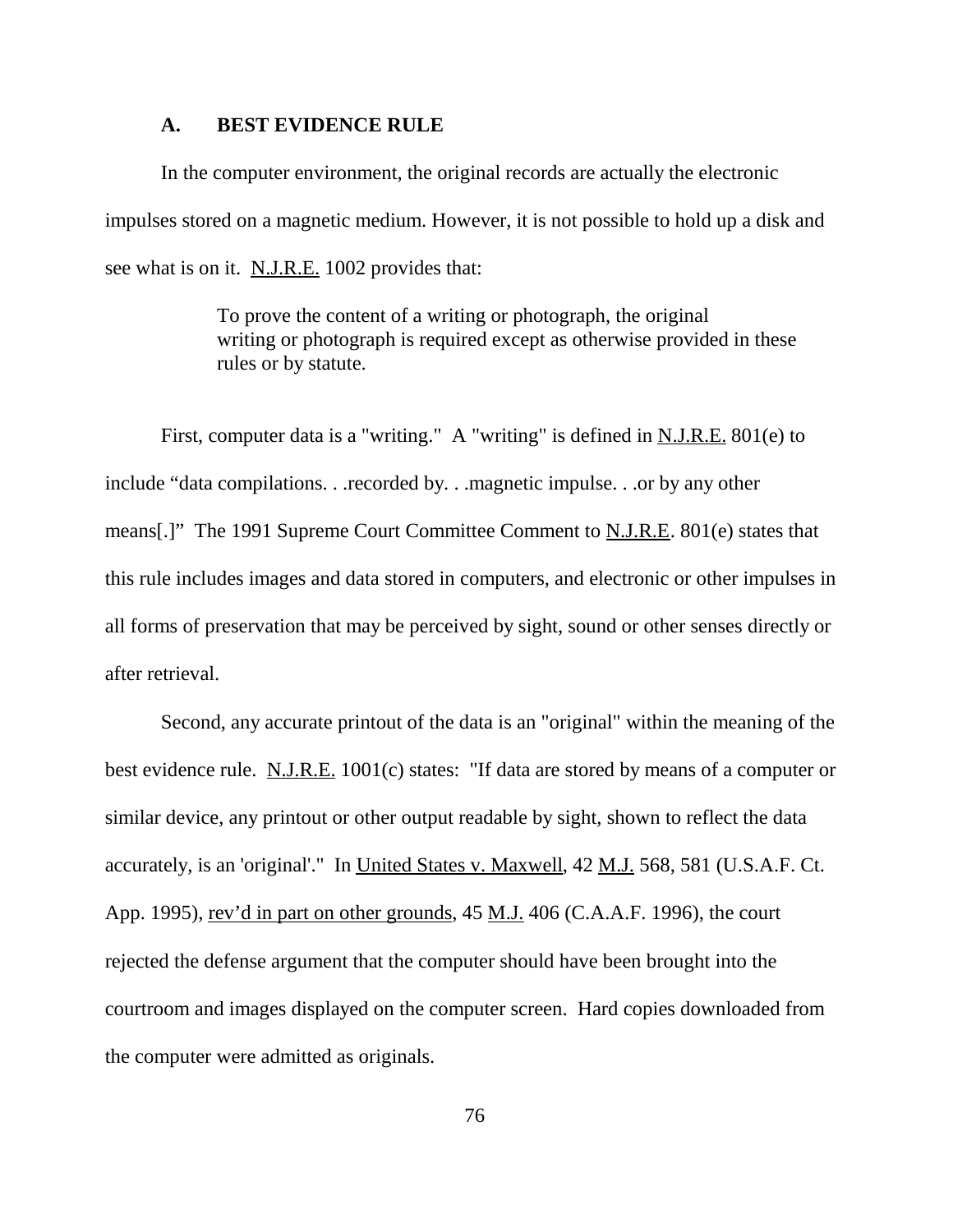In addition, duplicate electronic documents may be admitted unless authenticity or "unfairness" is an issue. N.J.R.E. 1003 provides that "a duplicate as defined by Rule 1001(d) is admissible to the same extent as an original unless (a) a genuine question is raised as to the authenticity of the original, or (b) in the circumstances it would be unfair to admit the duplicate in lieu of the original." A "'duplicate' is a counterpart produced by the same impression as the original, or from the same matrix, or by means of photograph, including enlargements and reduction, or by mechanical or electronic re-recording, or by chemical reproduction or by other equivalent technique which accurately reproduces the original." N.J.R.E. 1001(d). It is prudent to assume that defense counsel may argue, at least in some cases, that the act of copying the data before it is examined could alter the data. Defense counsel could then insist that the copy is not a "duplicate" because it does not "accurately reproduc[e] the original." N.J.R.E. 1001. The copy then would be inadmissible. Counsel are especially likely to raise this argument if the state has returned the original data storage medium to the defendant. Thus, there is good reason for the state to retain the original data storage medium as described in section V, supra.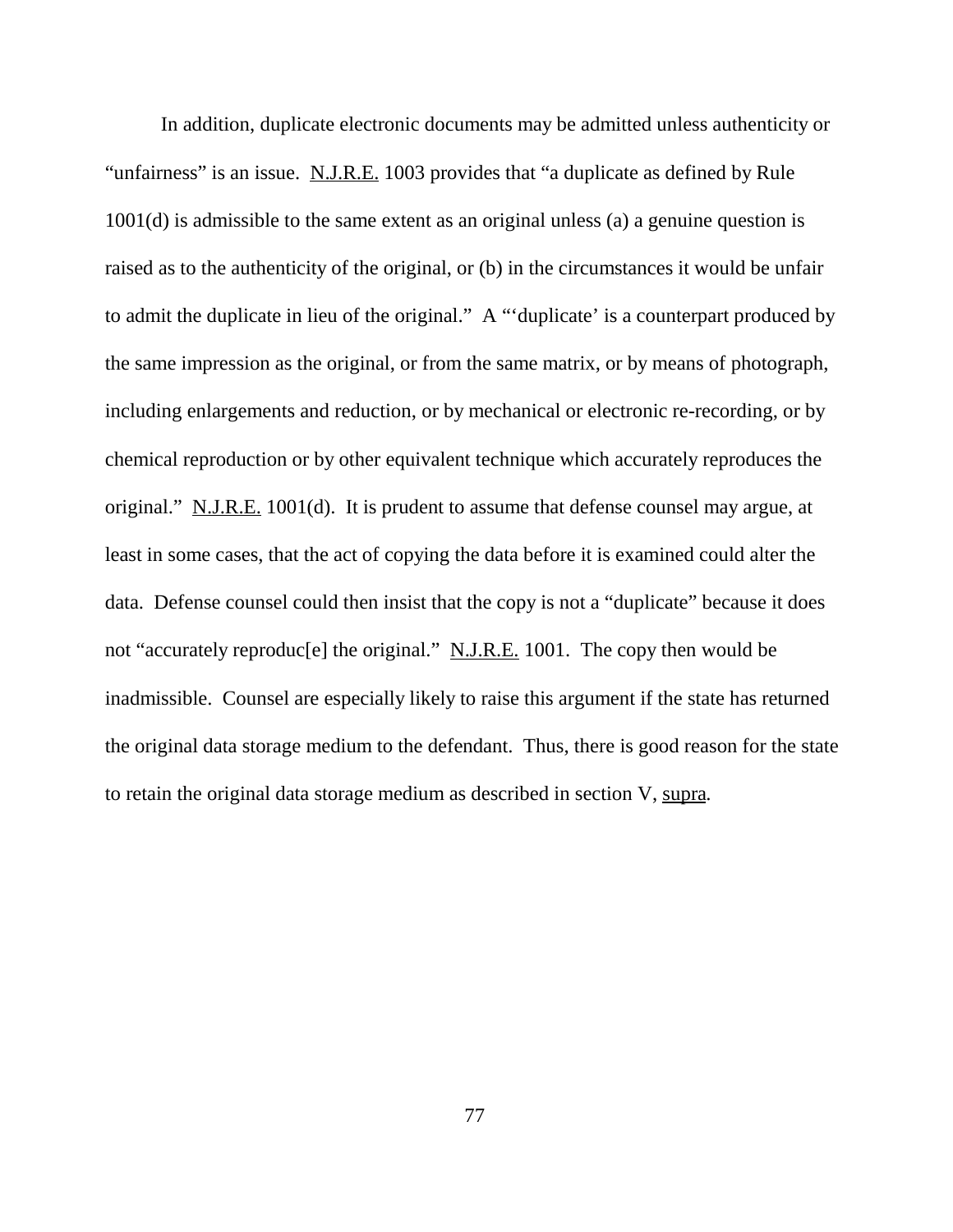Admissibility will not depend entirely on whether the data offered is on hard drive, duplicate floppy disk or a printout of either one. Instead, the court must be satisfied that the data is authentic and that any copies offered are accurate. This raises the issue of authentication of computer records.

### **B. AUTHENTICATION**

N.J.R.E. 901, Requirement of Authentication or Identification, provides:

The requirement of authentication or identification as a condition precedent to admissibility is satisfied by evidence sufficient to support a finding that the matter is what its proponent claims.

Simply stated, the proponent must demonstrate that the evidence is what it purports

to be. Most issues regarding authentication of computer records are likely to arise in the

context of disputes over the genuineness of documents retrieved from computers.

According to Fed. R. Evid. 901(b)(9), the proponent of computer generated

evidence should produce evidence "describing the process or system used to produce the

evidence" and "showing that the process produces an accurate result."

There are three major stages where error can be introduced:

- 1. Inputting data into the computer;
- 2. Processing the data by the computer; and
- 3. Evaluating the data generated by the computer.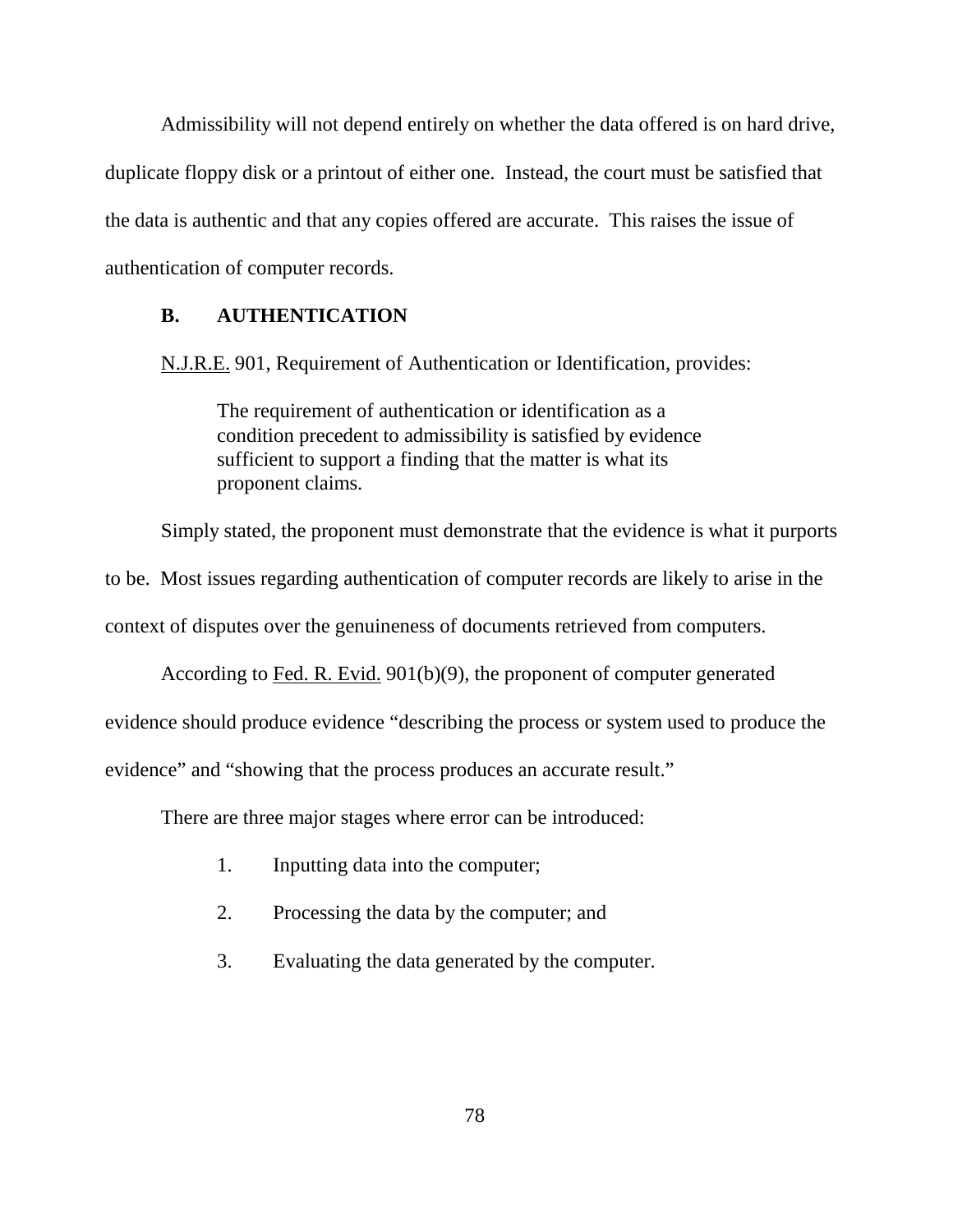The proponent of computer evidence must demonstrate accuracy at all three stages. Seizing, preserving and analyzing evidence stored on a computer implicates stages number 2 and 3.

It is important to follow procedures for the seizure, labeling, transporting and storage of suspect computers. Following proper procedures will assist in establishing the chain of custody and the integrity of the evidence offered in court.

Experts should be used to examine all seized computer evidence and to recover whatever evidence they can. Forensic computer examiners may be able to (1) make the equipment operate properly; (2) retrieve information; (3) retrieve "deleted" or "erased" data; (4) defeat or bypass passwords; (5) decipher encrypted data; and (6) detect viruses.

The most important rule in analyzing computer evidence is DO NOT USE THE SUSPECT'S COMPUTER TO LOOK AT DATA, OR FOR ANY OTHER PURPOSE. USE ANOTHER COMPUTER TO ANALYZE A COPY OF THE DATA INSTEAD. Another important rule to follow in retrieval and/or analysis of computer data is to make sure a clean designated computer is used. Otherwise, one may encounter the argument that data on the computer used for analysis has contaminated the data seized from the suspect.

Prosecutors should think about the witnesses they will offer in court to testify as to what was done with the computer, how it was seized, how data was copied, how it was analyzed (i.e., restoration of deleted files, discovery of hidden files, deciphering of codes).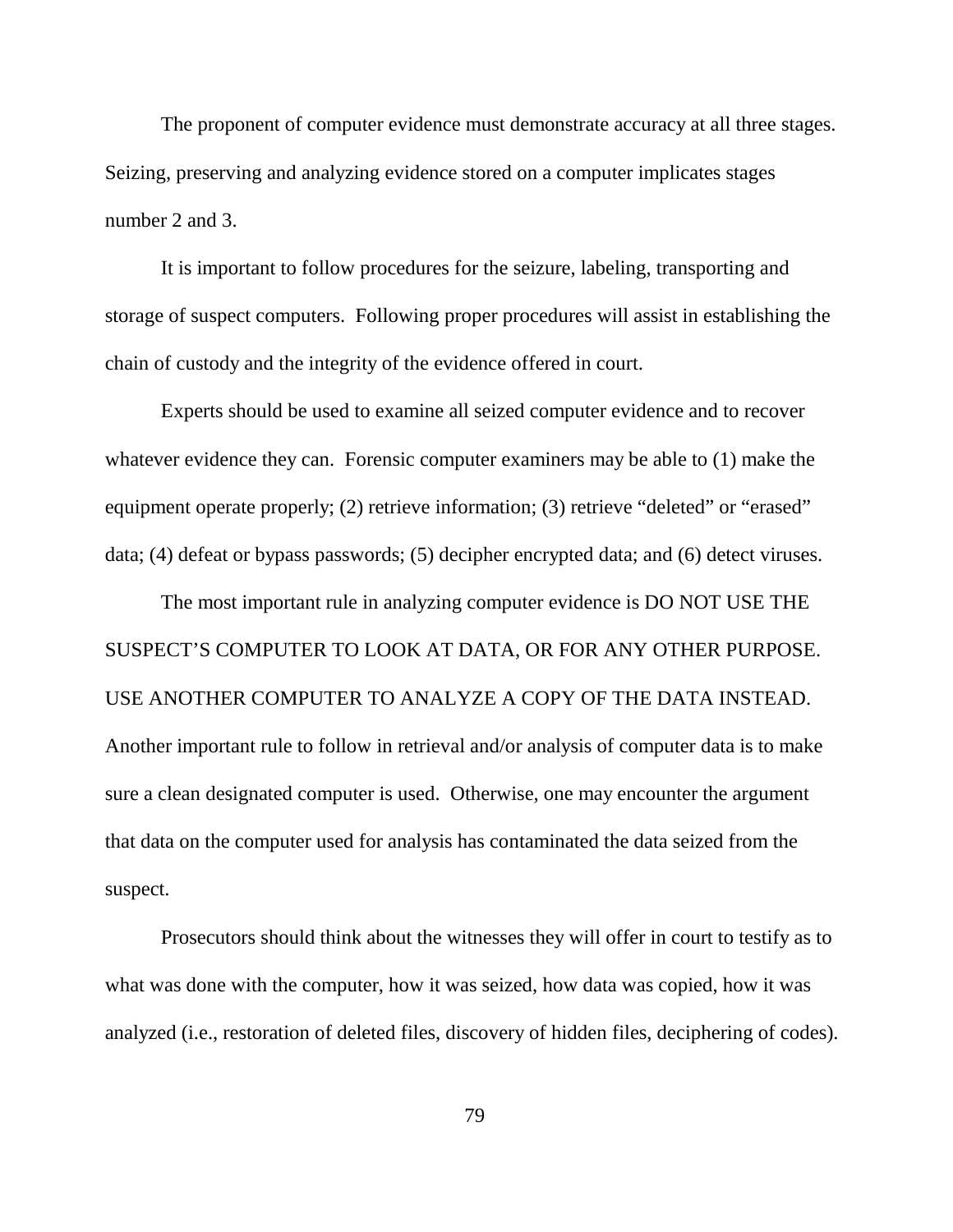Prosecutors will want to produce a witness who is trained and experienced in the seizure and analysis of computer evidence.

### **C. CHAIN OF CUSTODY**

Computer evidence requires the same chain of custody procedures as other types of evidence. The state must show the evidence offered is the same thing the investigators seized. Since electronic data is changeable, a hand-to-hand chain of accountability is required. Access should be strictly controlled and accurate records must be kept to show who has examined the evidence; when they did so; and as precisely as practicable, exactly what steps they took to examine it.

### **VII. CONCLUSION**

While the well settled principals of search and seizure law apply to the computer or "cyber world" as much as they do to the physical world, the explosive growth in the use of computers and the Internet has necessitated an examination of the special considerations brought about by the computer revolution. This Manual seeks to examine the unique issues raised by digital evidence and their application to the law of search and seizure. The practitioner should be mindful that this particular area of law is evolving rapidly and the information provided in this Manual is the best information at the time of its publication. The Division will continue to monitor any developments in the law and will update this manual in light of any new developments.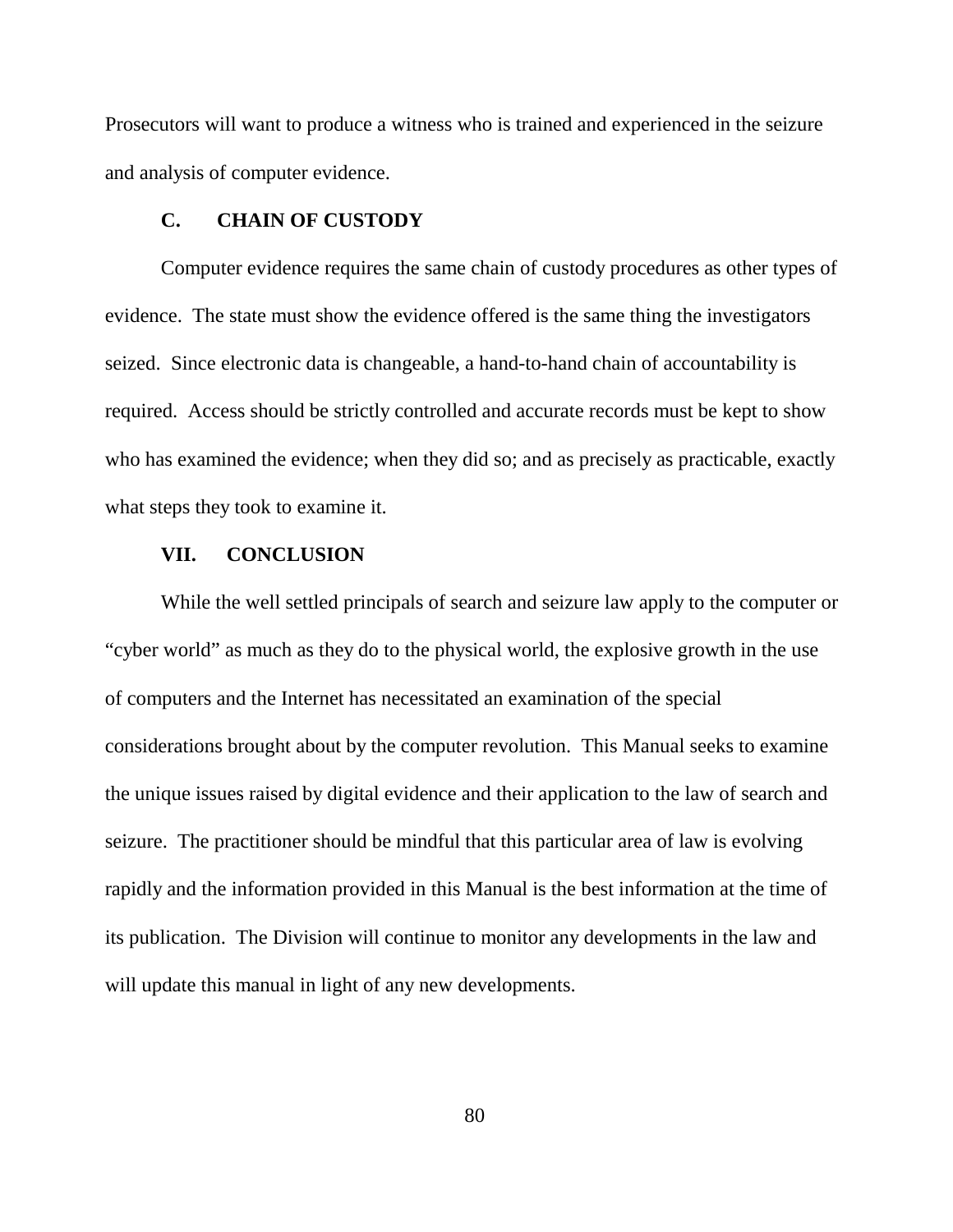# **TABLE OF AUTHORITIES**

# **CASES**

| Application of United States for an Order Authorizing the Installation of a Pen<br>Register, Touch Tone Decoder and a Terminating Trap, 458 F. Supp. 1174 |
|-----------------------------------------------------------------------------------------------------------------------------------------------------------|
|                                                                                                                                                           |
|                                                                                                                                                           |
| Hahnemann University Hospital v. Dudnick, 292 N.J. Super. 11 (App. Div. 1996) . 75                                                                        |
|                                                                                                                                                           |
| In the Interest of Sayler, 44 Ill.App.3d 854 (Ill.App.Ct. 1977), cert. denied, 434<br>42                                                                  |
|                                                                                                                                                           |
|                                                                                                                                                           |
|                                                                                                                                                           |
|                                                                                                                                                           |
|                                                                                                                                                           |
| National City Trading Corp. v. United States, 635 F.2d 1020 (2d Cir. 1980) 75                                                                             |
|                                                                                                                                                           |
| State v. Binns, 222 N.J. Super. 583 (App. Div. 1988), certif. denied, 111 N.J. 624 (1988)                                                                 |
| State v. Bruzzese, 94 N.J. 210 (1983), cert. denied, 465 U.S. 1030 (1984)  38                                                                             |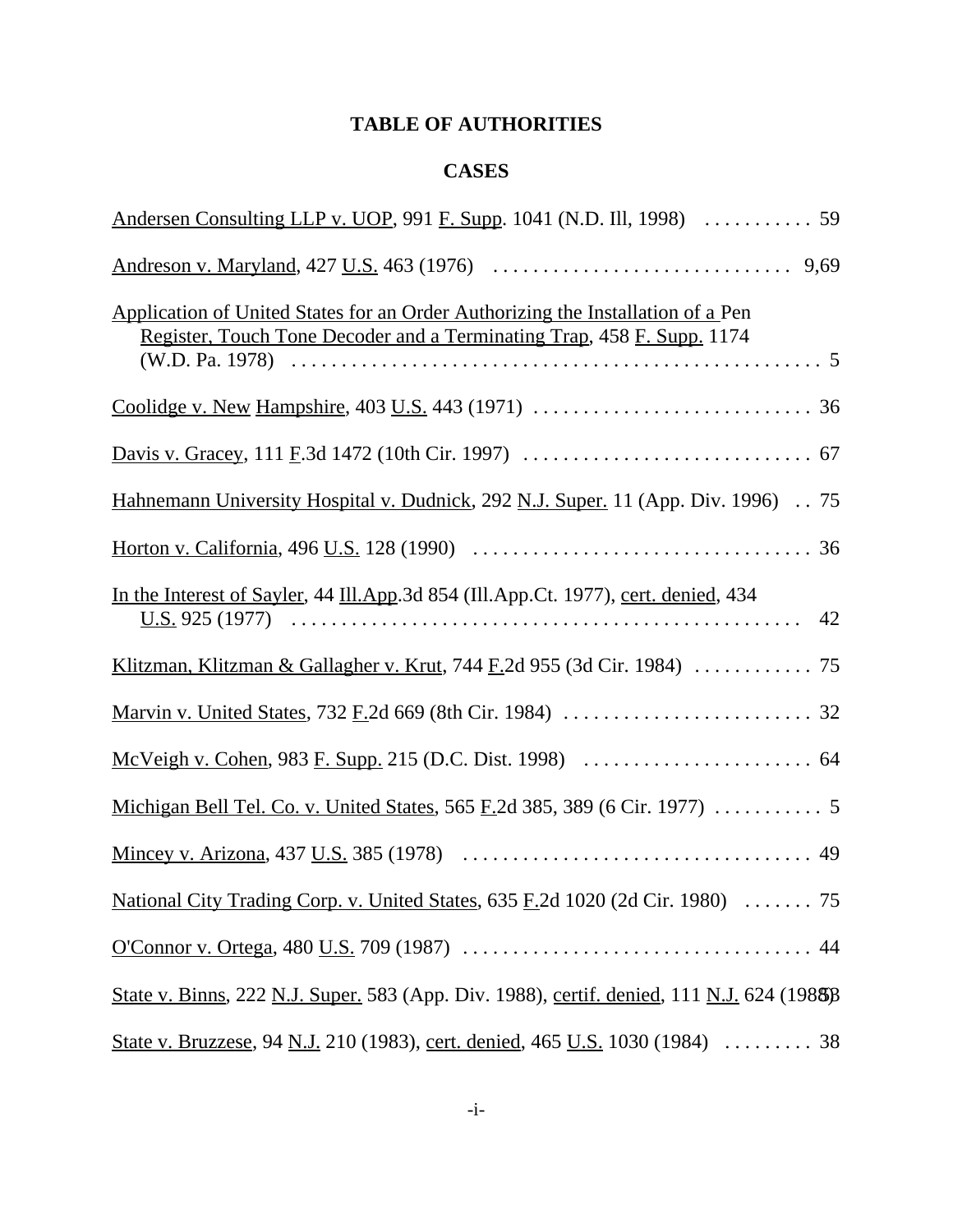| State v. Crumb, 307 N.J.Super. 204, 704 A.2d 952 certif. denied, 153 N.J. 215             |  |
|-------------------------------------------------------------------------------------------|--|
|                                                                                           |  |
|                                                                                           |  |
|                                                                                           |  |
| State v. Douglas, 204 N.J. Super. 265 (App. Div. 1985), certif. denied, 102 N.J.          |  |
|                                                                                           |  |
|                                                                                           |  |
|                                                                                           |  |
| State v. Hoffman, 290 N.J. Super. 588 (App. Div. 1996), mod. on other grounds,<br>53      |  |
|                                                                                           |  |
|                                                                                           |  |
|                                                                                           |  |
|                                                                                           |  |
|                                                                                           |  |
| State v. Liberti, 161 N.J. Super. 575 (App. Div. 1978), certif. denied, 79 N.J.           |  |
| State v. Love, 233 N.J. Super. 38, 43 (App. Div. 1989), certif. den., 118 N.J. 188 (1989) |  |
|                                                                                           |  |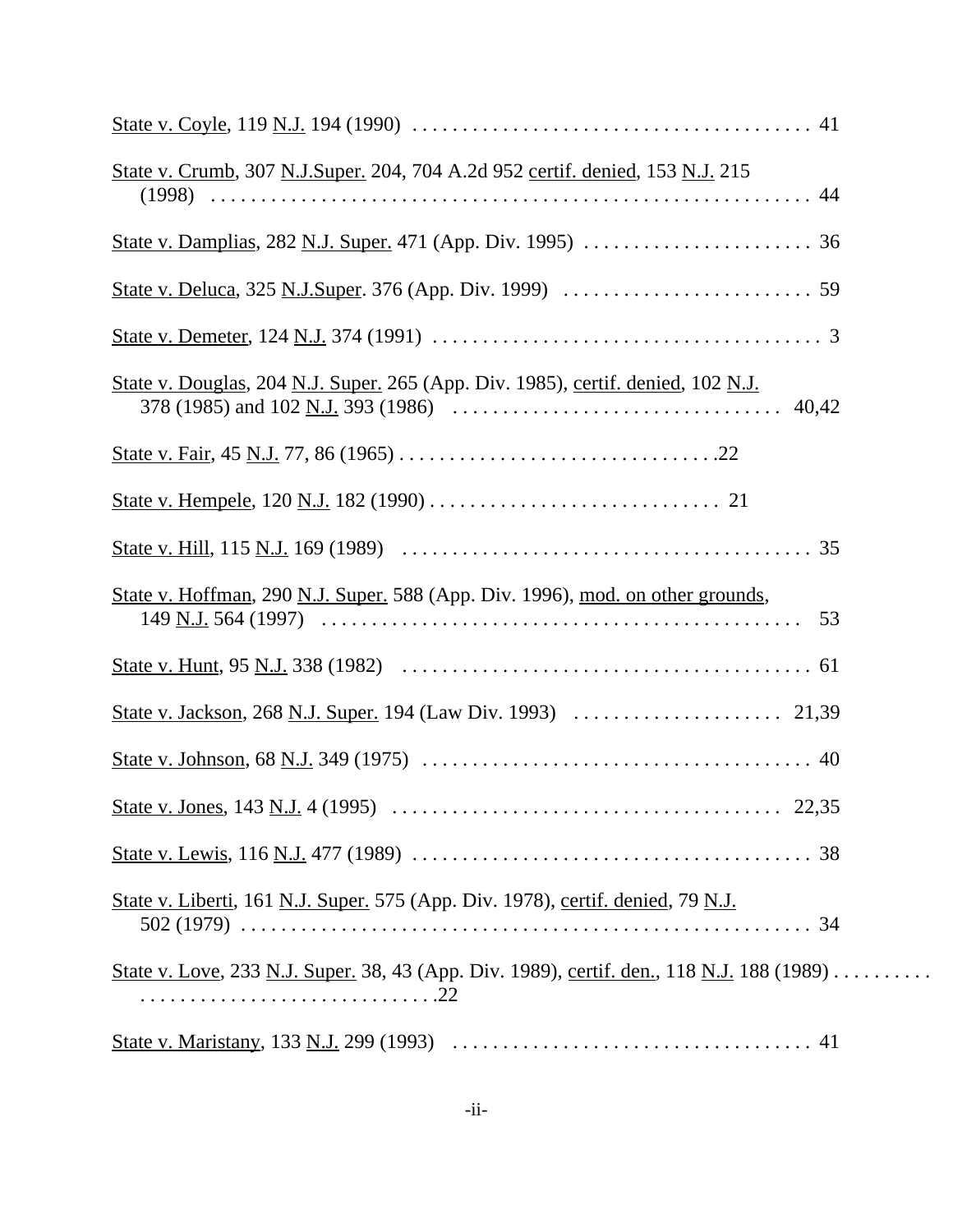| State v. Petrone, 161 Wis.2d 530, 544-45, N.W.2d 676, 681 (1991). 19                   |
|----------------------------------------------------------------------------------------|
|                                                                                        |
|                                                                                        |
| State v. Schumann, 156 N.J. Super. 563 (App. Div. (1978) 12                            |
|                                                                                        |
|                                                                                        |
|                                                                                        |
| State v. Tunnel Citgo Services Inc., 149 N.J. Super. 427 (App. Div. 1977)  15,16<br>48 |
|                                                                                        |
|                                                                                        |
| Steven Jackson Games v. United States, 816 F.Supp. 432 (W.D. Tex. 1993),               |
|                                                                                        |
|                                                                                        |
| United States v. Biasucci, 786 F.2d 504 (2d Cir. 1986), cert. denied, 479 U.S. 827     |
|                                                                                        |
|                                                                                        |
|                                                                                        |
|                                                                                        |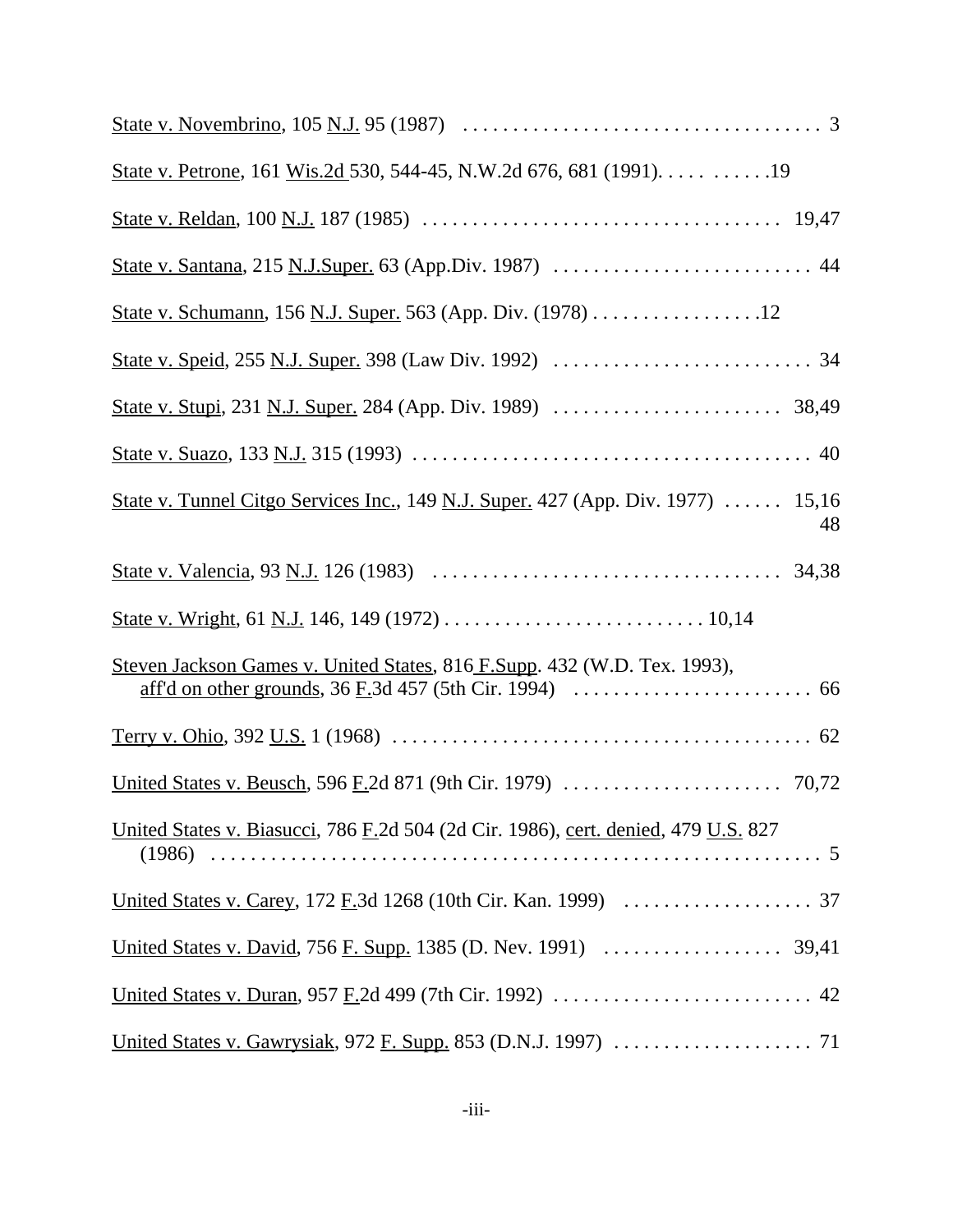| <u>United States v. Henson, 848 F.2d 1374</u> (6th Cir. 1988), cert. denied, 488                                                                                                                                          |  |
|---------------------------------------------------------------------------------------------------------------------------------------------------------------------------------------------------------------------------|--|
| United States v. Kimbrough, 69 F.3d 723 (5th Cir. 1995), cert. denied, 517 U.S.<br>52                                                                                                                                     |  |
|                                                                                                                                                                                                                           |  |
| 26,27<br>28,52<br>72                                                                                                                                                                                                      |  |
|                                                                                                                                                                                                                           |  |
|                                                                                                                                                                                                                           |  |
| United States v. Maxwell, 42 M.J. 568 (U.S.A.F. Ct. App. 1995), rev'd in part<br><u>on other grounds</u> , $45$ <u>M.J.</u> $406$ (C.A.A.F. 1996) $\ldots \ldots \ldots \ldots \ldots \ldots \ldots \ldots \ldots \ldots$ |  |
|                                                                                                                                                                                                                           |  |
|                                                                                                                                                                                                                           |  |
|                                                                                                                                                                                                                           |  |
| <u>United States Postal Service v. C.E.C. Services</u> , 869 F.2d 184 (2d Cir. 1989). 23                                                                                                                                  |  |
| United States v. Reyes, 798 F.2d 380, 382-83 (10 <sup>th</sup> Cir. 1986). 17                                                                                                                                             |  |
| <u>United States v. Rodriguez</u> , 968 F.2d 130 (2d Cir. 1991), cert. den., 506 U.S. 847 (1992)                                                                                                                          |  |
|                                                                                                                                                                                                                           |  |
|                                                                                                                                                                                                                           |  |
| <u>United States v. Sawyer</u> , 799 F. 2d 1494 (11th Cir. 1986), cert. denied, 479 U.S.                                                                                                                                  |  |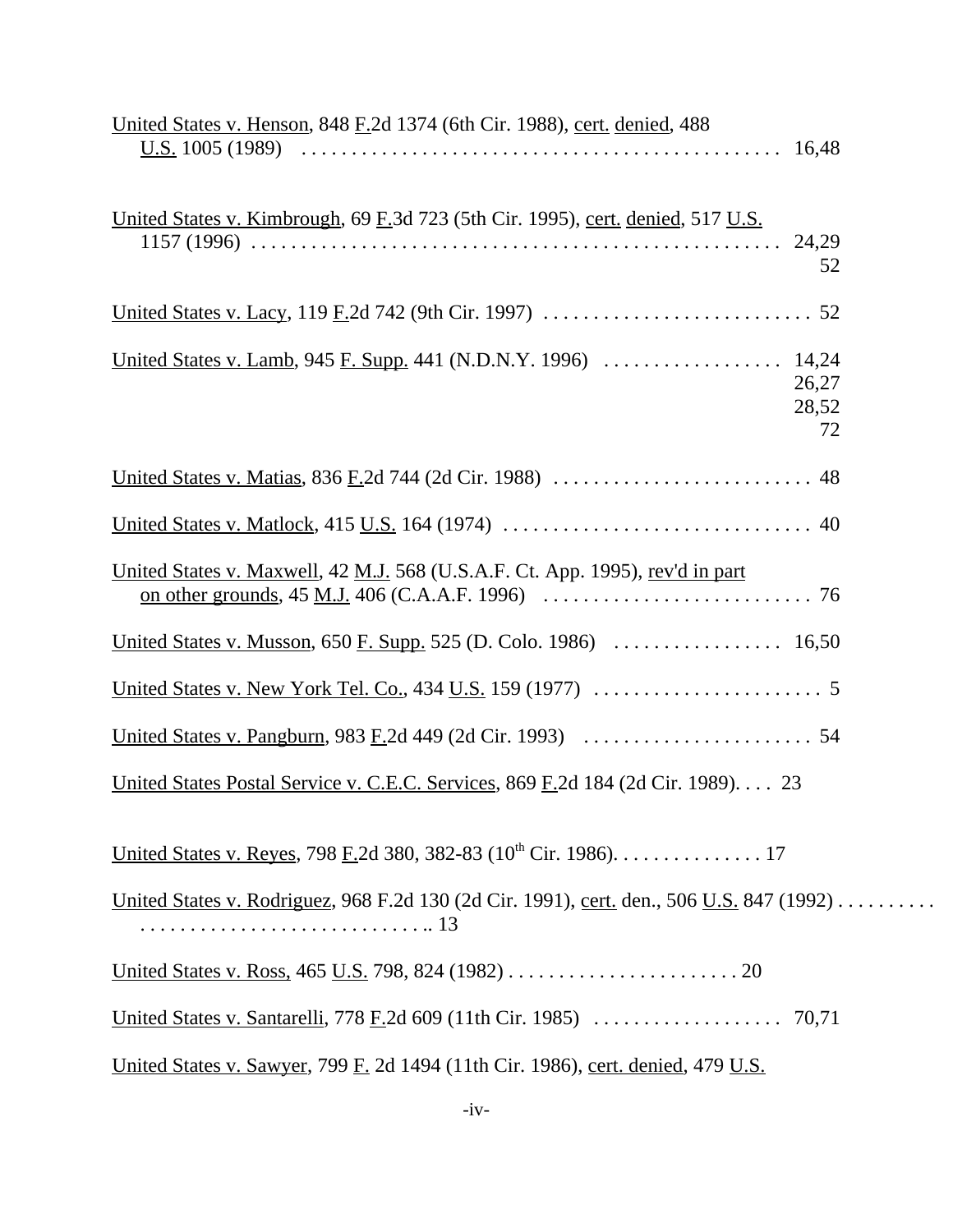| United States v. Shilling, 826 F.2d 1365 (4th Cir. 1987), cert. denied, 484 U.S.                                                                 |
|--------------------------------------------------------------------------------------------------------------------------------------------------|
| <u>United States v. Simpson, 152 F.</u> 3d 1241, 1348 ( $10^{th}$ Cir. 1998) 19                                                                  |
| United States v. Sissler, No. 1:90-CR-12, 1991 WL 239000 (W.D. Mich.<br>Aug. 30, 1991), aff'd, 966 F.2d 1455 (6th Cir. 1992), cert. denied<br>31 |
|                                                                                                                                                  |
| <u>United States v. Steerwell Leisure Corp., Inc., 598 F. Supp.</u> 171 (W.D.N.Y. 1984). 7                                                       |
|                                                                                                                                                  |
| <u>United States v. Upham, 168 F.</u> 3d. 532 (1st Cir. 1999), cert. denied, U.S.<br>24,26<br>51,52                                              |
| United States v. Villegas, 899 F.2d 1324 (2d Cir. 1990), cert. denied, 498 U.S.                                                                  |
|                                                                                                                                                  |
|                                                                                                                                                  |
|                                                                                                                                                  |
|                                                                                                                                                  |
| <b>STATUTES</b>                                                                                                                                  |
|                                                                                                                                                  |
| 60                                                                                                                                               |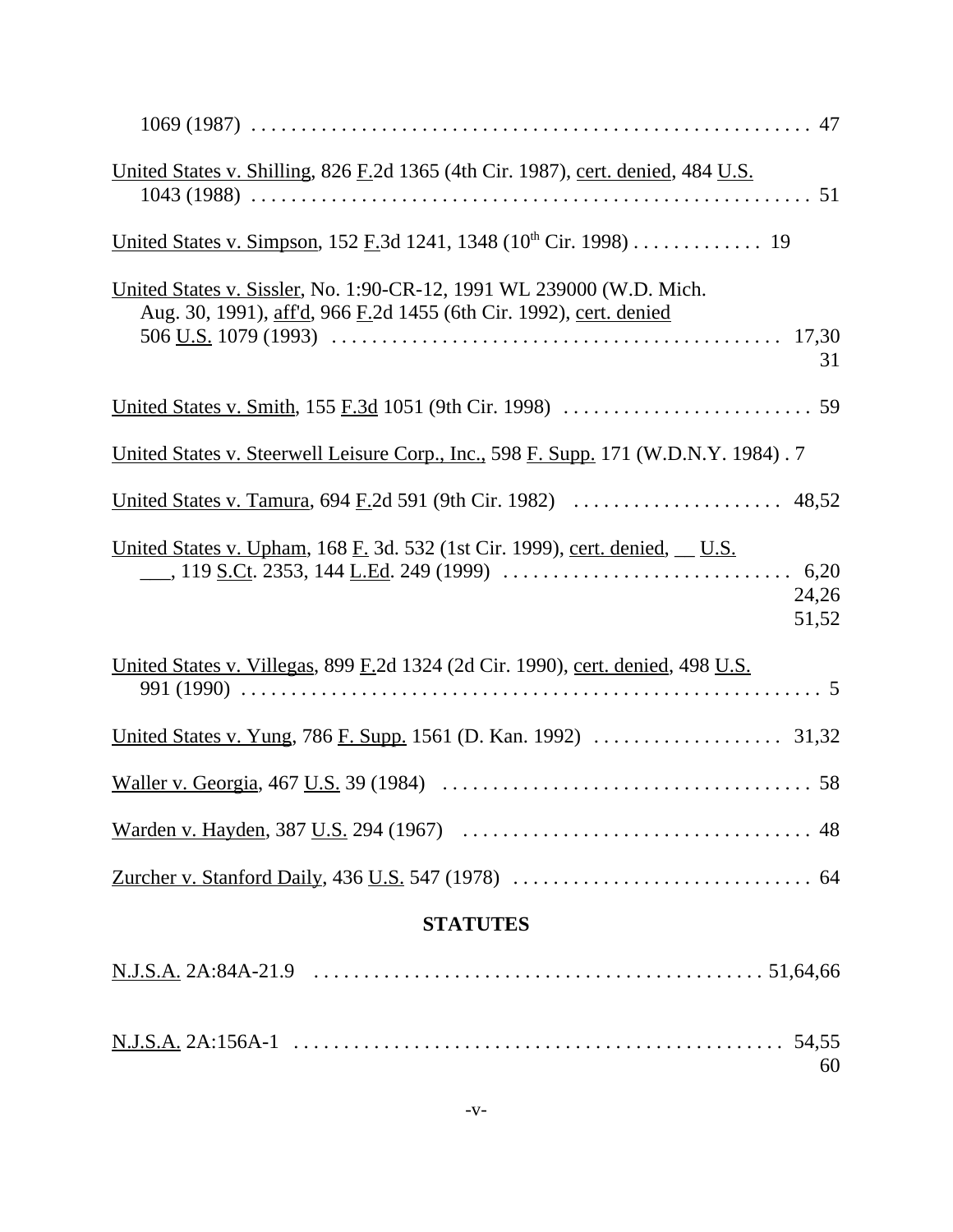| 57,58<br>59 |
|-------------|
|             |
|             |
|             |
| 64,66       |
|             |
|             |
|             |
| 57          |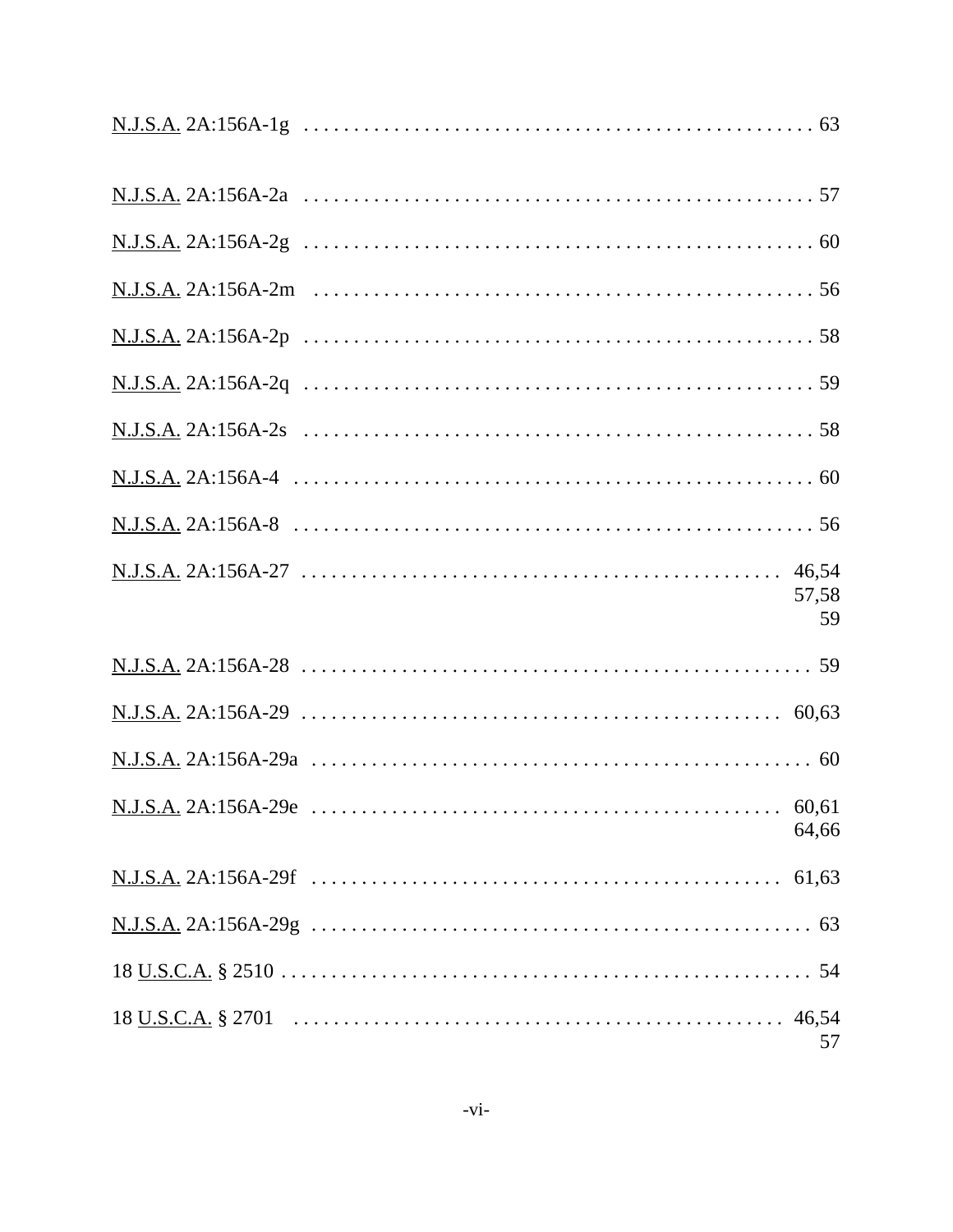# **RULES**

| 17 |
|----|
|    |
|    |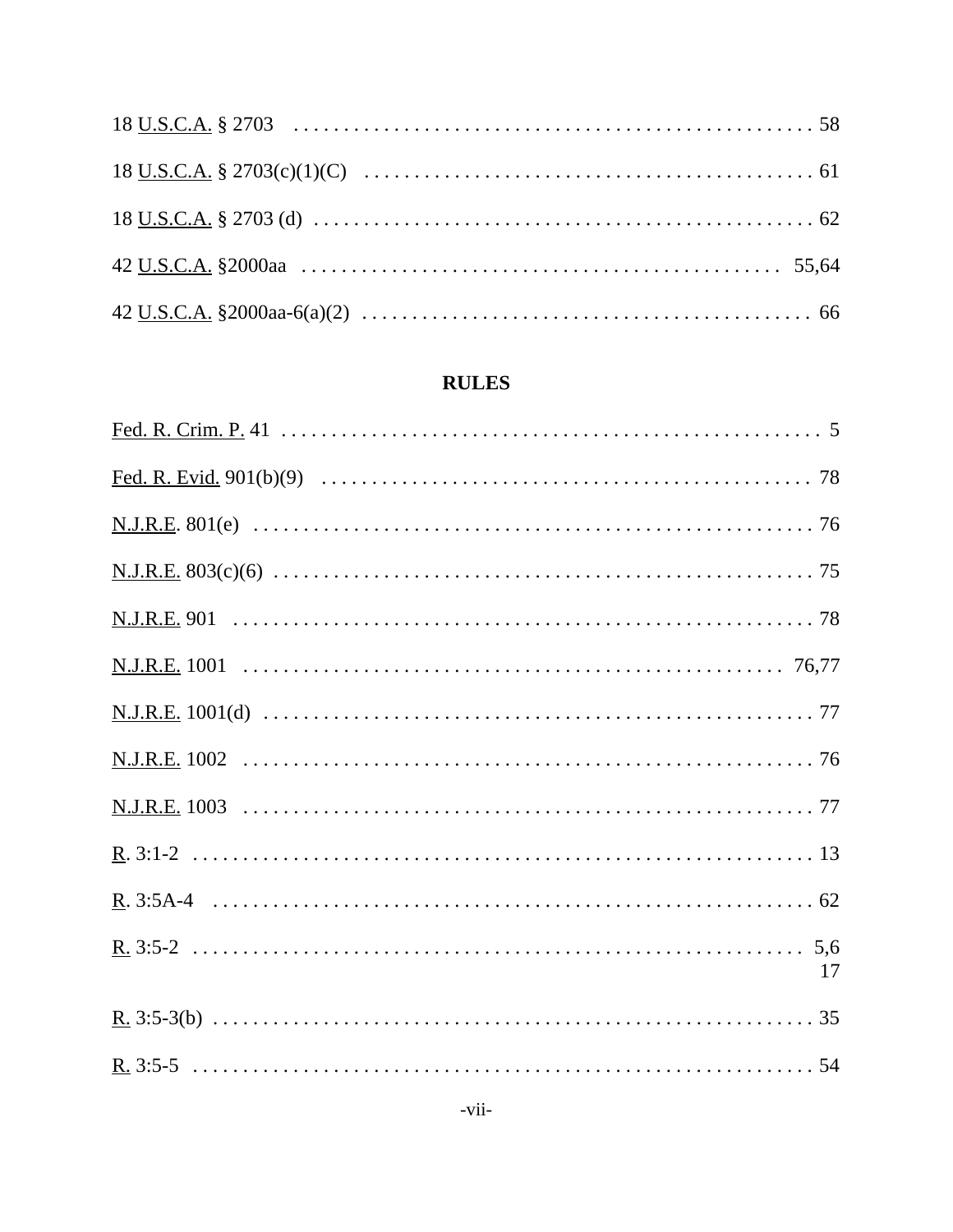# **OTHER SOURCES CITED**

| 2 W. LaFave, Search and Seizure: A Treatise on the Fourth Amendment, |
|----------------------------------------------------------------------|
|                                                                      |
| 42.51                                                                |

| Electronic Surveillance and Communications Data Warrant Manual § 4 (Administrative Office of the |  |
|--------------------------------------------------------------------------------------------------|--|
|                                                                                                  |  |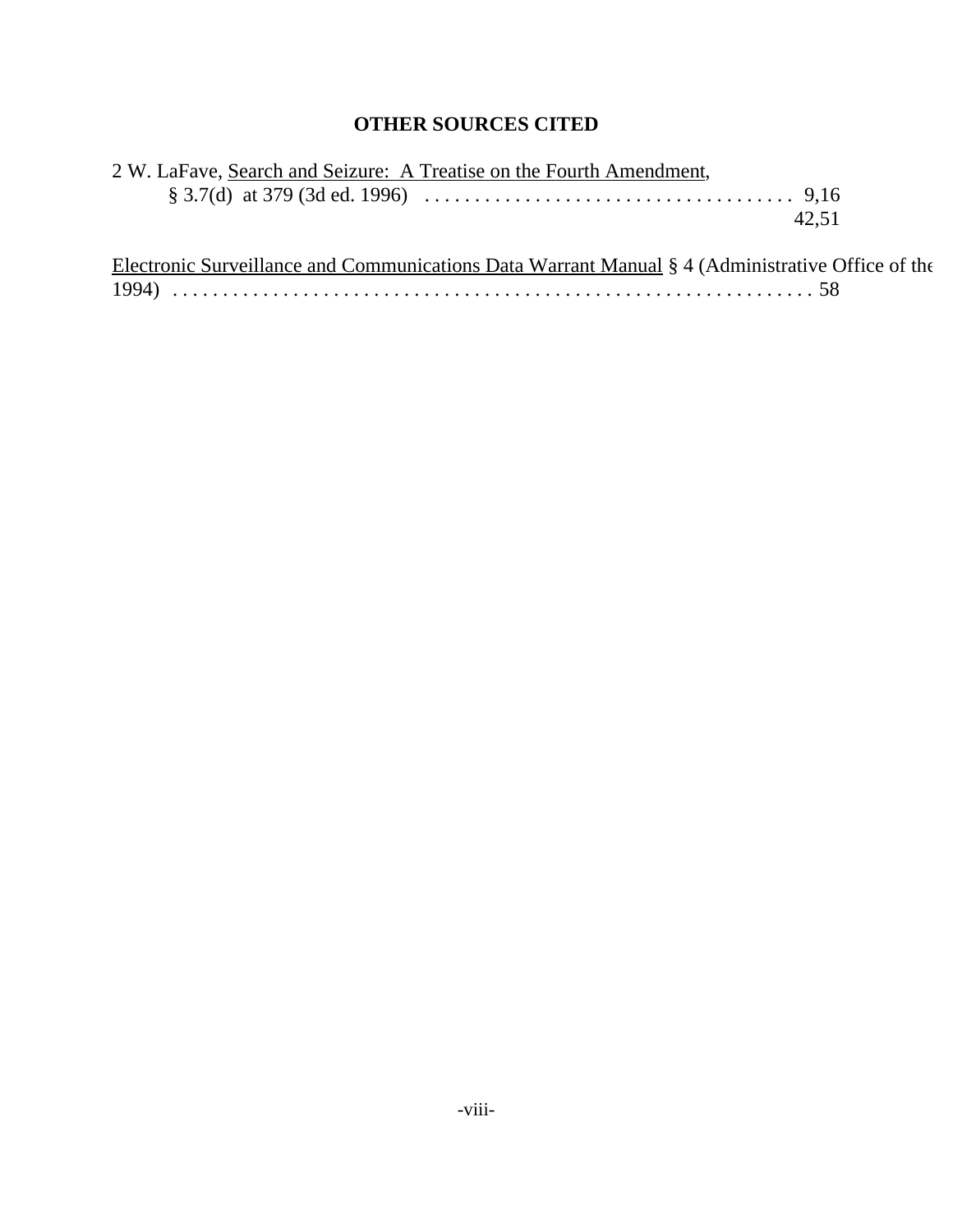### **COMPUTER SEARCH CHECKLIST**

- I. The fundamental question to be answered before any computer search is what role did the computer play in the offense. To determine the role of a computer, it is essential to have as much information about the target computer or computers as possible. Also, keep in mind that a given computer may have more than one function. For instance a computer may be a hacker's tool but may also be where the hacker's records are stored. In assessing a computer's role, consider the following:
	- A. Is the computer contraband and therefore subject to seizure? (stolen or obtained by fraud)
	- B. Is the computer a tool or weapon used in the commission of the offense? (hacker's computer, credit card generator)
	- C. Is the computer an instrument of the offense? (Internet fraud scheme, child pornographer)
	- D. Is the computer a storage device?
- II After the determination of the role of the computer in an offense, the next determination is where the evidence is likely to be found.
	- A. Is the evidence on the target's computer?
	- B. Is the evidence at an Internet Service Provider?
	- C. Is the evidence on a network?
	- D. Is the evidence at a remote location?
	- E. Is the evidence at multiple locations?
	- F. Is the evidence located out of the jurisdiction?
- III. The location of the evidence dictates the procedure which must be used to obtain the evidence.
	- A. Can the information be obtained by Search Warrant?
	- B. Can the information be obtained by a Subpoena to a service provider?
	- C. Does the information sought require a Communications Data Warrant or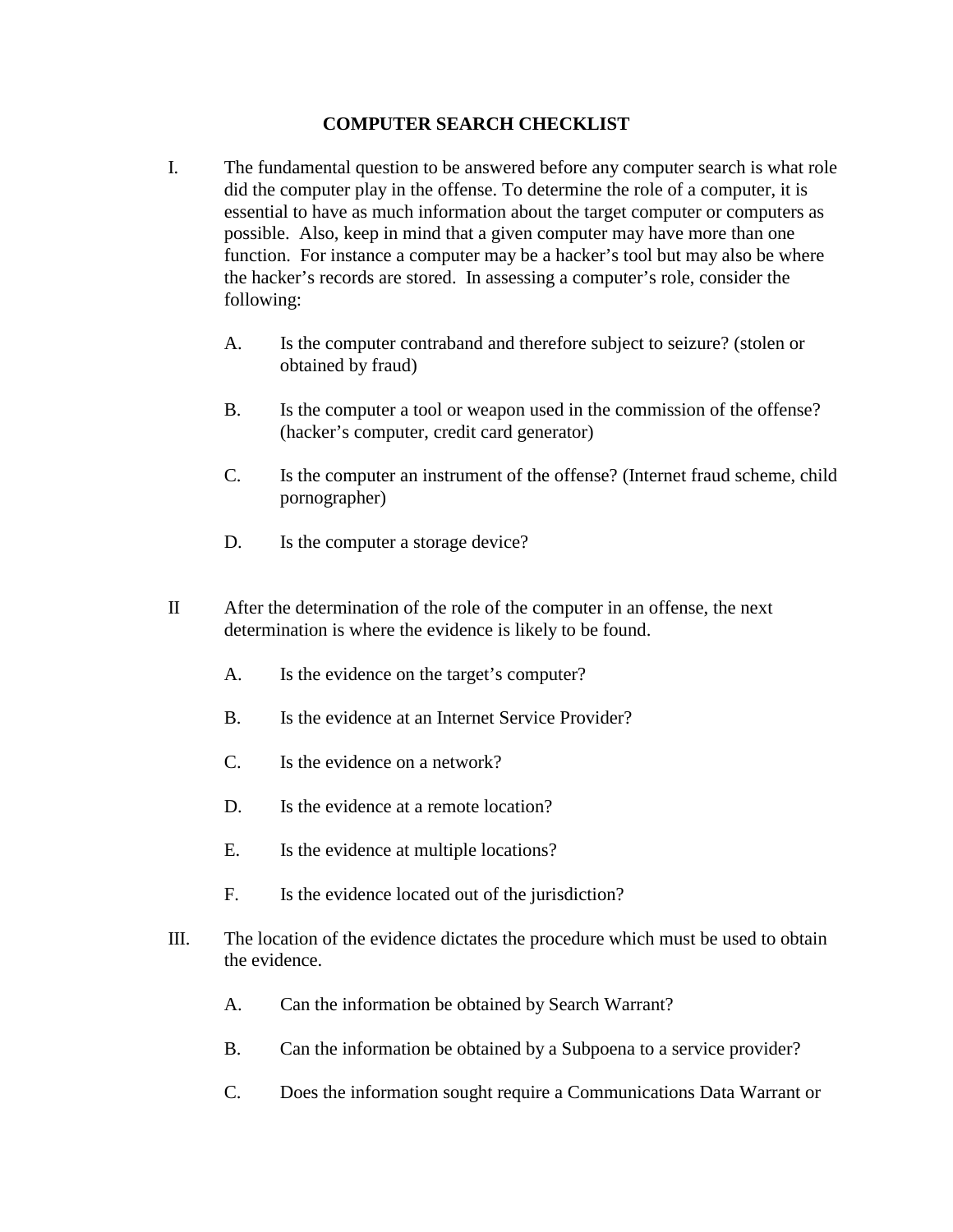### Communication Information Order?

- D. Does the information sought require a Wiretap?
- E. Does the information sought require application for a search warrant or other process in another State or Country?
- IV In addition to the seizure of the computer, it is necessary to determine what else must be obtained to facilitate the analysis of the information.
	- A. Is there special software?
	- B. Are there passwords or phrases needed to gain access?
	- C. Is there other documentary evidence related to the crime or identity of the target?
	- D. Are there operating manuals or invoices?
- V. Computer searches may also raise special concerns regarding the safety of the executing officers or the integrity of the evidence. Computer evidence is inherently volatile and easily destroyed. These concerns might require a "noknock" warrant. Consider the following questions when assessing the danger to the officers or the evidence:
	- A. Is there evidence of an intent to destroy the evidence?
	- B. Is there evidence of an intent to injure law enforcement officer?
	- C. Is there remote access to the computer which would enable persons not present at the site to damage or destroy the evidence?
- VI. Because modern computers come in a bewildering number of variations, from simple personal computers and Apple computers to sophisticated corporate networks, and have the ability to store enormous amounts of data, it will likely be necessary to incorporate language that allows the searcher to seize the computer or some of its components for analysis in a controlled environment. The following questions should be answered in assessing the need to seize computer components:
	- A. Is the computer part of a network?
	- B. Is there a large volume of evidence to be searched?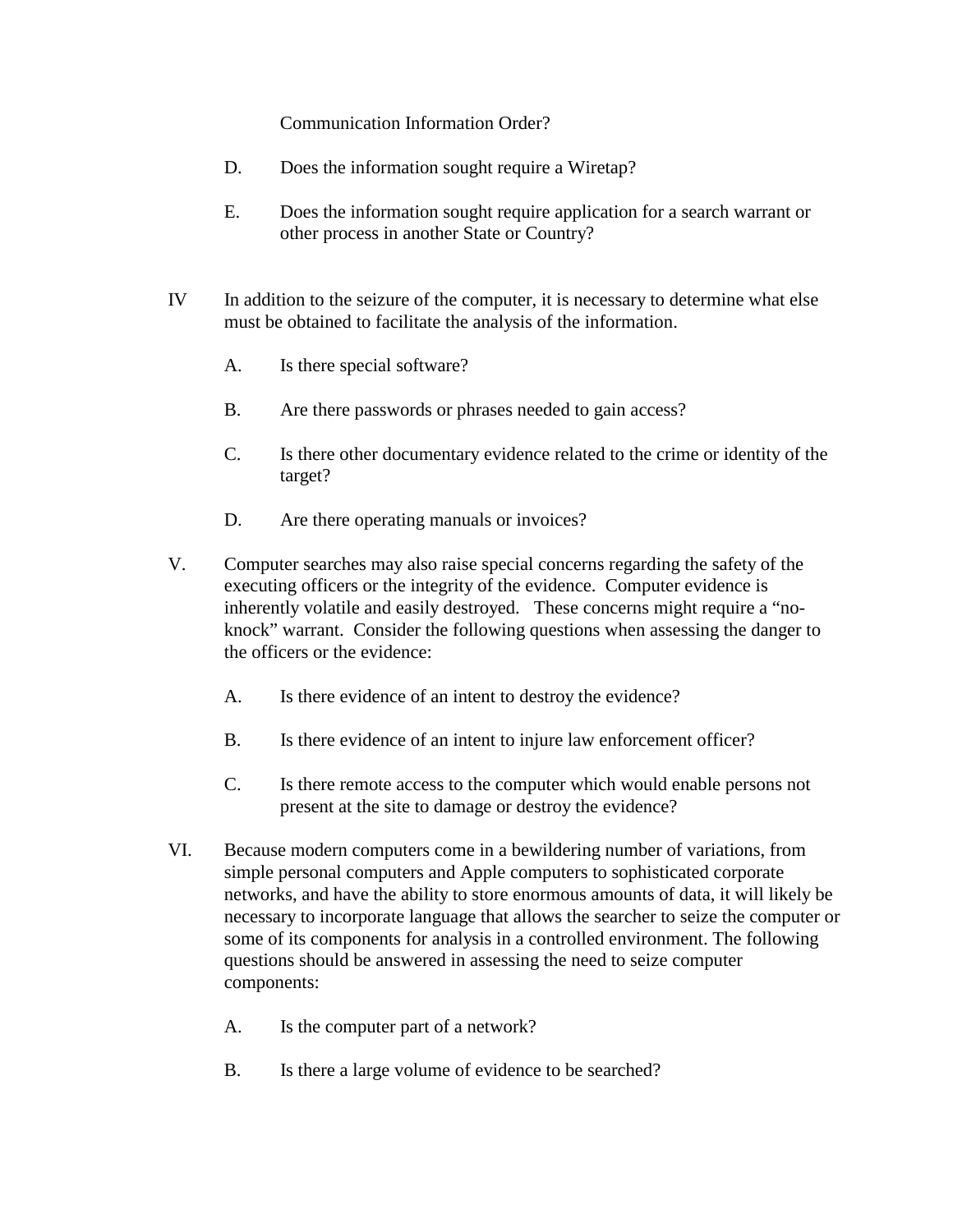- C. Is the computer unique in any way?
- D. Does the computer setup need to be duplicated in the laboratory exactly in order to operate?
- VII. The evidence in a given case may not necessarily be stored only in a desktop computer. The wide spread use of laptop computers, organizers and external storage devices requires a search for all potential sources of evidence including:
	- A. Floppy disks
	- B. Removable drives (Jazz, Zip, CD Rom)
	- C. Multiple hard drives
	- D. Laptop computers
	- E. Personal Digital Assistants (palm pilots and organizers)
	- F. Off site storage (may require an out-of-state or special warrant)
- VIII. There are several specialized statutes which may impact a search for computer evidence. Therefore, prior to any search, consideration must be given to whether one of the following statutes will be implicated:
	- A. Privacy Protection Act
	- B. Stored Electronic Communications Act
	- C. Wiretap Act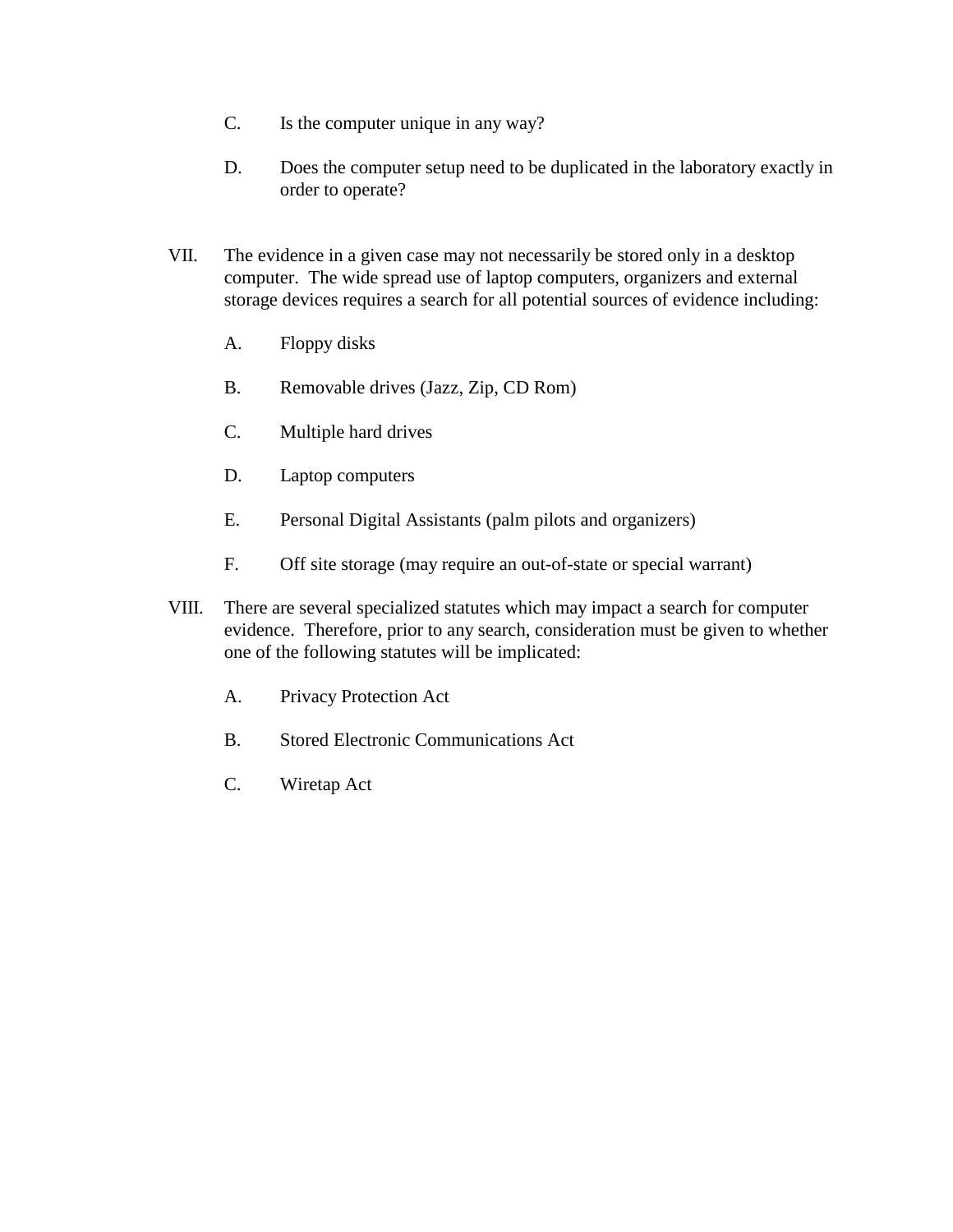#### **SAMPLE WARRANT LANGUAGE**

**As discussed in Section II. A.6. of the Manual, it may be necessary to request authorization to take the computer off of the premises being searched for the purposes of analysis of the contents of the computer. The following language may be useful in justifying that request.**

#### Volume of the Evidence

 Computer storage devices like hard disks, diskettes, tapes, and laser disks generally can store the equivalent of thousands of pages of information. Additionally, a suspect may try to conceal criminal evidence; he or she might store it in random order with deceptive file names. This may require searching authorities to examine all the stored data to determine which particular files are evidence or instrumentalities of crime. This sorting process can take weeks or months, depending on the volume of data stored, and it would be impractical to attempt this kind of data search on site.

#### Technical Requirements

Searching computer systems for criminal evidence is a highly technical process requiring expert skill and a properly controlled environment. The vast array of computer hardware and software available requires even computer experts to specialize in some systems and applications, so it is difficult to know before a search which expert is qualified to analyze the system and its data. In any event, however, data search protocols are exacting scientific procedures designed to protect the integrity of the evidence and to recover even "hidden," erased, compressed, password-protected, coded or encrypted files. Since computer evidence is extremely vulnerable to inadvertent or intentional modification or destruction (both from external sources or from destructive code imbedded in the system as a "booby trap"), a controlled environment is essential to its complete and accurate analysis.

#### Training and Experience

Based upon my knowledge, training and experience, I know that searching computerized information for evidence or instrumentalities of crime commonly requires agents to seize most or all of a computer system's input/output peripheral devices, related software, documentation, and data security devices (including passwords) so that a qualified computer expert can accurately retrieve the system's data in a laboratory or other controlled environment. This is true for the following reasons:

A) The peripheral devices which allow users to enter or retrieve data from the storage devices vary widely in their compatibility with other hardware and software. Many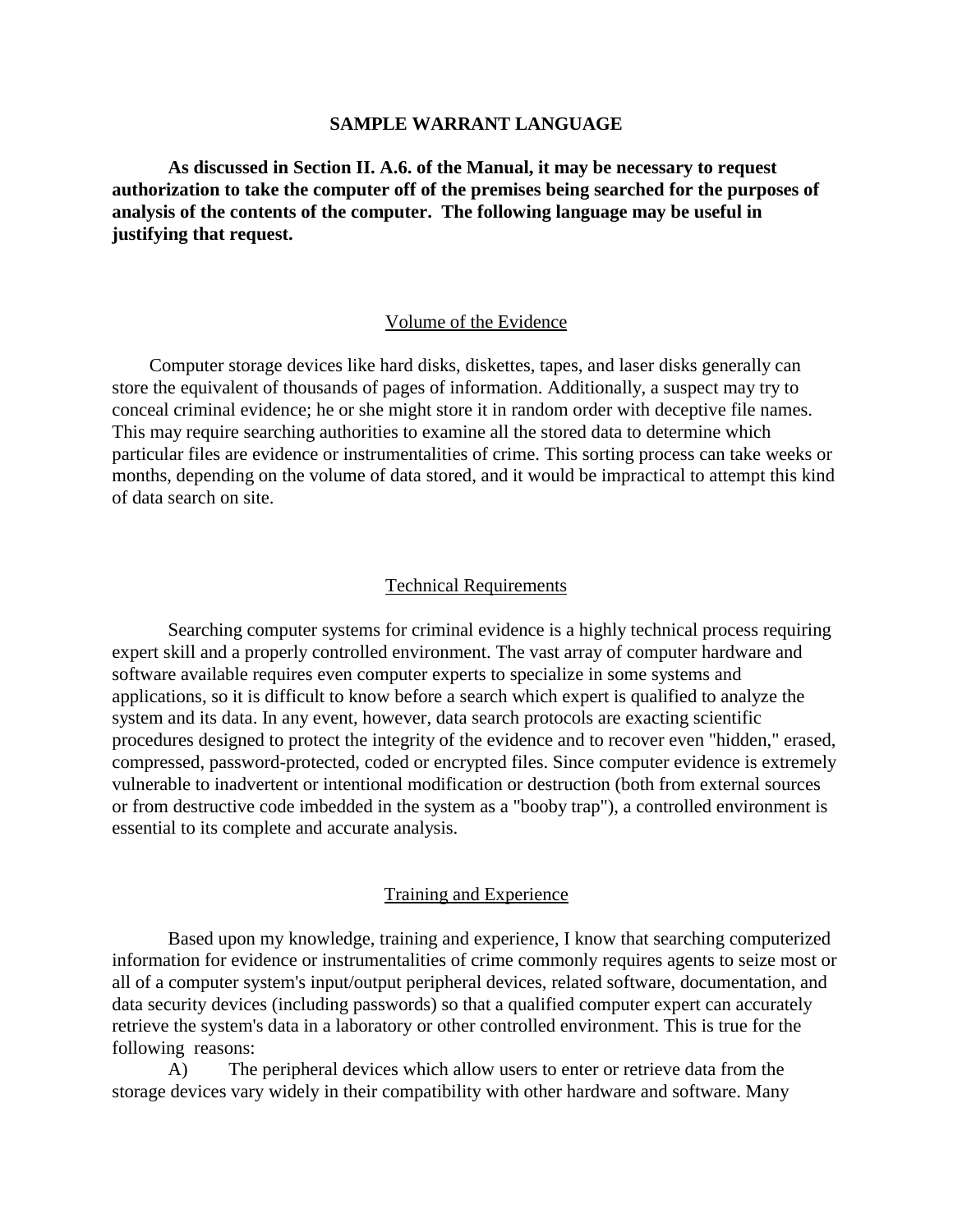system storage devices require particular input/output (or "I/O") devices in order to read the data on the system. It is important that the analyst be able to properly re-configure the system as it now operates in order to accurately retrieve the evidence listed above. In addition, the analyst needs the relevant system software, operating systems, interfaces, hardware drivers, and any applications software which may have been used to create the data whether stored on hard drives or on external media, as well as all related instruction manuals or other documentation and data security devices.

B) If, after inspecting the I/O devices, software, documentation, and data security devices, the analyst determines that these items are no longer necessary to retrieve and preserve the data evidence, the State will return them within a reasonable time.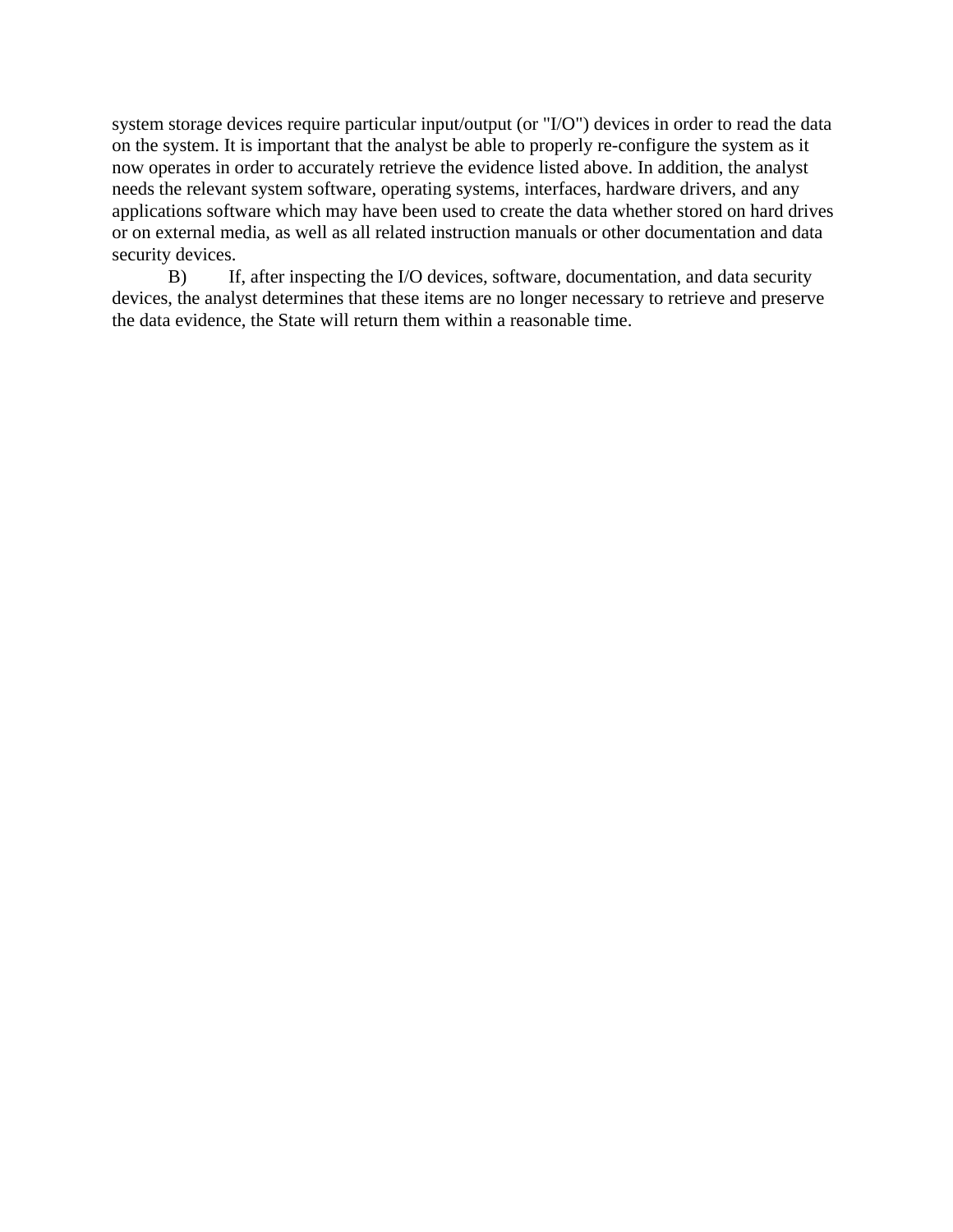#### **SAMPLE SEARCH WARRANT**

**The following is a sample search warrant affidavit for computer evidence. The affidavit is structured as a records warrant, the most typical form of warrant used in connection with computer searches. This should be viewed a generic sample which must be modified for the depending on the circumstances associated with a particular warrant.** 

| SUPERIOR COURT OF NEW JERSEY |
|------------------------------|
| LAW DIVISION - COUNTY OF     |

| STATE OF NEW JERSEY ) |                  | <b>CRIMINAL ACTION</b>                                                                                                     |                                 |
|-----------------------|------------------|----------------------------------------------------------------------------------------------------------------------------|---------------------------------|
| <b>COUNTY OF</b>      | $\therefore$ SS. |                                                                                                                            | APPLICATION FOR SEARCH WARRANTS |
|                       |                  | , being of full age, duly sworn according to law, upon his/her oath deposes and                                            |                                 |
| says:                 |                  |                                                                                                                            |                                 |
| 1.                    |                  |                                                                                                                            |                                 |
|                       |                  | employed since ________________________. I am presently assigned to __________________________.                            |                                 |
|                       |                  |                                                                                                                            |                                 |
|                       |                  | Thave actively assisted in (types of cases and $\overline{\phantom{a}}$ ). I have actively assisted in (types of cases and |                                 |
|                       |                  | activity, e.g. the monitoring of consensual intercepts, surveillance, undercover investigations as                         |                                 |
|                       |                  | well as the procurement and execution of search warrants and subpoenas.) ______________                                    |                                 |
|                       |                  | in pursuit of these investigations,                                                                                        |                                 |
|                       |                  | I have dealt with informants and defendants who have participated in these crimes. Some of the                             |                                 |
|                       |                  |                                                                                                                            |                                 |
| 2.                    |                  | Based on the information which will be detailed in this affidavit, I have probable                                         |                                 |
|                       |                  | cause to believe and do believe that in and upon the below-described premises is located certain                           |                                 |
|                       |                  | property which was used in the violation of the penal laws of this State; which was possessed,                             |                                 |

controlled, designed or intended for such use and which constitutes evidence of or tends to show the commission of the offenses of \_\_\_\_\_\_\_\_\_\_\_\_\_\_\_\_\_\_\_\_\_\_\_\_\_\_\_\_\_\_\_\_\_\_\_\_\_\_\_\_\_\_\_\_\_\_\_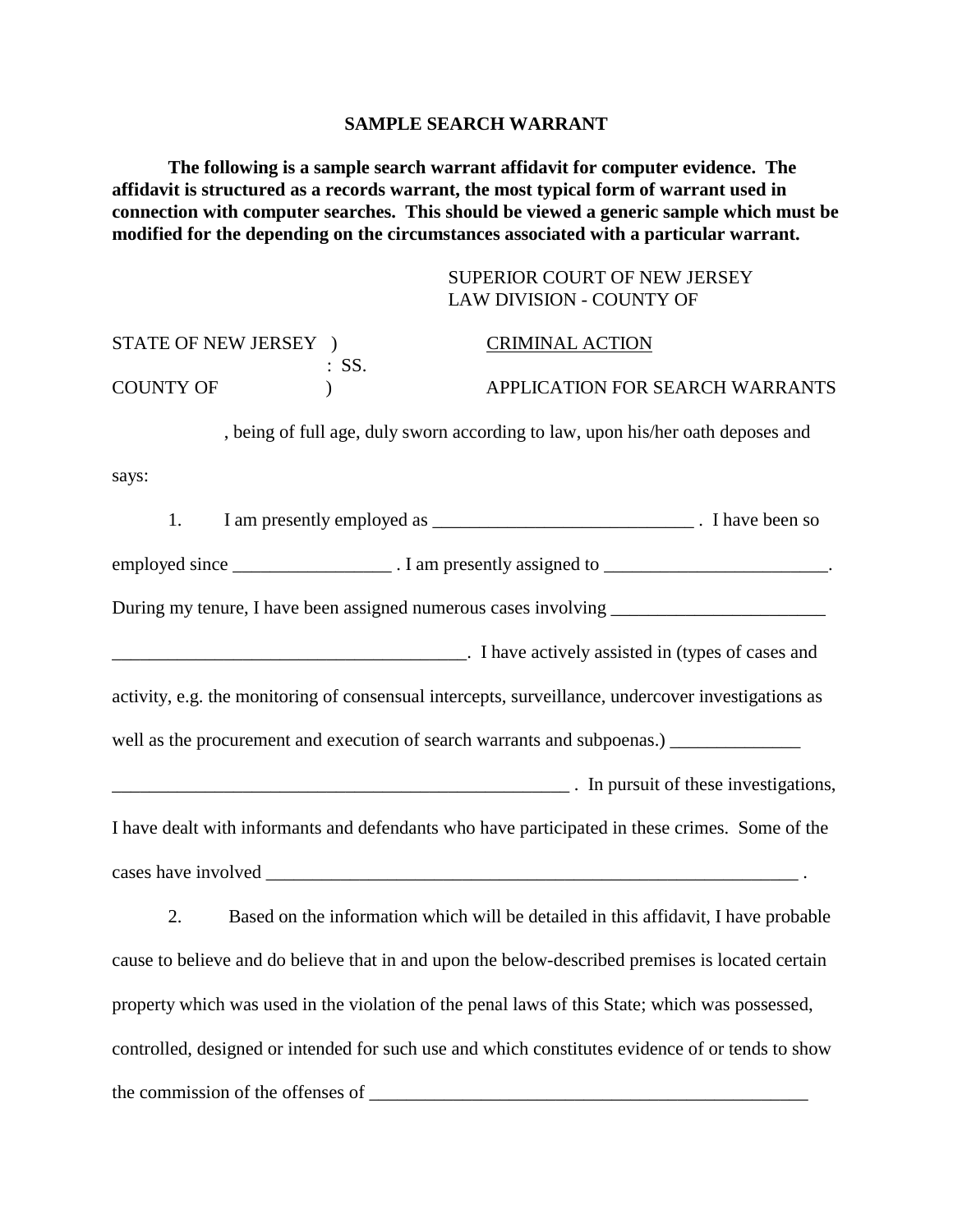The premises to be searched are described as follows:

A) The offices of \_\_\_\_\_\_\_\_\_\_\_\_\_\_\_\_\_\_\_\_\_\_\_\_\_\_\_\_\_\_\_\_\_\_\_\_\_ and more

\_\_\_\_\_\_\_\_\_\_\_\_\_\_\_\_\_\_\_\_\_\_\_\_\_\_\_\_\_\_\_\_\_\_\_\_\_\_\_\_\_\_\_\_\_\_\_\_\_\_\_\_\_\_\_\_\_\_\_\_\_\_\_\_\_\_\_\_\_\_\_\_\_\_.

particularly described as:

B) The home of \_\_\_\_\_\_\_\_\_\_\_\_\_\_\_\_\_\_\_\_\_\_\_\_\_\_\_\_\_\_\_\_\_\_\_\_\_\_ and more

particularly described as:

C) (Detail other places to be searched)

## **I.**

## **ALLEGATIONS RELATING TO (2C Violations)**

1. (List probable cause)

2. My review of records on file with \_\_\_\_\_\_\_\_\_\_\_\_\_ revealed that \_\_\_\_\_\_\_\_\_\_\_.

3. Investigation has revealed that information pertaining to this investigation was entered into the computer. (List detailed information relating to how the computer is used in the commission of the alleged offenses.)

4. Based on the foregoing, I have probable cause to believe and do believe that

evidence of the crimes of \_\_\_\_\_\_\_\_\_\_\_\_\_\_\_\_\_\_\_\_\_\_\_\_\_\_ can be found in the offices of

\_\_\_\_\_\_\_\_\_\_\_\_\_\_\_\_\_\_ located at \_\_\_\_\_\_\_\_\_\_\_\_\_\_\_\_\_\_\_\_\_\_\_\_\_\_\_\_\_\_\_\_\_\_ and in the home of \_\_\_\_\_\_\_\_\_\_\_\_\_\_\_\_ located at \_\_\_\_\_\_\_\_\_\_\_\_\_\_\_\_\_\_\_\_\_\_\_\_\_\_\_\_\_\_.

5. Based on the foregoing, it is respectfully requested that the Court issue a search warrant for the offices of \_\_\_\_\_\_\_\_\_\_\_\_\_\_\_\_\_\_\_\_\_\_\_\_\_\_\_\_\_\_\_\_\_\_\_\_\_\_\_\_\_\_\_\_\_\_\_\_\_\_\_ .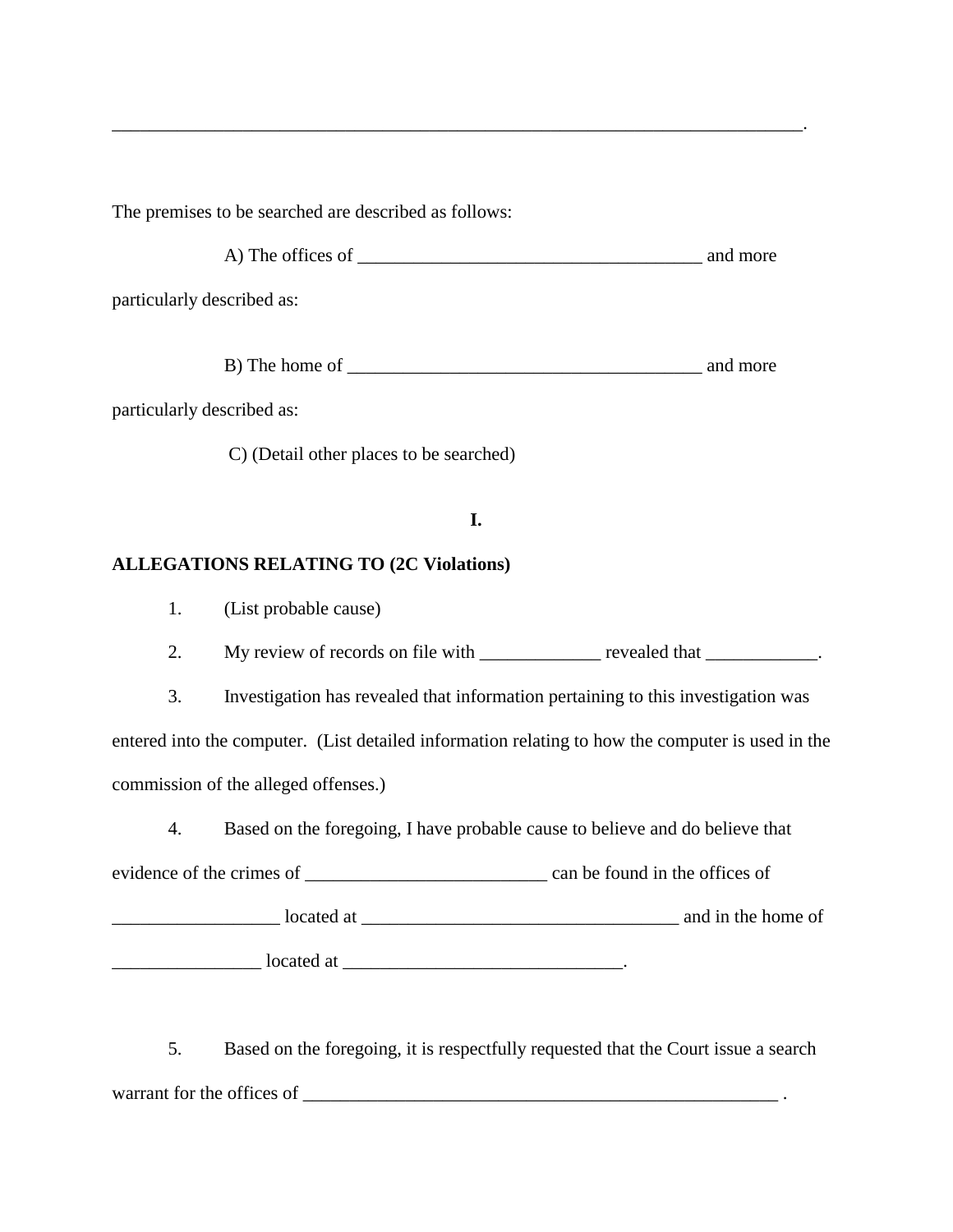6. Based on the foregoing, it is also respectfully requested that the Court issue a search warrant for the home of \_\_\_\_\_\_\_\_\_\_\_\_\_\_\_\_\_\_\_\_\_\_\_\_\_\_\_\_\_\_\_\_\_\_\_\_\_\_\_\_\_\_\_\_\_\_ .

#### **If Statutes require records to be maintained, the following may be applicable:**

7. Based on my training and experience I know that \_\_\_\_\_\_\_\_\_\_\_\_\_\_\_\_\_\_\_\_\_\_\_\_\_\_\_\_\_ maintains large amounts of records. Further, exercise requires to keep permanent records. Further, equires that these records be maintained for at least \_\_\_\_\_ years. Based on these requirements, I have probable cause to believe that the records indicated below may be found on the premises to be searched.

\*\*\*\*\*\*\*\*\*\*\*\*\*\*\*\*\*\*\*\*\*\*\*\*\*\*\*\*\*\*\*\*\*\*\*\*\*\*\*

8. The specific evidence to be searched for and seized at the above-described locations is set forth below. As described below, some of the evidence to be searched for and seized is records. Permission is his/hereby sought to search for and seize these below-described records whether they are kept on paper, in computers or on electronic or magnetic storage media. The evidence to be searched for and seized is as follows:

a) (List types of records) during the period of the present, including but not limited to:

(1) (Record sought) whether in paper form or electronic media

b) Any and all electronic devices which are capable of analyzing, creating, displaying, converting or transmitting electronic or magnetic computer impulses or data. These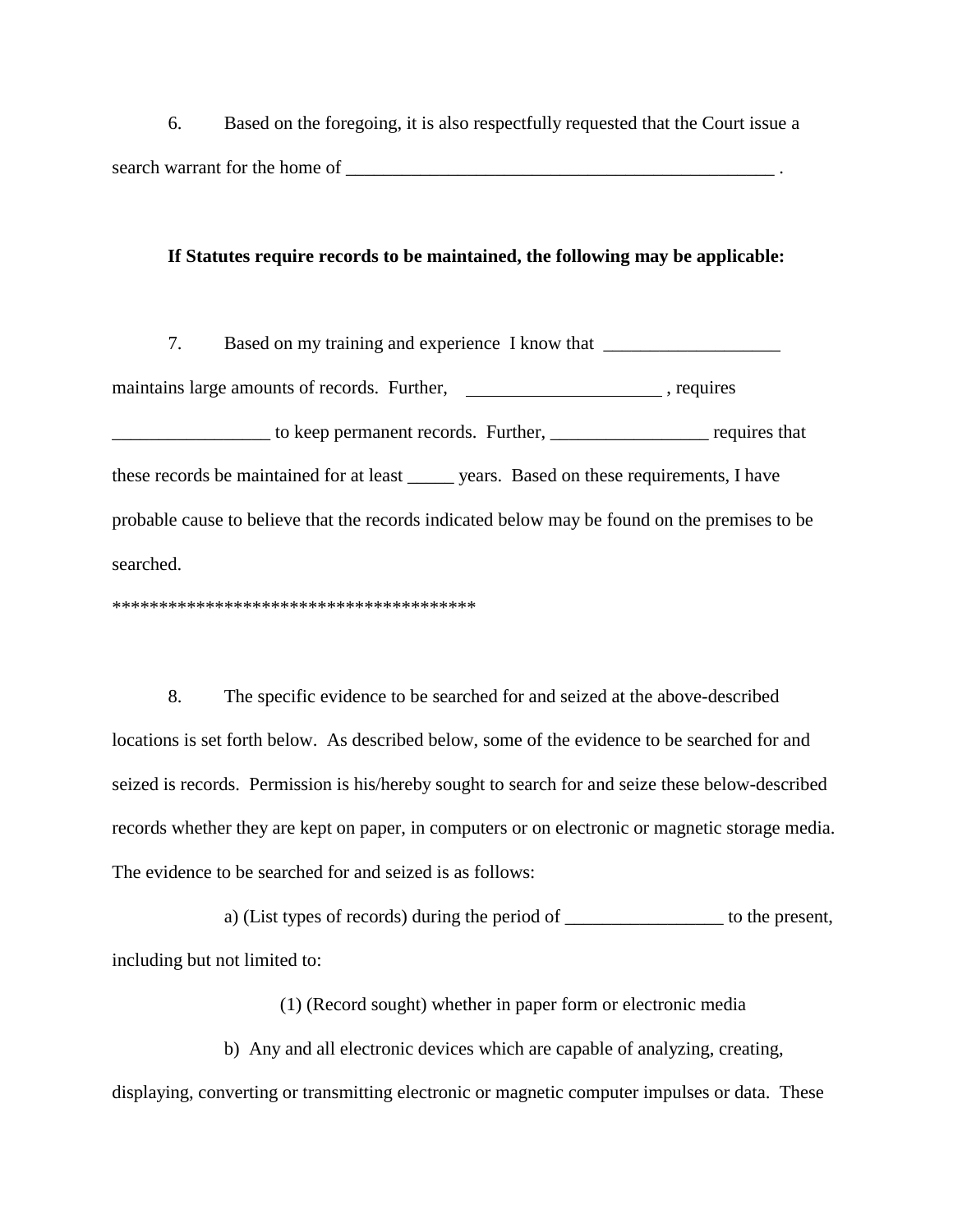devices include: computer components, computer peripherals, word processing equipment, modems, monitors, printers, plotters, encryption circuit boards, optical scanners, external hard drives, and other computer-related electronic devices;

c) Any and all instructions or programs stored in the form of electronic or magnetic media which are capable of being interpreted by a computer or related components. The items to be seized include operating systems, application software, utility programs, compilers, interpreters and other programs or software used to communicate with computer hardware or peripherals either directly or indirectly via telephone lines, radio or other means of transmission;

d) Any and all written or printed material which provides instructions, examples, concerning the operation of a computer system, computer software, and/or any related device;

e) Any and all information pertaining to passwords and/or encryption relating to the computer system, computer software, and/or any related device;

f) Any and all of the above described information and/or data stored in the form of magnetic or electronic coding on computer media capable of being read by a computer or with the aid of computer related equipment. This media includes floppy diskettes, fixed hard disks, removable hard disk cartridges, tapes, laser disks, video cassettes, CD ROM and other media which is capable of storing magnetic coding;

9. It is requested that the following be considered regarding computerized evidence:

a) The volume of evidence. Computer storage devices like hard disks, diskettes, tapes, and laser disks generally can store the equivalent of thousands of pages of information. Additionally, a suspect may try to conceal criminal evidence; he or she might store it in random order with deceptive file names. This may require searching authorities to examine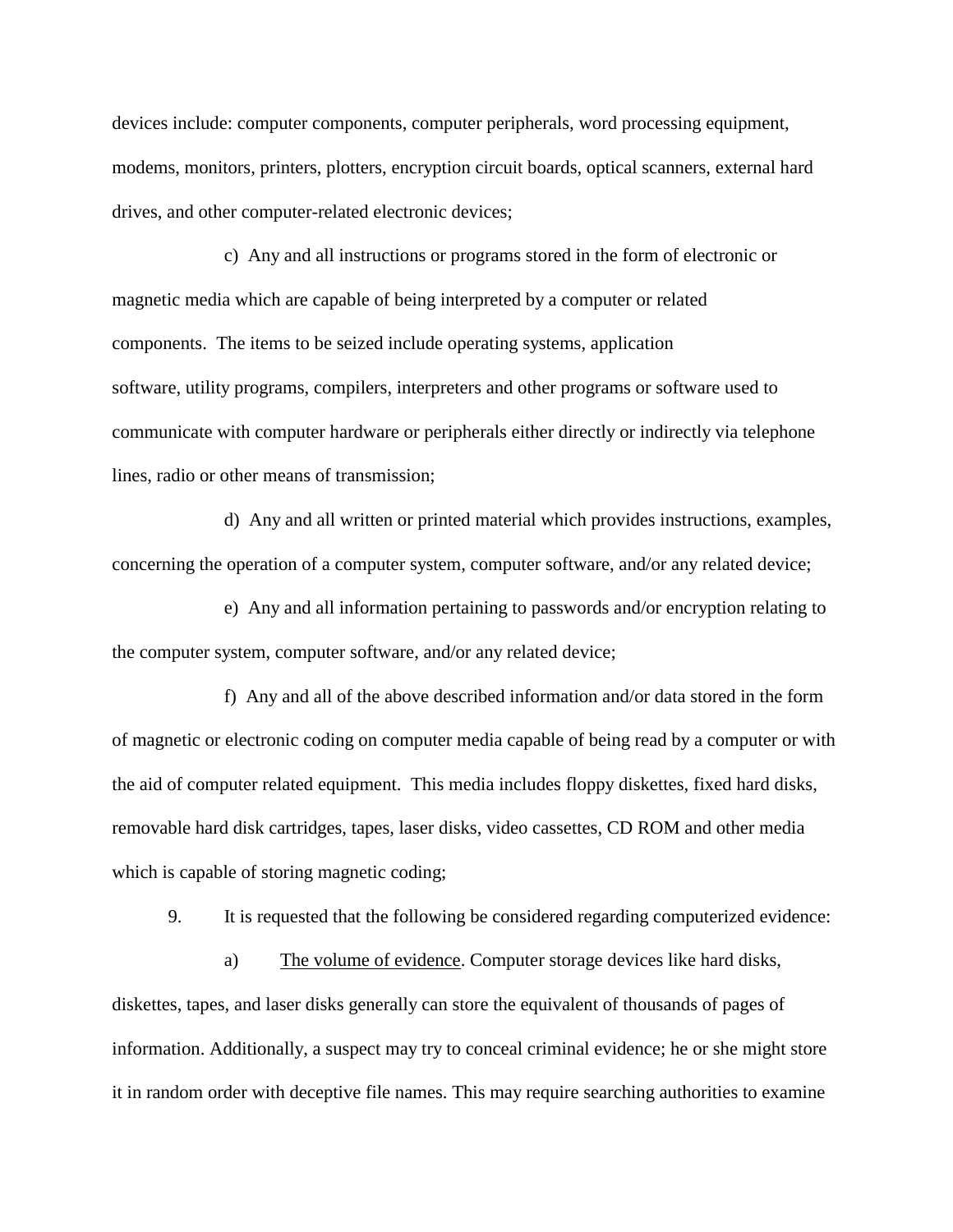all the stored data to determine which particular files are evidence or instrumentalities of crime. This sorting process can take weeks or months, depending on the volume of data stored, and it would be impractical to attempt this kind of data search on site.

b) Technical requirements. Searching computer systems for criminal evidence is a highly technical process requiring expert skill and a properly controlled environment. The vast array of computer hardware and software available requires even computer experts to specialize in some systems and applications, so it is difficult to know before a search which expert is qualified to analyze the system and its data. In any event, however, data search protocols are exacting scientific procedures designed to protect the integrity of the evidence and to recover even "hidden," erased, compressed, password-protected, coded or encrypted files. Since computer evidence is extremely vulnerable to inadvertent or intentional modification or destruction (both from external sources or from destructive code imbedded in the system as a "booby trap"), a controlled environment is essential to its complete and accurate analysis.

#### c) Seizure of computer equipment & related devices, software, and

documentation. Based upon my knowledge, training and experience, I know that searching computerized information for evidence or instrumentalities of crime commonly requires agents to seize most or all of a computer system's input/output peripheral devices, related software, documentation, and data security devices (including passwords) so that a qualified computer expert can accurately retrieve the system's data in a laboratory or other controlled environment. This is true for the following reasons:

1) The peripheral devices which allow users to enter or retrieve data from the storage devices vary widely in their compatibility with other hardware and software.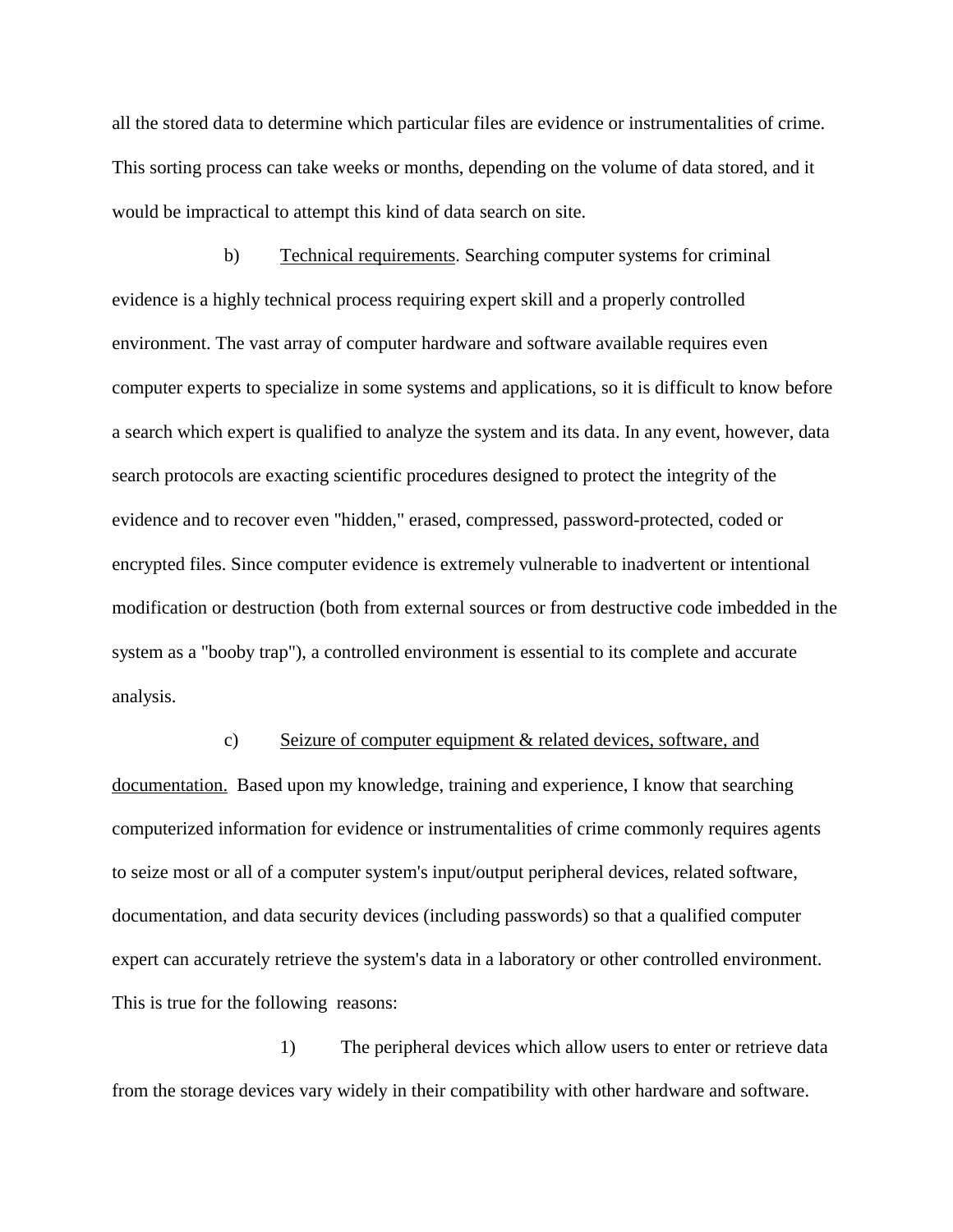2) Many system storage devices require particular input/output (or "I/O") devices in order to read the data on the system. It is important that the analyst be able to properly re-configure the system as it now operates in order to accurately retrieve the evidence listed above. In addition, the analyst needs the relevant system software, operating systems, interfaces, hardware drivers, and any applications software which may have been used to create the data whether stored on hard drives or on external media, as well as all related instruction manuals or other documentation and data security devices.

d) If, after inspecting the I/O devices, software, documentation, and data security devices, the analyst determines that these items are no longer necessary to retrieve and preserve the data evidence, the State will return them within a reasonable time.

10. It is also specifically requested that the Search Warrant authorize any appropriate Law Enforcement Agency access to the items referred to in \_\_\_\_\_\_\_\_\_\_, the authority to open these items, view their contents and copy and reproduce all images and data contained this/herein.

11. It is also specifically requested that the Search Warrant authorize access to get files that have been "hidden", erased, compressed, password protected, or encrypted.

\_\_\_\_\_\_\_\_\_\_\_\_\_\_\_\_\_\_\_\_\_\_\_\_\_\_\_\_\_\_\_\_\_\_\_\_\_ Sworn Law Enforcement Officer

Sworn To and Subscribed Before Me This Day of , 1999.

\_\_\_\_\_\_\_\_\_\_\_\_\_\_\_\_\_\_\_\_\_\_\_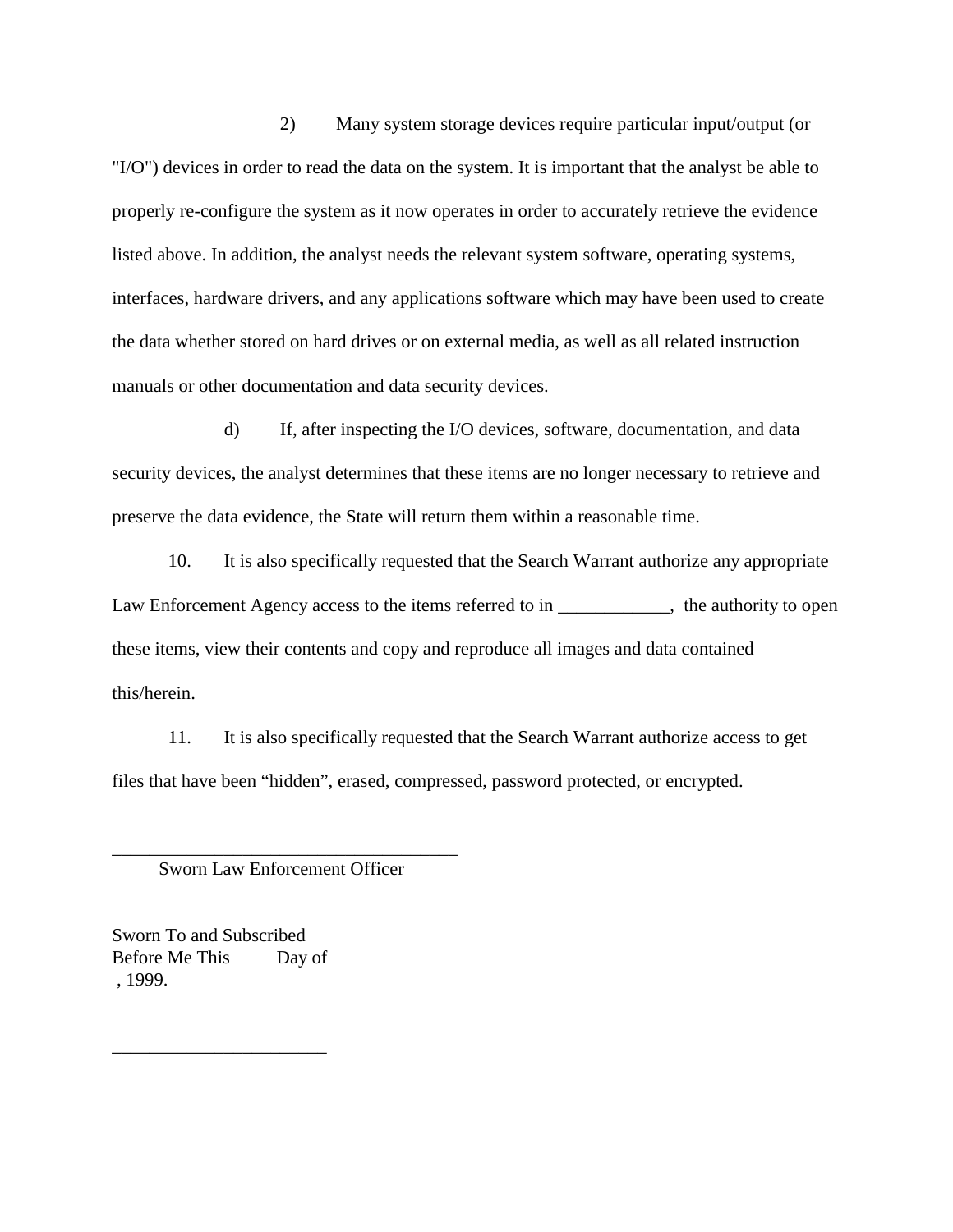#### **COMMUNICATION INFORMATION ORDER**

As detailed in section IV B. of the Manual, the Administrative Office of the Courts have designated the Court Order provided for in N.J.S.A. 2A:156A-29(e) as a Communication Information Order (CIO). Applications for CIO's must be taken to the appropriate Communications Data Warrant Judge. The standard to be utilized in evaluating the application is "specific and articulable facts showing reasonable grounds that record is relevant and material to investigation." The types of information which can be obtained from an Electronic Communication Service or Remote Computing Service by means of a CIO include billing information; methods and history of payment; access and Internet protocol (IP) logs; IP addresses; method of connection; connection times and dates. However, the CIO may not request the content of stored electronic communications or toll billing records. For that information it is necessary to obtain a Communications Data Warrant. The form to be utilized should be essentially identical to a CDW but it should request an Order and not a Warrant.

The CIO is designed to permit law enforcement to obtain valuable information in an Internet investigation and to facilitate the development of an investigation where there is insufficient evidence to establish the probable cause necessary to obtain the contents of stored electronic communications.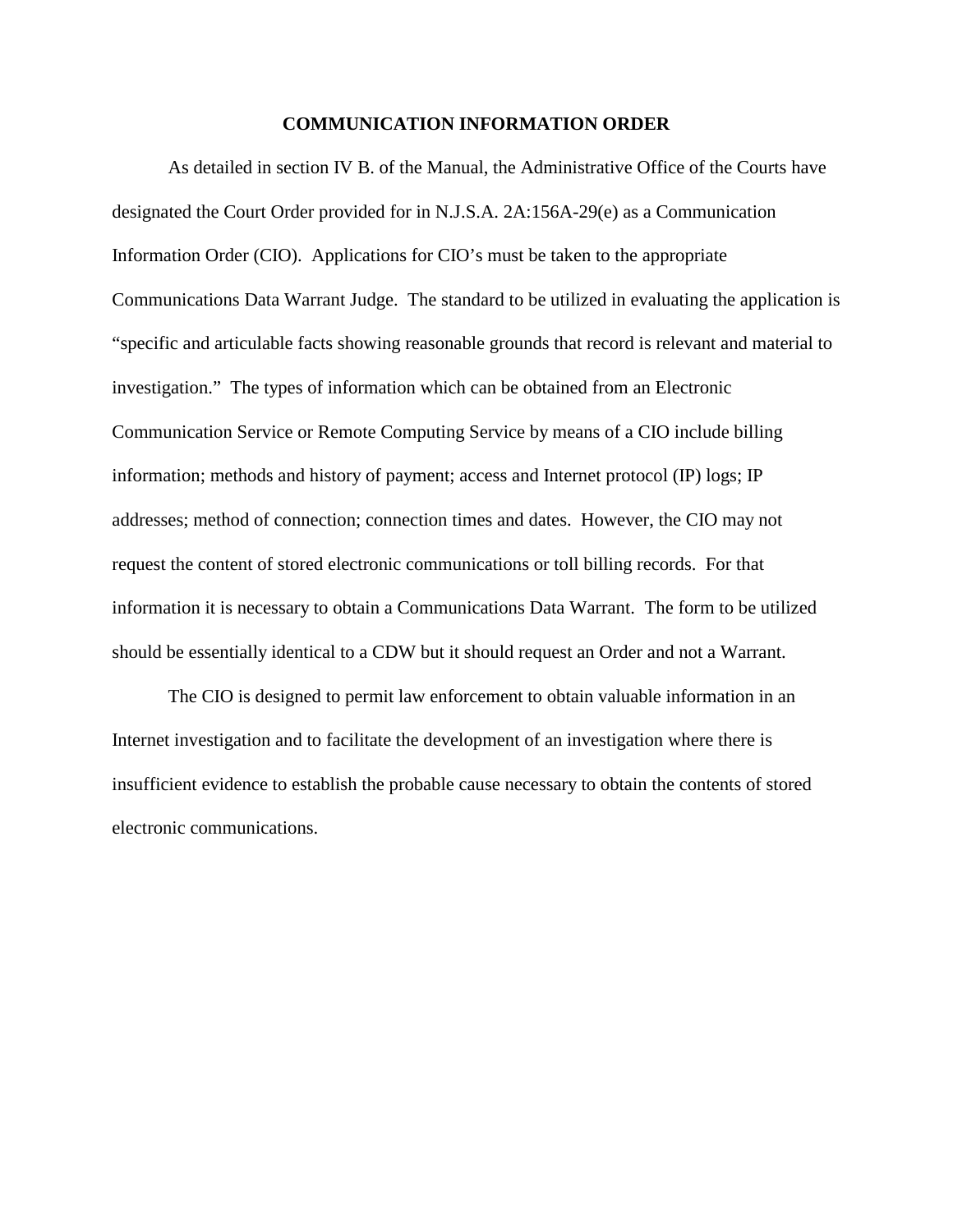### **SAMPLE COMMUNICATIONS DATA WARRANT**

SUPERIOR COURT OF NEW JERSEY COUNTY OF \_\_\_\_\_\_\_\_\_\_\_\_\_\_\_\_\_\_

### AFFIANT: YOUR NAME AND BADGE YOUR ORGANIZATION

| IN THE MATTER OF THE APPLICATION OF THE STATE |                  |
|-----------------------------------------------|------------------|
| OF NEW JERSEY FOR A COMMUNICATIONS DATA       |                  |
| <b>WARRANT TO OBTAIN THE CONTENTS</b>         |                  |
| OF STORED ELECTRONIC COMMUNICATIONS           |                  |
| AND SUBSCRIBER NAME,                          |                  |
| ADDRESS, CONTACT TELEPHONE NUMBERS,           |                  |
| AND FULL ACCOUNT INFORMATION                  |                  |
| ASSOCIATED WITH SCREEN NAME                   | <b>AFFIDAVIT</b> |
| List Screen Name/Internet Provider AND FOR    |                  |
| ALL ASSOCIATED INFORMATION,                   |                  |
| INCLUDING BUT NOT LIMITED TO ACCOUNT BILLING  |                  |
| INFORMATION, METHOD AND HISTORY OF PAYMENT,   |                  |
| USAGE, ACCESS AND INTERNET PROTOCOL LOGS,     |                  |
| CUSTOMER SERVICE RECORDS, AND ANY STATIC      |                  |
| OR DYNAMIC INTERNET PROTOCOL ADDRESSES        |                  |
| ASSOCIATED WITH THE ACCOUNTS.                 |                  |
|                                               |                  |
|                                               |                  |
|                                               |                  |
| <b>STATE OF NEW JERSEY</b>                    |                  |

ss. COUNTY OF  $\qquad \qquad$  )

1. I**, Your name and badge number**, of full age, having been duly sworn according to law upon my oath depose and say:

2. I am applying to the Court for the purpose of securing a Communications Data Warrant to obtain the contents of stored electronic communications and subscriber name, address, contact telephone numbers, and full account information associated with screen name **list screen name/Internet Provider** and for all associated information, including but not limited to account billing information, method and history of payment, usage, access and Internet protocol logs, customer service records and any static or dynamic Internet protocol address associated with the accounts. This order is sought to seize and secure evidence of the crime of **cite statute.**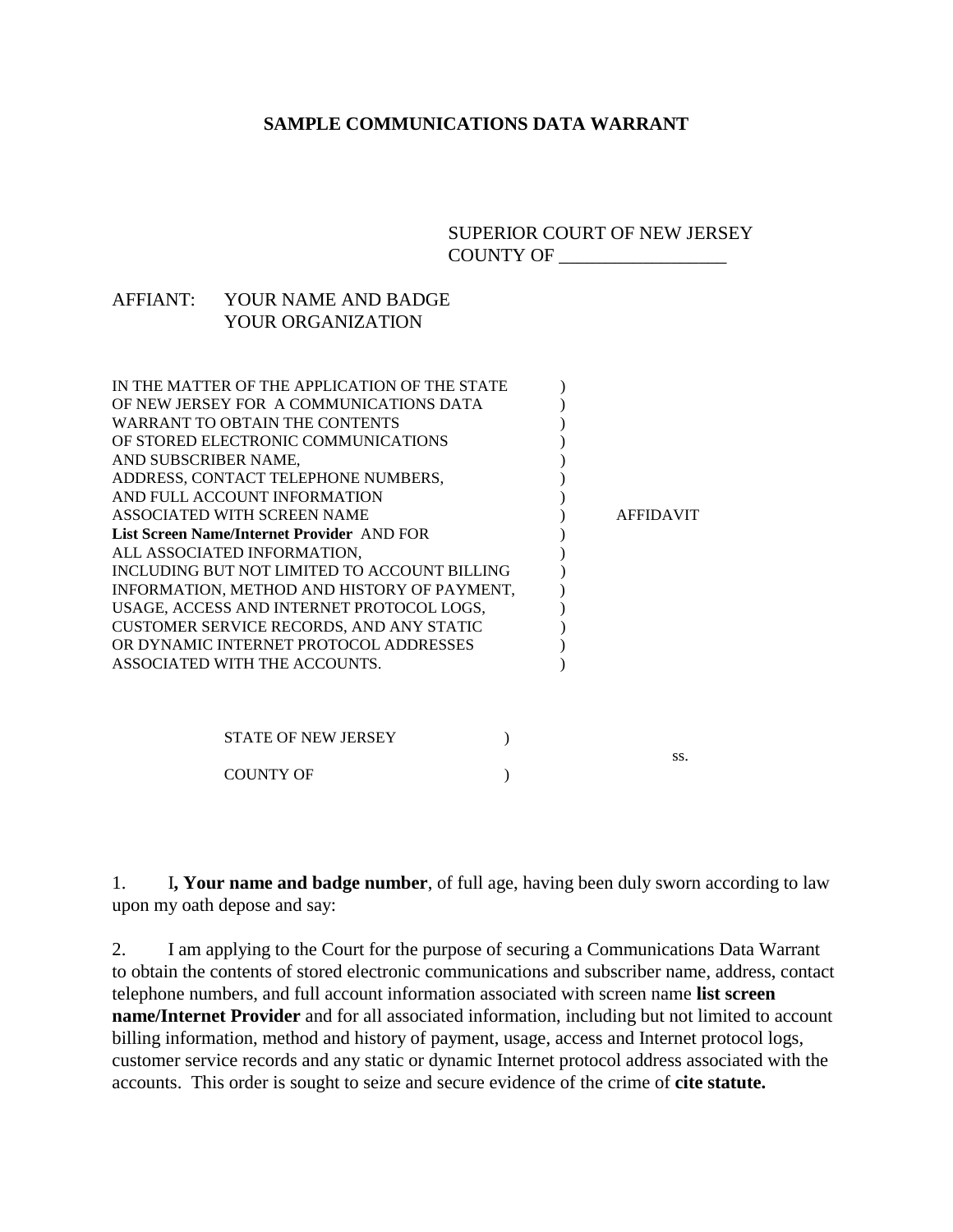3. I, **Your name and badge number,** have been a sworn member of **your organization. List training and experience**.

4. In my current assignment, I am responsible for conducting and assisting in investigations into **list applicable offenses**.

5. I am familiar with the techniques and methods of operations used by individuals involved in criminal activity to conceal those activities from detection by law enforcement authorities. I have conducted and participated in investigations into the activities and individuals and groups involved in criminal enterprises including **list types of cases worked.**

6. **If applicable, you may list that** I have read publications and documents regarding the methodologies employed by those involved in the commission of high technology crimes.

7. **If applicable, you may list that** As a result of my training and experience, I am familiar with the methods employed by individuals to commit crimes through the use of computer systems. I am familiar with the tools and materials used by individuals carrying out their attacks against computer systems or using computers to facilitate their illegal acts.

8. The facts tending to establish the grounds for this application and the probable cause that such grounds exist are as follows:

# 9. **List probable cause.**

10. Based on the contents of this affidavit, and my training and experience, I have probable cause to believe that the contents of stored electronic communications and subscriber name, address, contact telephone numbers, and full account information associated with screen name **list screen name/Internet Provider** and for all associated information, including but not limited to account billing information, method and history of payment, usage, access and Internet protocol logs, customer service records and any static or dynamic Internet protocol address associated with the accounts will provide information leading to the identity of the person or persons involved in the violations of the penal laws of the State of New Jersey, or which constitute evidence of, or tends to show violations of **cite statute**.

11. This application for a Communications Data Warrant has not been presented to any other Superior Court Judge in the State of New Jersey. Therefore, it is respectfully requested that based on the foregoing, **List Internet Provider**, be directed to provide the contents of stored electronic communications and subscriber name, address, contact telephone numbers, and full account information associated with screen name **list screen name/Internet Provider** and for all associated information, including, but not limited to account billing information, method and history of payment, usage, access and Internet protocol logs, customer service records and any static or dynamic Internet protocol address associated with the accounts.

12. It is also requested that **List Internet Provider** be ordered not to disclose to subscribers or any other persons, that information is being sought or that **List Internet Provider** has been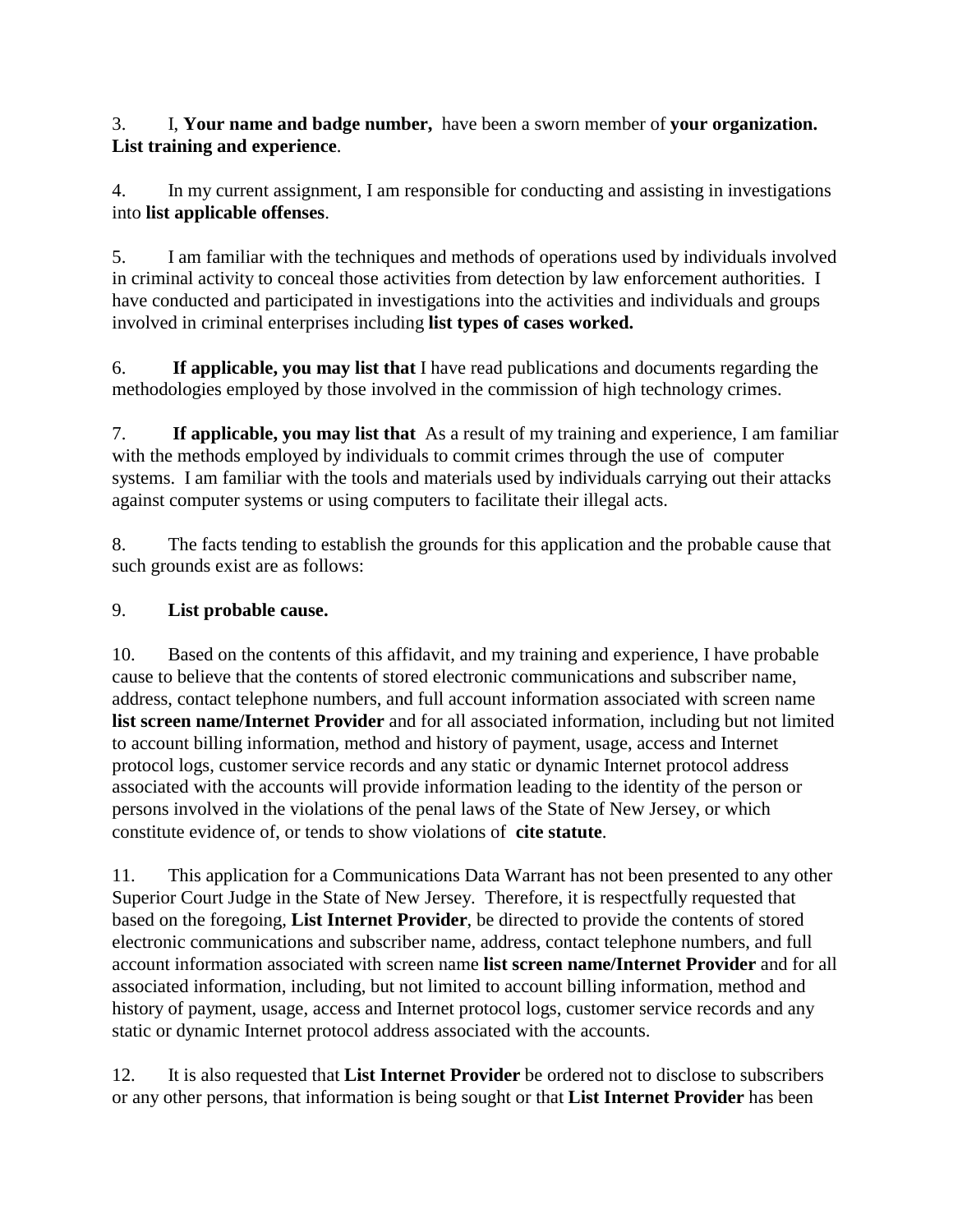ordered to provide any information to **List your name and badge** or other law enforcement officers regarding this matter.

Respectfully submitted,

Your name and badge number Your unit Your organization

\_\_\_\_\_\_\_\_\_\_\_\_\_\_\_\_\_\_\_\_\_\_\_

SWORN AND SUBSCRIBED BEFORE ME THIS \_\_\_\_\_ DAY OF \_\_\_\_\_\_\_\_\_\_\_\_\_\_\_\_\_\_

\_\_\_\_\_\_\_\_\_\_\_\_\_\_\_\_\_\_\_\_\_\_\_\_\_ JUDGE OF THE SUPERIOR COURT